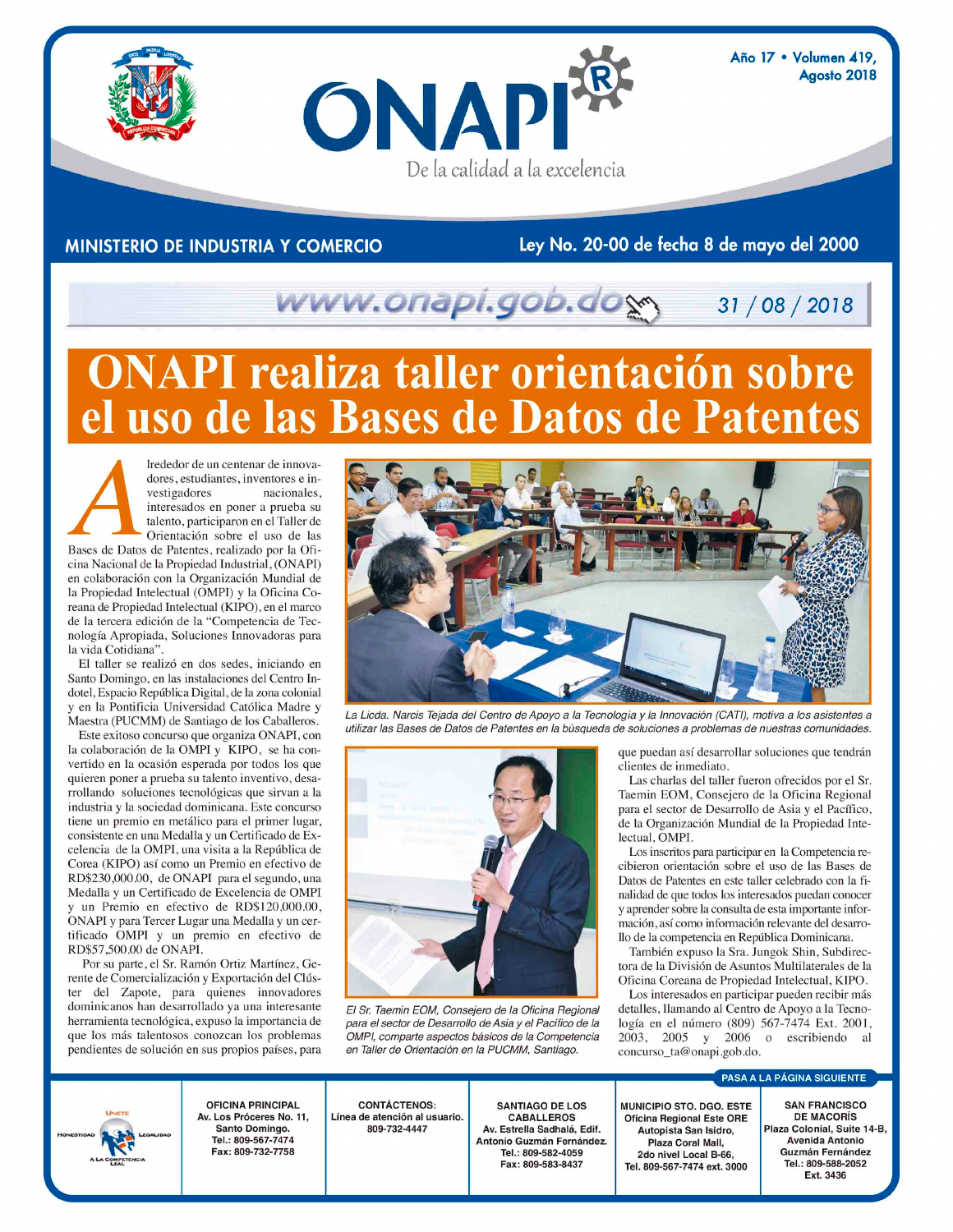| $[210]$<br><b>EXPEDIENTE</b> | [220] FECHA            | $[511]$ C.I. | [561] MARCA                                               | [730] SOLICITANTE                                                           | <b>PRODUCTOS / SERVICIOS</b>                                                                                                                                                      |
|------------------------------|------------------------|--------------|-----------------------------------------------------------|-----------------------------------------------------------------------------|-----------------------------------------------------------------------------------------------------------------------------------------------------------------------------------|
| E/2018-24828                 | 31/7/2018              |              | AVASA (MIXTA)                                             | ROBERT DANILO VARGAS FLORIAN                                                | -PRODUCTOS QUÍMICOS PARA LA INDUSTRIA, LA CIENCIA Y LA FOTOGRAFÍA, ASÍ COMO PARA LA                                                                                               |
|                              |                        |              |                                                           |                                                                             | AGRICULTURA, LA HORTICULTURA Y LA SILVICULTURA; RESINAS ARTIFICIALES EN BRUTO, MATERIAS<br>PLÁSTICAS EN BRUTO; ABONOS PARA EL SUELO; COMPOSICIONES EXTINTORAS; PREPARACIONES PARA |
|                              |                        |              |                                                           |                                                                             | TEMPLAR Y SOLDAR METALES; PRODUCTOS QUÍMICOS PARA CONSERVAR ALIMENTOS; MATERIAS                                                                                                   |
|                              |                        |              |                                                           |                                                                             | CURTIENTES; ADHESIVOS (PEGAMENTOS) PARA LA INDUSTRIA.                                                                                                                             |
|                              |                        |              |                                                           |                                                                             |                                                                                                                                                                                   |
|                              |                        |              |                                                           |                                                                             |                                                                                                                                                                                   |
| E/2018-16053                 | 25/6/2018              |              | KUKA                                                      | ANYELO BENEDICTO RODRIGUEZ VALERIO                                          | -FERTILIZANTES.                                                                                                                                                                   |
| E/2018-29494<br>E/2018-31062 | 18/7/2018<br>27/7/2018 |              | MULTIMIX COMESA<br>nitro fast                             | COMERCIAL ESTEVEZ, SRL COMESA<br>FERTILIZANTES SANTO DOMINGO, S.A. (FERSAN) | I-FERTILIZANTES ORGÁNICO.<br>-ABONO PARA LAS TIERRAS.FERTILIZANTES.                                                                                                               |
| E/2018-29676                 | 19/7/2018              |              | <b>PROTECSOL</b>                                          | SEROUISA, S.R.L.                                                            | 1-FERTILIZANTES.                                                                                                                                                                  |
| E/2018-31059                 | 27/7/2018              |              | <b>UREA FAST</b>                                          | FERTILIZANTES SANTO DOMINGO, S.A. (FERSAN)                                  | -ABONO PARA LAS TIERRAS.FERTILIZANTES                                                                                                                                             |
| E/2018-26546                 | 23/7/2018              |              | CRYSMAR DRY LOCK                                          | RCA PINTURAS, S.R.L., RAFAEL DOMINGO CRUZ ARIAS                             | -PINTURAS, BARNICES, LACAS; PRODUCTOS ANTIOXIDANTES Y PRODUCTOS PARA CONSERVAR LA<br>MADERA; MATERIAS TINTÓREAS; MORDIENTES; RESINAS NATURALES EN BRUTO; METALES EN HOJAS Y       |
|                              |                        |              |                                                           |                                                                             | EN POLVO PARA PINTORES, DECORADORES, IMPRESORES Y ARTISTAS                                                                                                                        |
|                              |                        |              |                                                           |                                                                             |                                                                                                                                                                                   |
| E/2018-26469                 | 27/6/2018              |              | ECOCRYSMAR                                                | RCA PINTURAS, S.R.L., RAFAEL DOMINGO CRUZ ARIAS                             | -PINTURAS, BARNICES, LACAS; PRODUCTOS ANTIOXIDANTES Y PRODUCTOS PARA CONSERVAR LA                                                                                                 |
|                              |                        |              |                                                           |                                                                             | MADERA; MATERIAS TINTÓREAS; MORDIENTES; RESINAS NATURALES EN BRUTO; METALES EN HOJAS Y                                                                                            |
|                              |                        |              |                                                           |                                                                             | EN POLVO PARA PINTORES, DECORADORES, IMPRESORES Y ARTISTAS                                                                                                                        |
|                              |                        |              |                                                           |                                                                             |                                                                                                                                                                                   |
| E/2018-18366                 | 1/6/2018               |              | PINTURAS COMAPE (MIXTA)                                   | MARIA VIRGEN PEÑA VASOUEZ                                                   | 2-PINTURAS, LOS COLORANTES Y LOS PRODUCTOS ANTICORROSIVOS                                                                                                                         |
| E/2018-31797                 | 2/8/2018               |              | SUR Bess (MIXTA)                                          | SUR QUIMICA INTERNACIONAL, S.A.                                             | -PINTURAS, BARNICES, LACAS; PRODUCTOS CONTRA LA HERRUMBRE Y EL DETERIORO DE LA MADERA;                                                                                            |
|                              |                        |              |                                                           |                                                                             | COLORANTES, TINTES; TINTAS DE IMPRENTA, TINTAS DE MARCADO Y TINTAS DE GRABADO; RESINAS<br>VATURALES EN BRUTO; METALES EN HOJAS Y EN POLVO PARA LA PINTURA, LA DECORACIÓN, LA      |
|                              |                        |              |                                                           |                                                                             | MPRENTA Y TRABAJOS ARTÍSTICOS.                                                                                                                                                    |
|                              |                        |              |                                                           |                                                                             |                                                                                                                                                                                   |
|                              |                        |              |                                                           |                                                                             |                                                                                                                                                                                   |
| E/2018-30673                 | 25/7/2018              |              | SUR Koral (MIXTA)                                         | SUR QUIMICA INTERNACIONAL, S.A.                                             | 2-PINTURAS, BARNICES, LACAS; PRODUCTOS CONTRA LA HERRUMBRE Y EL DETERIORO DE LA MADERA;<br>COLORANTES, TINTES; TINTAS DE IMPRENTA, TINTAS DE MARCADO Y TINTAS DE GRABADO; RESINAS |
|                              |                        |              |                                                           |                                                                             | VATURALES EN BRUTO; METALES EN HOJAS Y EN POLVO PARA LA PINTURA, LA DECORACIÓN, LA<br>IMPRENTA Y TRABAJOS ARTÍSTICOS; ASÍ COMO REVESTIMIENTOS PARA LA PROTECCIÓN DE               |
|                              |                        |              |                                                           |                                                                             | SUPERFICIES, CONSERVAR HORMIGÓN, APLICACIÓN DE PIEDRA, IMPERMEABILIZANTES, ENTRE OTROS,                                                                                           |
|                              |                        |              |                                                           |                                                                             | PERO ESTOS A BASE DE PINTURAS, BARNICES, LACAS, ACEITES, ACRÍLICOS, ANTICORROSIVOS                                                                                                |
|                              |                        |              |                                                           |                                                                             |                                                                                                                                                                                   |
|                              |                        |              |                                                           |                                                                             |                                                                                                                                                                                   |
|                              |                        |              |                                                           |                                                                             | -PINTURAS, BARNICES, LACAS; PRODUCTOS CONTRA LA HERRUMBRE Y EL DETERIORO DE LA MADERA;                                                                                            |
| E/2018-21291                 | 24/5/2018              |              | SUR Ultradry (MIXTA)                                      | SUR QUIMICA INTERNACIONAL, S.A.                                             | COLORANTES, TINTES; TINTAS DE IMPRENTA, TINTAS DE MARCADO Y TINTAS DE GRABADO; RESINAS                                                                                            |
|                              |                        |              |                                                           |                                                                             | VATURALES EN BRUTO; METALES EN HOJAS Y EN POLVO PARA LA PINTURA, LA DECORACIÓN, LA                                                                                                |
|                              |                        |              |                                                           |                                                                             | IMPRENTA Y TRABAJOS ARTÍSTICOS.                                                                                                                                                   |
|                              |                        |              |                                                           |                                                                             |                                                                                                                                                                                   |
| E/2018-28543                 | 11/7/2018              |              | Tinec (MIXTA)                                             | CM GROUP INC                                                                | -TINTAS PARA IMPRESORAS. TÓNER PARA IMPRESORAS                                                                                                                                    |
| E/2018-25448                 | 13/7/2018              |              | AFRO-KERLY (MIXTA)                                        | (APRIL INDUSTRIAL LABORATORIO SRL                                           | -PREPARACIONES PARA BLANQUEAR Y OTRAS SUSTANCIAS PARA LAVAR LA ROPA; PREPARACIONES<br>PARA LIMPIAR, PULIR, DESENGRASAR Y RASPAR; JABONES; PRODUCTOS DE PERFUMERÍA, ACEITES        |
|                              |                        |              |                                                           |                                                                             | ESENCIALES, COSMÉTICOS, LOCIONES CAPILARES; DENTÍFRICOS                                                                                                                           |
|                              |                        |              |                                                           |                                                                             |                                                                                                                                                                                   |
| E/2018-30625                 | 25/7/2018              |              | atractiva ACEITE DE OLIVA PLUS (MIXTA)                    | ATRACTIVA Y BELLA DOMINICANA SRL                                            | -PRODUCTOS COSMÉTICOS Y PREPARACIONES DE TOCADOR NO MEDICINALES; DENTÍFRICOS NO                                                                                                   |
|                              |                        |              |                                                           |                                                                             | AEDICINALES; PRODUCTOS DE PERFUMERÍA, ACEITES ESENCIALES, PRODUCTOS CAPILARES,                                                                                                    |
|                              |                        |              |                                                           |                                                                             | RODUCTOS COSMÉTICOS PARA EL CUIDADO DE LA PIEL.                                                                                                                                   |
| E/2018-30629                 | 25/7/2018              |              | atractiva BOTOX (MIXTA)                                   | ATRACTIVA Y BELLA DOMINICANA, S.R.L.                                        | 3-PRODUCTOS COSMÉTICOS Y PREPARACIONES DE TOCADOR NO MEDICINALES; DENTÍFRICOS NO                                                                                                  |
|                              |                        |              |                                                           |                                                                             | MEDICINALES; PRODUCTOS DE PERFUMERÍA, ACEITES ESENCIALES, PRODUCTOS CAPILARES,                                                                                                    |
|                              |                        |              |                                                           |                                                                             | PRODUCTOS COSMÉTICOS PARA EL CUIDADO DE LA PIEL.                                                                                                                                  |
| E/2018-30628                 | 25/7/2018              |              | atractiva DC DOM CACAU (MIXTA)                            | ATRACTIVA Y BELLA DOMINICANA SRL                                            | -PRODUCTOS COSMÉTICOS Y PREPARACIONES DE TOCADOR NO MEDICINALES; DENTÍFRICOS NO                                                                                                   |
|                              |                        |              |                                                           |                                                                             | AEDICINALES; PRODUCTOS DE PERFUMERÍA, ACEITES ESENCIALES, PRODUCTOS CAPILARES,                                                                                                    |
|                              |                        |              |                                                           |                                                                             | PRODUCTOS COSMÉTICOS PARA EL CUIDADO DE LA PIEL                                                                                                                                   |
| E/2018-30627                 | 25/7/2018              |              | atractiva KERATINA FIX (MIXTA)                            | ATRACTIVA Y BELLA DOMINICANA, S.R.L.                                        | 3-PRODUCTOS COSMÉTICOS Y PREPARACIONES DE TOCADOR NO MEDICINALES; DENTÍFRICOS NO                                                                                                  |
|                              |                        |              |                                                           |                                                                             | MEDICINALES; PRODUCTOS DE PERFUMERÍA, ACEITES ESENCIALES, PRODUCTOS CAPILARES,                                                                                                    |
|                              |                        |              |                                                           |                                                                             | PRODUCTOS COSMÉTICOS PARA EL CUIDADO DE LA PIEL                                                                                                                                   |
| E/2018-30631                 | 25/7/2018              |              | atractiva VITA SILICON (MIXTA)                            | <b>TRACTIVA Y BELLA DOMINICANA SRL</b>                                      | -PRODUCTOS COSMÉTICOS Y PREPARACIONES DE TOCADOR NO MEDICINALES; DENTÍFRICOS NO                                                                                                   |
|                              |                        |              |                                                           |                                                                             | AEDICINALES; PRODUCTOS DE PERFUMERÍA, ACEITES ESENCIALES, PRODUCTOS CAPILARES,                                                                                                    |
|                              |                        |              |                                                           |                                                                             | PRODUCTOS COSMÉTICOS PARA EL CUIDADO DE LA PIEL.                                                                                                                                  |
| E/2017-18714                 | 18/5/2017              |              | <b>BLACK &amp; WHITE</b>                                  | <b>BEIERSDORF AG</b>                                                        | 3-COSMÉTICOS, DESODORANTES Y ANTITRASPIRANTES PARA USO PERSONAL                                                                                                                   |
| E/2018-29305                 | 6/8/2018               |              | CAPENUTI COSMETIC (MIXTA)                                 | SAMUEL ALBERTO SANTOS TAVAREZ                                               | 3-PRODUCTOS COSMÉTICOS                                                                                                                                                            |
| E/2018-20883                 | 22/5/2018              |              | CARIBBEAN SUN BODY NATURALS                               | BELARMINO MIGUEL ANTONIO RODRIGUEZ CASADO                                   | -PRODUCTOS PARA EL CUIDADO DE LA BELLEZA.                                                                                                                                         |
| E/2018-23532                 | 2/7/2018               |              | Cheyen LINE NATURAL (MIXTA)                               | JUANA OLGA JIMÉNEZ                                                          | -PRODUCTOS COSMÉTICOS Y LOCIONES CAPILARES                                                                                                                                        |
| F/2018-28375                 | 10/7/2018              |              | COMBOX                                                    | SUMMA INDUSTRIAL, S.A. DE C.V.                                              | -PRODUCTOS COSMÉTICOS Y PREPARACIONES DE TOCADOR NO MEDICINALES; DENTÍFRICOS NO<br>EDICINALES; JABONES, JABÓN PARA LAVAR, JABÓN LIQUIDO, PRODUCTOS DE PERFUMERÍA, ACEITES         |
|                              |                        |              |                                                           |                                                                             | ESENCIALES; PREPARACIONES PARA BLANQUEAR Y OTRAS SUSTANCIAS PARA LAVAR LA ROPA;                                                                                                   |
|                              |                        |              |                                                           |                                                                             | PREPARACIONES PARA LIMPIAR, PULIR, DESENGRASAR Y RASPAR                                                                                                                           |
|                              |                        |              |                                                           |                                                                             |                                                                                                                                                                                   |
|                              |                        |              |                                                           |                                                                             |                                                                                                                                                                                   |
| E/2018-31822                 | 2/8/2018               |              | Cutis Femme By Nevada (MIXTA)                             | NEVADA ZONA LIBRE, S.A.                                                     | 3-COSMÉTICOS, PRODUCTOS DE CUIDADO FACIAL.                                                                                                                                        |
| E/2018-30905                 | 26/7/2018              |              | ÉSIKA MÍA (MIXTA)                                         | BEL INTERNATIONAL LIMITED                                                   | 3-PRODUCTOS COSMÉTICOS Y DE BELLEZA COMO MAQUILLAJE, PRODUCTOS DE PERFUMERÍA,<br>PREPARACIONES COSMÉTICAS PARA EL DE CUIDADO E HIGIENE PERSONAL, Y PREPARACIONES                  |
|                              |                        |              |                                                           |                                                                             | COSMÉTICAS PARA TRATAMIENTO FACIAL, CORPORAL Y CAPILAR                                                                                                                            |
|                              |                        |              |                                                           | FERMIN DE LOS SANTOS VALERA                                                 | -PRODUCTO DE BELLEZA.                                                                                                                                                             |
| E/2018-25394<br>E/2018-25078 | 6/8/2018<br>19/6/2018  |              | FALESKA HAIR CARE<br><b>FLEXXO</b>                        | ONE TWO ONE CARIBBEAN, S.R.L.                                               | -PRODUCTOS COSMÉTICOS Y PREPARACIONES DE TOCADOR NO MEDICINALES; DENTÍFRICOS NO                                                                                                   |
|                              |                        |              |                                                           |                                                                             | MEDICINALES; PRODUCTOS DE PERFUMERÍA, ACEITES ESENCIALES; PREPARACIONES PARA BLANQUEAR                                                                                            |
|                              |                        |              |                                                           |                                                                             | Y OTRAS SUSTANCIAS PARA LAVAR LA ROPA; PREPARACIONES PARA LIMPIAR, PULIR, DESENGRASAR Y<br><b>RASPAR.</b>                                                                         |
|                              |                        |              |                                                           |                                                                             |                                                                                                                                                                                   |
|                              |                        |              |                                                           |                                                                             |                                                                                                                                                                                   |
| E/2018-29330                 | 17/7/2018              |              | Henma Beauty Line (MIXTA)                                 | HENRY MARCELO BELTRE JOSE, MARIA ELENA TEN BAUTISTA                         | -PRODUCTOS DE BELLEZA.                                                                                                                                                            |
| E/2018-24879                 | 31/7/2018              |              | Jocami HAIR (MIXTA)                                       | ELSIDA CAROLINA PEÑA ROSARIO, MICHELLA STEPHANIE<br>POLANCO DE MEJÍA        | 3-PRODUCTOS COSMÉTICOS                                                                                                                                                            |
| E/2018-30940                 | 27/7/2018              |              | Joshefi HAIR KIDS (MIXTA)                                 | JOSEFINA GONZALEZ PICHARDO                                                  | 3-LOCIONES CAPILARES PARA BEBE                                                                                                                                                    |
| E/2018-30958                 | 27/7/2018              |              | iyoda Quiuro                                              | ANTONY RAFAEL ROSARIO GERARDO, JOEL RAFAEL ROSARIO<br>GERARDO               | -PRODUCTOS COSMÉTICOS Y PREPARACIONES DE TOCADOR NO MEDICINALES; DENTÍFRICOS NO<br>AEDICINALES; PRODUCTOS DE PERFUMERÍA, ACEITES ESENCIALES; PREPARACIONES PARA BLANQUEAR         |
|                              |                        |              |                                                           |                                                                             | OTRAS SUSTANCIAS PARA LAVAR LA ROPA; PREPARACIONES PARA LIMPIAR, PULIR, DESENGRASAR Y                                                                                             |
|                              |                        |              |                                                           |                                                                             | RASPAR                                                                                                                                                                            |
|                              |                        |              |                                                           |                                                                             |                                                                                                                                                                                   |
| E/2018-29299                 | 1/8/2018               |              | <b>KEYRACOLORS</b>                                        | CHARMIS JOSÉ PEÑA ZAPATA                                                    | FINTES Y LOCIONES PARA EL CABELLO                                                                                                                                                 |
| E/2018-29337<br>E/2018-29337 | 17/7/2018<br>17/7/2018 |              | a Bombita Gloriosa (MIXTA)<br>La Bombita Gloriosa (MIXTA) | YAHAIRA DEL CARMEN SANTOS VILLAFAÑA<br>YAHAIRA DEL CARMEN SANTOS VILLAFAÑA  | 3-LINEA DE PRODUCTOS DE BELLEZA<br>-LINEA DE PRODUCTOS DE BELLEZA.                                                                                                                |
| E/2018-27626                 | 4/7/2018               |              | LA FAMOSA COSMETIC                                        | JOSE AMAURIS DE OLEO VICENTE                                                | <b>LPRODUCTOS DE BELLEZA</b>                                                                                                                                                      |
| E/2018-30901                 | 26/7/2018              |              | LE TEMPO L' BEL (MIXTA)                                   | EBEL INTERNATIONAL LIMITED                                                  | -PRODUCTOS COSMÉTICOS Y DE BELLEZA COMO MAQUILLAJE, PRODUCTOS DE PERFUMERÍA,<br>PREPARACIONES COSMÉTICAS PARA EL DE CUIDADO E HIGIENE PERSONAL, Y PREPARACIONES                   |
|                              |                        |              |                                                           |                                                                             | COSMÉTICAS PARA TRATAMIENTO FACIAL, CORPORAL Y CAPILAR                                                                                                                            |
|                              |                        |              |                                                           |                                                                             |                                                                                                                                                                                   |
| E/2018-27386                 | 3/7/2018               |              | LISHÉ (MIXTA)                                             | Shop Latino Network S de R.L. de C.V.                                       | 3-CREMAS FACIALES; LOCIÓN FACIAL; MÁSCARAS FACIALES; HUMECTANTES FACIALES; CREMAS Y<br>OCIONES PARA EL CUIDADO DE LA PIEL NO MEDICINALES; PREPARACIONES PARA EL CUIDADO DE LA     |
|                              |                        |              |                                                           |                                                                             | PIEL NO MEDICINALES, A SABER, SOLUCIONES Y UNGÜENTOS PARA APLICAR EN EL CUERPO Y LA CARA;                                                                                         |
|                              |                        |              |                                                           |                                                                             | SUERO FACIAL Y OCULARES NO MEDICINAL QUE CONTIENE ANTIOXIDANTES; PREPARACIONES<br>COSMÉTICAS MINIMIZADORAS DE ARRUGAS PARA USO FACIAL TÓPICO                                      |
|                              |                        |              |                                                           |                                                                             |                                                                                                                                                                                   |
|                              |                        |              |                                                           |                                                                             |                                                                                                                                                                                   |
|                              |                        |              |                                                           |                                                                             |                                                                                                                                                                                   |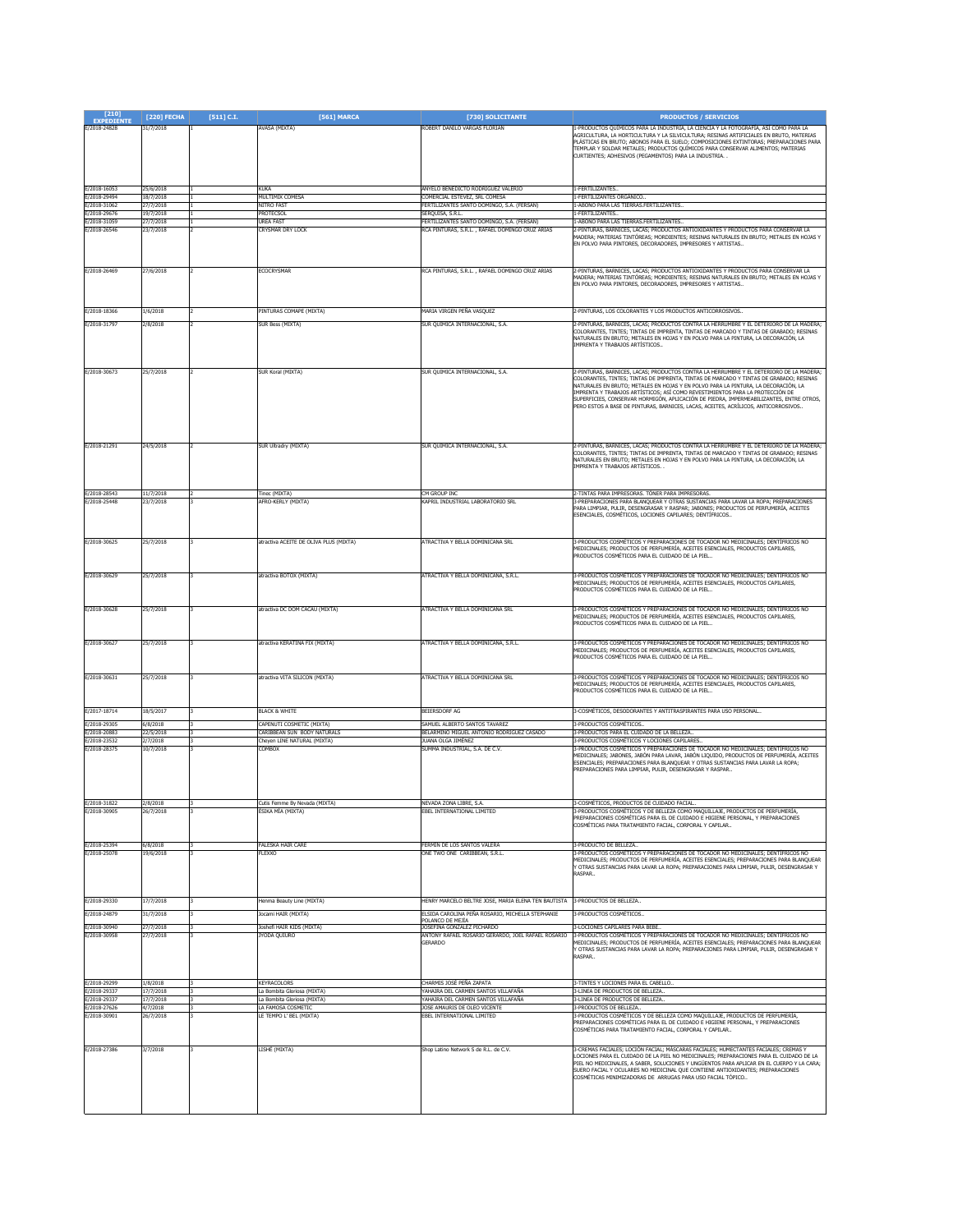| $[210]$<br><b>EXPEDIENTE</b> | [220] FECHA            | $[511]$ C.I. | [561] MARCA                                | [730] SOLICITANTE                                                                     | <b>PRODUCTOS / SERVICIOS</b>                                                                                                                                                           |
|------------------------------|------------------------|--------------|--------------------------------------------|---------------------------------------------------------------------------------------|----------------------------------------------------------------------------------------------------------------------------------------------------------------------------------------|
| E/2018-31586                 | /8/2018                |              | MABÁ ORGANIC (MIXTA)                       | LEOMEDES NICOLAS MATOS BATISTA, ROSELLY NICOLLE                                       | 3-LINEA DE PRODUCTOS DE BELLEZA.                                                                                                                                                       |
| E/2018-25072                 | 19/6/2018              |              | <b>MASTER PROTEICA</b>                     | <b>MATOS HERNANDEZ</b><br>ONE TWO ONE CARIBBEAN, S.R.L.                               | -PRODUCTOS COSMÉTICOS Y PREPARACIONES DE TOCADOR NO MEDICINALES; DENTÍFRICOS NO                                                                                                        |
|                              |                        |              |                                            |                                                                                       | MEDICINALES; PRODUCTOS DE PERFUMERÍA, ACEITES ESENCIALES; PREPARACIONES PARA BLANQUEAR<br>Y OTRAS SUSTANCIAS PARA LAVAR LA ROPA; PREPARACIONES PARA LIMPIAR, PULIR, DESENGRASAR Y      |
|                              |                        |              |                                            |                                                                                       | RASPAR.                                                                                                                                                                                |
|                              |                        |              |                                            |                                                                                       |                                                                                                                                                                                        |
| E/2018-24705                 | 15/6/2018              |              | MAXIMA PROFESSIONAL (MIXTA)                | AGSOM, S.R.L.                                                                         | 3-PRODUCTOS COSMÉTICOS CAPILARES EN GENERAL, CON SUS DIFERENTES VARIEDADES; TALES                                                                                                      |
|                              |                        |              |                                            |                                                                                       | COMO: PRODUCTOS PARA PREVENCIÓN, CURACIÓN, CUIDADO Y PROTECCIÓN CAPILAR (CHAMPÚS,                                                                                                      |
|                              |                        |              |                                            |                                                                                       | MASCARILLAS, BÁLSAMOS ACONDICIONADORES, CERAS, LOCIONES). TERMINACIÓN (GOTAS DE BRILLO,<br>SERUNES, CREMAS, ACEITES, ELIXIRES). ESTILO (LACAS, AEROSOLES, ESPRAY, GELES, POMADAS,      |
|                              |                        |              |                                            |                                                                                       | FLUIDOS, ESPUMAS, CREMAS). TRANSFORMACIÓN (TINTURAS O TINTES, AGUAS OXIGENADAS,<br>DECOLORANTES, SISTEMA ALISADOR, REMOVEDORES DE COLOR, QUERATINAS Y SUS PRODUCTOS,                   |
|                              |                        |              |                                            |                                                                                       | PERMANENTES). ESPECIALES (FIBRA CAPILAR). TÉCNICOS (PROTECTOR DE TINTES PARA LA PIEL,                                                                                                  |
|                              |                        |              |                                            |                                                                                       | REMOVEDOR RESTOS DE TINTES)                                                                                                                                                            |
|                              |                        |              |                                            |                                                                                       |                                                                                                                                                                                        |
|                              |                        |              |                                            |                                                                                       |                                                                                                                                                                                        |
|                              |                        |              |                                            |                                                                                       |                                                                                                                                                                                        |
| E/2018-30759<br>E/2018-31899 | 26/7/2018<br>3/8/2018  |              | MN MENOW, PRO (MIXTA)<br>ABILATAPIA        | DESCUENTO LA FRAGANCIA II, S.R.L.<br>NABILA MARÍA TAPIA GARCÍA                        | 3-MAQUILLAJE, PRODUCTOS PARA EL CUIDADO DE LA PIEL, LOCIONES Y COSMÉTICOS.<br>-PRODUCTOS COSMÉTICOS, MAQUILLAJES Y PREPARACIONES DE TOCADOR NO MEDICINALES                             |
|                              |                        |              |                                            |                                                                                       | PRODUCTOS DE PERFUMERÍA, ACEITES ESENCIALES Y CREMAS, TANTO PARA HOMBRE, COMO PARA                                                                                                     |
|                              |                        |              |                                            |                                                                                       | <b>MUJER.</b>                                                                                                                                                                          |
| E/2018-30694<br>E/2018-29310 | 25/7/2018<br>17/7/2018 |              | NatureHas (MIXTA)<br><b>LANE</b>           | THE NATUREHAS INTERNATIONAL SISTEM C POR A<br>FEDERICO PIMENTEL ANTONIO               | 3-LINEAS DE PRODUCTOS PARA EL PELO Y COSMÉTICOS<br>-PRODUCTOS COSMÉTICOS Y PREPARACIONES DE TOCADOR NO MEDICINALES; DENTÍFRICOS NO                                                     |
|                              |                        |              |                                            |                                                                                       | AEDICINALES; PRODUCTOS DE PERFUMERÍA, ACEITES ESENCIALES; PREPARACIONES PARA BLANQUEAR                                                                                                 |
|                              |                        |              |                                            |                                                                                       | Y OTRAS SUSTANCIAS PARA LAVAR LA ROPA; PREPARACIONES PARA LIMPIAR, PULIR, DESENGRASAR Y<br><b>RASPAR.</b>                                                                              |
|                              |                        |              |                                            |                                                                                       |                                                                                                                                                                                        |
|                              |                        |              |                                            |                                                                                       |                                                                                                                                                                                        |
| E/2018-30354                 | 24/7/2018              |              | <b>PRODUCTOS LOPAL (MIXTA)</b>             | LINDA AURORA LÓPEZ DE ALMONTE, LISAURA ALMONTE<br>LOPEZ, MAXIMO ANTONIO ALMONTE REYES | 3-PRODUCTOS DE LIMPIEZA, PREPARACIONES DE TOCADOR NO MEDICINALES, PRODUCTOS DE<br>PERFUMERÍA, ACEITES ESENCIALES; PREPARACIONES PARA BLANQUEAR Y OTRAS SUSTANCIAS PARA                 |
|                              |                        |              |                                            |                                                                                       | LAVAR LA ROPA: PREPARACIONES PARA LIMPIAR, PULIR, DESENGRASAR Y RASPAR, LOCIONES PARA EL<br>CABELLO.                                                                                   |
|                              |                        |              |                                            |                                                                                       |                                                                                                                                                                                        |
| E/2018-27742                 | 5/7/2018               |              | PUNTA CANA PINEAPPLE DELIGHT               | MARIJA STEVANOVIC, DARLA DIANE WOODRING                                               | 3-PERFUMES, JABONES, LOCIONES, COLONIAS.                                                                                                                                               |
| E/2018-29838                 | 20/7/2018              |              | ROSEMARI                                   | MARIA ANGELES CASTRO                                                                  | -JABÓN DE LAVAR, JABÓN FREGAR, SUAVIZANTES Y TRAPEADOR, JABONES                                                                                                                        |
| E/2018-27380                 | 3/7/2018               |              | <b>SATIVA</b>                              | JUAN JOSE VELASCO SANCHEZ                                                             | - PRODUCTOS COSMÉTICOS Y PREPARACIONES DE TOCADOR NO MEDICINALES; DENTÍFRICOS NO                                                                                                       |
|                              |                        |              |                                            |                                                                                       | MEDICINALES; PRODUCTOS DE PERFUMERÍA, ACEITES ESENCIALES; PREPARACIONES PARA BLANQUEAR<br>OTRAS SUSTANCIAS PARA LAVAR LA ROPA; PREPARACIONES PARA LIMPIAR, PULIR, DESENGRASAR Y        |
|                              |                        |              |                                            |                                                                                       | RASPAR                                                                                                                                                                                 |
|                              |                        |              |                                            |                                                                                       |                                                                                                                                                                                        |
| E/2018-31177                 | 30/7/2018              |              | SESDERMA ACEITE SUBLIME                    | SESDERMA, S.L.                                                                        | 3-PRODUCTOS COSMÉTICOS PARA USO HUMANO                                                                                                                                                 |
| E/2018-22091                 | 7/7/2018               |              | SS SwiSSarom Scents & Specialities (MIXTA) | SWISSAROM S.A.S.                                                                      | -ACEITES ESENCIALES, FRAGANCIAS, ESENCIAS, SABORIZANTES.                                                                                                                               |
| E/2018-25082                 | 19/6/2018              |              | <b>STAR AMINOS</b>                         | ONE TWO ONE CARIBBEAN, S.R.L.                                                         | 8-PRODUCTOS COSMÉTICOS Y PREPARACIONES DE TOCADOR NO MEDICINALES; DENTÍFRICOS NO                                                                                                       |
|                              |                        |              |                                            |                                                                                       | .<br>MEDICINALES; PRODUCTOS DE PERFUMERÍA, ACEITES ESENCIALES; PREPARACIONES PARA BLANQUEAR<br>Y OTRAS SUSTANCIAS PARA LAVAR LA ROPA; PREPARACIONES PARA LIMPIAR, PULIR, DESENGRASAR Y |
|                              |                        |              |                                            |                                                                                       | RASPAR.                                                                                                                                                                                |
|                              |                        |              |                                            |                                                                                       |                                                                                                                                                                                        |
| E/2018-29218                 | 16/7/2018              |              | SUMMER'S EVE                               | C.B. FLEET COMPANY, INC.                                                              | 3-DESODORANTE FEMENINO EN AEROSOL; SOLUCIÓN DE LIMPIEZA LÍQUIDA, A SABER, TOALLITAS                                                                                                    |
|                              |                        |              |                                            |                                                                                       | IMPIADORAS PARA LA HIGIENE FEMENINA, JABÓN PARA LA HIGIENE FEMENINA NO MEDICADO;                                                                                                       |
|                              |                        |              |                                            |                                                                                       | SOLUCIÓN EN ESPUMA DE BAÑO Y DUCHA PARA LA LIMPIEZA NO MEDICADA; JABÓN CORPORAL NO<br>MEDICADO; DUCHA VAGINAL NO MEDICADA; TOALLITAS LIMPIADORAS PARA LA HIGIENE FEMENINA, A           |
|                              |                        |              |                                            |                                                                                       | SABER, PAÑOS O PAÑUELOS IMPREGNADOS CON UN LIMPIADOR DE LA PIEL, Y TOALLITAS COSMÉTICAS<br>PRE-HUMEDECIDAS                                                                             |
|                              |                        |              |                                            |                                                                                       |                                                                                                                                                                                        |
|                              |                        |              |                                            |                                                                                       |                                                                                                                                                                                        |
| E/2018-29219                 | 16/7/2018              |              | Summer's Eve (MIXTA)                       | C.B. Fleet Company Inc.                                                               | 3-DESODORANTE FEMENINO EN AEROSOL; SOLUCIÓN DE LIMPIEZA LÍQUIDA, A SABER, TOALLITAS                                                                                                    |
|                              |                        |              |                                            |                                                                                       | LIMPIADORAS PARA LA HIGIENE FEMENINA, JABÓN PARA LA HIGIENE FEMENINA NO MEDICADO;                                                                                                      |
|                              |                        |              |                                            |                                                                                       | SOLUCIÓN EN ESPUMA DE BAÑO Y DUCHA PARA LA LIMPIEZA NO MEDICADA; JABÓN CORPORAL NO<br>MEDICADO; DUCHA VAGINAL NO MEDICADA; TOALLITAS LIMPIADORAS PARA LA HIGIENE FEMENINA, A           |
|                              |                        |              |                                            |                                                                                       | SABER, PAÑOS O PAÑUELOS IMPREGNADOS CON UN LIMPIADOR DE LA PIEL, Y TOALLITAS COSMÉTICAS<br>PRE-HUMEDECIDAS.                                                                            |
|                              |                        |              |                                            |                                                                                       |                                                                                                                                                                                        |
|                              |                        |              |                                            |                                                                                       |                                                                                                                                                                                        |
| E/2018-31820                 | 2/8/2018               |              | SUPER RACE 01 (MIXTA)                      | NEVADA ZONA LIBRE S.A.                                                                | 3-PERFUMES, ACEITES ESENCIALES, PRODUCTOS DE CUIDADO PERSONAL                                                                                                                          |
| E/2018-30839                 | 26/7/2018              |              | TAHE (MIXTA)                               | MARIANO MAGAÑA PARDO                                                                  | 3-PRODUCTOS COSMÉTICOS Y PREPARACIONES DE TOCADOR NO MEDICINALES; PRODUCTOS DE                                                                                                         |
|                              |                        |              |                                            |                                                                                       | PERFUMERÍA, ACEITES ESENCIALES; LOCIONES PARA EL CABELLO.                                                                                                                              |
|                              |                        |              |                                            |                                                                                       |                                                                                                                                                                                        |
| E/2018-27445                 | 31/7/2018              |              | VP PRO.<br>YEISSY ALTA COSMETIC            | EMBARQUES MERENGUE, S.R.L.<br>YETERY ALEXANDER SANCHEZ CORTORREAL                     | 3-PRODUCTOS DE BELLEZA                                                                                                                                                                 |
| E/2018-31585<br>E/2018-25891 | 1/8/2018<br>2/6/2018   |              | NI TE TOCAN, NI TE PICAN                   | CBRIDE (CARIBBEAN) LIMITED                                                            | 3-COSMETICOS.<br>-REPELENTE PARA INSECTOS, INSECTICIDAS Y DESINFECTANTES.                                                                                                              |
| E/2018-3943                  | 16/4/2018              |              | 123EKREM                                   | EBER ALBERTO RODRÍGUEZ VÁSQUEZ                                                        | -PRODUCTOS FARMACÉUTICOS                                                                                                                                                               |
| E/2018-10711                 | 25/7/2018              |              | <b>AC</b> B DENTAL                         | MEDIDENTAL, SRL                                                                       | -IMPLANTES DENTALES CON ADIMENTOS PARA REHABILITAR.                                                                                                                                    |
| E/2018-31823                 | 2/8/2018               |              | ADELINE                                    | <b>BioPlus Care S.A.</b>                                                              | -PRODUCTOS FARMACÉUTICOS, PREPARACIONES PARA USO MÉDICO Y VETERINARIO; PRODUCTOS                                                                                                       |
|                              |                        |              |                                            |                                                                                       | IIGIÉNICOS Y SANITARIOS PARA USO MÉDICO; ALIMENTOS Y SUSTANCIAS DIETÉTICAS PARA USO                                                                                                    |
|                              |                        |              |                                            |                                                                                       | MÉDICO O VETERINARIO, ALIMENTOS PARA BEBÉS; SUPLEMENTOS ALIMENTICIOS PARA PERSONAS O<br>ANIMALES; EMPLASTOS, MATERIAL PARA APÓSITOS; MATERIAL PARA EMPASTES E IMPRONTAS                |
|                              |                        |              |                                            |                                                                                       | DENTALES: DESINEECTANTES: PRODUCTOS PARA ELIMINAR ANIMALES DAÑINOS: EUNGICIDAS<br>HERBICIDAS                                                                                           |
|                              |                        |              |                                            |                                                                                       |                                                                                                                                                                                        |
|                              |                        |              |                                            |                                                                                       |                                                                                                                                                                                        |
| E/2018-14202                 | 5/7/2018               |              | ADEPTO                                     | ANYELO BENEDICTO RODRÍGUEZ VALERIO                                                    | -PESTICIDAS.                                                                                                                                                                           |
| E/2018-30767                 | 26/7/2018              |              | ATD PLUS                                   | LABORATORIOS ORBIS, S.A.                                                              | - PRODUCTOS FARMACÉUTICOS, PREPARACIONES PARA USO MÉDICO Y VETERINARIO; PRODUCTOS                                                                                                      |
|                              |                        |              |                                            |                                                                                       | HIGIÉNICOS Y SANITARIOS PARA USO MÉDICO; ALIMENTOS Y SUSTANCIAS DIETÉTICAS PARA USO<br>MÉDICO O VETERINARIO, ALIMENTOS PARA BEBÉS; SUPLEMENTOS ALIMENTICIOS PARA PERSONAS O            |
|                              |                        |              |                                            |                                                                                       | ANIMALES: EMPLASTOS, MATERIAL PARA APÓSITOS; MATERIAL PARA EMPASTES E IMPRONTAS<br>DENTALES; DESINFECTANTES; PRODUCTOS PARA ELIMINAR ANIMALES DAÑINOS; FUNGICIDAS,                     |
|                              |                        |              |                                            |                                                                                       | HERBICIDAS                                                                                                                                                                             |
|                              |                        |              |                                            |                                                                                       |                                                                                                                                                                                        |
|                              |                        |              |                                            |                                                                                       |                                                                                                                                                                                        |
| E/2018-27284                 | 2/7/2018               |              | AIR DE CUNEY (MIXTA)                       | Optimal Care, S.A.                                                                    | S-TOALLAS Y/O PAÑOS HIGIÉNICOS.                                                                                                                                                        |
| E/2018-26218                 | 4/7/2018               |              | METRIMAGRO-MA                              | <b>MAXIMO ANTONIO SEVERINO MARTE</b>                                                  | HERBICIDA GENÉRICO QUE SE USA EN EL CONTROL DE MALEZA EN DIFERENTES CULTIVOS.                                                                                                          |
| E/2018-14184                 | 5/7/2018               |              | ANICO                                      | ANYELO BENEDICTO RODRÍGUEZ VALERIO                                                    | -PESTICIDAS<br>-PRODUCTO FARMACÉUTICO.                                                                                                                                                 |
| E/2018-17500<br>E/2018-24057 | 2/5/2018<br>2/7/2018   |              | ANTIPSIO<br>ART-FILLER                     | MADIFARMA, S.R.L.<br>ABORATOIRES FILL-MED MANUFACTURING                               | -PREPARACIONES DERMATOLÓGICAS PARA USO MÉDICO; PRODUCTOS PARA USO MÉDICO DISEÑADOS                                                                                                     |
|                              |                        |              |                                            |                                                                                       | ARA INYECTARSE DEBAJO DE LA PIEL.                                                                                                                                                      |
| E/2018-23697                 | 31/7/2018              |              | ARTURA                                     | ARTURA PHARMACEUTICALS PRIVATE LIMITED                                                | 5-SUPLEMENTO PRENATAL.                                                                                                                                                                 |
| E/2018-30539                 | 25/7/2018              |              | <b>IUROCOAT</b>                            | AUROLAB LABORATORIES, LTD.                                                            | -PREPARACIONES FARMACÉUTICAS, HIGIÉNICAS Y SANITARIAS PARA USO MÉDICO.                                                                                                                 |
| E/2018-28094                 | 9/7/2018               |              | BISAGRA                                    | ANYELO BENEDICTO RODRÍGUEZ VALERIO                                                    | -PESTICIDAS                                                                                                                                                                            |
| E/2018-2968<br>E/2018-20563  | 23/1/2018<br>21/5/2018 |              | BLINOTIN<br>BOUNTIFUL HARVEST PLUS         | ALPARIS S.A. DE C.V.<br>4LIFE TRADEMARKS, LLC                                         | -PRODUCTO HIPOGLUCEMIANTE.<br>-SUPLEMENTOS DIETÉTICOS Y NUTRICIONALES.                                                                                                                 |
| E/2018-17502                 | 2/5/2018               |              | <b>B-T INYECT</b>                          | MEDIFARMA, S.R.L.                                                                     | -PRODUCTO FARMACÉUTICO. .                                                                                                                                                              |
| E/2018-28093                 | 9/7/2018               |              | CEPARUN                                    | ANYELO BENEDICTO RODRIGUEZ VALERIO                                                    | -PESTICIDAS.                                                                                                                                                                           |
| E/2018-30765                 | 26/7/2018              |              | <b>CIPRORBIS</b>                           | <b>ABORATORIOS ORBIS, S.A.</b>                                                        | -<br>PRODUCTOS FARMACÉUTICOS, PREPARACIONES PARA USO MÉDICO Y VETERINARIO; PRODUCTOS<br>IIGIÉNICOS Y SANITARIOS PARA USO MÉDICO; ALIMENTOS Y SUSTANCIAS DIETÉTICAS PARA USO            |
|                              |                        |              |                                            |                                                                                       | MÉDICO O VETERINARIO, ALIMENTOS PARA BEBÉS; SUPLEMENTOS ALIMENTICIOS PARA PERSONAS O<br>ANIMALES; EMPLASTOS, MATERIAL PARA APÓSITOS; MATERIAL PARA EMPASTES E IMPRONTAS                |
|                              |                        |              |                                            |                                                                                       | DENTALES; DESINFECTANTES; PRODUCTOS PARA ELIMINAR ANIMALES DAÑINOS; FUNGICIDAS,                                                                                                        |
|                              |                        |              |                                            |                                                                                       | HERBICIDAS                                                                                                                                                                             |
|                              |                        |              |                                            |                                                                                       |                                                                                                                                                                                        |
|                              |                        |              |                                            |                                                                                       |                                                                                                                                                                                        |
| E/2018-23314                 | 12/7/2018              |              | <b>CISTESEVEN</b>                          | SEVEN PHARMA DR SRL                                                                   | -MEDICAMENTO.                                                                                                                                                                          |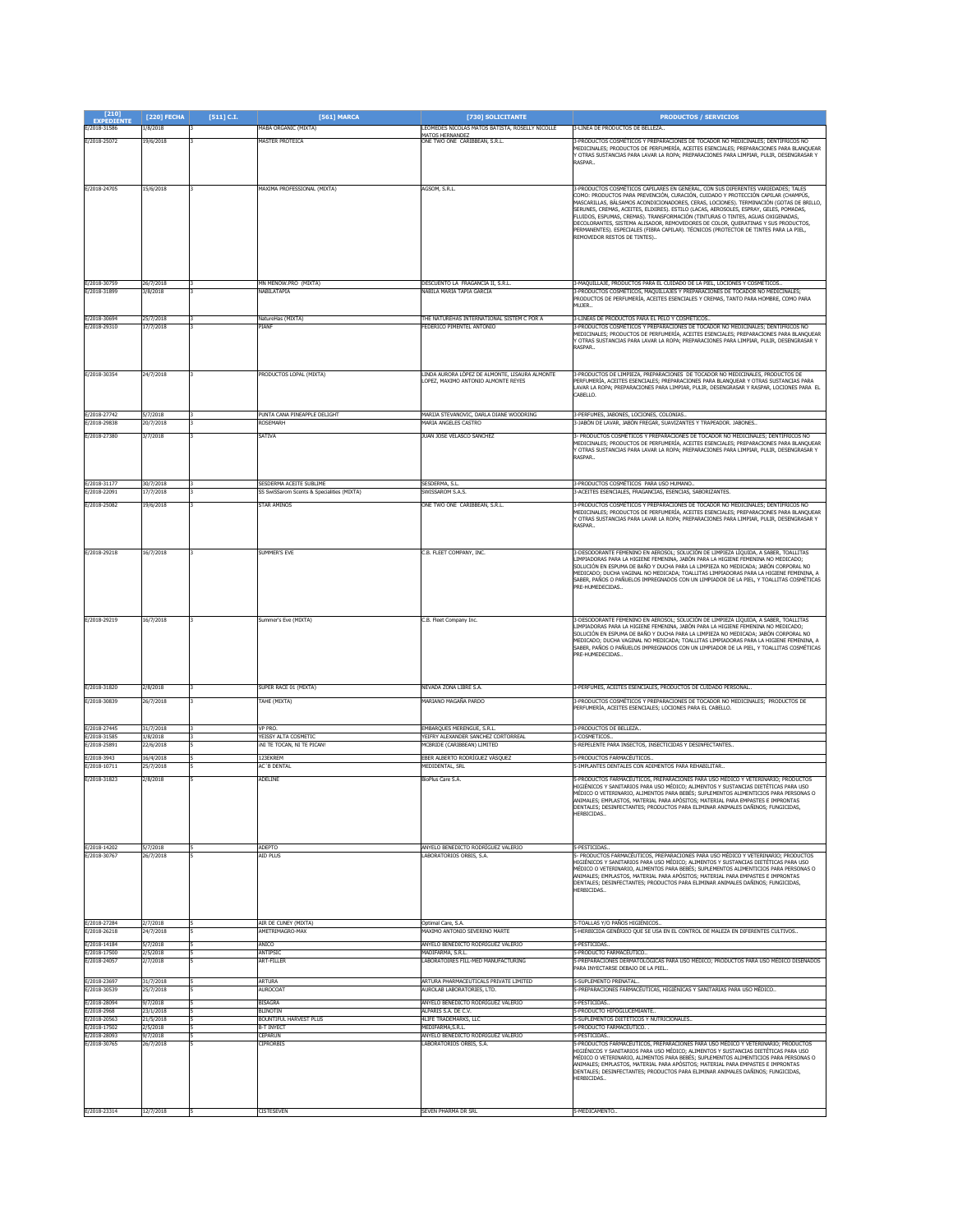| $[210]$<br><b>EXPEDIENTE</b> | [220] FECHA            | [511] C.I. | [561] MARCA                                                   | [730] SOLICITANTE                                                                     | <b>PRODUCTOS / SERVICIOS</b>                                                                                                                                                                                                                                                                                                                                                                                                                                                                                                               |
|------------------------------|------------------------|------------|---------------------------------------------------------------|---------------------------------------------------------------------------------------|--------------------------------------------------------------------------------------------------------------------------------------------------------------------------------------------------------------------------------------------------------------------------------------------------------------------------------------------------------------------------------------------------------------------------------------------------------------------------------------------------------------------------------------------|
| E/2018-5315<br>E/2018-30041  | 26/7/2018<br>20/7/2018 |            | CLARIDIL<br>CLOCOR                                            | FARMACÉUTICA GLOBAL FARGLOSA, S.R.L.<br>ABORATORIOS BRITANIA, S.R.L.                  | 5-MEDICAMENTO<br>-ANTI HIPERTENSIVO, ANTI-MIGRAÑOSO                                                                                                                                                                                                                                                                                                                                                                                                                                                                                        |
| E/2018-14792                 | 13/4/2018              |            | COMPUESTO VEGETAL DE LA SEÑORA MULLER                         | NARCISO ROMAN, S.R.L.                                                                 | 5-PRODUCTO MEDICINAL NATURAL.                                                                                                                                                                                                                                                                                                                                                                                                                                                                                                              |
| E/2018-10872                 | 14/5/2018              |            | COOPERVISION COMFORT DROPS                                    | CooperVision Lens Care Limited                                                        | 5-PREPARACIONES OFTÁLMICAS; SOLUCIONES HUMECTANTES Y ESTERILIZANTES, TODAS PARA LENTES<br>DE CONTACTO; GOTAS PARA LOS OJOS; COLIRIO; PREPARACIONES, SUSTANCIAS Y SOLUCIONES PARA<br>SU USO CON LENTES DE CONTACTO; PREPARACIONES PARA LIMPIEZA, ALMACENAMIENTO,<br>DESINFECCIÓN, NEUTRALIZACIÓN, ENJUAGUE Y SUSTANCIAS PARA LENTES DE CONTACTO; SOLUCIONES<br>SALINAS PARA USAR CON LENTES DE CONTACTO; PREPARACIONES MEDICADAS PARA SER USADO POR<br>LOS USUARIOS DE LENTES DE CONTACTO                                                   |
| E/2018-29909                 | 20/7/2018              |            | COPEMCOXIB                                                    | COPEM HOSPICLINIC, S. R. L.                                                           | 5-PRODUCTOS FARMACÉUTICOS, PREPARACIONES PARA USO MÉDICO Y VETERINARIO; PRODUCTOS<br>HIGIÉNICOS Y SANITARIOS PARA USO MÉDICO; ALIMENTOS Y SUSTANCIAS DIETÉTICAS PARA USO<br>MÉDICO O VETERINARIO, ALIMENTOS PARA BEBÉS; SUPLEMENTOS ALIMENTICIOS PARA PERSONAS O<br>ANIMALES; EMPLASTOS, MATERIAL PARA APÓSITOS; MATERIAL PARA EMPASTES E IMPRONTAS<br>DENTALES; DESINFECTANTES; PRODUCTOS PARA ELIMINAR ANIMALES DAÑINOS; FUNGICIDAS,<br>HERBICIDAS.                                                                                      |
| E/2018-29908                 | 20/7/2018              |            | COPEMTOLAC                                                    | COPEM HOSPICLINIC, S.R.L.                                                             | 5-PRODUCTOS FARMACÉUTICOS, PREPARACIONES PARA USO MÉDICO Y VETERINARIO; PRODUCTOS<br>HIGIÉNICOS Y SANITARIOS PARA USO MÉDICO; ALIMENTOS Y SUSTANCIAS DIETÉTICAS PARA USO<br>MÉDICO O VETERINARIO, ALIMENTOS PARA BEBÉS; SUPLEMENTOS ALIMENTICIOS PARA PERSONAS O<br>ANIMALES; EMPLASTOS, MATERIAL PARA APÓSITOS; MATERIAL PARA EMPASTES E IMPRONTAS<br>DENTALES; DESINFECTANTES; PRODUCTOS PARA ELIMINAR ANIMALES DAÑINOS; FUNGICIDAS,<br>HERBICIDAS.                                                                                      |
| E/2018-29910                 | 20/7/2018              |            | COPEMZOLINA                                                   | COPEM HOSPICLINIC, S. R. L.                                                           | 5-PRODUCTOS FARMACÉUTICOS, PREPARACIONES PARA USO MÉDICO Y VETERINARIO; PRODUCTOS<br>HIGIÉNICOS Y SANITARIOS PARA USO MÉDICO; ALIMENTOS Y SUSTANCIAS DIETÉTICAS PARA USO<br>MÉDICO O VETERINARIO, ALIMENTOS PARA BEBÉS; SUPLEMENTOS ALIMENTICIOS PARA PERSONAS O<br>ANIMALES: EMPLASTOS, MATERIAL PARA APÓSITOS; MATERIAL PARA EMPASTES E IMPRONTAS<br>DENTALES; DESINFECTANTES; PRODUCTOS PARA ELIMINAR ANIMALES DAÑINOS; FUNGICIDAS,<br><b>IFRBICIDAS</b>                                                                                |
| E/2018-1121                  | 10/1/2018              |            | CORTICO-DRESS                                                 | <b>APITER I IMITADA</b>                                                               | 5-PREPARACIONES FARMACÉUTICAS Y VETERINARIAS; PREPARACIONES HIGIÉNICAS Y SANITARIAS PARA<br>JSO MÉDICO; ALIMENTOS Y SUSTANCIAS DIETÉTICAS PARA USO MÉDICO O VETERINARIO, ALIMENTOS<br>PARA BEBÉS; COMPLEMENTOS ALIMENTICIOS PARA PERSONAS Y ANIMALES; EMPLASTOS, MATERIAL<br>PARA APÓSITOS; MATERIAL PARA EMPASTES E IMPRONTAS DENTALES; DESINFECTANTES;<br>PREPARACIONES PARA ELIMINAR ANIMALES DAÑINOS; FUNGICIDAS, HERBICIDAS.                                                                                                          |
| E/2017-46182<br>E/2018-29006 | 12/7/2018<br>13/7/2018 |            | COXGESIC<br>DETERMINE                                         | PHARMACEUTICAL TECHNOLOGY S A<br><b>LERE SWITZERLAND GMBH</b>                         | -PRODUCTO FARMACÉUTICO.<br>-REACTIVOS QUÍMICOS UTILIZADOS PARA DIAGNÓSTICO Y ANÁLISIS MÉDICOS.                                                                                                                                                                                                                                                                                                                                                                                                                                             |
| E/2017-39394                 | 22/6/2018              |            | DEXKEDOL                                                      | MEGAX BUSINESS, S.R.L.                                                                | -PRODUCTOS FARMACÉUTICOS Y VETERINARIOS; PRODUCTOS HIGIÉNICOS Y SANITARIOS PARA USO<br>AÉDICO; ALIMENTOS Y SUSTANCIAS DIETÉTICAS PARA USO MÉDICO O VETERINARIO, ALIMENTOS PARA<br>BEBÉS; COMPLEMENTOS ALIMENTICIOS PARA PERSONAS O ANIMALES; EMPLASTOS, MATERIAL PARA<br>PÓSITOS; MATERIAL PARA EMPASTES E IMPRONTAS DENTALES; DESINFECTANTES; PRODUCTOS PARA<br>ELIMINAR ANIMALES DAÑINOS; FUNGICIDAS, HERBICIDAS                                                                                                                         |
| E/2018-26219                 | 26/6/2018              |            | DIAZINON-MAX                                                  | MAXIMO ANTONIO SEVERINO MARTE                                                         | 5-PRODUCTOS PARA ANIMALES DAÑINO O INSECTICIDAS.                                                                                                                                                                                                                                                                                                                                                                                                                                                                                           |
| E/2018-5314                  | 26/7/2018              |            | <b>DILOCARD</b>                                               | FARMACEUTICA GLOBAL FARGLOSA SRL                                                      | S-MEDICAMENTO.                                                                                                                                                                                                                                                                                                                                                                                                                                                                                                                             |
| E/2018-5320<br>E/2018-5563   | 26/7/2018<br>26/7/2018 |            | <b>DILORET</b><br>DILZIMEX                                    | ARMACÉUTICA GLOBAL FARGLOSA, S.R.L<br>ARMACÉUTICA GLOBAL FARGLOSA, S.R.L.             | -MEDICAMENTO.<br>-MEDICAMENTO.                                                                                                                                                                                                                                                                                                                                                                                                                                                                                                             |
| E/2017-32663                 | 28/6/2018              |            | <b>DIMETAMAX</b>                                              | MAXCARIBE, S.R.L                                                                      | 5-FUNGICIDA, HERBICIDA, INSECTICIDA AGRÍCOLA                                                                                                                                                                                                                                                                                                                                                                                                                                                                                               |
| E/2017-39395                 | 22/6/2018              |            | <b>DOLKELACO</b>                                              | MEGAX BUSINESS, S.R.L.                                                                | 5-PRODUCTOS FARMACÉUTICOS Y VETERINARIOS; PRODUCTOS HIGIÉNICOS Y SANITARIOS PARA USO<br>MÉDICO; ALIMENTOS Y SUSTANCIAS DIETÉTICAS PARA USO MÉDICO O VETERINARIO, ALIMENTOS PARA<br>BEBÉS; COMPLEMENTOS ALIMENTICIOS PARA PERSONAS O ANIMALES; EMPLASTOS, MATERIAL PARA<br>APÓSITOS; MATERIAL PARA EMPASTES E IMPRONTAS DENTALES; DESINFECTANTES; PRODUCTOS PARA<br>ELIMINAR ANIMALES DAÑINOS; FUNGICIDAS, HERBICIDAS                                                                                                                       |
| E/2018-28091<br>E/2018-24519 | 9/7/2018<br>13/7/2018  |            | <b>DYNART</b><br>EJALONG                                      | ANYELO BENEDICTO RODRÍGUEZ VALERIO<br>EMCURE PHARMACEUTICALS LIMITED                  | 5-PESTICIDAS.<br>5-PRODUCTOS FARMACÉUTICOS Y PREPARACIONES MÉDICAS                                                                                                                                                                                                                                                                                                                                                                                                                                                                         |
| E/2018-31826<br>E/2018-30206 | 2/8/2018<br>23/7/2018  |            | ELOMAZIV<br>ENROFLOMIX - IPD                                  | <b>BioPlus Care S.A.</b><br>INSTITUCIONES PECUARIAS DOMINICANAS, S.A.                 | 5-PRODUCTOS FARMACÉUTICOS, PREPARACIONES PARA USO MÉDICO Y VETERINARIO; PRODUCTOS<br>HIGIÉNICOS Y SANITARIOS PARA USO MÉDICO; ALIMENTOS Y SUSTANCIAS DIETÉTICAS PARA USO<br>MÉDICO O VETERINARIO, ALIMENTOS PARA BEBÉS; SUPLEMENTOS ALIMENTICIOS PARA PERSONAS O<br>ANIMALES; EMPLASTOS, MATERIAL PARA APÓSITOS; MATERIAL PARA EMPASTES E IMPRONTAS<br>DENTALES; DESINFECTANTES; PRODUCTOS PARA ELIMINAR ANIMALES DAÑINOS; FUNGICIDAS,<br>HERBICIDAS.<br>5-PRODUCTOS FARMACÉUTICOS, PREPARACIONES PARA USO MÉDICO Y VETERINARIO: PRODUCTOS |
|                              |                        |            |                                                               |                                                                                       | HIGIÉNICOS Y SANITARIOS PARA USO MÉDICO; ALIMENTOS Y SUSTANCIAS DIETÉTICAS PARA USO<br>MÉDICO O VETERINARIO, ALIMENTOS PARA BEBÉS: SUPLEMENTOS ALIMENTICIOS PARA PERSONAS O<br>ANIMALES; EMPLASTOS, MATERIAL PARA APÓSITOS; MATERIAL PARA EMPASTES E IMPRONTAS<br>DENTALES; DESINFECTANTES; PRODUCTOS PARA ELIMINAR ANIMALES DAÑINOS; FUNGICIDAS,<br>HERBICIDAS.                                                                                                                                                                           |
| F/2018-13670                 | 12/7/2018              |            | <b>FENOXETERO</b>                                             | SEVEN PHARMA DR SRI                                                                   | -PREPARACIONES FARMACÉUTICAS Y OTRAS PREPARACIONES PARA USO MÉDICO O VETERINARIO                                                                                                                                                                                                                                                                                                                                                                                                                                                           |
| E/2018-18273<br>E/2018-25882 | 7/5/2018<br>22/6/2018  |            | FIBROSOL<br>FILL-MED                                          | HARMAPLAST, S. A. E.<br>LABORATOIRES FILL-MED                                         | 5-APÓSITO CUTÁNEO A BASE DE CARBOXI-METIL-CELULOSA PARA EL TRATAMIENTO DE ÚLCERAS<br>DÉRMICAS, QUEMADURAS, EN HUMANOS<br>5-PREPARACIONES DERMATOLÓGICAS PARA USO MÉDICO.                                                                                                                                                                                                                                                                                                                                                                   |
| E/2018-13667                 | 12/7/2018              |            | <b>FLUOROTERO</b>                                             | SEVEN PHARMA DR SRL                                                                   | 5-PREPARACIONES FARMACÉUTICAS Y OTRAS PREPARACIONES PARA USO MÉDICO O VETERINARIO                                                                                                                                                                                                                                                                                                                                                                                                                                                          |
| E/2018-23104                 | 6/6/2018               |            | FORTACHON                                                     | ABORATORIOS BRITANIA, S. R. L.                                                        | -PRODUCTOS NATURALES Y MEDICAMENTOS COMO SON ANTI INFLAMATORIOS, ANTI GRIPAL,                                                                                                                                                                                                                                                                                                                                                                                                                                                              |
|                              |                        |            |                                                               |                                                                                       | <b>ANALGÉSICO</b>                                                                                                                                                                                                                                                                                                                                                                                                                                                                                                                          |
| E/2018-19256<br>E/2018-19258 | 31/7/2018<br>8/8/2018  |            | FUMIFULL HUMO DESINFECTANTE<br>FUMIGOL FLUSH HUMO INSECTICIDA | PEDRO RAMÓN DE JESÚS PANTALEÓN RODRÍGUEZ<br>PEDRO RAMÓN DE 1ESLIS PANTALEÓN RODRÍGUEZ | PASTILLAS DE HUMO DESINFECTANTE BACTERICIDA.<br>5-INSECTICIDA AMBIENTAL PARA TODO TIPO DE INSECTOS. ESPECIALMENTE RASTREROS                                                                                                                                                                                                                                                                                                                                                                                                                |
| E/2018-28092                 | 9/7/2018               |            | <b>GALFILAN</b>                                               | ANYELO BENEDICTO RODRÍGUEZ VALERIO                                                    | 5-PESTICIDAS.                                                                                                                                                                                                                                                                                                                                                                                                                                                                                                                              |
| E/2018-5513                  | 12/7/2018              |            | GEMCITERO                                                     | Seven Pharma Dr Srl                                                                   | 5-PREPARACIONES FARMACÉUTICAS Y OTRAS PREPARACIONES PARA USO MÉDICO O VETERINARIO                                                                                                                                                                                                                                                                                                                                                                                                                                                          |
| E/2018-17181                 | 20/7/2018              |            | GIGI12                                                        | <b>GYNOPHARM S.A.</b>                                                                 | 5-LACTOBACILLUS RHAMNOSSUS (LGG) + BIFIDOBACTERIUM (BB-12)                                                                                                                                                                                                                                                                                                                                                                                                                                                                                 |
| E/2017-36978<br>E/2018-18938 | 29/9/2017<br>10/5/2018 |            | <b>GLICOFTAL</b><br>Slybandyl                                 | <b>FECNOQUIMICAS, S.A.</b><br>GLOBAL BRANDS GROUP INC                                 | 5-PRODUCTOS FARMACÉUTICOS Y MEDICINALES<br>5-PREPARACIONES FARMACÉUTICAS Y VETERINARIAS; PREPARACIONES HIGIÉNICAS Y SANITARIAS PARA                                                                                                                                                                                                                                                                                                                                                                                                        |
|                              |                        |            |                                                               |                                                                                       | JSO MÉDICO; ALIMENTOS Y SUSTANCIAS DIETÉTICAS PARA USO MÉDICO O VETERINARIO, ALIMENTOS<br>PARA BEBÉS; COMPLEMENTOS ALIMENTICIOS PARA PERSONAS Y ANIMALES; EMPLASTOS, MATERIAL<br>PARA APÓSITOS: MATERIAL PARA EMPASTES E IMPRONTAS DENTALES: DESINFECTANTES:<br>PREPARACIONES PARA ELIMINAR ANIMALES DAÑINOS; FUNGICIDAS, HERBICIDAS.                                                                                                                                                                                                      |
| E/2018-30485<br>E/2018-26585 | 24/7/2018<br>27/6/2018 |            | <b>GONASYN GDR</b><br><b>GRANADA</b>                          | Zoetis Services LLC<br>VITRO FRONT AGRO, S.R.L.                                       | -PRODUCTOS PARA USO VETERINARIO<br>5-PESTICIDAS.                                                                                                                                                                                                                                                                                                                                                                                                                                                                                           |
| E/2018-28229                 | 9/7/2018               |            | Sreen & Happy (MIXTA)                                         | <b>HANNEKE SABBAGH</b>                                                                | 5-SUPLEMENTOS DIETARIOS, VITAMINAS, VITAMINAS Y MINERALES, SUPLEMENTOS HERBARIOS,<br>SUPLEMENTOS ALIMENTICIOS                                                                                                                                                                                                                                                                                                                                                                                                                              |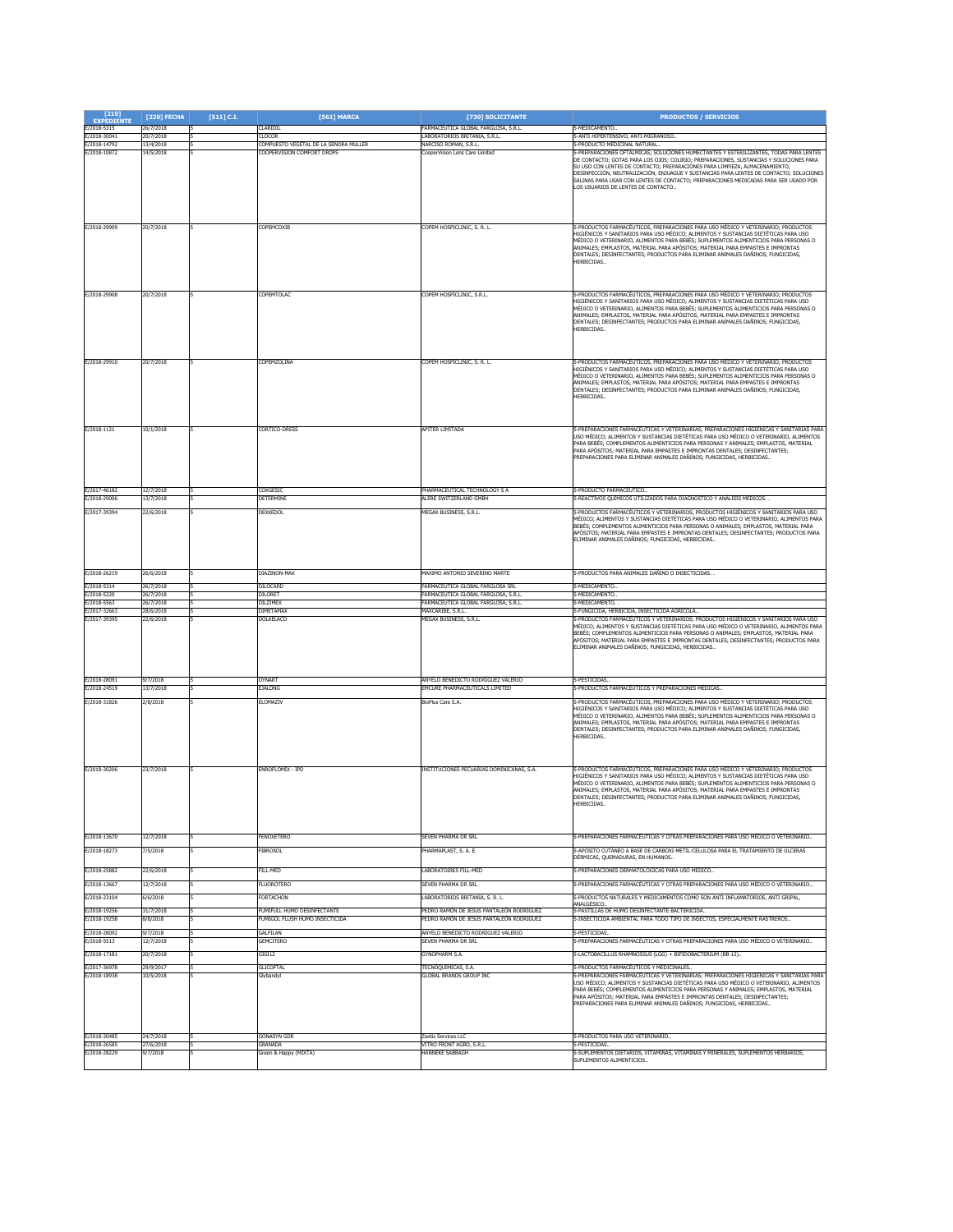| $[210]$<br><b>EXPEDIENTE</b> | [220] FECHA            | $[511]$ C.I. | [561] MARCA                               | [730] SOLICITANTE                                                        | <b>PRODUCTOS / SERVICIOS</b>                                                                                                                                                                                                                                                                                                                                                                                                                                                                         |
|------------------------------|------------------------|--------------|-------------------------------------------|--------------------------------------------------------------------------|------------------------------------------------------------------------------------------------------------------------------------------------------------------------------------------------------------------------------------------------------------------------------------------------------------------------------------------------------------------------------------------------------------------------------------------------------------------------------------------------------|
| E/2018-14171                 | 15/5/2018              |              | <b>GUTIS RELUCIT</b>                      | Gutis Farmaceutica S.A.                                                  | 5-PREPARACIONES FARMACÉUTICAS Y VETERINARIAS; PREPARACIONES HIGIÉNICAS Y SANITARIAS PARA<br>USO MÉDICO: ALIMENTOS Y SUSTANCIAS DIETÉTICAS PARA USO MÉDICO O VETERINARIO, ALIMENTOS<br>PARA BEBÉS; COMPLEMENTOS ALIMENTICIOS PARA PERSONAS Y ANIMALES; EMPLASTOS, MATERIAL<br>PARA APÓSITOS; MATERIAL PARA EMPASTES E IMPRONTAS DENTALES; DESINFECTANTES;<br>PREPARACIONES PARA ELIMINAR ANIMALES DAÑINOS; FUNGICIDAS, HERBICIDAS                                                                     |
| F/2018-15159                 | 16/4/2018              |              | Gynclox (MIXTA)                           | LABORATORIO FRANCO COLOMBIANO LAFRANCOL S.A.S.                           | 5-ANTIFÚNGICO DE AMPLIO ESPECTRO CON LINCOSAMIDA ANTIBIÓTICA, PARA EL TRATAMIENTO DE LA<br><b>AGINOSIS MIXTA.</b>                                                                                                                                                                                                                                                                                                                                                                                    |
| E/2018-23310<br>E/2018-13675 | 12/7/2018<br>12/7/2018 |              | HECLOF<br><b>IETEROCET</b>                | SEVEN PHARMA DR. SRL<br>SEVEN PHARMA DR SRI                              | 5-MEDICAMENTOS.<br>5-PREPARACIONES FARMACÉUTICAS Y OTRAS PREPARACIONES PARA USO MÉDICO O VETERINARIO                                                                                                                                                                                                                                                                                                                                                                                                 |
| E/2018-23319                 | 12/7/2018              |              | HETEROSETRON                              | SEVEN PHARMA DR. SRL                                                     | 5-PRODUCTOS FARMACÉUTICOS, PREPARACIONES PARA USO MÉDICO Y VETERINARIO; PRODUCTOS<br>HIGIÉNICOS Y SANITARIOS PARA USO MÉDICO; ALIMENTOS Y SUSTANCIAS DIETÉTICAS PARA USO<br>IÉDICO O VETERINARIO, ALIMENTOS PARA BEBÉS; SUPLEMENTOS ALIMENTICIOS PARA PERSONAS O<br>ANIMALES; EMPLASTOS, MATERIAL PARA APÓSITOS; MATERIAL PARA EMPASTES E IMPRONTAS<br>DENTALES; DESINFECTANTES; PRODUCTOS PARA ELIMINAR ANIMALES DAÑINOS; FUNGICIDAS,<br>HERBICIDAS                                                 |
| E/2018-13661                 | 12/7/2018              |              | HETEROV                                   | SEVEN PHARMA DR SRL                                                      | 5-PREPARACIONES FARMACÉUTICAS Y OTRAS PREPARACIONES PARA USO MÉDICO O VETERINARIO                                                                                                                                                                                                                                                                                                                                                                                                                    |
| E/2018-29912                 | 20/7/2018              |              | <b>IIDROCOPEM</b>                         | COPEM HOSPICLINIC, S. R. L.                                              | 5-PRODUCTOS FARMACÉUTICOS, PREPARACIONES PARA USO MÉDICO Y VETERINARIO; PRODUCTOS<br>HIGIÉNICOS Y SANITARIOS PARA USO MÉDICO; ALIMENTOS Y SUSTANCIAS DIETÉTICAS PARA USO<br>MÉDICO O VETERINARIO, ALIMENTOS PARA BEBÉS; SUPLEMENTOS ALIMENTICIOS PARA PERSONAS O<br>ANIMALES; EMPLASTOS, MATERIAL PARA APÓSITOS; MATERIAL PARA EMPASTES E IMPRONTAS<br>DENTALES; DESINFECTANTES; PRODUCTOS PARA ELIMINAR ANIMALES DAÑINOS; FUNGICIDAS,<br>HERBICIDAS.                                                |
| E/2018-17182                 | 27/4/2018              |              | <b>BYS</b>                                | MAGUI CONSULTING SERVICES S.L.                                           | 5-PREPARACIONES FARMACÉUTICAS Y VETERINARIOS; HIGIÉNICOS PARA LA MEDICINA; SUSTANCIAS<br>DIETÉTICAS PARA USO MÉDICO, ALIMENTOS PARA BEBÉS; EMPLASTOS, MATERIAL PARA APÓSITOS;<br>MATERIAL PARA EMPASTAR LOS DIENTES Y PARA MOLDES DENTALES; DESINFECTANTES; PRODUCTOS<br>PARA LA DESTRUCCIÓN DE ANIMALES DAÑINOS; FUNGICIDAS, HERBICIDAS                                                                                                                                                             |
| E/2018-24691                 | 30/7/2018              |              | INSUCOMB                                  | CARLOS MOREL BARRERA                                                     | 5-PRODUCTOS FARMACÉUTICOS: GLIBENCLAMIDA+METFORMINA                                                                                                                                                                                                                                                                                                                                                                                                                                                  |
| E/2018-24692                 | 30/7/2018              |              | <b>INSUFOR</b>                            | <b>ARLOS MOREL BARRERA</b>                                               | -PRODUCTOS FARMACÉUTICOS: METFORMINA.                                                                                                                                                                                                                                                                                                                                                                                                                                                                |
| E/2018-24696                 | 30/7/2018              |              | <b>INSUFOR XF</b>                         | <b>CARLOS MOREL BARRERA</b>                                              | -PRODUCTOS FARMACÉLITICOS: METEORMINA+HIDROCLORURO.                                                                                                                                                                                                                                                                                                                                                                                                                                                  |
| E/2018-30201                 | 23/7/2018              |              | <b>IVERPORC - IPD</b>                     | INSTITUCIONES PECUARIAS DOMINICANAS, S.A.                                | 5-PRODUCTOS FARMACÉUTICOS, PREPARACIONES PARA USO MÉDICO Y VETERINARIO; PRODUCTOS<br>HIGIÉNICOS Y SANITARIOS PARA USO MÉDICO: ALIMENTOS Y SUSTANCIAS DIETÉTICAS PARA USO<br>MÉDICO O VETERINARIO, ALIMENTOS PARA BEBÉS; SUPLEMENTOS ALIMENTICIOS PARA PERSONAS O<br>ANIMALES; EMPLASTOS, MATERIAL PARA APÓSITOS; MATERIAL PARA EMPASTES E IMPRONTAS<br>DENTALES; DESINFECTANTES; PRODUCTOS PARA ELIMINAR ANIMALES DAÑINOS; FUNGICIDAS,<br><b>IERBICIDAS.</b>                                         |
| E/2018-28086<br>(2018-2808)  | 9/7/2018<br>9/7/2018   |              | <b>IOROBA</b><br>KAPOTA                   | ANYELO BENEDICTO RODRÍGUEZ VALERIO<br>ANYELO BENEDICTO RODRÍGUEZ VALERIO | 5-PESTICIDAS.<br>5-PESTICIDAS.                                                                                                                                                                                                                                                                                                                                                                                                                                                                       |
| E/2018-18926                 | 10/5/2018              |              | <b>CATRIN</b>                             | GLOBAL BRANDS GROUP INC                                                  | 5-PREPARACIONES FARMACÉUTICAS Y VETERINARIAS; PREPARACIONES HIGIÉNICAS Y SANITARIAS PARA<br>USO MÉDICO; ALIMENTOS Y SUSTANCIAS DIETÉTICAS PARA USO MÉDICO O VETERINARIO, ALIMENTOS<br>PARA BEBÉS: COMPLEMENTOS ALIMENTICIOS PARA PERSONAS Y ANIMALES: EMPLASTOS, MATERIAL<br>PARA APÓSITOS; MATERIAL PARA EMPASTES E IMPRONTAS DENTALES; DESINFECTANTES;<br>PREPARACIONES PARA ELIMINAR ANIMALES DAÑINOS; FUNGICIDAS, HERBICIDAS                                                                     |
| E/2017-36982<br>E/2017-39393 | 29/9/2017<br>22/6/2018 |              | KETOFTAL<br>EVEWED                        | TECNOQUIMICAS, S.A.<br>MEGAX BUSINESS, S.R.L                             | 5-PRODUCTOS FARMACÉUTICOS Y MEDICINALES<br>-PRODUCTOS FARMACÉUTICOS Y VETERINARIOS; PRODUCTOS HIGIÉNICOS Y SANITARIOS PARA USO<br>4ÉDICO; ALIMENTOS Y SUSTANCIAS DIETÉTICAS PARA USO MÉDICO O VETERINARIO, ALIMENTOS PARA<br>BEBÉS; COMPLEMENTOS ALIMENTICIOS PARA PERSONAS O ANIMALES; EMPLASTOS, MATERIAL PARA<br>APÓSITOS; MATERIAL PARA EMPASTES E IMPRONTAS DENTALES; DESINFECTANTES; PRODUCTOS PARA<br>ELIMINAR ANIMALES DAÑINOS; FUNGICIDAS, HERBICIDAS                                       |
| E/2018-3941                  | 16/4/2018              |              | LOIDIZENA                                 | EBER ALBERTO RODRÍGUEZ VÁSQUEZ                                           | 5-PRODUCTOS FARMACÉUTICOS                                                                                                                                                                                                                                                                                                                                                                                                                                                                            |
| E/2018-10657<br>E/2018-24930 | 3/7/2018<br>5/7/2018   |              | MACARIO<br><b>MACARIO SPORT PLUS</b>      | MACARIO FARMA, S.R.L.<br>MACARIO FARMA, S.R.L                            | 5-MEDICAMENTO FARMACÉUTICO DE USO HUMANO.<br>-<br>PRODUCTOS FARMACÉUTICOS, PREPARACIONES PARA USO MÉDICO Y VETERINARIO; PRODUCTOS<br>HIGIÉNICOS Y SANITARIOS PARA USO MÉDICO; ALIMENTOS Y SUSTANCIAS DIETÉTICAS PARA USO<br>IÉDICO O VETERINARIO, ALIMENTOS PARA BEBÉS; SUPLEMENTOS ALIMENTICIOS PARA PERSONAS O<br>ANIMALES; EMPLASTOS, MATERIAL PARA APÓSITOS; MATERIAL PARA EMPASTES E IMPRONTAS<br>DENTALES; DESINFECTANTES; PRODUCTOS PARA ELIMINAR ANIMALES DAÑINOS; FUNGICIDAS,<br>HERBICIDAS |
| E/2018-29495<br>E/2018-29496 | 18/7/2018<br>18/7/2018 |              | MAESTRO COMESA<br>MAESTRO SOIL            | COMERCIAL ESTEVEZ, S.R.L. (COMESA)<br>COMERCIAL ESTEVEZ, S.R.L.          | 5-FUNGICIDAS, HERBICIDAS,<br>5-FUNGICIDAS, HERBICIDAS,                                                                                                                                                                                                                                                                                                                                                                                                                                               |
| E/2018-31828<br>E/2018-26221 | 2/8/2018<br>26/6/2018  |              | <b>IAGEMIV</b><br><b>MANCOCARB</b>        | <b>SioPlus Care S.A</b><br>MAXIMO ANTONIO SEVERINO MARTE                 | -PRODUCTOS FARMACÉUTICOS, PREPARACIONES PARA USO MÉDICO Y VETERINARIO; PRODUCTOS<br>HIGIÉNICOS Y SANITARIOS PARA USO MÉDICO; ALIMENTOS Y SUSTANCIAS DIETÉTICAS PARA USO<br>IÉDICO O VETERINARIO, ALIMENTOS PARA BEBÉS; SUPLEMENTOS ALIMENTICIOS PARA PERSONAS O<br>ANIMALES; EMPLASTOS, MATERIAL PARA APÓSITOS; MATERIAL PARA EMPASTES E IMPRONTAS<br>DENTALES; DESINFECTANTES; PRODUCTOS PARA ELIMINAR ANIMALES DAÑINOS; FUNGICIDAS,<br>HERBICIDAS.<br>5-FUNGICIDAS.                                |
| E/2018-26220                 | 26/6/2018              |              | MANCOTAL AXYL                             | MAXIMO ANTONIO SEVERINO MARTE                                            | <b>5-FUNGICIDAS</b>                                                                                                                                                                                                                                                                                                                                                                                                                                                                                  |
| E/2018-26223                 | 16/6/2018              |              | IETHOMYL-MAX                              | MAXIMO ANTONIO SEVERINO MARTE                                            | -PRODUCTO PARA ELIMINAR ANIMALES DAÑINOS O INSECTICIDAS.                                                                                                                                                                                                                                                                                                                                                                                                                                             |
| E/2017-37352                 | 22/6/2018              |              | <b>METVILGLAD</b>                         | LABORATORIO SAN LUIS, S.A.                                               | 5-PRODUCTOS FARMACÉUTICOS Y VETERINARIOS; PRODUCTOS HIGIÉNICOS Y SANITARIOS PARA USO<br>MÉDICO; ALIMENTOS Y SUSTANCIAS DIETÉTICAS PARA USO MÉDICO O VETERINARIO, ALIMENTOS PARA<br>BEBÉS; COMPLEMENTOS ALIMENTICIOS PARA PERSONAS O ANIMALES; EMPLASTOS, MATERIAL PARA<br>EMPASTES E IMPRONTAS DENTALES; DESINFECTANTES; PRODUCTOS PARA ELIMINAR ANIMALES<br>DAÑINOS: FUNGICIDAS, HERBICIDAS                                                                                                         |
| E/2018-23095                 | 2/8/2018               |              | <b>MULTITHOM</b>                          | LABORATORIOS BRITANIA, S. R. L.<br>4LIFE TRADEMARKS, LLC                 | 5-HEMOGLOBINA, ANTIANÉMICO<br>5-SUPLEMENTOS DIETÉTICOS Y NUTRICIONALES.                                                                                                                                                                                                                                                                                                                                                                                                                              |
| E/2018-21543<br>E/2018-24695 | 29/6/2018<br>30/7/2018 |              | MUSCULOSKELETAL FORMULA 4LIFE<br>MYOCRON  | CARLOS MOREL BARRERA                                                     | 5-PRODUCTOS FARMACÉUTICOS: ROCURONIO.                                                                                                                                                                                                                                                                                                                                                                                                                                                                |
| E/2018-19477                 | 18/6/2018              |              | Vatiera (MIXTA)                           | PATRICIA MILAGROS RODRIGUEZ BASTARDO                                     | 5-PREPARACIONES FARMACÉUTICAS Y VETERINARIAS; PREPARACIONES HIGIÉNICAS Y SANITARIAS PARA<br>.<br>USO MÉDICO; ALIMENTOS Y SUSTANCIAS DIETÉTICAS PARA USO MÉDICO O VETERINARIO, ALIMENTOS<br>PARA BEBÉS; COMPLEMENTOS ALIMENTICIOS PARA PERSONAS Y ANIMALES; EMPLASTOS, MATERIAL<br>PARA APÓSITOS; MATERIAL PARA EMPASTES E IMPRONTAS DENTALES; DESINFECTANTES;<br>PREPARACIONES PARA ELIMINAR ANIMALES DAÑINOS; FUNGICIDAS, HERBICIDAS                                                                |
| E/2018-24058                 | 2/7/2018               |              | NCTF                                      | LABORATOIRES FILL-MED                                                    | 5-PRODUCTOS FARMACÉUTICOS PARA EL CUIDADO DE LA PIEL                                                                                                                                                                                                                                                                                                                                                                                                                                                 |
| E/2018-23101<br>E/2017-35083 | 2/8/2018<br>20/7/2017  |              | NEURO DICLOPLEX<br><b>IOMAGEST VIJOSA</b> | ABORATORIOS BRITANIA, S. R. L.<br>ABORATORIOS VIJOSA, S.A. DE C.V.       | 5-PRODUCTOS FARMACÉUTICOS, ANALGÉSICO, ANTIRREUMÁTICOS, ANTIINFLAMATORIOS<br>-ANTICONCEPTIVO.                                                                                                                                                                                                                                                                                                                                                                                                        |
| E/2018-9797                  | 8/3/2018               |              | <b>NUTRIPUFFS</b>                         | Société des Produits Nestlé, S.A                                         | PARA BEBÉS; LECHE EN POLVO PARA BEBÉS; SUPLEMENTOS NUTRICIONALES                                                                                                                                                                                                                                                                                                                                                                                                                                     |
| E/2018-30543                 | 25/7/2018              |              | OCUCHOL                                   | AUROLAB LABORATORIED, LTD.                                               | -PREPARACIONES FARMACÉUTICAS, HIGIÉNICAS Y SANITARIAS PARA USO MÉDICO.                                                                                                                                                                                                                                                                                                                                                                                                                               |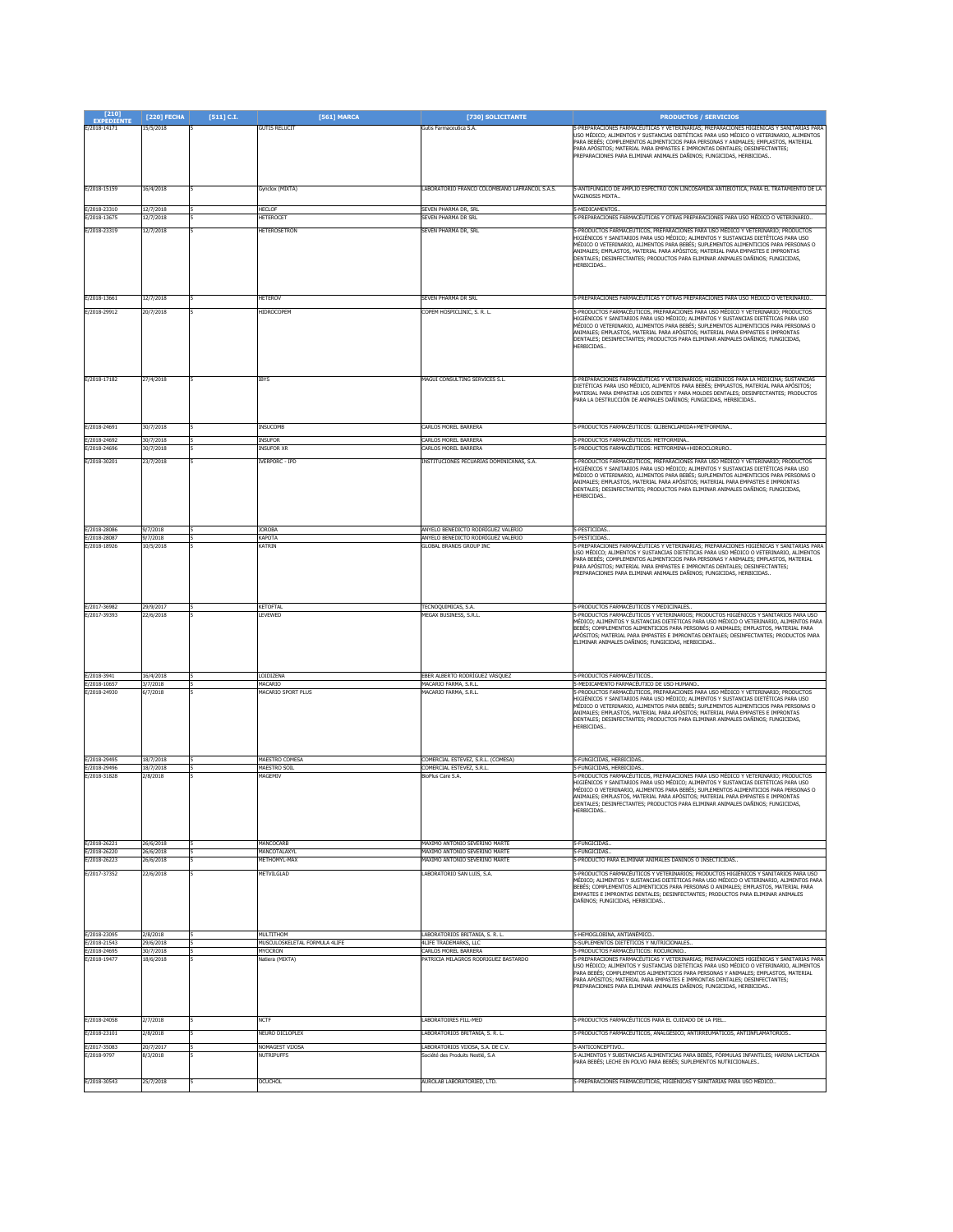| $[210]$<br><b>EXPEDIENTE</b> | [220] FECHA            | [511] C.I. | [561] MARCA                           | [730] SOLICITANTE                                                  | <b>PRODUCTOS / SERVICIOS</b>                                                                                                                                                                                                                                                                                                                                                                                                                                               |
|------------------------------|------------------------|------------|---------------------------------------|--------------------------------------------------------------------|----------------------------------------------------------------------------------------------------------------------------------------------------------------------------------------------------------------------------------------------------------------------------------------------------------------------------------------------------------------------------------------------------------------------------------------------------------------------------|
| E/2018-19123                 | 11/5/2018              |            | Olicolin                              | <b>GLOBAL BRANDS GROUP INC</b>                                     | -PREPARACIONES FARMACÉUTICAS Y VETERINARIAS; PREPARACIONES HIGIÉNICAS Y SANITARIAS PARA<br>USO MÉDICO; ALIMENTOS Y SUSTANCIAS DIETÉTICAS PARA USO MÉDICO O VETERINARIO, ALIMENTOS<br>PARA BEBÉS; COMPLEMENTOS ALIMENTICIOS PARA PERSONAS Y ANIMALES; EMPLASTOS, MATERIAL<br>PARA APÓSITOS; MATERIAL PARA EMPASTES E IMPRONTAS DENTALES; DESINFECTANTES;<br>PREPARACIONES PARA ELIMINAR ANIMALES DAÑINOS; FUNGICIDAS, HERBICIDAS                                            |
| E/2018-13681                 | 12/7/2018              |            | <b>OLMESARTERO</b>                    | SEVEN PHARMA DR SRI                                                | 5-PREPARACIONES FARMACÉUTICAS Y OTRAS PREPARACIONES PARA USO MÉDICO O VETERINARIO                                                                                                                                                                                                                                                                                                                                                                                          |
| E/2018-24686<br>E/2018-18954 | 30/7/2018<br>10/5/2018 |            | OMERER<br>ONDATRIN                    | CARLOS MOREL BARRERA<br>GLOBAL BRANDS GROUP INC                    | -- PRODUCTOS FARMACÉUTICOS: OMEPRAZOL.<br>5-PREPARACIONES FARMACÉUTICAS Y VETERINARIAS; PREPARACIONES HIGIÉNICAS Y SANITARIAS PARA<br>USO MÉDICO; ALIMENTOS Y SUSTANCIAS DIETÉTICAS PARA USO MÉDICO O VETERINARIO, ALIMENTOS<br>PARA BEBÉS: COMPLEMENTOS ALIMENTICIOS PARA PERSONAS Y ANIMALES: EMPLASTOS, MATERIAL<br>PARA APÓSITOS; MATERIAL PARA EMPASTES E IMPRONTAS DENTALES; DESINFECTANTES;<br>PREPARACIONES PARA ELIMINAR ANIMALES DAÑINOS; FUNGICIDAS, HERBICIDAS |
| E/2018-28669<br>E/2018-29008 | 3/8/2018<br>13/7/2018  |            | OXILLA<br>PANBIO                      | MUNDIPHARMA AG<br>Alere International Limited                      | 5-PREPARACIONES Y SUBSTANCIAS FARMACÉUTICAS.<br>5-PREPARACIONES QUÍMICAS EN EL DIAGNÓSTICO DE EMBARAZO Y KITS DE DIAGNÓSTICO QUE<br>CONTIENEN BIOREAGENTES.                                                                                                                                                                                                                                                                                                                |
| E/2018-24697<br>E/2018-26657 | 30/7/2018<br>28/6/2018 |            | PARTEMOL<br>POSEIDON                  | CARLOS MOREL BARRERA<br>MAXCARIBE, S.R.L.                          | 5-PRODUCTOS FARMACÉUTICOS: PARACETAMOL.<br>5-INSECTICIDA, HERBICIDA, FUNGICIDA AGRÍCOLA,                                                                                                                                                                                                                                                                                                                                                                                   |
| E/2018-10660                 | 16/7/2018              |            | PREDNIO                               | MACARIO FARMA, S.R.L                                               | 5-MEDICAMENTO FARMACÉUTICO DE USO HUMANO.                                                                                                                                                                                                                                                                                                                                                                                                                                  |
| E/2018-29911                 | 20/7/2018              |            | PREGABCOPEM                           | COPEM HOSPICLINIC, S.R.L.                                          | 5-PRODUCTOS FARMACÉUTICOS, PREPARACIONES PARA USO MÉDICO Y VETERINARIO; PRODUCTOS<br>HIGIÉNICOS Y SANITARIOS PARA USO MÉDICO: ALIMENTOS Y SUSTANCIAS DIFTÉTICAS PARA USO<br>MÉDICO O VETERINARIO, ALIMENTOS PARA BEBÉS; SUPLEMENTOS ALIMENTICIOS PARA PERSONAS O<br>ANIMALES; EMPLASTOS, MATERIAL PARA APÓSITOS; MATERIAL PARA EMPASTES E IMPRONTAS<br>DENTALES; DESINFECTANTES; PRODUCTOS PARA ELIMINAR ANIMALES DAÑINOS; FUNGICIDAS,<br>HERBICIDAS.                      |
| E/2018-22818                 | 5/6/2018               |            | Prism0ca                              | <b>GAMBRO LUNDIA AB</b>                                            | 5-PREPARACIONES FARMACÉUTICAS PARA EL TRATAMIENTO DE LA INSUFICIENCIA RENAL, A SABER,<br>FLUIDOS DE DIÁLISIS, FLUIDOS DE SUSTITUCIÓN, PREPARACIONES CONCENTRADAS PARA USO EN LA<br>PREPARACIÓN DE FLUIDOS MÉDICOS; TODO PARA USAR EN HEMODIÁLISIS, HEMOFILTRACIÓN,<br>HEMODIAFILTRACIÓN                                                                                                                                                                                    |
| E/2018-22816                 | 5/6/2018               |            | PRISMOCITRATE                         | <b>GAMBRO LUNDIA AB</b>                                            | 5-PREPARACIONES FARMACÉUTICAS PARA EL TRATAMIENTO DE LA INSUFICIENCIA RENAL, A SABER,<br>FLUIDOS DE DIÁLISIS, FLUIDOS DE SUSTITUCIÓN, PREPARACIONES CONCENTRADAS PARA USO EN LA<br>PREPARACIÓN DE FLUIDOS MÉDICOS; TODO PARA USAR EN HEMODIÁLISIS, HEMOFILTRACIÓN,<br>HEMODIAFILTRACIÓN                                                                                                                                                                                    |
| E/2017-41972                 | 6/7/2018               |            | PROSTATAR                             | FARMACIA YAMILA, S.R.L                                             | 5-PRODUCTOS FARMACÉUTICOS.                                                                                                                                                                                                                                                                                                                                                                                                                                                 |
| E/2018-26122                 | 25/6/2018              |            | PROSWEI                               | INDUSTRIA FARMO-OUIMICA, S.R.L.                                    | 5-MEDICAMENTO / TABLETA / TAMSULOSINA HCL / INDICADO PARA TRATAMIENTO DE HIPERPLASIA<br>PROSTÁTICA BENIGNA                                                                                                                                                                                                                                                                                                                                                                 |
| E/2018-19126                 | 11/5/2018              |            | rotegas                               | <b>GLOBAL BRANDS GROUP INC</b>                                     | 5-PREPARACIONES FARMACÉUTICAS Y VETERINARIAS; PREPARACIONES HIGIÉNICAS Y SANITARIAS PARA<br>USO MÉDICO; ALIMENTOS Y SUSTANCIAS DIETÉTICAS PARA USO MÉDICO O VETERINARIO, ALIMENTOS<br>PARA BEBÉS; COMPLEMENTOS ALIMENTICIOS PARA PERSONAS Y ANIMALES; EMPLASTOS, MATERIAL<br>PARA APÓSITOS; MATERIAL PARA EMPASTES E IMPRONTAS DENTALES; DESINFECTANTES;<br>PREPARACIONES PARA ELIMINAR ANIMALES DAÑINOS; FUNGICIDAS, HERBICIDAS                                           |
| E/2018-30204                 | 23/7/2018              |            | PULMOCIN - IPD                        | INSTITUCIONES PECUARIAS DOMINICANAS, S.A.                          | 5-PRODUCTOS FARMACÉUTICOS, PREPARACIONES PARA USO MÉDICO Y VETERINARIO; PRODUCTOS<br>HIGIÉNICOS Y SANITARIOS PARA USO MÉDICO; ALIMENTOS Y SUSTANCIAS DIETÉTICAS PARA USO<br>MÉDICO O VETERINARIO, ALIMENTOS PARA BEBÉS; SUPLEMENTOS ALIMENTICIOS PARA PERSONAS O<br>ANIMALES; EMPLASTOS, MATERIAL PARA APÓSITOS; MATERIAL PARA EMPASTES E IMPRONTAS<br>DENTALES; DESINFECTANTES; PRODUCTOS PARA ELIMINAR ANIMALES DAÑINOS; FUNGICIDAS,<br>HERBICIDAS.                      |
| E/2018-14800<br>E/2018-23096 | 13/4/2018<br>2/8/2018  |            | PULMOZONOI<br>REPLIDERM               | NARCISO ROMAN, S.R.L.<br>LABORATORIOS BRITANIA, S. R. L.           | 5-PRODUCTO MEDICINAL NATURAL.<br>5-PRODUCTOS FARMACÉUTICOS ANTIMICÓTICO Y CREMA DERMATOLÓGICA                                                                                                                                                                                                                                                                                                                                                                              |
| E/2017-36182                 | 22/6/2018              |            | RIBAROXAN                             | LABORATORIO SAN LUIS, S.A.                                         | 5-PRODUCTOS FARMACÉUTICOS Y VETERINARIOS; PRODUCTOS HIGIÉNICOS Y SANITARIOS PARA USO<br>MÉDICO; ALIMENTOS Y SUSTANCIAS DIETÉTICAS PARA USO MÉDICO O VETERINARIO, ALIMENTOS PARA<br>BEBÉS; COMPLEMENTOS ALIMENTICIOS PARA PERSONAS O ANIMALES; EMPLASTOS, MATERIAL PARA<br>APÓSITOS; MATERIAL PARA EMPASTES E IMPRONTAS DENTALES; DESINFECTANTES; PRODUCTOS PARA<br>ELIMINAR ANIMALES DAÑINOS; FUNGICIDAS, HERBICIDAS                                                       |
| E/2018-9566                  | 7/3/2018               |            | RYGOTRAK                              | Bayer Aktiengesellschaft                                           | 5-PREPARACIONES FARMACÉUTICAS PARA EL TRATAMIENTO DEL CÁNCER                                                                                                                                                                                                                                                                                                                                                                                                               |
| E/2018-7493                  | 26/7/2018              |            | SANDOZ ARDUUS                         | NOVARTIS AG                                                        | 5-PREPARACIONES FARMACÉUTICAS PARA EL TRATAMIENTO DE LA DISFUNCIÓN ERÉCTIL                                                                                                                                                                                                                                                                                                                                                                                                 |
| E/2018-5506<br>E/2018-13666  | 2/7/2018<br>12/7/2018  |            | SERICO<br><b>SEVECLO</b>              | seven pharma Dr Srl<br>SEVEN PHARMA DR SRL                         | 5-PREPARACIONES FARMACÉUTICAS Y OTRAS PREPARACIONES PARA USO MÉDICO O VETERINARIO. .<br>5-PREPARACIONES FARMACÉUTICAS Y OTRAS PREPARACIONES PARA USO MÉDICO O VETERINARIO.                                                                                                                                                                                                                                                                                                 |
| E/2018-13674                 | 12/7/2018              |            | <b>SEVPLAT</b>                        | SEVEN PHARMA DR SRL                                                | 5-PREPARACIONES FARMACÉUTICAS Y OTRAS PREPARACIONES PARA USO MÉDICO O VETERINARIO                                                                                                                                                                                                                                                                                                                                                                                          |
| E/2018-14200                 | 5/7/2018               |            | SHARAI                                | ANYELO BENEDICTO RODRÍGUEZ VALERIO                                 | 5-PESTICIDAS.                                                                                                                                                                                                                                                                                                                                                                                                                                                              |
| E/2018-29481                 | 18/7/2018              |            | <b>SIGMA</b><br>IMPLY GENTLE GLIDE    | QUIMAGRO, SRL                                                      | 5-FUNGICIDAS, INSECTICIDAS, HERBICIDAS.                                                                                                                                                                                                                                                                                                                                                                                                                                    |
| E/2018-25883<br>E/2018-20562 | /8/2018<br>21/5/2018   |            | <b>SLEEPRITE</b>                      | EDGEWELL PERSONAL CARE BRANDS, LLC<br>4LIFE TRADEMARKS, LLC        | -TAMPONES Y APLICADORES DE TAMPONES<br>5-SUPLEMENTOS DIETÉTICOS Y NUTRICIONALES.                                                                                                                                                                                                                                                                                                                                                                                           |
| E/2018-28090<br>E/2018-17874 | 9/7/2018<br>4/5/2018   |            | SONICO<br>SORDIMAX                    | ANYELO BENEDICTO RODRÍGUEZ VALERIO<br>MAXCARIBE, S.R.L.            | 5-PESTICIDAS.<br>5-FUNGICIDA, HERBICIDA, INSECTICIDA AGRÍCOLA                                                                                                                                                                                                                                                                                                                                                                                                              |
| E/2018-29493<br>E/2018-31061 | 18/7/2018<br>27/7/2018 |            | SPREADER<br>SUCTIDINA                 | COMERCIAL ESTÉVEZ, S.R.L. (COMESA)<br>GYNOPHARM S.A                | 5-FUNGICIDAS, HERBICIDAS.<br>5-PREPARACIONES FARMACÉUTICAS, MÉDICAS Y VETERINARIAS; PREPARACIONES SANITARIAS PARA<br>USO MÉDICO; ALIMENTOS DIETÉTICOS Y SUSTANCIAS ADAPTADAS PARA USO MÉDICO O VETERINARIO,<br>ALIMENTOS PARA BEBÉS; SUPLEMENTOS DIETÉTICOS PARA HUMANOS Y ANIMALES; EMPLASTOS,<br>MATERIAL PARA APÓSITOS; MATERIAL PARA EMPASTAR LOS DIENTES, CERA DENTAL; DESINFECTANTES;<br>PRODUCTOS PARA LA DESTRUCCIÓN DE ANIMALES DAÑINOS: FUNGICIDAS, HERBICIDAS,  |
| E/2018-30670                 | 25/7/2018              |            | <b>SWITCH</b>                         | SYNGENTA PARTICIPATIONS AG                                         | 5-PREPARACIONES PARA DESTRUIR ANIMALES DAÑINOS; FUNGICIDAS, HERBICIDAS.                                                                                                                                                                                                                                                                                                                                                                                                    |
| E/2018-23308<br>E/2018-18942 | 7/6/2018<br>0/5/2018   |            | <b>TAMOXSEVEN</b><br><b>l</b> imebloc | SEVEN PHARMA DR. SRL<br><b>GLOBAL BRANDS GROUP INC</b>             | 5-MEDICAMENTOS.<br>5-PREPARACIONES FARMACÉUTICAS Y VETERINARIAS; PREPARACIONES HIGIÉNICAS Y SANITARIAS PARA<br>USO MÉDICO; ALIMENTOS Y SUSTANCIAS DIETÉTICAS PARA USO MÉDICO O VETERINARIO, ALIMENTOS<br>PARA BEBÉS; COMPLEMENTOS ALIMENTICIOS PARA PERSONAS Y ANIMALES; EMPLASTOS, MATERIAL<br>PARA APÓSITOS; MATERIAL PARA EMPASTES E IMPRONTAS DENTALES; DESINFECTANTES;<br>PREPARACIONES PARA ELIMINAR ANIMALES DAÑINOS; FUNGICIDAS, HERBICIDAS                        |
| E/5015-21588                 | 27/8/2015              |            | TINOPRIL (DENOMINATIVA)               | AMBIORIX DE Jesús SALCEDO PEREZ                                    | 5-PRODUCTOS FARMACEUTICOS.                                                                                                                                                                                                                                                                                                                                                                                                                                                 |
| E/2018-21373                 | 26/7/2018              |            | <b>TRIOBOX</b>                        | JOSÉ ANTONIO DE LA CRUZ GRULLÓN, WILLIAM OCTAVIO<br>TAVÁREZ VALDEZ | 5-PRODUCTOS FARMACÉUTICOS.                                                                                                                                                                                                                                                                                                                                                                                                                                                 |
| E/2018-20771<br>E/2018-11509 | 20/7/2018<br>23/7/2018 |            | ÚLTIMO GDR<br>URO-VET                 | GRUPO DÍAZ ROSARIO, SRL<br>VETERINARIA SANTANITA, S.R.L.           | 5-PESTICIDAS<br>5-PRODUCTOS VETERINARIO.                                                                                                                                                                                                                                                                                                                                                                                                                                   |
| E/2018-29480                 | 18/7/2018              |            | VAI ICARE                             | OUIMAGRO, SRL                                                      | 5-FUNGICIDAS, INSECTICIDAS, HERBICIDAS                                                                                                                                                                                                                                                                                                                                                                                                                                     |
| E/2018-24688<br>E/2018-18206 | 30/7/2018<br>25/6/2018 |            | VANCOMAX<br><b>VETISURE</b>           | CARLOS MOREL BARRERA<br>HERVER JULIAN PULIDO RIAÑO                 | -PRODUCTOS FARMACÉUTICOS: VANCOMICINA<br>5-PRODUCTOS Y SUSTANCIAS VETERINARIOS.                                                                                                                                                                                                                                                                                                                                                                                            |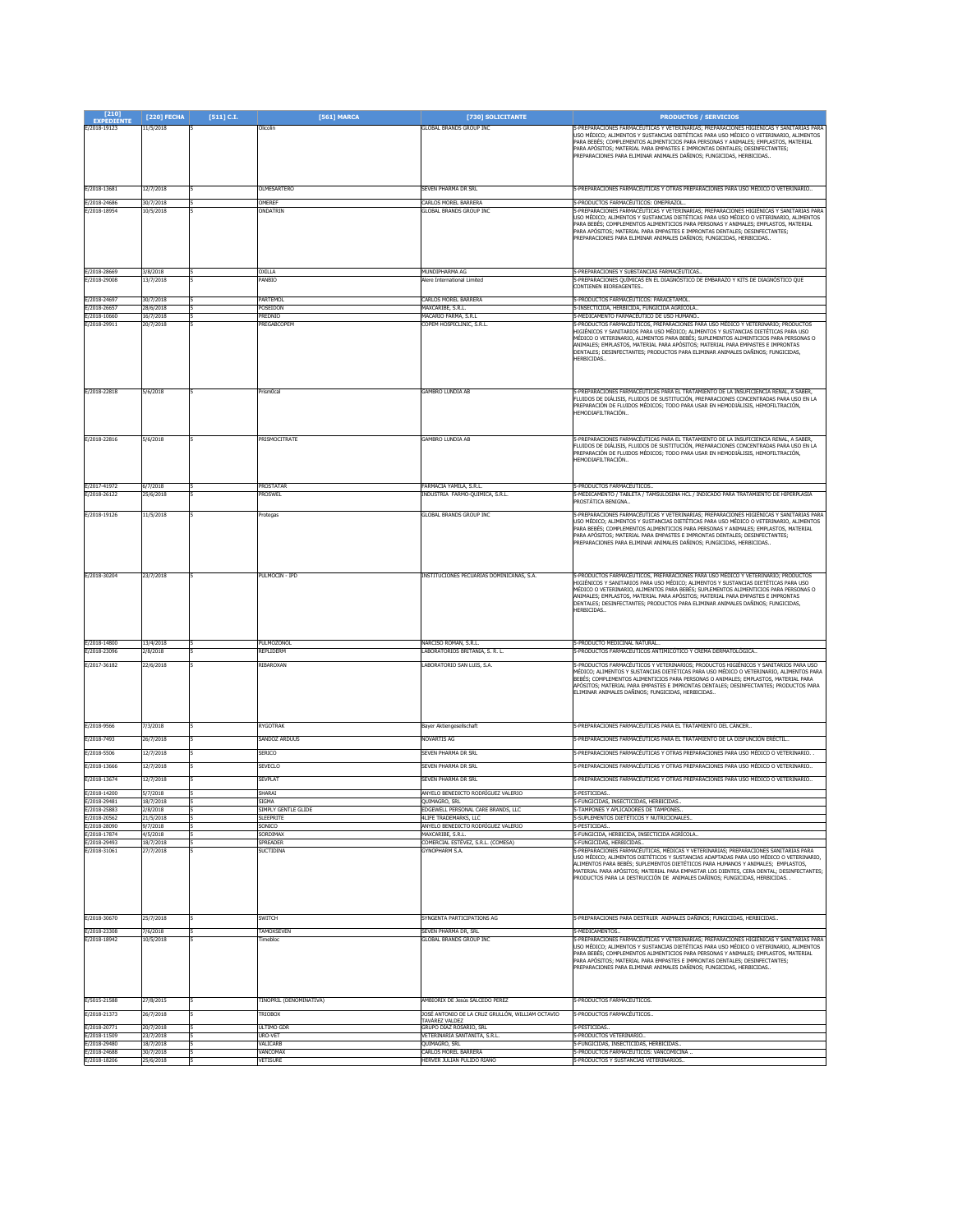| $[210]$<br>PEDIEI            | [220] FECHA            | $[511]$ C.I. | [561] MARCA                               | [730] SOLICITANTE                                            | <b>PRODUCTOS / SERVICIOS</b>                                                                                                                                                                                                                                                                                                                                                                                                                                                                                                                                                                                                                                                                                        |
|------------------------------|------------------------|--------------|-------------------------------------------|--------------------------------------------------------------|---------------------------------------------------------------------------------------------------------------------------------------------------------------------------------------------------------------------------------------------------------------------------------------------------------------------------------------------------------------------------------------------------------------------------------------------------------------------------------------------------------------------------------------------------------------------------------------------------------------------------------------------------------------------------------------------------------------------|
| E/2018-24931                 | 27/7/2018              |              | VIOLETA FLOR                              | MACARIO FARMA, S.R.L.                                        | 5-PRODUCTOS FARMACÉUTICOS, PREPARACIONES PARA USO MÉDICO Y VETERINARIO; PRODUCTOS<br>HIGIÉNICOS Y SANITARIOS PARA USO MÉDICO; ALIMENTOS Y SUSTANCIAS DIETÉTICAS PARA USO<br>MÉDICO O VETERINARIO, ALIMENTOS PARA BEBÉS; SUPLEMENTOS ALIMENTICIOS PARA PERSONAS O<br>ANIMALES; EMPLASTOS, MATERIAL PARA APÓSITOS; MATERIAL PARA EMPASTES E IMPRONTAS<br>DENTALES; DESINFECTANTES; PRODUCTOS PARA ELIMINAR ANIMALES DAÑINOS; FUNGICIDAS,<br>HERBICIDAS.                                                                                                                                                                                                                                                               |
| E/2018-30669                 | 25/7/2018              |              | VITRECTO                                  | INTERVET INTERNATIONAL B.V.                                  | 5-PREPARACIONES VETERINARIAS                                                                                                                                                                                                                                                                                                                                                                                                                                                                                                                                                                                                                                                                                        |
| E/2018-30108<br>E/2018-22704 | 23/7/2018<br>5/6/2018  |              | <b>VUELO PLUS</b><br><b>FUROSEC</b>       | GRUPO DIAZ ROSARIO, S.R.L.<br>INVERSIONES ARIAS SUSANA, SRL  | 5-PESTICIDAS.<br><b>6.CANDADOS</b>                                                                                                                                                                                                                                                                                                                                                                                                                                                                                                                                                                                                                                                                                  |
| E/2018-27573                 | 17/2018                |              | EUROSECURITY                              | INVERSIONES ARIAS SUSANA, S.R.L.                             | -CANDADO DE SEGURIDAD, CERRADURA DE SEGURIDAD.                                                                                                                                                                                                                                                                                                                                                                                                                                                                                                                                                                                                                                                                      |
| E/2018-30672                 | 25/7/2018              |              | POLIMAC                                   | OFFICINE MACCAFERRI S.P.A                                    | 5-PRODUCTOS HECHOS DE ALAMBRE METÁLICO CUBIERTO DE MATERIAL POLIMÉRICO EXTRUIDO                                                                                                                                                                                                                                                                                                                                                                                                                                                                                                                                                                                                                                     |
| E/2018-20554                 | 21/5/2018              |              | CH (MIXTA)                                | CAMPBELL HAUSFELD, LLC                                       | 7-HERRAMIENTAS ELÉCTRICAS ACCIONADAS POR AIRE, A SABER, DISCOS DE CORTE, SIERRAS,<br>LIJADORAS ORBITALES E INFLADORES; COMPRESORES DE AIRE; TALADROS DE AIRE; MARTILLOS DE<br>AIRE; SOLDADORES DE ARCO ELÉCTRICO; AMOLADORAS; LLAVES DE IMPACTO; ARANDELAS MULTIUSO<br>DE ALTA PRESIÓN; LLAVES DE TRINQUETE DE ACCIONAMIENTO ELÉCTRICO                                                                                                                                                                                                                                                                                                                                                                              |
| E/2018-22435                 | 29/6/2018              |              | olibrí (MIXTA)                            | EUROPA ENERGY GROUP (E.E.G.), S.R.L                          | MÁQUINAS HERRAMIENTAS Y HERRAMIENTAS MECÁNICAS; MOTORES, EXCEPTO MOTORES PAR<br>VEHÍCULOS TERRESTRES; ACOPLAMIENTOS Y ELEMENTOS DE TRANSMISIÓN, EXCEPTO PARA VEHÍCULOS<br>TERRESTRES; INSTRUMENTOS AGRÍCOLAS QUE NO SEAN HERRAMIENTAS DE MANO QUE FUNCIONAN<br>MANUALMENTE; INCUBADORAS DE HUEVOS; DISTRIBUIDORES AUTOMÁTICOS                                                                                                                                                                                                                                                                                                                                                                                       |
| E/2018-24654                 | 15/6/2018              |              | BancoALERTS (MIXTA)                       | GLOBAL ITSS DOMINICANA, S.A.S                                | 9-APLICACIÓN DEDICADA AL ENVIÓ DE NOTIFICACIONES Y ALERTAS PREDETERMINADAS A LOS<br>USUARIOS, PARA EL ENVÍO DE SUS REPORTES REGULATORIOS.                                                                                                                                                                                                                                                                                                                                                                                                                                                                                                                                                                           |
| E/2018-20994                 | 23/5/2018              |              | CIBERFINANCIERA                           | MAYOBANEX LOMBERT SOSA, DIONEL ALEKCEY ACOSTA                | 9-SOFTWARE                                                                                                                                                                                                                                                                                                                                                                                                                                                                                                                                                                                                                                                                                                          |
| E/2018-29117                 | 16/7/2018              |              | <b>ClearPlex Protection PRO</b>           | DUARTE<br>SPARK TECHNOLOGY BY POLONIO GROUP S.R.L.           | 9-LÁMINAS COBERTORAS DE PROTECCIÓN DE PANTALLAS DE EQUIPOS ELECTRÓNICOS. .                                                                                                                                                                                                                                                                                                                                                                                                                                                                                                                                                                                                                                          |
| E/2018-30260                 | 23/7/2018              |              | <b>EASYTOUCH</b>                          | AMERICAPITAL, S.R.L / OFICINA UNIVERSAL, S.A.                | 9-APARATOS E INSTRUMENTOS CIENTÍFICOS, NÁUTICOS, GEODÉSICOS, FOTOGRÁFICOS,<br>CINEMATOGRÁFICOS, ÓPTICOS, DE PESAJE, DE MEDICIÓN, DE SEÑALIZACIÓN, DE CONTROL<br>(INSPECCIÓN), DE SALVAMENTO Y DE ENSEÑANZA; APARATOS E INSTRUMENTOS DE CONDUCCIÓN,<br>DISTRIBUCIÓN, TRANSFORMACIÓN, ACUMULACIÓN, REGULACIÓN O CONTROL DE LA ELECTRICIDAD;<br>APARATOS DE GRABACIÓN, TRANSMISIÓN O REPRODUCCIÓN DE SONIDO O IMÁGENES; SOPORTES DE<br>REGISTRO MAGNÉTICOS, DISCOS ACÚSTICOS; DISCOS COMPACTOS, DVD Y OTROS SOPORTES DE<br>GRABACIÓN DIGITALES; MECANISMOS PARA APARATOS DE PREVIO PAGO; CAJAS REGISTRADORAS,<br>MÁQUINAS DE CALCULAR, EQUIPOS DE PROCESAMIENTO DE DATOS, ORDENADORES; SOFTWARE;<br><b>EXTINTORES.</b> |
| E/2018-28502<br>E/2018-31167 | 11/7/2018<br>30/7/2018 |              | Generation-Y (MIXTA)<br>Sladiator (MIXTA) | Euro Vision International Inc<br>GABRIEL MAXIMILIANO MARCONI | 9-ARMAZONES Y GAFAS DE SOL.<br>9-CARETAS PARA SOLDAR; BATERÍAS PARA TALADRO ATORNILLADOR PERCUTOR RECARGABLE;                                                                                                                                                                                                                                                                                                                                                                                                                                                                                                                                                                                                       |
|                              |                        |              |                                           |                                                              | CARGADORES ELÉCTRICOS INVERTER, CARGADORES DE BATERÍAS Y ARRANCADORES (ELÉCTRICOS);<br>NIVELES DE BURBUJA, NIVEL DE BURBUJA/TORPEDO MAGNÉTICO; CINTAS MÉTRICAS; BATERÍAS PARA<br>RECARGABLES, CARGADORES DE BATERÍA (ELÉCTRICO); CINTAS, METROS [INSTRUMENTOS DE<br>MEDICIÓN]; BATERÍAS SOLARES, BATERÍAS DE ARRANQUE, BATERÍAS DE ÁNODOS, BATERÍAS DE ALTA<br>TENSIÓN; CARGADORES DE PILAS; ACIDÍMETROS PARA BATERÍAS, PLACAS PARA BATERÍAS, REJILLAS<br>PARA BATERÍAS, CAJAS DE BATERÍAS, VASOS DE BATERÍAS; CARGADORES PARA ACUMULADORES<br>ELÉCTRICOS, ACUMULADORES ELÉCTRICOS, CAJAS, VASOS, PLACAS Y REJILLAS PARA ACUMULADORES<br>ELÉCTRICOS, ACIDÍMETROS PARA ACUMULADORES ELÉCTRICOS                       |
| E/2018-26879                 | 29/6/2018              |              | <b>TEC-RIGHT</b>                          | CESAR EMILIO FERNANDEZ ESCOBOSA                              | 9-APARATOS E INSTRUMENTOS CIENTÍFICOS, ÓPTICOS, DE MEDICIÓN, DE SEÑALIZACIÓN, DE CONTROL<br>(INSPECCIÓN), APARATOS E INSTRUMENTOS DE CONDUCCIÓN, DISTRIBUCIÓN, TRANSFORMACIÓN,<br>ACUMULACIÓN, REGULACIÓN O CONTROL DE LA ELECTRICIDAD; SOPORTES DE REGISTRO MAGNÉTICOS,<br>EQUIPOS Y ASESORIOS DE PROCESAMIENTO DE DATOS, ORDENADORES; SOFTWARE.                                                                                                                                                                                                                                                                                                                                                                   |
| E/2018-24135                 | 13/6/2018              |              | <b>UNNO TEKNO</b>                         | Unno Tekno LLC                                               | 9-DISPOSITIVOS ELECTRÓNICOS PEQUEÑOS, COMO ALTAVOCES PEQUEÑOS, AURICULARES, TELÉFONOS<br>CELULARES Y ACCESORIOS DE COMPUTADORA                                                                                                                                                                                                                                                                                                                                                                                                                                                                                                                                                                                      |
| E/2018-28951                 | 13/7/2018              | 10           | <b>EVITY</b>                              | HOSPAL MEDICA, S.R.L.                                        | 10-APARATOS E INSTRUMENTOS QUIRÚRGICOS, MÉDICOS, ODONTOLÓGICOS Y VETERINARIOS;<br>MIEMBROS, OJOS Y DIENTES ARTIFICIALES; ARTÍCULOS ORTOPÉDICOS; MATERIAL DE SUTURA;<br>DISPOSITIVOS TERAPÉUTICOS Y DE ASISTENCIA PARA PERSONAS DISCAPACITADAS; APARATOS DE<br>MASAJE; APARATOS, DISPOSITIVOS Y ARTÍCULOS DE PUERICULTURA; APARATOS, DISPOSITIVOS Y<br>ARTÍCULOS PARA ACTIVIDADES SEXUALES                                                                                                                                                                                                                                                                                                                           |
| E/2018-21298                 | 24/5/2018              | 10           | FINESSE REFLEX                            | NOVARTIS AG                                                  | 10-APARATOS E INSTRUMENTOS QUIRÚRGICOS PARA USO EN CIRUGÍA OFTÁLMICA                                                                                                                                                                                                                                                                                                                                                                                                                                                                                                                                                                                                                                                |
| E/2018-28954                 | 3/7/2018               | 10           | <b>ILIVIA</b>                             | HOSPAL MEDICA, S.R.L.                                        | 10-APARATOS E INSTRUMENTOS QUIRÚRGICOS, MÉDICOS, ODONTOLÓGICOS Y VETERINARIOS;<br>MIEMBROS, OJOS Y DIENTES ARTIFICIALES; ARTÍCULOS ORTOPÉDICOS; MATERIAL DE SUTURA;<br>DISPOSITIVOS TERAPÉUTICOS Y DE ASISTENCIA PARA PERSONAS DISCAPACITADAS; APARATOS DE<br>MASAJE; APARATOS, DISPOSITIVOS Y ARTÍCULOS DE PUERICULTURA; APARATOS, DISPOSITIVOS Y<br>ARTÍCULOS PARA ACTIVIDADES SEXUALES                                                                                                                                                                                                                                                                                                                           |
| E/2018-28955                 | 13/7/2018              | 10           | INTICA                                    | HOSPAL MEDICA, S.R.L.                                        | 10-APARATOS E INSTRUMENTOS QUIRÚRGICOS, MÉDICOS, ODONTOLÓGICOS Y VETERINARIOS;<br>MIEMBROS, OJOS Y DIENTES ARTIFICIALES; ARTÍCULOS ORTOPÉDICOS; MATERIAL DE SUTURA;<br>DISPOSITIVOS TERAPÉUTICOS Y DE ASISTENCIA PARA PERSONAS DISCAPACITADAS; APARATOS DE<br>MASAJE; APARATOS, DISPOSITIVOS Y ARTÍCULOS DE PUERICULTURA; APARATOS, DISPOSITIVOS Y<br>ARTÍCULOS PARA ACTIVIDADES SEXUALES                                                                                                                                                                                                                                                                                                                           |
| E/2018-26498                 | 27/6/2018              | 10           | MIXPRO                                    | Novo Nordisk Health Care AG                                  | 10-DISPOSITIVOS MÉDICOS PARA LA RECONSTITUCIÓN DE PREPARADOS FARMACÉUTICOS PARA EL<br>MANEJO DE LA HEMOSTASIA.                                                                                                                                                                                                                                                                                                                                                                                                                                                                                                                                                                                                      |
| E/2018-29007                 | 13/7/2018              | 10           | PIMA                                      | ALERE SWITZERLAND GMBH                                       | 10-APARATOS DE DIAGNÓSTICO MÉDICO; APARATOS PARA LA DETERMINACIÓN DE METABOLISMOS;<br>APARATOS PARA LA DETERMINACIÓN DE GENOTIPOS; APARATO DE PRUEBA DE INTERACCIONES<br>MOLECULARES IN VITRO; APARATOS DE DETERMINACIÓN DE INTERACCIONES MOLECULARES IN VITRO;<br>APARATOS DE PRUEBA DE MOLÉCULAS, DE CÉLULAS, TEJIDOS Y ORGANISMOS; APARATO DE PRUEBA DE<br>ÁCIDOS NUCLEICOS Y PROTEÍNAS; COMPUTADORAS Y SOFTWARE PARA EL DIAGNÓSTICO DE<br>ENFERMEDADES HUMANAS Y LOS COMPONENTES DE LOS APARATOS MENCIONADOS                                                                                                                                                                                                    |
| E/2018-28950                 | 13/7/2018              | 10           | PLEXA                                     | HOSPAL MEDICA, S.R.L.                                        | 10-APARATOS E INSTRUMENTOS QUIRÚRGICOS, MÉDICOS, ODONTOLÓGICOS Y VETERINARIOS;<br>MIEMBROS, OJOS Y DIENTES ARTIFICIALES; ARTÍCULOS ORTOPÉDICOS; MATERIAL DE SUTURA;                                                                                                                                                                                                                                                                                                                                                                                                                                                                                                                                                 |
| E/2018-2454                  | 18/1/2018              | 10           | VIVITY (DENOMINATIVA)                     | <b>NOVARTIS AG</b>                                           | <u>DISPOSITIVOS TERAPÉUTICOS Y DE ASISTENCIA PARA PERSONAS DISCAPACITADAS; APARATOS DE</u><br>10-LENTES INTRAOCULARES.                                                                                                                                                                                                                                                                                                                                                                                                                                                                                                                                                                                              |
| E/2018-30692                 | 25/7/2018              | 10           | Z-HYALCOAT                                | lyaltech Ltd                                                 | 10-APARATOS, MATERIALES, ARTÍCULOS E INSTRUMENTOS QUIRÚRGICOS Y MÉDICOS.                                                                                                                                                                                                                                                                                                                                                                                                                                                                                                                                                                                                                                            |
|                              |                        |              |                                           |                                                              |                                                                                                                                                                                                                                                                                                                                                                                                                                                                                                                                                                                                                                                                                                                     |
| E/2018-30696                 | 25/7/2018              | 10           | Z-HYALIN PLUS                             | <b>HYALTECH LTD</b>                                          | 10-APARATOS, MATERIALES, ARTÍCULOS E INSTRUMENTOS QUIRÚRGICOS Y MÉDICOS                                                                                                                                                                                                                                                                                                                                                                                                                                                                                                                                                                                                                                             |
| E/2018-31903                 | 3/8/2018               | 11           | Abanico Himalava                          | <b>GOLD DREAM GROUF</b>                                      | 11-APARATOS DE ALUMBRADO, CALEFACCIÓN, PRODUCCIÓN DE VAPOR, COCCIÓN, SECADO,<br>REFRIGERACIÓN, SECADO, VENTILACIÓN Y DISTRIBUCIÓN DE AGUA, VENTILADORES ELÉCTRICOS PARA<br>USO PERSONAL.                                                                                                                                                                                                                                                                                                                                                                                                                                                                                                                            |
| E/2018-28490                 | 11/7/2018              | $11\,$       | MAXIMA                                    | MAXIMO ANTONIO SEVERINO MARTE                                | 11-EQUIPOS DE FUMIGACIÓN AGRÍCOLA QUE NO SEAN PARA USO MÉDICO                                                                                                                                                                                                                                                                                                                                                                                                                                                                                                                                                                                                                                                       |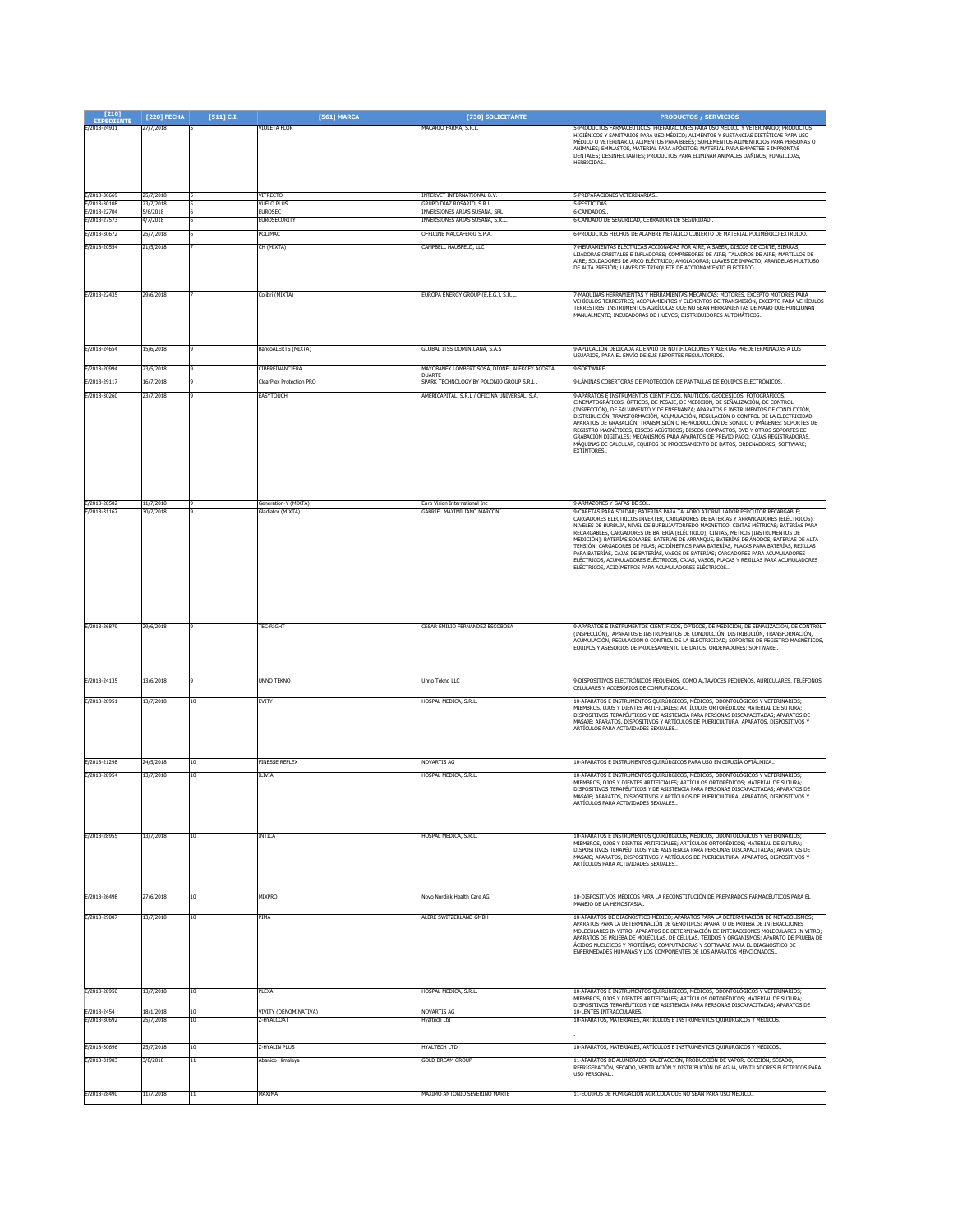| $[210]$<br><b>EXPEDIENTE</b> | [220] FECHA            | $[511]$ C.I. | [561] MARCA                                            | [730] SOLICITANTE                                                             | <b>PRODUCTOS / SERVICIOS</b>                                                                                                                                                                                                                                                                                                                                                                                                                                                                                                                                                                                                                                                                                                                                                                                                                                                                                                                                                                                                                                                                                                                                                                                                                                                                                              |
|------------------------------|------------------------|--------------|--------------------------------------------------------|-------------------------------------------------------------------------------|---------------------------------------------------------------------------------------------------------------------------------------------------------------------------------------------------------------------------------------------------------------------------------------------------------------------------------------------------------------------------------------------------------------------------------------------------------------------------------------------------------------------------------------------------------------------------------------------------------------------------------------------------------------------------------------------------------------------------------------------------------------------------------------------------------------------------------------------------------------------------------------------------------------------------------------------------------------------------------------------------------------------------------------------------------------------------------------------------------------------------------------------------------------------------------------------------------------------------------------------------------------------------------------------------------------------------|
| E/2018-21632                 | 28/5/2018              | 11           | <b>VERO</b>                                            | GOMEZ INTERNATIONAL, SRL.                                                     | 11-MEZCLADORAS Y ACCESORIOS DE BAÑOS PARA INODOROS. ASAS, ASIENTOS, CUBIERTAS,<br>MECANISMOS DE DESCARGAS, ACCESORIOS, PALANCAS, TAPAS, TAZAS, VÁLVULAS,                                                                                                                                                                                                                                                                                                                                                                                                                                                                                                                                                                                                                                                                                                                                                                                                                                                                                                                                                                                                                                                                                                                                                                  |
|                              |                        |              |                                                        |                                                                               |                                                                                                                                                                                                                                                                                                                                                                                                                                                                                                                                                                                                                                                                                                                                                                                                                                                                                                                                                                                                                                                                                                                                                                                                                                                                                                                           |
| E/2018-10675                 | 26/6/2018              | 12           | B M J (MIXTA)                                          | <b>HOAN MANUEL BUENO</b>                                                      | 12-VEHÍCULOS; APARATOS DE LOCOMOCIÓN TERRESTRE, AÉREA O ACUÁTICA                                                                                                                                                                                                                                                                                                                                                                                                                                                                                                                                                                                                                                                                                                                                                                                                                                                                                                                                                                                                                                                                                                                                                                                                                                                          |
| E/2018-30903<br>E/2018-30473 | 26/7/2018<br>24/7/2018 | 12<br>12     | ECYCLE<br>fLiPo (MIXTA)                                | Bella Castle Investment, SRL<br>CARLOS VALENTIN MANZUETA VALENCIA             | 12-MOTOCICLETAS Y PIEZAS DE MOTOCICLETAS.<br>12-COCHES DE NIÑOS, CARRIOLAS [COCHES DE NIÑO], COCHES, COCHES DE NIÑO, CUBREPIÉS                                                                                                                                                                                                                                                                                                                                                                                                                                                                                                                                                                                                                                                                                                                                                                                                                                                                                                                                                                                                                                                                                                                                                                                            |
|                              |                        |              |                                                        |                                                                               | ESPECIALES PARA COCHES DE NIÑO, ASIENTOS PARA VEHÍCULOS, REFUERZO DE LOS ASIENTOS PARA<br>VEHÍCULOS, Y LOS CARGADORES PARA BEBES Y NIÑOS, SISTEMAS DE TRANSPORTE PARA BEBES Y<br>NIÑOS, ES DECIR LA COMBINACIÓN DE COCHECITOS, LA BASE DE LOS ASIENTOS DE VEHÍCULOS Y LOS<br>CARGADORES; COCHECITOS DE BEBES; COCHES, COCHES DE PASEO                                                                                                                                                                                                                                                                                                                                                                                                                                                                                                                                                                                                                                                                                                                                                                                                                                                                                                                                                                                     |
| E/2018-30890                 | 26/7/2018              | 12           | FORMULA                                                | PIRELLI TYRE S.p.A.                                                           | 12-GOMAS, SÓLIDAS PARA RUEDAS DE VEHÍCULOS; GOMAS NEUMÁTICAS, SEMI NEUMÁTICAS Y/O<br>SÓLIDAS; LLANTAS DE VEHÍCULOS; AROS DE RUEDAS; TUBOS INTERNOS Y ESPUMA PARA GOMAS DE<br>VEHÍCULOS: ORUGAS PARA VEHÍCULOS.                                                                                                                                                                                                                                                                                                                                                                                                                                                                                                                                                                                                                                                                                                                                                                                                                                                                                                                                                                                                                                                                                                            |
| E/2018-10827                 | 12/6/2018              |              | FULLBRAKE By Galeano (MIXTA)                           | ELVIS EFRAIN GALEANO JIMENEZ                                                  | 12-VEHÍCULOS; APARATOS DE LOCOMOCIÓN TERRESTRE, AÉREA O ACUÁTICA                                                                                                                                                                                                                                                                                                                                                                                                                                                                                                                                                                                                                                                                                                                                                                                                                                                                                                                                                                                                                                                                                                                                                                                                                                                          |
| E/2018-27365<br>E/2018-20886 | 3/7/2018<br>30/7/2018  | 12           | KATANA<br>MUELLES MASTER JH                            | IMPORTADORA HNOS, ABREU SRI<br>HOMERO ANIBAL DOMINGUEZ MATA, JORGE ADALBERTO  | 12-VEHÍCULOS; APARATOS DE LOCOMOCIÓN TERRESTRE, AÉREA O ACUÁTICA<br>12-MOTORES PARA VEHÍCULOS TERRESTRES: LOS ACOPLAMIENTOS Y ELEMENTOS DE TRANSMISIÓN                                                                                                                                                                                                                                                                                                                                                                                                                                                                                                                                                                                                                                                                                                                                                                                                                                                                                                                                                                                                                                                                                                                                                                    |
| E/2018-30217                 |                        |              |                                                        | MALDONADO UREÑA<br><b>GENERAL MOTORS LLC</b>                                  | PARA VEHÍCULOS TERRESTRES: LOS AERODESLIZADORES.<br>12-VEHÍCULOS DE MOTOR Y SUS PARTES.                                                                                                                                                                                                                                                                                                                                                                                                                                                                                                                                                                                                                                                                                                                                                                                                                                                                                                                                                                                                                                                                                                                                                                                                                                   |
| E/2018-30222                 | 23/7/2018<br>23/7/2018 | 12<br>12     | <b>N400 MAX</b><br>N400 MOVE                           | <b>GENERAL MOTORS LLC</b>                                                     | 12-VEHÍCULOS DE MOTOR Y SUS PARTES.                                                                                                                                                                                                                                                                                                                                                                                                                                                                                                                                                                                                                                                                                                                                                                                                                                                                                                                                                                                                                                                                                                                                                                                                                                                                                       |
| E/2018-13370                 | 17/7/2018              | 12           | NIPPONIA SPIRIT                                        | NIPPONIA CARIBE, SRL                                                          | 12-MOTOCICLETAS, PASSOLAS, MOTOCARGAS, REPUESTOS,                                                                                                                                                                                                                                                                                                                                                                                                                                                                                                                                                                                                                                                                                                                                                                                                                                                                                                                                                                                                                                                                                                                                                                                                                                                                         |
| E/2018-31168                 | 30/7/2018              | 12           | TK TEKNIAL (MIXTA)                                     | Mell Sports S.A.                                                              | 12-VEHÍCULOS; APARATOS DE LOCOMOCIÓN TERRESTRE; MOTOCICLETAS; BICICLETAS; BICICLETAS<br>ELÉCTRICAS; CADENAS DE BICICLETA; CUADROS DE BICICLETA; ENGRANAJES PARA BICICLETAS;<br>FRENOS DE BICICLETA; GUARDABARROS DE BICICLETA; GUARDAFALDAS PARA BICICLETAS;<br>GUARDAFANGOS DE BICICLETA; MANILLARES DE BICICLETA; MANIVELAS DE BICICLETA; MANUBRIOS DE<br>BICICLETA; MOTORES DE BICICLETA; NEUMÁTICOS DE BICICLETA; PEDALES DE BICICLETA; REMOLQUES<br>PARA BICICLETAS; RUEDAS DE BICICLETA; SALPICADERAS DE BICICLETA; SILLINES DE BICICLETA;<br>TIMBRES PARA BICICLETAS; ALFORJAS ESPECIALES PARA BICICLETAS; BOMBAS DE AIRE PARA<br>NEUMÁTICOS DE BICICLETA; CÁMARAS DE AIRE PARA NEUMÁTICOS DE BICICLETA; CESTAS ESPECIALES<br>PARA BICICLETAS; COFRES ESPECIALES PARA BICICLETAS; CUBOS PARA RUEDAS DE BICICLETA; FUNDAS<br>DE SILLÍN PARA BICICLETAS; INFLADORES PARA NEUMÁTICOS DE BICICLETA; LLANTAS PARA RUEDAS<br>DE BICICLETA; NEUMÁTICOS SIN CÁMARA PARA BICICLETAS; PATAS DE CABRA PARA BICICLETAS; PIES<br>DE APOYO PARA BICICLETAS; RADIOS PARA RUEDAS DE BICICLETA; RAYOS PARA RUEDAS DE<br>BICICLETA; REMOLQUES PARA TRANSPORTAR BICICLETAS; RINES PARA RUEDAS DE BICICLETA; PARTES<br>Y ACCESORIOS DE BICICLETAS INCLUIDOS EN LA CLASE; PARTES Y ACCESORIOS DE MOTOCICLETAS<br>INCLUIDAS EN LA CLASE. |
| E/2018-30891                 | 26/7/2018              | 12           | VANTAGE                                                | PIRELLI TYRE S.p.A.                                                           | 12-GOMAS, SÓLIDAS PARA RUEDAS DE VEHÍCULOS; GOMAS NEUMÁTICAS, SEMI NEUMÁTICAS Y/O<br>SÓLIDAS; LLANTAS DE VEHÍCULOS; AROS DE RUEDAS; TUBOS INTERNOS Y ESPUMA PARA GOMAS DE<br>VEHÍCULOS; ORUGAS PARA VEHÍCULOS                                                                                                                                                                                                                                                                                                                                                                                                                                                                                                                                                                                                                                                                                                                                                                                                                                                                                                                                                                                                                                                                                                             |
| E/2018-13371                 | 18/7/2018              | 12           | VOLTY (MIXTA)                                          | NIPPONIA CARIBE, SRL                                                          | 12-MOTOCICLETAS, PASSOLAS, MOTOCARGAS, REPUESTOS                                                                                                                                                                                                                                                                                                                                                                                                                                                                                                                                                                                                                                                                                                                                                                                                                                                                                                                                                                                                                                                                                                                                                                                                                                                                          |
| E/2018-30481                 | 24/7/2018              |              | (FIGURATIVA)                                           | Salvatore Ferragamo S.p.A.                                                    | 14-RELOJERÍA, INSTRUMENTOS CRONOMÉTRICOS, METALES PRECIOSOS Y SUS ALEACIONES Y<br>PRODUCTOS EN METALES PRECIOSOS O CHAPADOS EN ELLOS, NO INCLUIDOS EN OTRAS CLASES;<br>JOYAS DE METALES PRECIOSOS Y NO PRECIOSOS, A SABER, BRAZALETES, CADENAS, CADENAS DE<br>CUELLO Y ANILLOS, BROCHES, ARETES, COLGANTES, PISACORBATAS, GEMELOS, PIEDRAS PRECIOSAS Y<br>ESTUCHES PARA JOYAS.                                                                                                                                                                                                                                                                                                                                                                                                                                                                                                                                                                                                                                                                                                                                                                                                                                                                                                                                            |
| E/2018-30083                 | 23/7/2018              | 14           | EGO                                                    | KELVYN LANDERSONS NUÑEZ RODRIGUEZ                                             | 14-ARTÍCULOS DE METALES PRECIOSOS Y SUS ALEACIONES: DIAMANTES: BRILLANTES: PIEDRAS<br>PRECIOSAS; ADORNOS EN PIEDRAS PRECIOSAS O CUBIERTOS CON ESTAS (NO INCLUIDOS EN OTRAS<br>CLASES); ORFEBRERÍA Y JOYERÍA; GEMELOS Y ALFILERES DE CORBATAS; RELOJES DE PULSERA;<br>RELOJES; CORREAS DE RELOJES; JOYAS DE FANTASÍA CUBIERTAS CON METALES PRECIOSOS;<br>ESTUCHES Y OTROS ENVASES DISEÑADOS ESPECIALMENTE PARA RELOJES Y JOYERÍAS.                                                                                                                                                                                                                                                                                                                                                                                                                                                                                                                                                                                                                                                                                                                                                                                                                                                                                         |
| E/2018-27676                 | 4/7/2018               | 16           | DARNEL WRAP (MIXTA)                                    | <b>LUZERNE BRANDS LIMITED</b>                                                 | 16-PELÍCULAS PLÁSTICAS PARA ENVOLTURA EN GENERAL. DE USO DOMESTICO. INDUSTRIAL Y<br>COMERCIAL: MATERIAS PLÁSTICAS PARA EMBALAJE (NO COMPRENDIDOS EN OTRAS CLASES);<br>PAPELERÍA, ADHESIVOS, MATERIAL DE INSTRUCCIÓN O DE ENSEÑANZA, ARTÍCULOS DE<br>ENCUADERNACIÓN                                                                                                                                                                                                                                                                                                                                                                                                                                                                                                                                                                                                                                                                                                                                                                                                                                                                                                                                                                                                                                                        |
| E/2018-15562<br>E/2018-25496 | 18/4/2018<br>21/6/2018 | 16           | JUVENTUD Y POLITICA JUVPO<br>MI AGENDA CON DIOS        | JESUS ADERLIN MARTINEZ TOLENTINO<br>MIGUELINA ALTAGRACIA LORA CHANG DE ROMERO | 16-REVISTA DE COMUNICACIÓN IMPRESA<br>16-AGENDA CON CONTENIDO ILUSTRATIVO, REFLEXIONES, INSTRUCCIONES Y ENSEÑANZAS DE LA<br>RELIGIÓN CATÓLICA CRISTIANA. PAPEL, CARTÓN Y ARTÍCULOS DE ESTAS MATERIAS NO<br>COMPRENDIDOS EN OTRAS CLASES; PRODUCTOS DE IMPRENTA; MATERIAL DE ENCUADERNACIÓN;<br>FOTOGRAFÍAS: ARTÍCULOS DE PAPELERÍA: ADHESIVOS (PEGAMENTOS) DE PAPELERÍA O PARA USO<br>DOMÉSTICO; MATERIAL PARA ARTISTAS; MATERIAL DE INSTRUCCIÓN O MATERIAL DIDÁCTICO<br>(EXCEPTO APARATOS); CARACTERES DE IMPRENTA; CLICHÉS DE IMPRENTA.                                                                                                                                                                                                                                                                                                                                                                                                                                                                                                                                                                                                                                                                                                                                                                                 |
| E/2018-22439<br>E/2018-14933 | 1/6/2018<br>13/4/2018  | 16<br>20     | Suave gold Soft Care (MIXTA)<br>ED (MIXTA)             | PAPELERA INTERNACIONAL, SOCIEDAD ANONIMA.<br>BCL-ED NEWCO LLC                 | 16-PAPEL HIGIÉNICO<br>20-MUEBLES; MUEBLES PARA SER USADOS AL AIRE LIBRE                                                                                                                                                                                                                                                                                                                                                                                                                                                                                                                                                                                                                                                                                                                                                                                                                                                                                                                                                                                                                                                                                                                                                                                                                                                   |
| E/2018-28878                 | 13/7/2018              | 20           | KITCHENTEK                                             | MADESOL, S.A.                                                                 | 20-MUEBLES DE MADERA, MOLDURAS, ADORNOS, MARCOS, VARILLAS, BANDEJAS, BASTONES, COCINAS<br>MODULARES, ARTÍCULOS DE ORNAMENTACIÓN Y EN GENERAL TODA OBRA PERTENECIENTE AL RAMO<br>DE LA EBANISTERÍA                                                                                                                                                                                                                                                                                                                                                                                                                                                                                                                                                                                                                                                                                                                                                                                                                                                                                                                                                                                                                                                                                                                         |
| E/2018-30936                 | 27/7/2018              | 21           | MR.STAR                                                | IMPORTADORA AZARAK 888, S.R.L.                                                | 21-UTENSILIOS Y RECIPIENTES PARA USO DOMÉSTICO Y CULINARIO; UTENSILIOS DE COCINA Y VAJILLA<br>EXCEPTO TENEDORES, CUCHILLOS Y CUCHARAS; PEINES Y ESPONJAS; CEPILLOS; MATERIALES PARA<br>FABRICAR CEPILLOS; MATERIAL DE LIMPIEZA; VIDRIO EN BRUTO O SEMIELABORADO, EXCEPTO VIDRIO<br>DE CONSTRUCCIÓN; ARTÍCULOS DE CRISTALERÍA, PORCELANA Y LOZA                                                                                                                                                                                                                                                                                                                                                                                                                                                                                                                                                                                                                                                                                                                                                                                                                                                                                                                                                                            |
| E/2018-31692<br>E/2018-11497 | 2/8/2018<br>17/7/2018  | 25<br>25     | CALLEJERO CLOTHES 67 (MIXTA)<br>Città Di Santi (MIXTA) | BILIBERTO AMAURIS NOVO GONZALEZ<br>FRANCISCO ALBERTO REYES ACEVEDO            | 25-ROPA Y CALZADOS.<br>25-PRENDAS DE VESTIR, PANTALONES VAQUEROS O JEANS, CAMISAS, POLOSHIRTS, CALZADOS Y                                                                                                                                                                                                                                                                                                                                                                                                                                                                                                                                                                                                                                                                                                                                                                                                                                                                                                                                                                                                                                                                                                                                                                                                                 |
| E/2018-28000                 | 6/7/2018               |              | FUNK (MIXTA)                                           | INTRATEX, S.A.                                                                | ACCESORIOS                                                                                                                                                                                                                                                                                                                                                                                                                                                                                                                                                                                                                                                                                                                                                                                                                                                                                                                                                                                                                                                                                                                                                                                                                                                                                                                |
| E/2018-27121                 | 29/6/2018              |              | GAMAXX (MIXTA)                                         | MCD COMERCIAL, S.R.L.                                                         | 25-VESTIDOS, CALZADOS, SOMBRERÍA, PANTALONES TIPO JEANS, PANTALONES CORTOS, FALDAS,<br>LEGGINS, CAMISAS, CAMISETAS, SUÉTERES, BLUSAS, ABRIGOS, ROPA INTERIOR, MEDIAS, CALCETINES,<br>ZAPATOS, ZAPATILLAS, SANDALIAS, GORRAS, SOMBREROS<br>25-CALZADOS                                                                                                                                                                                                                                                                                                                                                                                                                                                                                                                                                                                                                                                                                                                                                                                                                                                                                                                                                                                                                                                                     |
| E/2018-32096                 | 6/8/2018               |              | GOLDEN CREW LUXURY EXCHANGE (MIXTA)                    | MARIA-EUGENIA ABELLÁN ALVAREZ DE TOLEDO                                       | 25-PRENDAS DE VESTIR, CALZADO, ARTÍCULOS DE SOMBRERERÍA                                                                                                                                                                                                                                                                                                                                                                                                                                                                                                                                                                                                                                                                                                                                                                                                                                                                                                                                                                                                                                                                                                                                                                                                                                                                   |
| E/2018-29941                 | 20/7/2018              |              | <b>GUAYABERAS SUBLIME</b>                              | TOMAS AUGUSTO IRIZARRY BAUTISTA                                               | 25-PRENDAS DE VESTIR, CALZADO, ARTÍCULOS DE SOMBRERERÍA.                                                                                                                                                                                                                                                                                                                                                                                                                                                                                                                                                                                                                                                                                                                                                                                                                                                                                                                                                                                                                                                                                                                                                                                                                                                                  |
| E/2018-30251                 | 23/7/2018              | 25           | YHWH The Label (MIXTA)                                 | CESAR ADONIS BRITO GONZALEZ, WILKERY ORALYZ CUEVAS<br>FERNANDEZ               | 25-PRENDAS DE VESTIR Y ARTÍCULOS DE SOMBRERERÍA.                                                                                                                                                                                                                                                                                                                                                                                                                                                                                                                                                                                                                                                                                                                                                                                                                                                                                                                                                                                                                                                                                                                                                                                                                                                                          |
| E/2018-8280                  | 26/2/2018              |              | Zona Libre de Críticas                                 | PFIP INTERNATIONAL                                                            | 25-ROPA, A SABER, CAMISETAS, PANTALONES CORTOS, CAMISETAS SUDADERA, PANTALONES<br>SUDADERA, CHAQUETAS Y SOMBREROS                                                                                                                                                                                                                                                                                                                                                                                                                                                                                                                                                                                                                                                                                                                                                                                                                                                                                                                                                                                                                                                                                                                                                                                                         |
| E/2018-28228                 | 9/7/2018               |              | A. Flowers Bows (MIXTA)                                | AYDELY DAYANA DE LA CRUZ DE ATIZOL                                            | 26-COLETEROS, CORONAS DE FLORES, ARTICULOS DECORATIVOS PARA LA ROPA, ADORNOS PARA EL<br>CABELLO                                                                                                                                                                                                                                                                                                                                                                                                                                                                                                                                                                                                                                                                                                                                                                                                                                                                                                                                                                                                                                                                                                                                                                                                                           |
| E/2018-29499                 | 18/7/2018              |              | ANIMOLDS                                               | CARLOS FEDERICO GEORGE TERRERO                                                | 28-JUEGOS Y JUGUETES; APARATOS DE VIDEOJUEGOS; ARTÍCULOS DE GIMNASIA Y DEPORTE; ADORNOS<br>PARA ÁRBOLES DE NAVIDAD.<br>28-JUEGOS DE MFSA                                                                                                                                                                                                                                                                                                                                                                                                                                                                                                                                                                                                                                                                                                                                                                                                                                                                                                                                                                                                                                                                                                                                                                                  |
| E/2018-21404<br>E/2018-15605 | 18/7/2018<br>1/8/2018  | 28<br>29     | ENCRUZIJADOS<br>BOAR'S HEAD FRESH SLICE                | AGUEDA ZUNILDA SUAREZ ORTIZ DE PIMENTEL<br>FRANK BRUNCKHORST CO., L.L.C.      | 29-CARNES PROCESADAS Y QUESOS.                                                                                                                                                                                                                                                                                                                                                                                                                                                                                                                                                                                                                                                                                                                                                                                                                                                                                                                                                                                                                                                                                                                                                                                                                                                                                            |
| E/2018-29581                 | 18/7/2018              |              | <b>BOLIRBONRIDGE</b>                                   | Frank Brunckhorst Co., L.L.C.                                                 | 29-CARNES Y OUESOS PROCESADOS                                                                                                                                                                                                                                                                                                                                                                                                                                                                                                                                                                                                                                                                                                                                                                                                                                                                                                                                                                                                                                                                                                                                                                                                                                                                                             |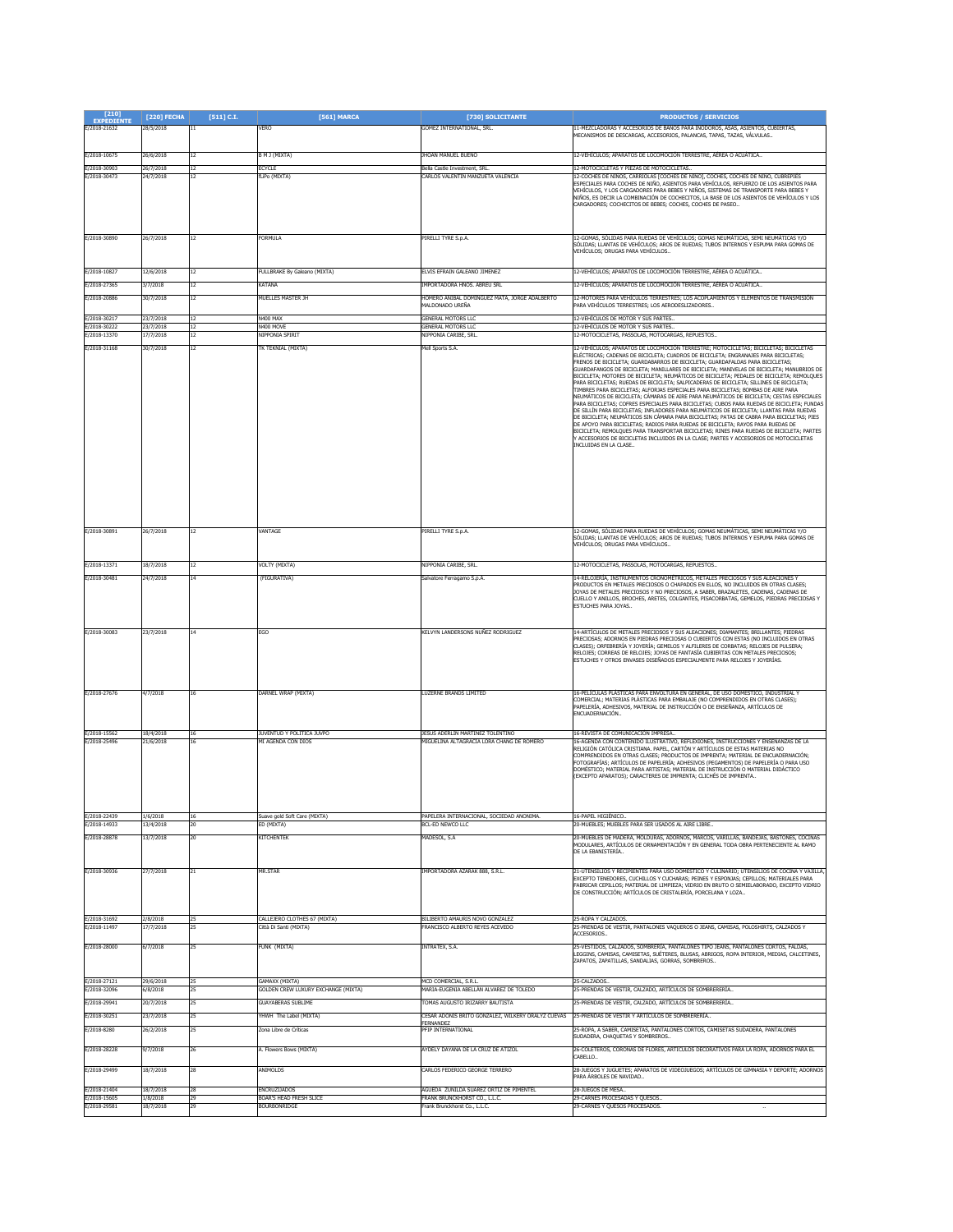| $[210]$<br><b>EXPEDIENTE</b> | [220] FECHA               | $[511]$ C.I. | [561] MARCA                                                           | [730] SOLICITANTE                                                                                      | <b>PRODUCTOS / SERVICIOS</b>                                                                                                                                                                                                                                                                                                                                                                                                                                                                                                                                                                                                                                                                                                                   |
|------------------------------|---------------------------|--------------|-----------------------------------------------------------------------|--------------------------------------------------------------------------------------------------------|------------------------------------------------------------------------------------------------------------------------------------------------------------------------------------------------------------------------------------------------------------------------------------------------------------------------------------------------------------------------------------------------------------------------------------------------------------------------------------------------------------------------------------------------------------------------------------------------------------------------------------------------------------------------------------------------------------------------------------------------|
| E/2018-22264<br>E/2018-15606 | 19/6/2018<br>18/4/2018    | 29<br>29     | EMA<br>EVERROAST                                                      | MUNDO DE DISTRIBUCION, S.A.<br>RANK BRUNCKHORST CO., L.L.C.                                            | 29-DULCES, MERMELADAS, JALEAS Y COMPOTAS<br>9-CARNES PROCESADAS.                                                                                                                                                                                                                                                                                                                                                                                                                                                                                                                                                                                                                                                                               |
| E/2018-19267                 | 20/7/2018                 | 29           | GIGI12                                                                | <b>SYNOPHARM S.A.</b>                                                                                  | 29-PRODUCTOS A BASE DE LACTOBACILLUS RHAMNOSSUS Y BIFIDOBACTERIUM.                                                                                                                                                                                                                                                                                                                                                                                                                                                                                                                                                                                                                                                                             |
| E/2018-25486                 | 21/6/2018                 | 29           | GOLD SELECTS LECHE BLANQUITA                                          | PLAZA LAMA, S.A.                                                                                       | 29-LECHE EN POLVO.                                                                                                                                                                                                                                                                                                                                                                                                                                                                                                                                                                                                                                                                                                                             |
| E/2018-29821                 | 19/7/2018                 | 29           | LA GRANJA (MIXTA)                                                     | ooperativa de Productores de Leche Dos Pinos R.L                                                       | 29-LECHE.                                                                                                                                                                                                                                                                                                                                                                                                                                                                                                                                                                                                                                                                                                                                      |
| E/2018-29820<br>:/2018-20959 | 19/7/2018<br>14/6/2018    | 29<br>29     | LA GRANJA (MIXTA)<br>PRUIM SHARE                                      | Cooperativa de Productores de Leche Dos Pinos R.L.<br>SIANNY KARINA GUERRERO GARCIA / MONICA ZHENG LIN | 29-LECHE.<br>9-CIRUELAS DESHIDRATADA                                                                                                                                                                                                                                                                                                                                                                                                                                                                                                                                                                                                                                                                                                           |
| E/2017-40117                 | 23/10/2017                | 29           | QUESOS DON LUIS LO MEJOR PARA MI Y EL PRIMERO SIN<br>LACTOSA DEL PAÍS | LUIS AMADO SALAS                                                                                       | 29-CARNE, PESCADO, AVES Y CAZA, EXTRACTO DE CARNE, FRUTAS Y LEGUMBRES EN CONSERVA.<br>CONGELADAS, SECAS Y COCIDAS, JALEAS, MERMELADAS, COMPOTAS, HUEVOS, LECHE Y PRODUCTOS<br>ÁCTEOS, ACEITES Y GRASAS COMESTIBLES.                                                                                                                                                                                                                                                                                                                                                                                                                                                                                                                            |
| /2018-31998<br>E/2018-18466  | 3/8/2018<br>26/7/2018     | 29<br>29     | <b>RICAVENA</b><br>SERVI CASA DE LA ARRACHERA (MIXTA)                 | ASTEURIZADORA RICA, S.A<br>Grupo Campeon Sociedad Anonima                                              | 19-LECHE Y PRODUCTOS LÁCTEOS.<br>29-PRODUCTOS ALIMENTICIOS DE ORIGEN ANIMAL, ASÍ COMO LAS VERDURAS, HORTALIZAS Y<br>EGUMBRES, Y OTROS PRODUCTOS HORTÍCOLAS COMESTIBLES PREPARADOS PARA SU CONSUMO O<br>CONSERVACIÓN.                                                                                                                                                                                                                                                                                                                                                                                                                                                                                                                           |
| E/2018-4325                  | 14/6/2018                 | 29           | SUMMA CAZUELA                                                         | SUMMA INDUSTRIAL S.A. de C.V.                                                                          | 29-ACEITE, MANTECA Y MARGARINA COMESTIBLES, ENVASADOS, EMPACADOS Y A GRANEL, PARA<br>CONSUMO DOMÉSTICO E INDUSTRIAL, DE ORIGEN VEGETAL Y ANIMAL                                                                                                                                                                                                                                                                                                                                                                                                                                                                                                                                                                                                |
| E/2018-27091                 | 29/6/2018                 | 30           | (FIGURATIVA)                                                          | CÉSAR IGLESIAS. S.A.                                                                                   | 30-CEREALES                                                                                                                                                                                                                                                                                                                                                                                                                                                                                                                                                                                                                                                                                                                                    |
| E/2018-31502                 | 1/8/2018                  | 30           | (COMPAÑA TU BREAK CON LA NUTRICION DE QUAKER                          | <b>HE QUAKER OATS COMPANY</b>                                                                          | 80- BOCADILLOS CONSISTENTES PRINCIPALMENTE DE HARINA, GRANOS, MAÍZ, CEREAL, ARROZ,<br>SEMILLAS DE CEREALES PROCESADOS, OTROS MATERIALES VEGETALES O COMBINACIONES DE LOS<br>VISMOS, INCLUYENDO CHIPS DE MAÍZ, CHIPS DE TORTILLA, CHIPS DE PITA, CHIPS DE ARROZ,<br>PASTELES DE ARROZ, GALLETAS DE ARROZ, GALLETAS SALADAS, PRETZELS, HINCHADOS APERITIVOS,<br>PALOMITAS DE MAÍZ REVENTADAS, PALOMITAS DE MAÍZ CONFITADAS, CACAHUETES, PAN; SALSAS<br>PARA UNTAR, SALSAS; BARRAS DE MERIENDA; CEREALES; CEREALES DE DESAYUNO; BOCADILLOS A<br>BASE DE GRANOS; BOCADILLOS CONSISTENTES EN RACIMOS DE GRANOLA Y CHIPS SABORIZADOS;<br>PANECILLOS Y GALLETAS; BOCADILLOS A BASE DE CEREALES                                                        |
| E/2018-29290<br>E/2018-29289 | 17/7/2018<br>17/7/2018    | 30<br>30     | Arroz Cisne<br>Arroz Sánchez Ramírez                                  | ROCESADORA SANCHEZ RAMIREZ, S.R.L.<br>ROCESADORA SANCHEZ RAMIREZ, S.R.L                                | 30-ARROZ PROCESADO APTO PARA CONSUMO HUMANO.<br>0-ARROZ PROCESADO APTO PARA CONSUMO HUMANO.                                                                                                                                                                                                                                                                                                                                                                                                                                                                                                                                                                                                                                                    |
| E/2018-25347                 | 20/6/2018                 |              | BERTOLLI (MIXTA)                                                      | <b>IIZKAN AMERICA, INC</b>                                                                             | 30-CLASE 30: SALSA PARA PASTA: SALSAS PREPARADAS: SALSA DE TOMATE: SALSA DE CARNE: SALSA<br>DE QUESO; ADEREZO PARA ENSALADAS; COMIDAS CONGELADAS, PREPARADAS Y EMPACADAS QUE<br>CONSISTEN PRINCIPALMENTE EN PASTA O ARROZ; CARACOLES DE PASTA; PASTA PARA SOPAS; PASTAS;<br>PASTA PARA GUISADOS; PASTA SECA; PASTA RELLENA; PASTA FRESCA; PASTA PREPARADA; SALSA DE<br>PIZZA; MAYONESA; MAYONESA PARA GUISOS; SALSA DE TOMATE; PIZZA; CAFÉ, TÉ, CACAO Y CAFÉ<br>ARTIFICIAL; ARROZ; TAPIOCA Y SAGÚ; HARINA Y PREPARACIONES HECHAS DE CEREALES; PAN,<br>PASTELES Y DULCES (GOLOSINAS); HELADOS COMESTIBLES; AZÚCAR, MIEL, MELAZA; LEVADURA,<br>OLVO DE HORNEAR; SAL; MOSTAZA; VINAGRE, SALSAS (CONDIMENTOS); ESPECIAS; HIELO (AGUA<br>CONGELADA) |
| E/2018-20885                 | 18/7/2018                 | 30           | CARIBLABS THE CARIBBEAN ARTISAN GOURMET PRODUCTS                      | BELARMINO MIGUEL ANTONIO RODRIGUEZ CASADO                                                              | 30-PRODUCTOS ALIMENTICIOS DE ORIGEN VEGETAL PREPARADOS PARA SU CONSUMO O<br>CONSERVACIÓN, ASÍ COMO LOS ADITIVOS PARA REALZAR EL SABOR DE LOS ALIMENTOS                                                                                                                                                                                                                                                                                                                                                                                                                                                                                                                                                                                         |
| E/2018-31412                 | 31/7/2018                 | 30           | DAVE'S KILLER BREAD                                                   | FLOWERS BAKERIES BRANDS, LLC                                                                           | 30-PRODUCTOS DE PANADERÍA; PAN; ROSQUILLAS (BAGELS)                                                                                                                                                                                                                                                                                                                                                                                                                                                                                                                                                                                                                                                                                            |
| E/2018-31414                 | 31/7/2018                 | 30           | DAVE'S killer BREAD (MIXTA)                                           | lowers Bakeries Brands, LLC                                                                            | 30-PRODUCTOS DE PANADERÍA; PAN; ROSQUILLAS (BAGELS)                                                                                                                                                                                                                                                                                                                                                                                                                                                                                                                                                                                                                                                                                            |
| E/2018-25640                 | 26/7/2018                 | 30           | DULCES BELLA ABUELA (MIXTA)                                           | OSEFA MERCEDES JÁQUEZ HERRERA, JOSÉ ELPIDIO ELOY<br>NÚÑEZ, ORBITO NOEL LEÓN AZCONA                     | 80-CAFÉ, TÉ, CACAO Y SUCEDÁNEOS DEL CAFÉ; ARROZ; TAPIOCA Y SAGÚ; HARINAS Y PREPARACIONES A<br>BASE DE CEREALES; PAN, PRODUCTOS DE PASTELERÍA Y CONFITERÍA; HELADOS; AZÚCAR, MIEL, JARABE<br>DE MELAZA; LEVADURA, POLVOS DE HORNEAR; SAL; MOSTAZA; VINAGRE, SALSAS (CONDIMENTOS);<br>ESPECIAS; HIELO                                                                                                                                                                                                                                                                                                                                                                                                                                            |
| E/2018-28442                 | 10/7/2018                 | 30           | Dulceti LAICA (MIXTA)                                                 | iga Agrícola Industrial de la Caña de Azúcar.                                                          | 30-CONFITERÍA, GELATINA, FLANES Y MEZCLA DE PANADERÍA.                                                                                                                                                                                                                                                                                                                                                                                                                                                                                                                                                                                                                                                                                         |
| E/2018-30091                 | 23/7/2018                 | 30           | EL BOCADO PERFECTO                                                    | IUAN MANUEL VIDAL GONZALEZ                                                                             | 30-PANES, HARINA Y PREPARACIONES HECHAS DE CEREALES, PASTELERÍA Y CONFITERÍA, HELADOS. .                                                                                                                                                                                                                                                                                                                                                                                                                                                                                                                                                                                                                                                       |
| E/2018-32009                 | 3/8/2018                  | 30           | JAVA HOUSE (MIXTA)                                                    | eartland Consumer Products LLC                                                                         | 30-CONCENTRADOS DE CAFÉ; BEBIDAS A BASE DE CAFÉ LISTAS PARA CONSUMIR QUE<br>CONTIENEN LECHE; BEBIDAS A BASE DE CAFÉ LISTAS PARA CONSUMIR                                                                                                                                                                                                                                                                                                                                                                                                                                                                                                                                                                                                       |
| E/2018-32008                 | 3/8/2018                  | 30           | JAVA HOUSE Authentic COLD BREW COFFEE (MIXTA)                         | <b>Heartland Consumer Products LLC</b>                                                                 | 30-CONCENTRADOS DE CAFÉ; BEBIDAS A BASE DE CAFÉ LISTAS PARA CONSUMIR QUE<br>CONTIENEN LECHE; BEBIDAS A BASE DE CAFÉ LISTAS PARA CONSUMIR                                                                                                                                                                                                                                                                                                                                                                                                                                                                                                                                                                                                       |
| E/2018-32005                 | 3/8/2018                  |              | JAVA HOUSE Authentic COLD BREWING (MIXTA)                             | leartland Consumer Products LLC                                                                        | 30-"CONCENTRADOS DE CAFÉ; BEBIDAS A BASE DE CAFÉ LISTAS PARA CONSUMIR QUE<br>CONTIENEN LECHE; BEBIDAS A BASE DE CAFÉ LISTAS PARA CONSUMIR"                                                                                                                                                                                                                                                                                                                                                                                                                                                                                                                                                                                                     |
| E/2018-26092                 | 25/6/2018                 | l30          | Karla CACAO (MIXTA)                                                   | JUAN CARLOS GENAO BAEZ                                                                                 | 30-CACAO                                                                                                                                                                                                                                                                                                                                                                                                                                                                                                                                                                                                                                                                                                                                       |
| E/2018-30092                 | 23/7/2018                 | 30           | KIKABONI (MIXTA)                                                      | UAN MANUEL VIDAL GONZALEZ                                                                              | 30-CAFÉ, TÉ, CACAO Y SUCEDÁNEOS DEL CAFÉ; ARROZ; TAPIOCA Y SAGÚ; HARINAS Y PREPARACIONES A<br>BASE DE CEREALES; PAN, PRODUCTOS DE PASTELERÍA Y CONFITERÍA; HELADOS; AZÚCAR, MIEL, JARABE<br>DE MELAZA; LEVADURA, POLVOS DE HORNEAR; SAL; MOSTAZA; VINAGRE, SALSAS (CONDIMENTOS);<br>SPECIAS; HIELO.                                                                                                                                                                                                                                                                                                                                                                                                                                            |
| E/2018-22727                 | 5/6/2018                  | 30           | KINGSPONG (MIXTA)                                                     | BELKIS ALTAGRACIA SAIL TRONSUS DE BENCOSME                                                             | 30-BIZCOCHITOS, GALLETAS Y DEMAS PRODUCTOS ELABORADOS A BASE DE HARINA, DULCES Y<br>GOLOSINAS EN GENERAL.                                                                                                                                                                                                                                                                                                                                                                                                                                                                                                                                                                                                                                      |
| E/2018-17724                 | 3/5/2018                  | 30           | MONTAÑA VERDE                                                         | REGIOMONTANO, S.A.                                                                                     | 30-CAFÉ, CACAO Y SUCEDÁNEOS DEL CAFÉ                                                                                                                                                                                                                                                                                                                                                                                                                                                                                                                                                                                                                                                                                                           |
| E/2018-11455<br>E/2018-31501 | 18/7/2018<br>1/8/2018     | 30<br>30     | SABOR COLAO<br>SUPER BREAK QUAKER RICO Y NUTRITIVO                    | INDUSTRIAS CAFETELERAS MELO, S.R.L. (INCAME)<br>THE QUAKER OATS COMPANY                                | 30-CAFÉ MOI IDO.<br>30-BOCADILLOS CONSISTENTES PRINCIPALMENTE DE HARINA, GRANOS, MAÍZ, CEREAL, ARROZ,                                                                                                                                                                                                                                                                                                                                                                                                                                                                                                                                                                                                                                          |
|                              |                           |              | ANANO Organico DOMINICANO (INDICACION GEOGRAFICA)                     | CONSEJO REGULADOR DEL BANANO ORGANICO DOMINICANO                                                       | SEMILLAS DE CEREALES PROCESADOS, OTROS MATERIALES VEGETALES O COMBINACIONES DE LOS<br>⁄IISMOS, INCLUYENDO CHIPS DE MAÍZ, CHIPS DE TORTILLA, CHIPS DE PITA, CHIPS DE ARROZ,<br>.<br>PASTELES DE ARROZ, GALLETAS DE ARROZ, GALLETAS SALADAS, PRETZELS, HINCHADOS APERITIVOS,<br>PALOMITAS DE MAÍZ REVENTADAS, PALOMITAS DE MAÍZ CONFITADAS, CACAHUETES, PAN; SALSAS<br>PARA UNTAR, SALSAS; BARRAS DE MERIENDA; CEREALES; CEREALES DE DESAYUNO; BOCADILLOS A<br>BASE DE GRANOS; BOCADILLOS CONSISTENTES EN RACIMOS DE GRANOLA Y CHIPS SABORIZADOS;<br>PANECILLOS Y GALLETAS: BOCADILLOS A BASE DE CEREALES                                                                                                                                        |
| E/2018-32194<br>E/2018-30186 | 6/8/2018<br>23/7/2018     |              | (MIXTA)<br>LA FUENTE DE LA JUVENTUD                                   | RBOD<br>EONARDO ARTURO DE LEON MIRANDA                                                                 | 1-BANANO<br>31-PRODUCTOS AGRÍCOLAS, ACUÍCOLAS, HORTÍCOLAS Y FORESTALES EN BRUTO Y SIN PROCESAR;<br>SRANOS Y SEMILLAS EN BRUTO O SIN PROCESAR; FRUTAS Y VERDURAS, HORTALIZAS Y LEGUMBRES<br>RESCAS, HIERBAS AROMÁTICAS FRESCAS; PLANTAS Y FLORES NATURALES; BULBOS, PLANTONES Y<br>SEMILLAS PARA PLANTAR; ANIMALES VIVOS; PRODUCTOS ALIMENTICIOS Y BEBIDAS PARA ANIMALES;<br>MALTA                                                                                                                                                                                                                                                                                                                                                              |
| E/2018-11388                 | 5/6/2018                  | 31           | PRODUCTOS GOURMET RANCHO BAIGUATE OR                                  | PRODUCTOS GOURMET DE LA MONTAÑA, SRL                                                                   | 31-PRODUCTOS ALIMENTICIOS DE ORIGEN VEGETAL PARA CONSUMO, AJÍES, VEGETALES, FRUTOS                                                                                                                                                                                                                                                                                                                                                                                                                                                                                                                                                                                                                                                             |
| E/2018-32000                 | 3/8/2018                  |              | RICAVENA                                                              | ASTEURIZADORA RICA, S.A.                                                                               | 1-PRODUCTOS ALIMENTICIOS Y BEBIDAS PARA ANIMALES, MALTA                                                                                                                                                                                                                                                                                                                                                                                                                                                                                                                                                                                                                                                                                        |
| E/2018-30833                 | 26/7/2018                 |              | WE ARE FEMME                                                          | GRUPO IREN DOMINICANA, S.R.L.                                                                          | 31-FRUTAS FRESCAS TALES COMO BANANO. PRODUCTOS AGRÍCOLAS EN GENERAL Y<br>DERIVADOS.                                                                                                                                                                                                                                                                                                                                                                                                                                                                                                                                                                                                                                                            |
| E/2018-28311                 | 10/7/2018                 | 32           | iTan Sublime como Tú!                                                 | ANGEL MILANESE                                                                                         |                                                                                                                                                                                                                                                                                                                                                                                                                                                                                                                                                                                                                                                                                                                                                |
| E/2014-26651<br>E/2018-27232 | 16/9/2014 32<br>16/7/2018 |              | Agua DON ENRIQUE, E.D.A. (MIXTA)<br><b>AGUA IANZUL</b>                | JACOBO AMI FELIZ<br>BERNI ESTHER BATISTA BEATO / JOSE RAMON DIAZ REYES                                 | 32-AGUA PARA CONSUMO HUMANO.<br>32-AGLIA.                                                                                                                                                                                                                                                                                                                                                                                                                                                                                                                                                                                                                                                                                                      |
| E/2018-30039                 | 20/7/2018                 | 32           | ALOVI ALOE VERA                                                       | ABORATORIOS BRITANIA, S.R.L.                                                                           | 32-BEBIDAS SIN ALCOHOL A BASE DE FRUTAS Y ZUMOS DE FRUTAS; Y OTRAS PREPARACIONES PARA<br>ELABORAR BEBIDAS.                                                                                                                                                                                                                                                                                                                                                                                                                                                                                                                                                                                                                                     |
| E/2018-24771<br>E/2018-24773 | 15/6/2018<br>15/6/2018    |              | HIDRA LAICA (MIXTA)<br>Lif LAICA (MIXTA)                              | iga Agrícola Industrial de la Caña de Azúcar.<br>iga Agrícola Industrial de la Caña de Azúca           | 32-BEBIDAS HIDRATANTES/ISOTÓNICAS Y CONCENTRADOS EN POLVO<br>32-PREPARACIONES PARA ELABORACIÓN DE BEBIDAS EN POLVO                                                                                                                                                                                                                                                                                                                                                                                                                                                                                                                                                                                                                             |
| E/2018-30274                 | 24/7/2018                 | 32           | NECTAR NATURAL By Raquel (MIXTA)                                      | RAQUEL ISABEL SOLANO DE DE LA ROSA                                                                     | 32-JUGOS NATURALES                                                                                                                                                                                                                                                                                                                                                                                                                                                                                                                                                                                                                                                                                                                             |
|                              |                           |              |                                                                       |                                                                                                        |                                                                                                                                                                                                                                                                                                                                                                                                                                                                                                                                                                                                                                                                                                                                                |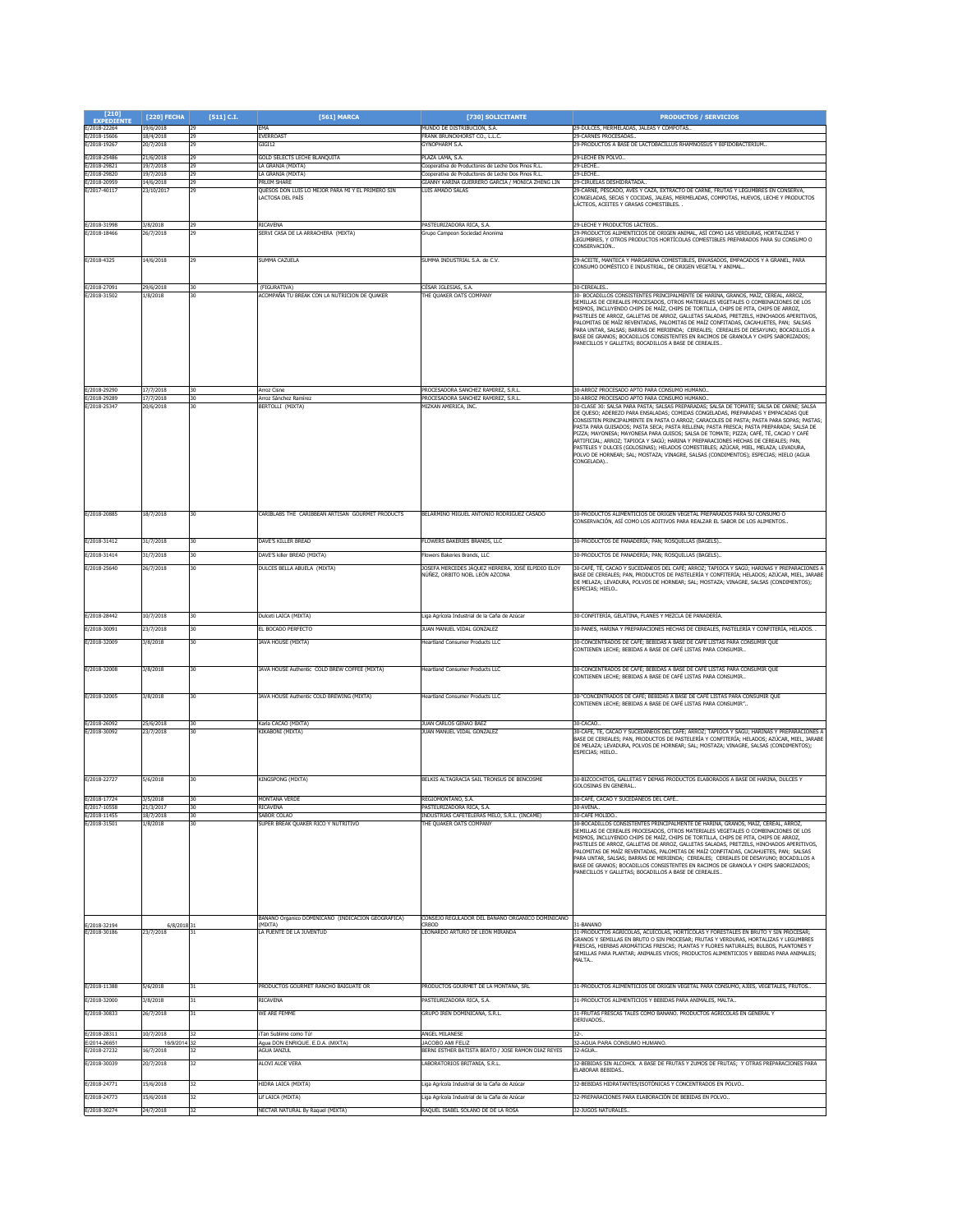| $[210]$<br><b>FYPEDTENTE</b> | [220] FECHA            | $[511]$ C.I. | [561] MARCA                                                | [730] SOLICITANTE                                                                       | <b>PRODUCTOS / SERVICIOS</b>                                                                                                                                                                                                                                                                                                                                                                                                                                                                                                                                                                                                                                                                                                                                                                                                                                                                        |
|------------------------------|------------------------|--------------|------------------------------------------------------------|-----------------------------------------------------------------------------------------|-----------------------------------------------------------------------------------------------------------------------------------------------------------------------------------------------------------------------------------------------------------------------------------------------------------------------------------------------------------------------------------------------------------------------------------------------------------------------------------------------------------------------------------------------------------------------------------------------------------------------------------------------------------------------------------------------------------------------------------------------------------------------------------------------------------------------------------------------------------------------------------------------------|
| E/2018-25334<br>E/2018-12265 | 20/6/2018<br>26/4/2018 | 32           | REFRESCOS CANA COOL<br>REERESCOS MARY READ                 | JULIO CESAR SOSA MARTINEZ<br>ALCOHOLES DOMINICANOS ALCODOM, S.R.L                       | 32-BEBIDAS CARBONATADAS (REFRESCOS).<br>2-AGUAS MINERALE, Y GASEOSA, Y OTRAS BEBIDAS SIN ALCOHOL A BASE DE FRUTA Y ZUMO DE                                                                                                                                                                                                                                                                                                                                                                                                                                                                                                                                                                                                                                                                                                                                                                          |
|                              |                        |              |                                                            |                                                                                         | FRUTA OTRAS GASEOSA Y OTRAS BEBIDA SIN ALCOHOL. .                                                                                                                                                                                                                                                                                                                                                                                                                                                                                                                                                                                                                                                                                                                                                                                                                                                   |
| E/2018-32001                 | 3/8/2018               | 32           | RICAVENA                                                   | PASTEURIZADORA RICA, S.A.                                                               | 32-AGUAS MINERALES Y OTRAS BEBIDAS SIN ALCOHOL: BEBIDAS A BASE DE ERUTAS Y ZUMOS DE<br>FRUTAS: SIROPES Y OTRAS PREPARACIONES PARA ELABORAR BEBIDAS                                                                                                                                                                                                                                                                                                                                                                                                                                                                                                                                                                                                                                                                                                                                                  |
| E/2018-30853                 | 26/7/2018              |              | RULE YOUR KINGDOM                                          | <b>MONSTER ENERGY COMPANY</b>                                                           | 32-BEBIDAS NO ALCOHÓLICAS, INCLUYENDO BEBIDAS CARBONADAS Y BEBIDAS ENERGIZANTES;                                                                                                                                                                                                                                                                                                                                                                                                                                                                                                                                                                                                                                                                                                                                                                                                                    |
|                              |                        |              |                                                            |                                                                                         | SIROPES, CONCENTRADOS, POLVOS Y PREPARACIONES PARA HACER BEBIDAS, INCLUYENDO BEBIDAS<br>ARBONADAS Y BEBIDAS ENERGIZANTES; CERVEZAS                                                                                                                                                                                                                                                                                                                                                                                                                                                                                                                                                                                                                                                                                                                                                                  |
|                              |                        |              |                                                            |                                                                                         |                                                                                                                                                                                                                                                                                                                                                                                                                                                                                                                                                                                                                                                                                                                                                                                                                                                                                                     |
| E/2018-30855<br>E/2018-20574 | 26/7/2018<br>22/5/2018 |              | RULE YOUR KINGDOM!<br>'best (MIXTA)                        | Monster Energy Company<br>CHRISTINE TRADING CB, S.R.L                                   | 32-BEBIDAS NO ALCOHÓLICAS.<br>2-BEBIDAS SIN ALCOHOL, ASÍ COMO LA CERVEZA.                                                                                                                                                                                                                                                                                                                                                                                                                                                                                                                                                                                                                                                                                                                                                                                                                           |
| E/2018-25090                 | 19/6/2018              |              | (TRIDIMENSIONAL)                                           | FABRICA DE TEQUILAS FINOS S.A. DE C.V.                                                  | 33-BEBIDAS ALCOHÓLICAS. EXCEPTO CERVEZAS. BEBIDAS ESPÍRITUOSAS. BEBIDAS ESPÍRITUOSAS<br>DESTILADAS. BEBIDAS ESPÍRITUOSAS BASADAS EN AGAVE. TEQUILA. VODKA. BRANDY. GINEBRA. RON.                                                                                                                                                                                                                                                                                                                                                                                                                                                                                                                                                                                                                                                                                                                    |
|                              |                        |              |                                                            |                                                                                         | <b>ICORES. WHISKY. VINOS.</b>                                                                                                                                                                                                                                                                                                                                                                                                                                                                                                                                                                                                                                                                                                                                                                                                                                                                       |
| E/2018-12799                 | 7/6/2018               |              | 1492 VODKA                                                 | BODEGAS 1492 EL DESCUBRIMIENTO, S.R.L.                                                  | 33-BEBIDA ALCOHÓLICA (RON).                                                                                                                                                                                                                                                                                                                                                                                                                                                                                                                                                                                                                                                                                                                                                                                                                                                                         |
| E/2017-42194                 | /11/201                |              | <b>ARTHUR METZ</b>                                         | <b>ARTHUR METZ</b>                                                                      | 3-VINOS, VINOS ESPUMOSOS, BEBIDAS ESPIRITUOSAS Y LICORES.                                                                                                                                                                                                                                                                                                                                                                                                                                                                                                                                                                                                                                                                                                                                                                                                                                           |
| E/2018-29527<br>E/2018-28578 | 18/7/2018<br>11/7/2018 |              | CONTRABANDO<br><b>SAME OF THRONES</b>                      | PEDRO RAMON LOPEZ-OLIVER<br><b>IOME BOX OFFICE, INC</b>                                 | 33-BEBIDAS ALCOHÓLICAS (EXCEPTO CERVEZAS)<br>3-BEBIDAS ALCOHÓLICAS, A SABER, VINOS, LICORES, VODKA, RON, GINEBRA, WHISKY, BRANDY,                                                                                                                                                                                                                                                                                                                                                                                                                                                                                                                                                                                                                                                                                                                                                                   |
| E/2018-30704                 | 25/7/2018              | 33           | Havanista (MIXTA)                                          | HAVANA CLUB HOLDING S.A.                                                                | COÑAC, WHISKY ESCOCÉS, CENTENO, BOURBON, TEQUILA, LICORES, MEZCLAS PARA COCTELES<br>33-33 - BEBIDAS ALCOHÓLICAS (EXCEPTO CERVEZAS)                                                                                                                                                                                                                                                                                                                                                                                                                                                                                                                                                                                                                                                                                                                                                                  |
|                              |                        |              |                                                            |                                                                                         |                                                                                                                                                                                                                                                                                                                                                                                                                                                                                                                                                                                                                                                                                                                                                                                                                                                                                                     |
| E/2018-30483<br>E/2018-27407 | 24/7/2018<br>3/7/2018  | 33           | MONTECASTRO<br>OLIVER'S ROCK & RHUM                        | BODEGAS Y VIÑEDOS MONTECASTRO, S.A.<br>PEDRO RAMON LOPEZ OLIVER                         | 33-BEBIDAS ALCOHÓLICAS, CON EXCEPCIÓN DE CERVEZA<br>33-BEBIDAS ALCOHÓLICAS (EXCEPTO CERVEZAS).                                                                                                                                                                                                                                                                                                                                                                                                                                                                                                                                                                                                                                                                                                                                                                                                      |
| E/2018-15546                 | 18/4/2018              | 33           | PROTOCOLO (DENOMINATIVA)                                   | DOMINIO DE EGUREN SL                                                                    | 33-VINOS                                                                                                                                                                                                                                                                                                                                                                                                                                                                                                                                                                                                                                                                                                                                                                                                                                                                                            |
| E/2018-2458                  | 21/6/2018              |              | ropical Magic (MIXTA)                                      | RANK ALBERTO MUÑOZ MERCEDES, LENIN DE JESUS<br><b>RAMIREZ REYES</b>                     | 33-BEBIDAS ALCOHÓLICAS                                                                                                                                                                                                                                                                                                                                                                                                                                                                                                                                                                                                                                                                                                                                                                                                                                                                              |
| E/2018-27488<br>E/2018-26557 | 3/7/2018<br>27/6/2018  | 34           | VILLA MASSA<br>BISABUELO (MIXTA)                           | <b>ILLA MASSA S.r.l.</b><br>CAMILO ANDRES BRUGAL SANZ                                   | 33-BEBIDAS ALCOHÓLICAS (EXCEPTO CERVEZA); LICORES A BASE DE LIMÓN<br>34-TABACO; ARTÍCULOS PARA FUMADORES; CERILLAS                                                                                                                                                                                                                                                                                                                                                                                                                                                                                                                                                                                                                                                                                                                                                                                  |
| E/2018-22147                 | 1/6/2018               | 34           | CONCEPCION 1641 (MIXTA)                                    | FERNANDO ARTURO MEDINA                                                                  | 34-ANILLOS DE CIGARROS.                                                                                                                                                                                                                                                                                                                                                                                                                                                                                                                                                                                                                                                                                                                                                                                                                                                                             |
| E/2018-27859                 | 5/7/2018               |              | MACDONALD                                                  | IT INTERNATIONAL S.A.                                                                   | 34-TABACO, PROCESADO Y NO PROCESADO: TABACO PARA FUMAR, TABACO PARA PIPA, TABACO PARA<br>ENROLLAR A MANO, TABACO PARA MASCAR, TABACO PARA CONSUMIR (SNUS); CIGARRILLOS,<br>CIGARRILLOS ELECTRÓNICOS, PUROS, PURITOS; RAPÉ (SNUFF); ARTÍCULOS PARA FUMADORES<br>INCLUIDOS EN LA CLASE 34; PAPELES PARA CIGARRILLOS, TUBOS DE CIGARRILLOS Y FÓSFOROS.                                                                                                                                                                                                                                                                                                                                                                                                                                                                                                                                                 |
| E/2018-21441                 | 25/5/2018              |              | BINGO SHOW NACIONAL (MIXTA)                                | <b>ACADIA MERCANTIL, S.R.L.</b>                                                         | 35-PUBLICIDAD; GESTIÓN DE NEGOCIOS COMERCIALES; ADMINISTRACIÓN COMERCIAL; TRABAJOS DE                                                                                                                                                                                                                                                                                                                                                                                                                                                                                                                                                                                                                                                                                                                                                                                                               |
| E/2018-25257                 | 20/6/2018              |              | <b>BOLSO PROTEGIDO APAP</b>                                | ASOCIACION POPULAR DE AHORROS Y PRESTAMOS                                               | DFICINA<br>35-PUBLICIDAD; GESTIÓN DE NEGOCIOS COMERCIALES; ADMINISTRACIÓN COMERCIAL; TRABAJOS DE                                                                                                                                                                                                                                                                                                                                                                                                                                                                                                                                                                                                                                                                                                                                                                                                    |
| E/2018-32034                 | 3/8/2018               |              | CONGO BAR                                                  | ROBERTO JOSE NOBLE NAVA                                                                 | JFICINA<br>.<br>35-PUBLICIDAD: GESTIÓN DE NEGOCIOS COMERCIALES: ADMINISTRACIÓN COMERCIAL: TRABAJOS DE<br>OFICINA                                                                                                                                                                                                                                                                                                                                                                                                                                                                                                                                                                                                                                                                                                                                                                                    |
| E/2018-21446                 | 25/5/2018              |              | EL ALEBRECAO DEL DINERO                                    | ACADIA MERCANTIL, S.R.L.                                                                | OFICINA.                                                                                                                                                                                                                                                                                                                                                                                                                                                                                                                                                                                                                                                                                                                                                                                                                                                                                            |
| E/2018-31080                 | 27/7/2018              |              | <b>ESHING LODGE</b>                                        | CORPORACIÓN HOTELERA DEL MAR RD., S.A                                                   | 35- PUBLICIDAD; GESTIÓN DE NEGOCIOS COMERCIALES; ADMINISTRACIÓN COMERCIAL; TRABAJOS DE<br><b>DFICINA</b>                                                                                                                                                                                                                                                                                                                                                                                                                                                                                                                                                                                                                                                                                                                                                                                            |
| E/2017-29250                 | 1/8/2017               |              | MINISO (MIXTA)                                             | GUANGDONG SAIMAN INVESTMENT CO., LTD.                                                   | 35-PRESENTACIÓN DE PRODUCTOS EN MEDIOS DE COMUNICACIÓN PARA FINES COMERCIALES;<br>PUBLICIDAD; ADMINISTRACIÓN COMERCIAL DE LA CONCESIÓN DE LICENCIAS DE BIENES Y SERVICIOS<br>DE TERCEROS: SERVICIOS DE AGENCIAS DE IMPORTACIÓN Y EXPORTACIÓN: PROMOCIÓN DE VENTAS<br>PARA OTROS: MERCADOTECNIA: SUMINISTRO DE UN MERCADO EN LÍNEA PARA COMPRADORES Y<br>VENDEDORES DE BIENES Y SERVICIOS; CONSULTORÍA DE GESTIÓN DE PERSONAL; OPTIMIZACIÓN DE<br>MOTORES DE BÚSQUEDA PARA LA PROMOCIÓN DE VENTAS; BÚSQUEDA DE PATROCINIO.                                                                                                                                                                                                                                                                                                                                                                           |
| E/2018-30415                 | 24/7/2018              | 35           | NAUTICA                                                    | NAUTICA APPAREL, INC.                                                                   | 35-SERVICIOS DE TIENDAS AL POR MENOR Y SERVICIOS DE TIENDAS AL POR MENOR EN LÍNEA EN EL<br>ÁMBITO DE PRENDAS DE VESTIR. ACCESORIOS DE MODA. JOYERÍA Y RELOJES. MODAS PARA EL<br>HOGAR, GAFAS, BOLSOS Y EQUIPAJE, Y PRODUCTOS DE CUIDADO PERSONAL.                                                                                                                                                                                                                                                                                                                                                                                                                                                                                                                                                                                                                                                   |
| E/2018-25256                 | 20/6/2018              |              | PROTECCION UNIVERSITARIA APAP                              | ASOCIACION POPULAR DE AHORROS Y PRESTAMOS                                               | 35-PUBLICIDAD; GESTIÓN DE NEGOCIOS COMERCIALES; ADMINISTRACIÓN COMERCIAL; TRABAJOS DE                                                                                                                                                                                                                                                                                                                                                                                                                                                                                                                                                                                                                                                                                                                                                                                                               |
| E/2018-32555                 | 8/8/2018               | 35           | RAYO DE LUZ (MIXTA)                                        | FUNDACIÓN LA BUENA NOTICIA                                                              | <b>DFICINA</b><br>5-PUBLICIDAD; GESTIÓN DE NEGOCIOS COMERCIALES; ADMINISTRACIÓN COMERCIAL; TRABAJOS DE<br>DFICINA                                                                                                                                                                                                                                                                                                                                                                                                                                                                                                                                                                                                                                                                                                                                                                                   |
| E/2018-31496                 | 1/8/2018               |              | virtus PROMOTIONS & EVENTS (MIXTA)                         | SLORIA NARENKHA CAAMAÑO NAVAS                                                           | 35-SERVICIOS DE ORGANIZACIÓN DE EVENTOS CON FINES COMERCIALES Y PROMOCIONES.                                                                                                                                                                                                                                                                                                                                                                                                                                                                                                                                                                                                                                                                                                                                                                                                                        |
| E/2018-25121                 | 19/6/2018              |              | <b>AZUL Clic</b>                                           | GRUPO POPULAR, S.A.                                                                     | 36-TRANSFERENCIA ELECTRÓNICA DE FONDOS, SERVICIOS DE PROCESAMIENTO DE PAGO,<br>PROCESAMIENTO DE PAGOS CON TARJETAS DE CRÉDITO, PROCESAMIENTO DE PAGOS CON TARJETA DE<br>DÉBITO                                                                                                                                                                                                                                                                                                                                                                                                                                                                                                                                                                                                                                                                                                                      |
| E/2018-24889                 | 18/6/2018              |              | AZUL Expansión                                             | GRUPO POPULAR, S.A                                                                      | 36-TRANSFERENCIA ELECTRÓNICA DE FONDOS, SERVICIOS DE PROCESAMIENTO DE PAGO,<br>PROCESAMIENTO DE PAGOS CON TARJETAS DE CRÉDITO Y PROCESAMIENTO DE PAGOS CON TARJETAS<br>DE DÉBITO. .                                                                                                                                                                                                                                                                                                                                                                                                                                                                                                                                                                                                                                                                                                                 |
| E/2018-31136<br>E/2018-24892 | 30/7/2018<br>18/6/2018 |              | Conductor Experimentado La Colonial<br>-commerce AZUL Plus | LA COLONIAL S.A. COMPAÑÍA DE SEGUROS<br>GRUPO POPULAR, S.A.                             | 6-PLAN DE SEGURO PARA VEHÍCULOS DE MOTOR.<br>86-TRANSFERENCIA ELECTRÓNICA DE FONDOS. SERVICIOS DE PROCESAMIENTO DE PAGO.                                                                                                                                                                                                                                                                                                                                                                                                                                                                                                                                                                                                                                                                                                                                                                            |
|                              |                        |              |                                                            |                                                                                         | PROCESAMIENTO DE PAGOS CON TARJETAS DE CRÉDITO Y PROCESAMIENTO DE PAGOS CON TARJETAS<br>DE DÉBITO. .                                                                                                                                                                                                                                                                                                                                                                                                                                                                                                                                                                                                                                                                                                                                                                                                |
| E/2018-24050                 | 12/6/2018              |              | <b>EMERGENT PAYMENTS</b>                                   | Emergent Payments, Inc.                                                                 | 36-ACEPTAR, PROCESAR Y CONCILIAR TRANSACCIONES FINANCIERAS Y DE PAGO; SERVICIOS DE<br>TRANSACCIONES FINANCIERAS, TALES COMO, SUMINISTRO DE TRANSACCIONES COMERCIALES<br>SEGURAS Y OPCIONES DE PAGO Y TRANSFERENCIA DE FONDOS; SERVICIOS DE CÁLCULO DE<br>MPUESTOS, COBRANZA, REMESA Y PROCESAMIENTO DE PAGOS.                                                                                                                                                                                                                                                                                                                                                                                                                                                                                                                                                                                       |
| E/2018-30408                 | 24/7/2018              | 36           | <b>ACEBOOK</b>                                             | Facebook, Inc.                                                                          | 6-SERVICIOS DE PROCESAMIENTO DE TRANSACCIONES FINANCIERAS. A SABER, PROVISIÓN DE<br>TRANSACCIONES COMERCIALES SEGURAS Y OPCIONES DE PAGO; PROCESAMIENTO ELECTRÓNICO Y<br>TRANSMISIÓN DE DATOS DE PAGO DE FACTURAS PARA USUARIOS DE INTERNET Y REDES DE<br>COMUNICACIONES; SERVICIOS ELECTRÓNICOS DE TRANSFERENCIA DE FONDOS; SERVICIOS DE<br>ROCESAMIENTO DE TRANSACCIONES CON TARJETAS DE CRÉDITO, TARJETAS DE DÉBITO Y TARJETAS<br>DE REGALO; SERVICIOS COMERCIALES, A SABER, SERVICIOS DE PROCESAMIENTO DE TRANSACCIONES<br>DE PAGO; SERVICIOS DE PAGO ELECTRÓNICO MÓVIL PARA TERCEROS; SERVICIOS FINANCIEROS;<br>SERVICIOS DE PROCESAMIENTO DE PAGOS; SERVICIOS DE TRANSACCIONES FINANCIERAS; FACILITAR Y<br>DRGANIZAR EL FINANCIAMIENTO Y DISTRIBUCIÓN DE RECAUDACIÓN DE FONDOS Y DONACIONES;<br>SERVICIOS DE RECAUDACIÓN DE FONDOS CARITATIVOS Y SERVICIOS DE DONACIÓN FINANCIERA EN<br>LÍNEA |
| E/2018-31079                 | 27/7/2018              |              | FISHING LODGE HOTEL & APARTMENTS                           | CORPORACIÓN HOTELERA DEL MAR RD. S.A.                                                   | 6-SERVICIOS DE SEGUROS; OPERACIONES FINANCIERAS; OPERACIONES MONETARIAS; NEGOCIOS<br>INMOBILIARIOS.                                                                                                                                                                                                                                                                                                                                                                                                                                                                                                                                                                                                                                                                                                                                                                                                 |
| E/2018-32542                 | 8/8/2018               |              | HUMANO SEGUROS MI AUTO FULL                                | HUMANO SEGUROS, S.A., ADMINISTRADORA DE RIESGOS DE<br>SALUD PRIMERA (PRIMERA ARS), S.A. | 36-SERVICIOS DE SEGUROS; SEGUROS MÉDICOS, SEGUROS DE VIDA, SEGUROS DE AUTOMÓVILES,<br>SEGUROS DE EDIFICIOS, SEGUROS DE VIAJES, SEGUROS RELACIONADOS CON LA PROPIEDAD,<br>GARANTÍAS DE SEGUROS, SUBROGACIÓN DE SEGUROS, SEGUROS CONTRA ACCIDENTES,<br>ASESORAMIENTO RELACIONADO CON RECLAMACIONES DE SEGUROS, TRAMITACIÓN DE SEGUROS,<br>ADMINISTRACIÓN DE SEGUROS, CORRETAJE DE SEGUROS; OPERACIONES FINANCIERAS                                                                                                                                                                                                                                                                                                                                                                                                                                                                                    |
| E/2018-14546<br>E/2018-21620 | 20/7/2018              |              | PLAN MI TAXI                                               | MOTOR CREDITO, S.A. BANCO DE AHORRO Y CREDITO<br>ALAN DARIO MUÑOZ MEJIA                 | 36-PRÉSTAMOS DE VEHÍCULOS PARA SERVICIOS DE TRANSPORTE PÚBLICO<br>6-SEGUROS: OPERACIONES FINANCIERAS: OPERACIONES MONETARIAS:                                                                                                                                                                                                                                                                                                                                                                                                                                                                                                                                                                                                                                                                                                                                                                       |
|                              | 28/5/2018              |              | Reset                                                      |                                                                                         | PAGOS MÓVILES; TRANSFERENCIAS DE FONDOS.                                                                                                                                                                                                                                                                                                                                                                                                                                                                                                                                                                                                                                                                                                                                                                                                                                                            |
| E/2018-27214                 | 2/7/2018               |              | ERGIO-ENERGIA PRODUCTIVA                                   | FRANSPORTE M.A.L.P., S.R.L.                                                             | 37-SERVICIOS DE INSTALACIÓN Y REPARACIÓN ELÉCTRICA                                                                                                                                                                                                                                                                                                                                                                                                                                                                                                                                                                                                                                                                                                                                                                                                                                                  |
| E/2018-30900                 | 26/7/2018              |              | EVENTOS EXTRAORDINARIOS                                    | VIAJES ALKASA, SRL                                                                      | 9-TRANSPORTE; EMBALAJE Y ALMACENAJE DE MERCANCÍAS; ORGANIZACIÓN DE VIAJES                                                                                                                                                                                                                                                                                                                                                                                                                                                                                                                                                                                                                                                                                                                                                                                                                           |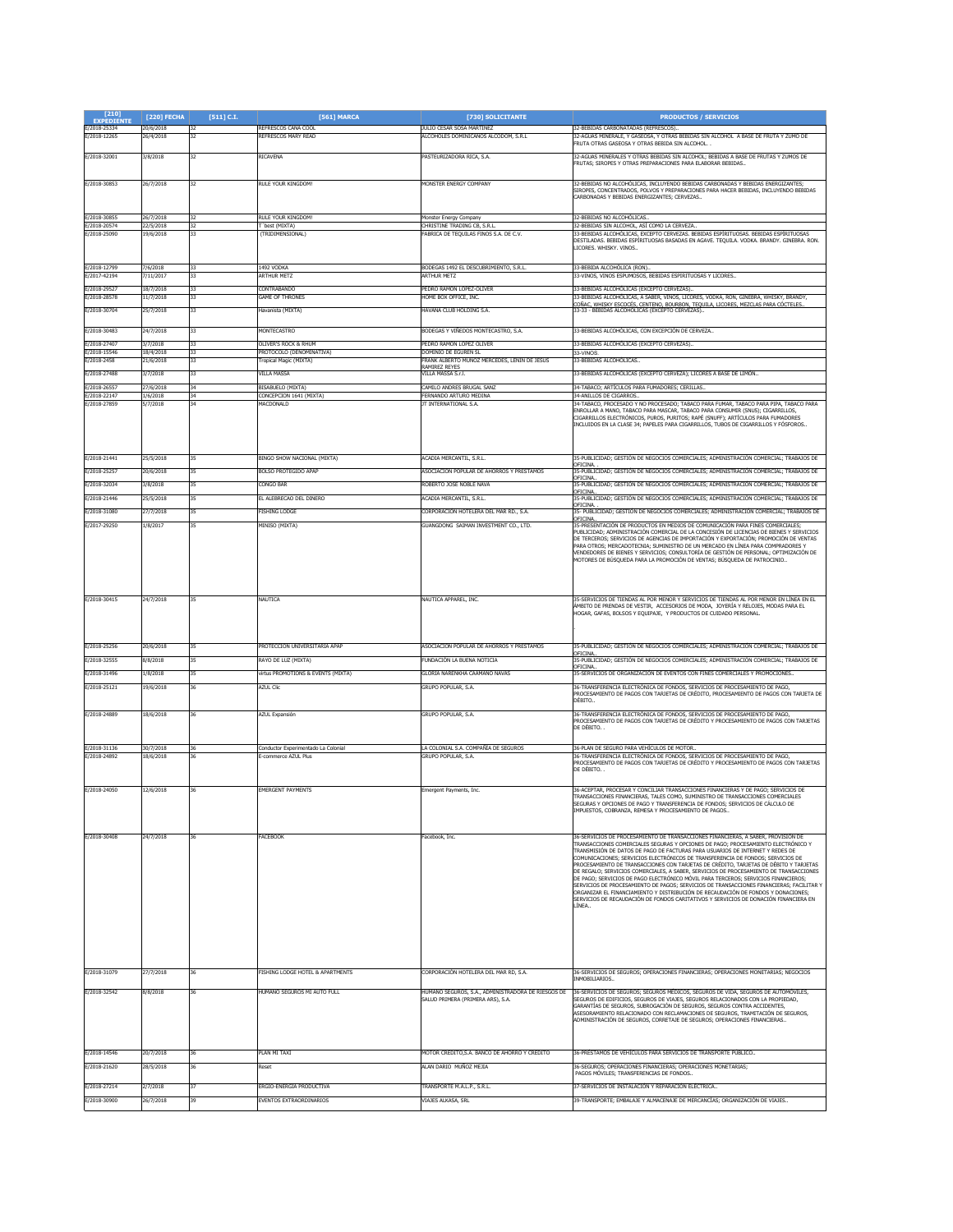| $[210]$<br><b>EXPEDIENT</b>  | [220] FECHA            | $[511]$ C.I. | <b>F5611 MARCA</b>                                                                       | [730] SOLICITANTE                                                                            | <b>PRODUCTOS / SERVICIOS</b>                                                                                                                                                                                                                                                                                                                                                                                                                                                                                                                                                                                                                                                                                                                                                                                                                                                                                                                                                                                                                                                                  |
|------------------------------|------------------------|--------------|------------------------------------------------------------------------------------------|----------------------------------------------------------------------------------------------|-----------------------------------------------------------------------------------------------------------------------------------------------------------------------------------------------------------------------------------------------------------------------------------------------------------------------------------------------------------------------------------------------------------------------------------------------------------------------------------------------------------------------------------------------------------------------------------------------------------------------------------------------------------------------------------------------------------------------------------------------------------------------------------------------------------------------------------------------------------------------------------------------------------------------------------------------------------------------------------------------------------------------------------------------------------------------------------------------|
| E/2018-31081                 | 27/7/2018              | 39           | MARINA FISHING LODGE                                                                     | CORPORACIÓN HOTELERA DEL MAR RD, S.A.                                                        | 39-TRANSPORTE; EMBALAJE Y ALMACENAMIENTO DE MERCANCÍAS; ORGANIZACIÓN DE VIAJES                                                                                                                                                                                                                                                                                                                                                                                                                                                                                                                                                                                                                                                                                                                                                                                                                                                                                                                                                                                                                |
| E/2018-29154<br>E/2018-31598 | 16/7/2018<br>1/8/2018  | 41           | AFDAI<br><b>Barceló Escape</b>                                                           | LUIS ALEREDO NERO ARTAS<br>Barceló Corporación Empresarial, S.A.                             | 41-NOMBRE ARTÍSTICO DE MÚSICA URBANA.<br>41-SERVICIOS DE ORGANIZACIÓN DE ACTIVIDADES DE OCIO, ENTRETENIMIENTO, ESPARCIMIENTO Y<br>TIEMPO LIBRE; SERVICIOS DE ORGANIZACIÓN DE CONGRESOS, SEMINARIOS, SIMPOSIUMS,<br>CONFERENCIAS; PUBLICACIÓN DE DIRECTORIOS RELACIONADOS CON EL TURISMO; PUBLICACIÓN EN<br>LÍNEA DE GUÍAS, MAPAS DE VIAJE, CALLEJEROS Y GUÍAS DE OCIO DE CIUDADES PARA VIAJEROS, NO<br>DESCARGABLES; INFORMACIÓN SOBRE ACTIVIDADES DE ENTRETENIMIENTO; INFORMACIÓN<br>RELACIONADA CON EL OCIO; SERVICIOS CULTURALES; ACTIVIDADES CULTURALES; ESPARCIMIENTO,<br>ACTIVIDADES DEPORTIVAS Y CULTURALES                                                                                                                                                                                                                                                                                                                                                                                                                                                                            |
| E/2018-29364                 | 17/7/2018              | 41           | BLUE WOLVES SJS (MIXTA)                                                                  | SAINT JOSEPH SCHOOL S.R.L.                                                                   | 41-EDUCACIÓN; FORMACIÓN; SERVICIOS DE ENTRETENIMIENTO; ACTIVIDADES DEPORTIVAS Y<br>CULTURALES.                                                                                                                                                                                                                                                                                                                                                                                                                                                                                                                                                                                                                                                                                                                                                                                                                                                                                                                                                                                                |
| E/2018-31023                 | 27/7/2018              | 41           | <b>BRATEN &amp; ESSEN</b>                                                                | DEDIER ANDRE CHAHIN MEJIA                                                                    | 41-EDUCACIÓN; FORMACIÓN; SERVICIOS DE ENTRETENIMIENTO; ACTIVIDADES DEPORTIVAS Y<br>CULTURALES.                                                                                                                                                                                                                                                                                                                                                                                                                                                                                                                                                                                                                                                                                                                                                                                                                                                                                                                                                                                                |
| E/2018-25756                 | 17/7/2018              | 41           | AMPEONATO NACIONAL DE CIRCUITO CNC                                                       | LLUB DOMINICANO DE CORREDORES DE CIRCUITO CDCC                                               | 41-CAMPEONATO ANUAL DE COMPETENCIA DE VEHÍCULO DE MOTOR                                                                                                                                                                                                                                                                                                                                                                                                                                                                                                                                                                                                                                                                                                                                                                                                                                                                                                                                                                                                                                       |
| E/2017-35687                 | 14/11/2017             |              | CONCURSO NACIONAL DE MÚSICA TÍPICA DEL MINISTERIO DE<br>CULTURA                          | MINISTERIO DE CULTURA                                                                        | 41-PROMOVER LA MÚSICA DE MERENGUE TÍPICO, COMO PATRIMONIO CULTURAL DE LOS DOMINICANOS<br>Y FOMENTAR LA PRODUCCIÓN DE NUEVAS COMPOSICIONES Y AGRUPACIONES MUSICALES PARA<br>PRESERVAR EL GENERO                                                                                                                                                                                                                                                                                                                                                                                                                                                                                                                                                                                                                                                                                                                                                                                                                                                                                                |
| E/2018-32038                 | 3/8/2018               | 41           | Congo Bar                                                                                | ROBERTO JOSE NOBLE NAVA                                                                      | 41-EDUCACIÓN; FORMACIÓN; SERVICIOS DE ENTRETENIMIENTO; ACTIVIDADES DEPORTIVAS Y<br>CULTURALES.                                                                                                                                                                                                                                                                                                                                                                                                                                                                                                                                                                                                                                                                                                                                                                                                                                                                                                                                                                                                |
| E/2018-16816                 | 12/6/2018              | 41           | CONVENCIÓN DE EMPRENDEDORES INMOBILIARIOS CDEI (MIXTA) SORANNY VIRGINIA URIBE GOMEZ      |                                                                                              | 41-EDUCACIÓN Y FORMACIÓN                                                                                                                                                                                                                                                                                                                                                                                                                                                                                                                                                                                                                                                                                                                                                                                                                                                                                                                                                                                                                                                                      |
| E/2018-31213<br>E/2018-29267 | 30/7/2018<br>17/7/2018 | 41<br>41     | EL ALFARERO DE LA BACHATA<br>EL FECHO                                                    | JOSE YSIDRO FERNANDEZ ALVAREZ<br>ROBERT CASTILLO NIN                                         | 41-NOMBRE ARTÍSTICO.<br>41-NOMBRE ARTÍSTICO                                                                                                                                                                                                                                                                                                                                                                                                                                                                                                                                                                                                                                                                                                                                                                                                                                                                                                                                                                                                                                                   |
| E/2018-19609                 | 15/5/2018              |              | estival Cultural y Gastronómico Alemán FESTCUGA                                          | JUAN ANTONIO ORTIZ GARCIA / MARLENY MERCEDES<br>MENDOZA                                      | 41-EVENTOS, ACTIVIDADES SOCIALES Y ESPARCIMIENTO (PROTEGER LOS PRODUCTOS DE<br>GASTRONOMÍA ALEMANA DEL MENÚ DEL CHEF JUAN ANTONIO ORTÍZ GARCÍA Y SERVICIOS DE EVENTOS<br>EN GENERAL)                                                                                                                                                                                                                                                                                                                                                                                                                                                                                                                                                                                                                                                                                                                                                                                                                                                                                                          |
| E/2018-29189<br>E/2018-23448 | 16/7/2018<br>8/6/2018  | 41<br>41     | LA ESCUELOTA (MIXTA)<br>La VERDAD al día (MIXTA)                                         | BIG SHOW PRO S A<br>MARIET ESPINAL, E.I.R.L                                                  | 41-SHOW DE COMEDIA, PROGRAMA DE RADIO Y TV. .<br>41-PERIÓDICO DIGITAL.                                                                                                                                                                                                                                                                                                                                                                                                                                                                                                                                                                                                                                                                                                                                                                                                                                                                                                                                                                                                                        |
| F/2018-32032                 | 3/8/2018               | 41           | MARTE PIER                                                                               | MARIE PIER ACEVEDO ALVAREZ                                                                   | 41-NOMBRE ARTÍSTICO, EDUCACIÓN; FORMACIÓN; SERVICIOS DE ENTRETENIMIENTO; ACTIVIDADES<br>DEPORTIVAS Y CULTURALES.                                                                                                                                                                                                                                                                                                                                                                                                                                                                                                                                                                                                                                                                                                                                                                                                                                                                                                                                                                              |
| E/2018-29880<br>E/2018-21619 | 20/7/2018              | 41           | MERCADO & SOCIEDAD                                                                       | MARILYN POLANCO GUZMAN DE MINAYA                                                             | 41-PROGRAMA DE TELEVISIÓN SE DEDICARÁ A LA ENTREVISTAS, REPORTAJES, NOTICIAS, Y<br>COMENTARIOS.                                                                                                                                                                                                                                                                                                                                                                                                                                                                                                                                                                                                                                                                                                                                                                                                                                                                                                                                                                                               |
| E/2018-27165                 | 28/5/2018<br>23/7/2018 | 41           | no digas mi nombre<br>PAVEL DURAN DIFERENTE                                              | SELAN FILMS SRL<br>PAVEL OCTAVIO DURAN PUELLO                                                | 41-TÍTULO DE PELÍCULA<br>41-MÚSICA URBANA.                                                                                                                                                                                                                                                                                                                                                                                                                                                                                                                                                                                                                                                                                                                                                                                                                                                                                                                                                                                                                                                    |
| E/2018-2657                  | 1/6/2018               | 41           | <b>PROESTILOS VSP</b>                                                                    | VIRGILIO ARISTIDES SALDAÑA PEÑA                                                              | 41-EDUCACIÓN; FORMACIÓN; SERVICIOS DE ENTRETENIMIENTO; ACTIVIDADES DEPORTIVAS Y<br>CULTURALES.                                                                                                                                                                                                                                                                                                                                                                                                                                                                                                                                                                                                                                                                                                                                                                                                                                                                                                                                                                                                |
| E/2018-25753                 | 17/7/2018              |              | SERIE DOMINICANA DE DRIFT SDD                                                            | CLUB DOMINICANO DE CORREDORES DE DRIFT RIJOCAL,<br>i R.I                                     | 41-CAMPEONATO ANHAL DE COMPETENCIA DE VEHÍCHLOS DE MOTOR.                                                                                                                                                                                                                                                                                                                                                                                                                                                                                                                                                                                                                                                                                                                                                                                                                                                                                                                                                                                                                                     |
| E/2018-29322                 | 17/7/2018              | 41           | SJS Saint Joseph School (MIXTA)                                                          | SAINT JOSEPH SCHOOL, S.R.L.                                                                  | 41-EDUCACIÓN: FORMACIÓN: SERVICIOS DE ENTRETENIMIENTO: ACTIVIDADES DEPORTIVAS Y<br>CULTURALES.                                                                                                                                                                                                                                                                                                                                                                                                                                                                                                                                                                                                                                                                                                                                                                                                                                                                                                                                                                                                |
| E/2018-30932                 | 27/7/2018              | 41           | TOP Fashion model for Italy (MIXTA)                                                      | DOMENICO LO PRESTI, ROSSANA MARZELLA                                                         | 41-PROYECCIÓN DE TALENTOS DE REPÚBLICA DOMINICANA EN EL EXTRANJERO                                                                                                                                                                                                                                                                                                                                                                                                                                                                                                                                                                                                                                                                                                                                                                                                                                                                                                                                                                                                                            |
| E/2018-22057                 | 26/7/2018              |              | TH ANGELITO 69 CON RRAYAN SANCHEZ                                                        | <b>RRAYAN ELTESER SANCHEZ</b>                                                                | 41-PROGRAMA DE RADIO. TV. REVISTA DIGITALES, SUMINISTRO DE INFORMACIÓN SOBRE<br>ENTRETENIMIENTO EN SITIO WEB, SEGMENTOS Y REPORTAJES.                                                                                                                                                                                                                                                                                                                                                                                                                                                                                                                                                                                                                                                                                                                                                                                                                                                                                                                                                         |
| E/2018-20314                 | 18/5/2018              | 41           | TURISMO X 3                                                                              | MAYRA JOSEFINA DE PEÑA DE CARABALLO                                                          | 41-PROGRAMA DE RADIO Y TELEVISIÓN                                                                                                                                                                                                                                                                                                                                                                                                                                                                                                                                                                                                                                                                                                                                                                                                                                                                                                                                                                                                                                                             |
| E/2017-33347                 | 24/4/2018              | 41           | VIVA LA FIESTA                                                                           | FRILOGY DOMINICANA                                                                           | 41-SERVICIOS DE RECREO, DIVERSIÓN Y ENTRETENIMIENTO DE LAS PERSONAS, ESPECIALMENTE.<br>SERVICIOS DE ENTRETENIMIENTO, SERVICIOS DE PRODUCCIÓN DE ESPECTÁCULOS                                                                                                                                                                                                                                                                                                                                                                                                                                                                                                                                                                                                                                                                                                                                                                                                                                                                                                                                  |
| E/2018-29935                 | 20/7/2018              | 41           | <b>WHITE NOISE</b>                                                                       | LUIS CARLOS ABREU GIL                                                                        | 41-HIP HOP, RAP, REGGAETON, R&B, TRAP, BALADAS.                                                                                                                                                                                                                                                                                                                                                                                                                                                                                                                                                                                                                                                                                                                                                                                                                                                                                                                                                                                                                                               |
| E/2018-27851                 | 24/7/2018              |              | ZAMACO                                                                                   | ZAIZE EL MAKADED COLLADO                                                                     | 41-SERVICIOS DE LA ORGANIZACIÓN DE EVENTOS SOCIALES Y CORPORATIVOS, INCLUYENDO LA<br>PREPARACIÓN DE REGALOS PERSONALIZADOS DE TODO TIPO PARA TODA OCASIÓN                                                                                                                                                                                                                                                                                                                                                                                                                                                                                                                                                                                                                                                                                                                                                                                                                                                                                                                                     |
| E/2018-29994                 | 20/7/2018              |              | <b>INFRARED GREEN POLICE</b>                                                             | MARIA LORAINE RODRIGUEZ CASADO                                                               | 42-SERVICIOS CIENTÍFICOS Y TECNOLÓGICOS. ASÍ COMO SERVICIOS DE INVESTIGACIÓN Y DISEÑO<br>CONEXOS: SERVICIOS DE ANÁLISIS E INVESTIGACIÓN INDUSTRIAL: DISEÑO Y DESARROLLO DE<br>EQUIPOS INFORMÁTICOS Y SOFTWARE                                                                                                                                                                                                                                                                                                                                                                                                                                                                                                                                                                                                                                                                                                                                                                                                                                                                                 |
| E/2018-21079                 | 2/8/2018               |              | KITE CODING (MIXTA)                                                                      | ENMANUEL MARTÍNEZ GONZÁLEZ                                                                   | 42-SERVICIOS CIENTÍFICOS Y TECNOLÓGICOS, ASÍ COMO SERVICIOS DE INVESTIGACIÓN Y DISEÑO<br>CONEXOS; SERVICIOS DE ANÁLISIS E INVESTIGACIÓN INDUSTRIALES; DISEÑO Y DESARROLLO DE<br>EQUIPOS INFORMÁTICOS Y SOFTWARE.                                                                                                                                                                                                                                                                                                                                                                                                                                                                                                                                                                                                                                                                                                                                                                                                                                                                              |
| E/2018-28152                 | 9/7/2018               | 42           | MRPASTELITOSOFT                                                                          | D' JIMENEZ MISTER PASTELITOS, S.R.L.                                                         | 42-SERVICIO Y DESARROLLO DE SOFTWARE.                                                                                                                                                                                                                                                                                                                                                                                                                                                                                                                                                                                                                                                                                                                                                                                                                                                                                                                                                                                                                                                         |
| E/2018-30470                 | 4/7/2018               |              | NERD SUITE                                                                               | VERD PARTNERS DIGITAL AGENCY, E.I.R.L.                                                       | 42-SOLUCIÓN DIGITAL PARA EL MANEJO, ADMINISTRACIÓN Y TOMA DE DECISIONES EMPRESARIALES Y<br>DE NEGOCIOS.                                                                                                                                                                                                                                                                                                                                                                                                                                                                                                                                                                                                                                                                                                                                                                                                                                                                                                                                                                                       |
| F/2018-23275                 | 19/7/2018              |              | <b>VISAMED TECH</b>                                                                      | FINANCIERA DE SERVICIOS MEDICOS FIMED SRL                                                    | 42-SOFTWARE COMO SERVICIO (SAAS); PROGRAMAS INFORMÁTICOS; SERVICIOS CIENTÍFICOS Y<br>TECNOLÓGICOS, ASÍ COMO SERVICIOS DE INVESTIGACIÓN Y DISEÑO EN ESTOS ÁMBITOS: SERVICIOS<br>DE ANÁLISIS E INVESTIGACIÓN INDUSTRIALES; DISEÑO Y DESARROLLO DE EQUIPOS INFORMÁTICOS Y<br>DE SOFTWARE.                                                                                                                                                                                                                                                                                                                                                                                                                                                                                                                                                                                                                                                                                                                                                                                                        |
|                              |                        | 43           |                                                                                          |                                                                                              |                                                                                                                                                                                                                                                                                                                                                                                                                                                                                                                                                                                                                                                                                                                                                                                                                                                                                                                                                                                                                                                                                               |
| E/2018-18232<br>E/2018-29822 | 15/6/2018<br>19/7/2018 | 43           | Bulla (MIXTA)<br>C Comfort (MIXTA)                                                       | JUAN ANTONIO ORTIZ GARCIA / MARLENY MERCEDES<br>MENDOZA<br>Choice Hotels International. Inc. | 43-SERVICIOS DE RESTAURANTES, BAR Y TAPAS ESPAÑOLAS<br>43-SERVICIOS DE HOTEL Y MOTEL: RESERVACIÓN DE SERVICIOS PARA OTROS EN HOTEL Y                                                                                                                                                                                                                                                                                                                                                                                                                                                                                                                                                                                                                                                                                                                                                                                                                                                                                                                                                          |
|                              |                        |              |                                                                                          |                                                                                              | MOTEL; RESERVACIÓN ONLINE PARA HOTEL Y MOTEL. HOSPEDAJE TEMPORAL; HOSPEDAJE TEMPORAL                                                                                                                                                                                                                                                                                                                                                                                                                                                                                                                                                                                                                                                                                                                                                                                                                                                                                                                                                                                                          |
| E/2018-31758                 | 2/8/2018               |              | Ellos Te Hablan Escúchalos (MIXTA)                                                       | ZURISADAY PEREZ RODRIGUEZ                                                                    | 44-SERVICIOS MÉDICOS; SERVICIOS VETERINARIOS; TRATAMIENTOS DE HIGIENE Y BELLEZA PARA<br>PERSONAS O ANIMALES; SERVICIOS DE AGRICULTURA, HORTICULTURA Y SILVICULTURA                                                                                                                                                                                                                                                                                                                                                                                                                                                                                                                                                                                                                                                                                                                                                                                                                                                                                                                            |
| E/2018-22989                 | 6/6/2018               |              | (aloni (MIXTA)                                                                           | ALICIA TARRAZO DE LA FUENTE                                                                  | 44-SERVICIOS MÉDICOS; SERVICIOS VETERINARIOS; TRATAMIENTOS DE HIGIENE Y DE BELLEZA PARA<br>PERSONAS O ANIMALES; SERVICIOS DE AGRICULTURA, HORTICULTURA Y SILVICULTURA. .                                                                                                                                                                                                                                                                                                                                                                                                                                                                                                                                                                                                                                                                                                                                                                                                                                                                                                                      |
| E/2018-31077                 | 27/7/2018              | 45           | Parque Cementerio Puerta del Cielo UN ESPACIO DE MEMORIAS Y<br>VALOR PATRIMONIAL (MIXTA) | PARQUE CEMENTERIO PUERTA DEL CIELO, S.R.L.                                                   | 45-SERVICIOS, SERVICIOS DE ENTIERRO, SERVICIOS FUNERARIOS, SERVICIOS DE CREMACIÓN,<br>SERVICIOS DE EMBALSAMIENTO, SERVICIOS DE CEREMONIAS FUNERARIAS.                                                                                                                                                                                                                                                                                                                                                                                                                                                                                                                                                                                                                                                                                                                                                                                                                                                                                                                                         |
| E/2017-43108                 | 14/11/2017             | 12           | THE PROTECTOR                                                                            | <b>ECP</b> Incorporated                                                                      | 1-SELLADOR DE PINTURA EXTERIOR PARA VEHÍCULOS; COMPOSICIONES PARA EL AISLAMIENTO DE<br>SONIDO DE VEHÍCULOS (INSONORIZACIÓN); Y REVESTIMIENTOS PROTECTORES DE TELA PARA EL                                                                                                                                                                                                                                                                                                                                                                                                                                                                                                                                                                                                                                                                                                                                                                                                                                                                                                                     |
|                              |                        |              |                                                                                          |                                                                                              | INTERIOR DEL VEHÍCULO, TODO VENDIDO EXCLUSIVAMENTE A CONCESIONARIOS DE AUTOMÓVILES Y<br>VEHÍCULOS NUEVOS; ADITIVOS QUÍMICOS PARA EL TRATAMIENTO DE MOTORES Y COMBUSTIBLES, SIN<br>INCLUIR ADITIVOS QUÍMICOS PARA ACEITES Y GRASAS PARA MOTORES; TODO LO MENCIONADO<br>ANTERIORMENTE SIN INCLUIR PRODUCTOS QUÍMICOS PARA USO EN LA INDUSTRIA, CIENCIA,<br>FOTOGRAFÍA, AGRICULTURA, HORTICULTURA Y SILVICULTURA, RESINAS ARTIFICIALES SIN PROCESAR,<br>MATERIALES PLÁSTICOS EN BRUTO, FERTILIZANTES PARA LAS TIERRAS, COMPOSICIONES EXTINTORAS,<br>PREPARACIONES PARA TEMPLAR Y SOLDAR METALES, PRODUCTOS QUÍMICOS PARA CONSERVAR<br>ALIMENTOS, MATERIALES ENDURECIDOS, ADHESIVOS (PEGAMENTOS) PARA USAR EN LA INDUSTRIA 2-<br>COMPLIESTOS DE CORROSIÓN PARA VEHÍCULOS VENDIDOS EXCLUSIVAMENTE A CONCESIONARIOS DE<br>AUTOMÓVILES Y VEHÍCULOS NUEVOS. SIN INCLUIR COLORES. BARNICES. LACAS. PRESERVATIVOS<br>(ANTIOXIDANTES) Y DETERIORO DE LA MADERA, MATERIA ROJA, MORDECES, RESINAS NATURALES EN<br>BRUTO, LÁMINAS Y MATERIALES EN POLVO PARA PINTORES, DECORACIONES, IMPRESORAS Y ARTISTAS. |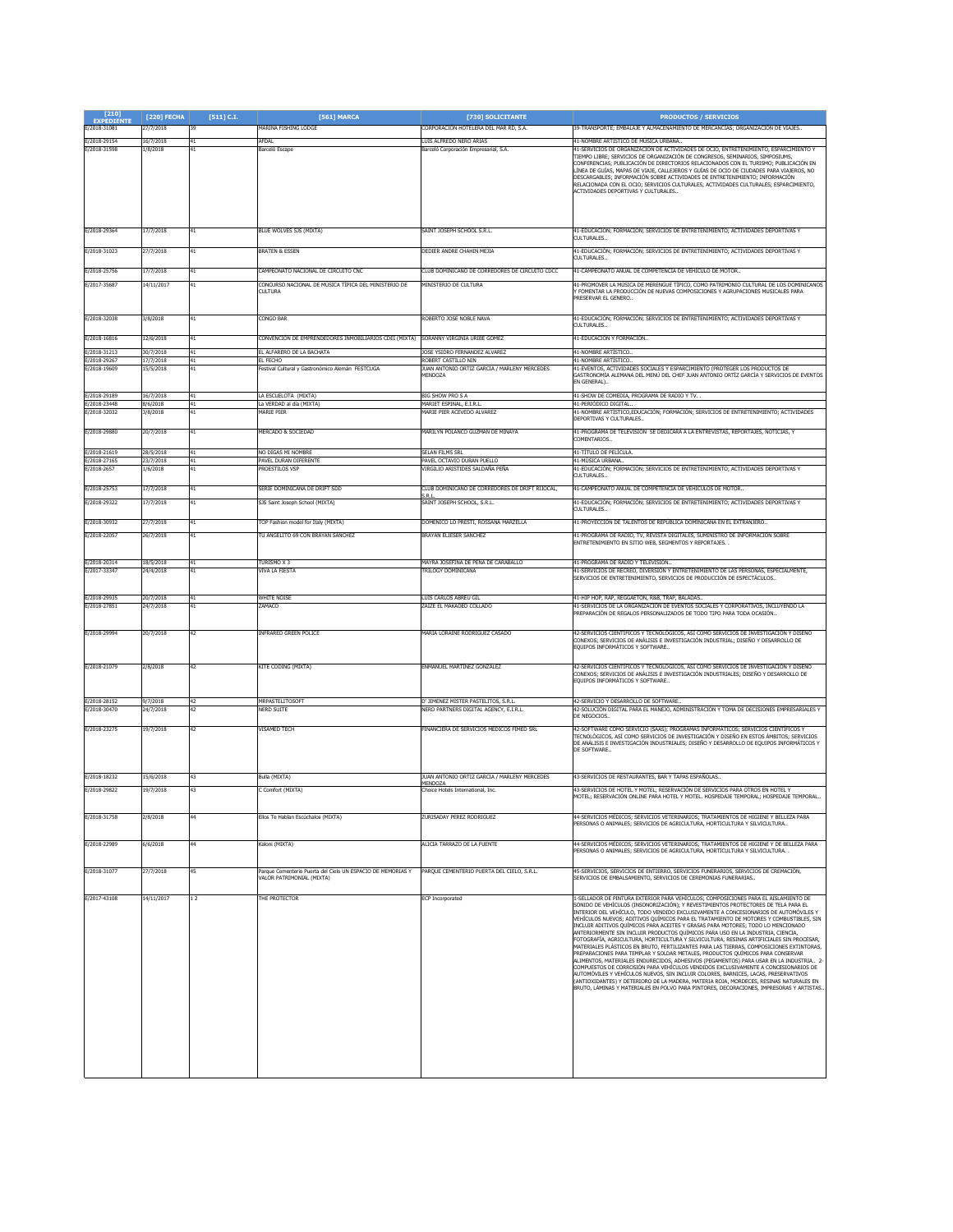| [210]<br><b>EXPEDIENTE</b>   | [220] FECHA            | [511] C.I.                                           | [561] MARCA                   | [730] SOLICITANTE                                         | <b>PRODUCTOS / SERVICIOS</b>                                                                                                                                                                                                                                                                                                                                                                                                                                                                                                                                                                                                                                                                                                                                                                                                                                                                                                                                                                                                                                                                                                                                                                                                                                                                                                                                                                                                                                                                                                                                                                                                                                                                                                                                                                                                                                                                                                                                                                                                                                                                                                                                                                                                                                                                                                                                                                                                                                                                                                                                                                                                                                                                                                                                                                                                                                                                                                                                                                                                                                                                                                                                                                                                                                                                                                                                                                                                                                                                                    |
|------------------------------|------------------------|------------------------------------------------------|-------------------------------|-----------------------------------------------------------|-----------------------------------------------------------------------------------------------------------------------------------------------------------------------------------------------------------------------------------------------------------------------------------------------------------------------------------------------------------------------------------------------------------------------------------------------------------------------------------------------------------------------------------------------------------------------------------------------------------------------------------------------------------------------------------------------------------------------------------------------------------------------------------------------------------------------------------------------------------------------------------------------------------------------------------------------------------------------------------------------------------------------------------------------------------------------------------------------------------------------------------------------------------------------------------------------------------------------------------------------------------------------------------------------------------------------------------------------------------------------------------------------------------------------------------------------------------------------------------------------------------------------------------------------------------------------------------------------------------------------------------------------------------------------------------------------------------------------------------------------------------------------------------------------------------------------------------------------------------------------------------------------------------------------------------------------------------------------------------------------------------------------------------------------------------------------------------------------------------------------------------------------------------------------------------------------------------------------------------------------------------------------------------------------------------------------------------------------------------------------------------------------------------------------------------------------------------------------------------------------------------------------------------------------------------------------------------------------------------------------------------------------------------------------------------------------------------------------------------------------------------------------------------------------------------------------------------------------------------------------------------------------------------------------------------------------------------------------------------------------------------------------------------------------------------------------------------------------------------------------------------------------------------------------------------------------------------------------------------------------------------------------------------------------------------------------------------------------------------------------------------------------------------------------------------------------------------------------------------------------------------------|
| E/2018-22677                 | 7/8/2018               | 123412                                               | ADILUBE                       | JUAN ANTONIO POLANCO CRUZ. RAMON ALBERTO POLANCO<br>ARIAS | 1-PRODUCTOS OUÍMICOS PARA LA INDUSTRIA. LA CIENCIA Y LA FOTOGRAFÍA, ASÍ COMO PARA LA<br>AGRICULTURA, LA HORTICULTURA Y LA SILVICULTURA: RESINAS ARTIFICIALES EN BRUTO, MATERIAS<br>PLÁSTICAS EN BRUTO; COMPOSICIONES PARA LA EXTINCIÓN DE INCENDIOS Y LA PREVENCIÓN DE<br>INCENDIOS; PREPARACIONES PARA TEMPLAR Y SOLDAR METALES; SUSTANCIAS PARA CURTIR CUEROS Y<br>PIELES DE ANIMALES; ADHESIVOS (PEGAMENTOS) PARA LA INDUSTRIA; MASILLAS Y OTRAS MATERIAS<br>DE RELLENO EN PASTA; COMPOST, ABONOS, FERTILIZANTES; PREPARACIONES BIOLÓGICAS PARA LA<br>INDUSTRIA Y LA CIENCIA 2-PINTURAS, BARNICES, LACAS; PRODUCTOS CONTRA LA HERRUMBRE Y EL<br>DETERIORO DE LA MADERA; COLORANTES, TINTES; TINTAS DE IMPRENTA, TINTAS DE MARCADO Y<br>TINTAS DE GRABADO; RESINAS NATURALES EN BRUTO; METALES EN HOJAS Y EN POLVO PARA PINTURA,<br>LA DECORACIÓN; LA IMPRENTA Y TRABAJOS ARTÍSTICOS 3-PRODUCTOS COSMÉTICOS Y<br>PREPARACIONES DE TOCADOR NO MEDICINALES; DENTÍFRICOS NO MEDICINALES; PRODUCTOS DE<br>PERFUMERÍA, ACEITES ESENCIALES; PREPARACIONES PARA BLANQUEAR Y OTRAS SUSTANCIAS PARA<br>AVAR LA ROPA; PREPARACIONES PARA LIMPIAR, PULIR, DESENGRASAR Y RASPAR 4-LUBRICANTES Y<br>GRASAS AUTOMOTRIZ 12-VEHÍCULOS; APARATOS DE LOCOMOCIÓN TERRESTRE, AÉREA O ACUÁTICA                                                                                                                                                                                                                                                                                                                                                                                                                                                                                                                                                                                                                                                                                                                                                                                                                                                                                                                                                                                                                                                                                                                                                                                                                                                                                                                                                                                                                                                                                                                                                                                                                                                                                                                                                                                                                                                                                                                                                                                                                                                                                                                                                                                                                                     |
| E/2018-23846<br>E/2018-21546 | 11/6/2018<br>25/5/2018 | 1 3 5 9 10 16 35 38 39 40 SANOFI GENZYME<br>41 42 44 | Mobil Delvac 90 years (MIXTA) | Sanofi<br>EXXON MOBIL CORPORATION                         | 1-OUÍMICOS PARA SU USO EN LA FABRICACIÓN DE PRODUCTOS Y SUSTANCIAS FARMACÉUTICAS Y<br>COSMÉTICAS: ENZIMAS PARA USO DE DIAGNÓSTICO DE LABORATORIO Y ENZIMAS PARA USO<br>INDUSTRIAL GENERAL 3-PRODUCTOS NO MEDICINALES PARA LA HIGIENE. EL CUIDADO Y EL<br>MANTENIMIENTO DE LA PIEL; PRODUCTOS DE HIGIENE CORPORAL; PREPARACIONES COSMÉTICAS;<br>ABONES; DENTÍFRICOS  5-PRODUCTOS FARMACÉUTICOS Y VETERINARIOS VENDIDOS BAJO<br>PRESCRIPCIÓN O SIN RECETA: PRODUCTOS SANITARIOS PARA USO MÉDICO: SUSTANCIAS DIETÉTICAS<br>DAPTADAS PARA USO MÉDICO; PRODUCTOS FARMACÉUTICOS PARA SU USO COMO UN REEMPLAZO<br>ENZIMÁTICO Y PARA LA PREVENCIÓN DE ADHERENCIAS DURANTE LA CIRUGÍA; PRODUCTOS REACTIVOS<br>PARA DIAGNÓSTICO MÉDICO; PREPARACIONES QUÍMICAS PARA SU USO MÉDICO O FARMACÉUTICO;<br>VACUNAS; ALIMENTOS PARA BEBÉS; EMPLASTOS, MATERIAL PARA APÓSITOS; MATERIALES PARA<br>EMPASTES, CERAS DENTALES, DESINFECTANTES; VITAMINAS, PREPARACIONES A BASE DE VITAMINAS,<br>SUSTANCIAS DIETÉTICAS ADAPTADAS PARA USO MÉDICO; ALIMENTOS NATURALES SALUDABLES Y<br>REMEDIOS A BASE DE PLANTAS MEDICINALES COMPRENDIDOS EN ESTA CLASE; BEBIDAS Y ALIMENTOS<br>PARA USO MÉDICO; ADITIVOS Y COMPLEMENTOS ALIMENTICIOS PARA USO MÉDICO; COMPLEMENTOS<br>ALIMENTICIOS MINERALES PARA USO MÉDICO; COMPLEMENTOS NUTRICIONALES, PRODUCTOS A BASE<br>DE HIERBAS TODOS ESTOS PARA USO MÉDICO, COMPLEMENTOS ALIMENTICIOS QUE CONTIENEN<br>PROTEÍNAS, CARBOHIDRATOS, LIPIDOS Y/O FIBRAS, O MICRONUTRIENTES TALES COMO VITAMINAS Y/O<br>MINERALES, AMINOÁCIDOS Y/O ÁCIDOS GRASOS, PARA USO MÉDICO; PRODUCTOS A BASE DE PLANTAS<br>EXTRACTOS DE PLANTAS PARA USO MÉDICO; PRODUCTOS PARA ELABORAR BEBIDAS DIETÉTICAS O<br>MEDICINALES; PRODUCTOS MEDICINALES; PRODUCTOS QUÍMICOS PARA USO MÉDICO; SUSTANCIAS<br>PARA USO MÉDICO; CARAMELOS MEDICINALES Y GOLOSINAS PARA USO MÉDICO; PRODUCTOS<br>FARMACOLÓGICOS PARA EL CUIDADO DE LA PIEL 9-LENTES DE CONTACTO; GAFAS Y LENTES<br>ÓPTICOS; SOFTWARE EN EL ÁMBITO DE LA SALUD; CASETES DE VIDEO Y DE AUDIO, CD-ROMS EN EL<br>ÁMBITO DE LA SALUD, SOFTWARE DE IMAGENOLOGÍA MÉDICA 10-APARATOS E INSTRUMENTOS<br>MÉDICOS, QUIRÚRGICOS, DENTALES Y VETERINARIOS; MIEMBROS, OJOS Y DIENTES ARTIFICIALES;<br>ARTÍCULOS ORTOPÉDICOS; MATERIAL DE SUTURA; APARATOS DE IMAGENOLOGÍA MÉDICA Y APARATOS<br>DE RAYOS X PARA USO MÉDICO 16-MATERIAL IMPRESO EN MEDIOS DE TODO TIPO; CIRCULARES,<br>DIARIOS, GACETAS, PERIÓDICOS, LIBROS, REVISTAS, PÓSTERES DISTRIBUIDOS EN EL ÁMBITO DE LA<br>SALUD 35-SERVICIOS DE CONSULTA DE NEGOCIOS; SERVICIOS DE CONSULTA, A SABER, SUMINISTRO<br>DE INFORMACIÓN AL CONSUMIDOR SOBRE PRODUCTOS; SERVICIOS DE PUBLICIDAD Y MARKETING;<br>SERVICIOS DE DISTRIBUCIÓN, A SABER, SERVICIOS DE DISTRIBUCIÓN DE PRODUCTOS E INFORMACIÓN<br>OBRE PRODUCTOS FARMACÉUTICOS CON FINES PUBLICITARIOS; ADMINISTRACIÓN Y GESTIÓN DE<br>NEGOCIOS EN EL CAMPO DE LA SALUD: DISTRIBUCIÓN DE MATERIAL PROMOCIONAL IMPRESO EN EL<br>CAMPO DE LA SALUD; PROMOCIÓN DE CAMPAÑAS DE CONCIENTIZACIÓN PÚBLICA SOBRE LA SALUD 38<br>SERVICIOS DE TELECOMUNICACIONES Y PRINCIPALMENTE LA TRANSMISIÓN DE INFORMACIÓN POR<br>RADIO, TELÉFONO, TELEVISORES Y TERMINALES DE ORDENADOR A TRAVÉS DE SITIOS WEB DE<br>INTERNET SOBRE LA SALUD: TRANSMISIÓN DE INFORMACIÓN PARA TERCEROS EN EL CAMPO DE LA<br>ALUD, COMUNICACIÓN DE INFORMACIÓN DIRIGIDA A PACIENTES O PROFESIONALES DE SALUD POR<br>1-PRODUCTOS QUÍMICOS PARA LA INDUSTRIA, LA CIENCIA Y LA FOTOGRAFÍA, ASÍ COMÓ PARA LA |
|                              |                        |                                                      |                               |                                                           | AGRICULTURA, HORTICULTURA Y SILVICULTURA; RESINAS ARTIFICIALES EN ESTADO BRUTO, PLÁSTICOS<br>EN ESTADO BRUTO; ABONOS; COMPOSICIONES EXTINTORAS; PREPARACIONES PARA TEMPLAR Y<br>SOLDAR; SUSTANCIAS QUÍMICAS PARA PRESERVAR ALIMENTOS; MATERIAS CURTIENTES; ADHESIVOS<br>(PEGAMENTOS) PARA LA INDUSTRIA; FLUIDOS DE TRANSMISIÓN; REFRIGERANTES; ANTICONGELANTES.<br>I-ACEITES Y GRASAS INDUSTRIALES; LUBRICANTES; COMPOSICIONES PARA ABSORBER, HUMECTAR Y<br>CONCENTRAR PARTÍCULAS; COMBUSTIBLES (INCLUYENDO GASOLINAS PARA MOTORES) Y MATERIALES<br>DE ALUMBRADO; VELAS Y MECHAS DE ILUMINACIÓN; ACEITES DE MOTOR, ACEITES PARA ENGRANAJES;<br>GRASAS                                                                                                                                                                                                                                                                                                                                                                                                                                                                                                                                                                                                                                                                                                                                                                                                                                                                                                                                                                                                                                                                                                                                                                                                                                                                                                                                                                                                                                                                                                                                                                                                                                                                                                                                                                                                                                                                                                                                                                                                                                                                                                                                                                                                                                                                                                                                                                                                                                                                                                                                                                                                                                                                                                                                                                                                                                                           |
| E/2018-30684                 | 25/7/2018              | 15                                                   | <b>RICHOSYM</b>               | Symborg, S.L                                              | 1-PRODUCTOS QUÍMICOS PARA LA INDUSTRIA, LA CIENCIA Y LA FOTOGRAFÍA, ASÍ COMO PARA LA<br>GRICULTURA, LA HORTICULTURA Y LA SILVICULTURA; ABONOS PARA EL SUELO; PRODUCTOS<br>QUÍMICOS PARA USO AGRÍCOLA, EXCEPTO FUNGICIDAS, HERBICIDAS, INSECTICIDAS Y PARASITICIDAS;<br>ALGAS (FERTILIZANTES); PRODUCTOS ANTIGERMINATIVOS PARA VERDURAS, HORTALIZAS Y<br>LEGUMBRES; ARCILLA EXPANDIDA PARA CULTIVOS HIDROPÓNICOS (SUSTRATO); PREPARACIONES<br>BACTERIANAS QUE NO SEAN PARA USO MÉDICO NI VETERINARIO; BACTERICIDAS PARA USO<br>ENOLÓGICO (PRODUCTOS QUÍMICOS UTILIZADOS EN LA ELABORACIÓN DEL VINO); PREPARACIONES<br>BACTERIOLÓGICAS QUE NO SEAN PARA USO MÉDICO NI VETERINARIO; PREPARACIONES BIOLÓGICAS<br>QUE NO SEAN PARA USO MÉDICO NI VETERINARIO; CERA PARA INJERTOS DE ÁRBOLES; COMPOST;<br>CULTIVOS DE MICROORGANISMOS QUE NO SEAN PARA USO MÉDICO NI VETERINARIO; EMPLASTOS<br>PARA USO EN ARBORICULTURA; ESCORIA (FERTILIZANTE); FERTILIZANTES; FERTILIZANTES DE HARINA<br>DE PESCADO; PRODUCTOS FERTILIZANTES; FOSFATOS (FERTILIZANTES); ADITIVOS QUÍMICOS PARA<br>FUNGICIDAS; GENES DE SEMILLAS PARA LA PRODUCCIÓN AGRÍCOLA; GUANO; HORMONAS PARA<br><b>ICTIVAR LA MADURACIÓN DE LA FRUTA; PRODUCTOS QUÍMICOS PARA USO HORTÍCOLA, EXCEPTO</b><br>UNGICIDAS, HERBICIDAS, INSECTICIDAS Y PARASITICIDAS; HUMUS; ADITIVOS QUÍMICOS PARA<br>INSECTICIDAS; MACETAS DE TURBA PARA USO HORTÍCOLA; MÁSTIQUE PARA INJERTAR ÁRBOLES;<br>MÁSTIOUE PARA RELLENAR LAS CAVIDADES DE LOS ÁRBOLES (ARBORICULTURA): PRODUCTOS<br>IÍMICOS DE PROTECCIÓN CONTRA EL MILDIU: ÁCIDOS MINERALES: ARONOS<br>NITRÓGENO; PREPARACIONES QUÍMICAS DE USO CIENTÍFICO QUE NO SEAN PARA USO MÉDICO NI<br>VETERINARIO; SALES (FERTILIZANTES); PRODUCTOS PARA PRESERVAR SEMILLAS; PRODUCTOS<br>QUÍMICOS PARA LA SILVICULTURA, EXCEPTO FUNGICIDAS, HERBICIDAS, INSECTICIDAS Y<br>PARASITICIDAS; SUPERFOSFATOS (FERTILIZANTES); SUSTRATOS PARA EL CULTIVO SIN SUELO<br>(AGRICULTURA); TIERRA DE CULTIVO; TIERRA DE DIATOMEAS; TIERRA VEGETAL; TURBA<br>(FERTILIZANTE); PRODUCTOS QUÍMICOS DE PROTECCIÓN CONTRA LAS ENFERMEDADES DE LA VID 5-<br>PRODUCTOS PARA ELIMINAR ANIMALES DAÑINOS; FUNGICIDAS, HERBICIDAS; ACARICIDAS;<br>ALGUICIDAS; PREPARACIONES ANTIMOHO; PRODUCTOS ANTIPARASITARIOS; PRODUCTOS<br>ANTIPOLILLAS; PRODUCTOS PARA ELIMINAR BABOSAS; VENENOS BACTERIANOS; BIOCIDAS;<br>FUNGICIDAS; GERMICIDAS; HERBICIDAS; INSECTICIDAS; SUSTANCIAS NUTRITIVAS PARA<br>MICROORGANISMOS; PRODUCTOS QUÍMICOS PARA TRATAR EL MILDIU; PARASITICIDAS; PRODUCTOS<br>PARA ELIMINAR PARÁSITOS; PESTICIDAS; REPELENTES DE INSECTOS; EXTRACTOS DE TABACO<br>INSECTICIDAS); VARILLAS FUMIGANTES; VENENOS; PRODUCTOS QUÍMICOS PARA TRATAR LAS<br>ENFERMEDADES DE LA VID                                                                                                                                                                                                                                                                                                                                                                                                                                                                                                                                                                                                                                                                                                                                                                    |
| E/2018-25889                 | 22/6/2018              | 1510                                                 | ADIÓS INSECTOS!               | HANSCHELL INNIS HOLDIGNS (CURACAO) N.V.                   | -PRODUCTOS QUÍMICOS PARA LA INDUSTRIA, LA FOTOGRAFÍA, MATERIAS PARA CURTIR 5-DROGAS,<br>PRODUCTOS FARMACÉUTICOS, QUÍMICOS Y MEDICINALES, ESPECIALES O NO; DESINFECTANTES,<br>RODUCTOS VETERINARIOS 10-OBJETOS PARA VENDAJES                                                                                                                                                                                                                                                                                                                                                                                                                                                                                                                                                                                                                                                                                                                                                                                                                                                                                                                                                                                                                                                                                                                                                                                                                                                                                                                                                                                                                                                                                                                                                                                                                                                                                                                                                                                                                                                                                                                                                                                                                                                                                                                                                                                                                                                                                                                                                                                                                                                                                                                                                                                                                                                                                                                                                                                                                                                                                                                                                                                                                                                                                                                                                                                                                                                                                     |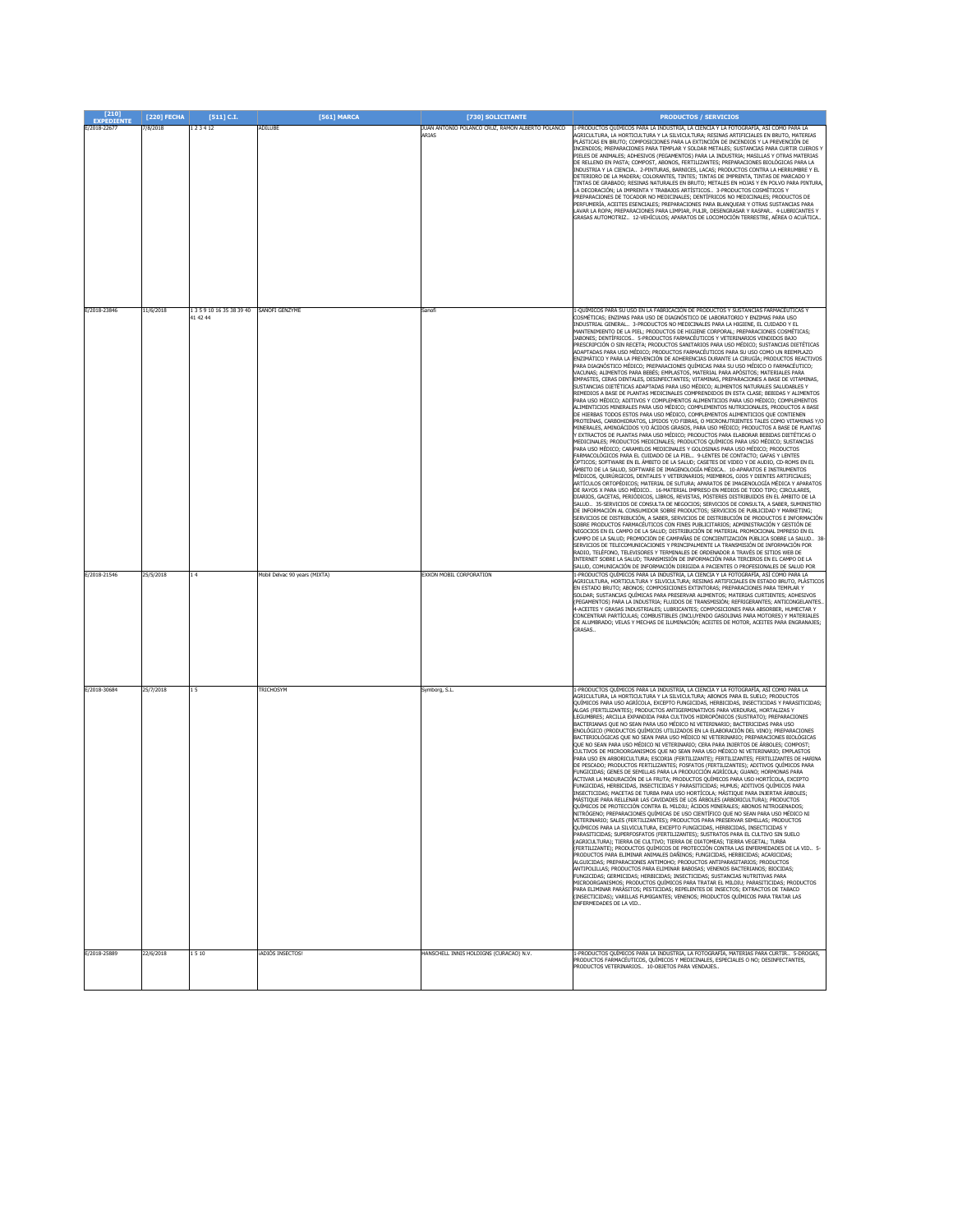| [210]<br><b>EXPEDIENTE</b>   | [220] FECHA            | $[511]$ C.I.   | [561] MARCA                             | [730] SOLICITANTE                                           | <b>PRODUCTOS / SERVICIOS</b>                                                                                                                                                                                                                                                                                                                                                                                                                                                                                                                                                                                                                                                                                                                                                                                                                                                                                                                                                                                                                                                                                                                                                                                                                                                                                                                                                                                                                                                                                                                                                                                                                                                                                                                                                                                                                                                                                                                                                                                                                                                                                                                                                                                                                                                                                                                                                                                                                                                                                                                                                                                                                                                                                                                                                                                                                                                                                                                                                                                                                                                                                                                                                                                                                                                                                                                     |
|------------------------------|------------------------|----------------|-----------------------------------------|-------------------------------------------------------------|--------------------------------------------------------------------------------------------------------------------------------------------------------------------------------------------------------------------------------------------------------------------------------------------------------------------------------------------------------------------------------------------------------------------------------------------------------------------------------------------------------------------------------------------------------------------------------------------------------------------------------------------------------------------------------------------------------------------------------------------------------------------------------------------------------------------------------------------------------------------------------------------------------------------------------------------------------------------------------------------------------------------------------------------------------------------------------------------------------------------------------------------------------------------------------------------------------------------------------------------------------------------------------------------------------------------------------------------------------------------------------------------------------------------------------------------------------------------------------------------------------------------------------------------------------------------------------------------------------------------------------------------------------------------------------------------------------------------------------------------------------------------------------------------------------------------------------------------------------------------------------------------------------------------------------------------------------------------------------------------------------------------------------------------------------------------------------------------------------------------------------------------------------------------------------------------------------------------------------------------------------------------------------------------------------------------------------------------------------------------------------------------------------------------------------------------------------------------------------------------------------------------------------------------------------------------------------------------------------------------------------------------------------------------------------------------------------------------------------------------------------------------------------------------------------------------------------------------------------------------------------------------------------------------------------------------------------------------------------------------------------------------------------------------------------------------------------------------------------------------------------------------------------------------------------------------------------------------------------------------------------------------------------------------------------------------------------------------------|
| E/2018-29015                 | 13/7/2018              | 1510           | BINAXNOW                                | <b>ILERE SWITZERLAND GMBH</b>                               | -REACTIVOS PARA USO CIENTÍFICO O EN INVESTIGACIÓN UTILIZADOS PARA DETECTAR LA PRESENCIA<br>DE MICROORGANISMOS, AGENTES INFECCIOSOS, ANTICUERPOS, ANTÍGENOS, RECEPTORES Y<br>CONTAMINANTES AMBIENTALES, ANIMALES, HUMANOS Y DE ALIMENTOS. . 5- KITS DE DOSIFICACIÓN<br>INMUNODIAGNÓSTICA PARA USO MÉDICO QUE CONTIENEN REACTIVOS DE DIAGNÓSTICO MÉDICO PARA<br>DETECTAR LA PRESENCIA DE MICROORGANISMOS, AGENTES, INFECCIOSOS, ANTICUERPOS,<br>RECEPTORES, MARCADORES DE ENFERMEDADES INFECCIOSAS O GENÉTICAS Y CONTAMINANTES PARA<br>JSO MÉDICO EN HUMANOS Y ANIMALES 10-DISPOSITIVOS Y KITS DE PRUEBA DE DIAGNÓSTICO<br>AÉDICO COMPUESTOS DE REACTIVOS DE DIAGNÓSTICO MÉDICO PARA DETECTAR LA PRESENCIA DE<br>IICROORGANISMOS, AGENTES INFECCIOSOS, ANTICUERPOS, ANTÍGENOS, RECEPTORES, MARCADORES<br>DE ENFERMEDADES INFECCIOSA O GENÉTICAS Y CONTAMINANTES EN HUMANOS Y ANIMALES PARA<br>JSO DE DIAGNÓSTICO MÉDICO. .                                                                                                                                                                                                                                                                                                                                                                                                                                                                                                                                                                                                                                                                                                                                                                                                                                                                                                                                                                                                                                                                                                                                                                                                                                                                                                                                                                                                                                                                                                                                                                                                                                                                                                                                                                                                                                                                                                                                                                                                                                                                                                                                                                                                                                                                                                                                                                                                                         |
| E/2018-28596                 | 11/7/2018              | 12 37          | (FIGURATIVA)                            | SAIC-GM-WULING AUTOMOBILE CO., LTD.                         | 12-VEHÍCULOS PARA LA LOCOMOCIÓN POR TIERRA, AIRE, AGUA O FERROCARRIL; VAGONES; CARROS;<br>HASIS DEL AUTOMÓVIL; MOTORES PARA VEHÍCULOS TERRESTRES; CARROCERÍAS DE AUTOMÓVILES;<br>AMORTIGUADORES PARA AUTOMÓVILES; RUEDA DE AUTOMÓVIL; CICLOS; CICLOMOTOR; TELEFÉRICOS;<br>ARROS; LLANTAS PARA RUEDAS DE VEHÍCULOS; VEHÍCULOS AÉREOS; YATES, LIMPIAPARABRISAS;<br>APICERÍA PARA VEHÍCULOS 37-INFORMACIÓN DE REPARACIÓN; INSTALACIÓN, MANTENIMIENTO Y<br>REPARACIÓN DE MAQUINARIA; MANTENIMIENTO Y REPARACIÓN DE VEHÍCULOS A MOTOR; ENGRASE DE<br>VEHÍCULOS; ESTACIONES DE SERVICIO DE VEHÍCULOS [REABASTECIMIENTO DE COMBUSTIBLE Y<br>MANTENIMIENTO]; LIMPIEZA DE VEHÍCULOS; PROTECCIÓN CONTRA LA CORROSIÓN; SERVICIO DE<br>DIFUMINADO EN AEROSOL; RECAUCHUTADO DE NEUMÁTICOS; LLANTAS (VULCANIZACIÓN DE -)<br>REPARACIÓN].                                                                                                                                                                                                                                                                                                                                                                                                                                                                                                                                                                                                                                                                                                                                                                                                                                                                                                                                                                                                                                                                                                                                                                                                                                                                                                                                                                                                                                                                                                                                                                                                                                                                                                                                                                                                                                                                                                                                                                                                                                                                                                                                                                                                                                                                                                                                                                                                                                                                                                                       |
| E/2018-28597                 | 11/7/2018              | 12 37          | (FIGURATIVA)                            | SAIC-GM-WULING AUTOMOBILE CO., LTD.                         | 12-VEHÍCULOS PARA LA LOCOMOCIÓN POR TIERRA, AIRE, AGUA O FERROCARRIL; VAGONES; CARROS;<br>CHASIS DEL AUTOMÓVIL; MOTORES PARA VEHÍCULOS TERRESTRES; CARROCERÍAS DE AUTOMÓVILES;<br>MORTIGUADORES PARA AUTOMÓVILES; RUEDA DE AUTOMÓVIL; CICLOS; CICLOMOTOR;<br>TELEFÉRICOS; CARROS; LLANTAS PARA RUEDAS DE VEHÍCULOS; VEHÍCULOS AÉREOS; YATES;<br>IMPIAPARABRISAS; TAPICERÍA PARA VEHÍCULOS 37-INFORMACIÓN DE REPARACIÓN; INSTALACIÓN;<br>AANTENIMIENTO Y REPARACIÓN DE MAQUINARIA; MANTENIMIENTO Y REPARACIÓN DE VEHÍCULOS A<br>OTOR; ENGRASE DE VEHÍCULOS; ESTACIONES DE SERVICIO DE VEHÍCULOS [REABASTECIMIENTO DE<br>COMBUSTIBLE Y MANTENIMIENTO]; LIMPIEZA DE VEHÍCULOS; PROTECCIÓN CONTRA LA CORROSIÓN;<br>SERVICIO DE DIFUMINADO EN AEROSOL; RECAUCHUTADO DE NEUMÁTICOS; LLANTAS (VULCANIZACIÓN<br>)E-) [REPARACIÓN].                                                                                                                                                                                                                                                                                                                                                                                                                                                                                                                                                                                                                                                                                                                                                                                                                                                                                                                                                                                                                                                                                                                                                                                                                                                                                                                                                                                                                                                                                                                                                                                                                                                                                                                                                                                                                                                                                                                                                                                                                                                                                                                                                                                                                                                                                                                                                                                                                                                                                                                       |
| E/2018-28595                 | 11/7/2018              | 12 37          | BAOJUN (MIXTA)                          | SAIC-GM-WULING AUTOMOBILE CO., LTD.                         | 12-INFORMACIÓN DE REPARACIÓN; INSTALACIÓN, MANTENIMIENTO Y REPARACIÓN DE MAQUINARIA;<br>MANTENIMIENTO Y REPARACIÓN DE VEHÍCULOS A MOTOR; ENGRASE DE VEHÍCULOS; ESTACIONES DE<br>SERVICIO DE VEHÍCULOS [REABASTECIMIENTO DE COMBUSTIBLE Y MANTENIMIENTO]; LIMPIEZA DE<br>VEHÍCULOS; PROTECCIÓN CONTRA LA CORROSIÓN; SERVICIO DE DIFUMINADO EN AEROSOL;<br>RECAUCHUTADO DE NEUMÁTICOS; LLANTAS (VULCANIZACIÓN DE-) [REPARACIÓN]. . 37-INFORMACIÓN<br>DE REPARACIÓN; INSTALACIÓN, MANTENIMIENTO Y REPARACIÓN DE MAQUINARIA; MANTENIMIENTO Y<br>REPARACIÓN DE VEHÍCULOS A MOTOR; LUBRICACIÓN DEL VEHÍCULO [ENGRASE]; ESTACIONES DE<br>SERVICIO DE VEHÍCULOS [REABASTECIMIENTO DE COMBUSTIBLE Y MANTENIMIENTO] ; LAVADO DE<br>VEHÍCULOS; TRATAMIENTO ANTICORROSIVO PARA VEHÍCULOS; SERVICIO DE PULVERIZACIÓN Y<br>RECUBRIMIENTO; RECAUCHATADO DE NEUMÁTICOS; REPARACIÓN DE NEUMÁTICOS DE GOMA                                                                                                                                                                                                                                                                                                                                                                                                                                                                                                                                                                                                                                                                                                                                                                                                                                                                                                                                                                                                                                                                                                                                                                                                                                                                                                                                                                                                                                                                                                                                                                                                                                                                                                                                                                                                                                                                                                                                                                                                                                                                                                                                                                                                                                                                                                                                                                                                                                                         |
| E/2018-22101<br>E/2018-21093 | 30/5/2018<br>23/5/2018 | 14 34<br>14 35 | CONCEPCION 1641 (MIXTA)<br>(FIGURATIVA) | ERNANDO ARTURO MEDINA<br><b>SWAROVSKI AKTIENGESELLSCHAF</b> | 4-MONEDAS., 34-TABACO.<br>14-METALES PRECIOSOS Y SUS ALEACIONES Y ARTÍCULOS DE ESTAS MATERIAS O DE CHAPADO NO<br>OMPRENDIDOS EN OTRAS CLASES; JOYAS, PIEDRAS PRECIOSAS; TIARAS, ADORNOS PARA EL CABELLO<br>DE METALES PRECIOSOS (JOYERÍA); INSTRUMENTOS RELOJEROS Y CRONOMÉTRICOS; JOYERÍA<br>SENUINA Y DE FANTASÍA; PIEDRAS PRECIOSAS; ADORNOS (JOYERÍA); COLLARES; ARETES;<br>BRAZALETES; ANILLOS (JOYERIA); BROCHES; BRAZALETES; DIJES (JOYERIA); COLGANTES; CADENAS DE<br>METALES PRECIOSOS; MEDALLONES; GEMELOS; MEDALLONES; LLAVEROS DE METALES PRECIOSOS;<br>LAVEROS QUE INCORPORAN BISUTERÍA; ARTÍCULOS DE JOYERÍA DE VIDRIO, PIEDRAS PRECIOSAS<br>NATURALES O ARTIFICIALES, PLÁSTICO, METALES COMUNES O PRECIOSOS PARA USO PERSONAL; CAJAS<br>DE JOYERÍA; RELOJES Y SUS PARTES; RELOJES CON FUNCIÓN DE COMUNICACIÓN INALÁMBRICA;<br>RELOJES QUE INCORPORAN UNA FUNCIÓN DE MEMORIA; ESTUCHES ADAPTADOS PARA CONTENER<br>RELOJES; PIEDRAS PRECIOSAS NATURALES O SINTÉTICAS DE TODO TIPO Y PARA CUALQUIER<br>ROPÓSITO; PIEDRAS PRECIOSAS, EN PARTICULAR GEMAS DE VIDRIO Y GEMAS ARTIFICIALES; PIEDRAS<br>DE JOYERÍA DE VIDRIO FACETADO 35-SERVICIOS DE VENTA AL POR MENOR O AL POR MAYOR;<br>SERVICIOS DE VENTA AL POR MENOR O AL POR MAYOR A TRAVÉS DE INTERNET; SERVICIOS<br>COMERCIALES DE PROMOCIÓN, INFORMACIÓN Y PUBLICIDAD; SERVICIOS COMERCIALES DE<br>ROMOCIÓN, INFORMACIÓN Y PUBLICIDAD A TRAVÉS DE INTERNET; ORGANIZACIÓN DE EXPOSICIONES<br>CON FINES COMERCIALES O PUBLICITARIOS; PROMOCIÓN DE VENTAS; DIFUSIÓN DE PUBLICIDAD<br>JLLETOS, PROSPECTOS, IMPRESOS, MUESTRAS); LA REUNION, EN BENEFICIO DE TERCEROS, DE UI<br>VARIEDAD DE PRODUCTOS, EXCLUYENDO EL TRANSPORTE DE LOS MISMOS, LO QUE PERMITE A LOS<br>CLIENTES VERLOS Y COMPRARLOS CONVENIENTEMENTE; LA REUNIÓN, PARA EL BENEFICIO DE<br>TERCEROS, DE UNA VARIEDAD DE PRODUCTOS, EXCLUYENDO EL TRANSPORTE DE LOS MISMOS,<br>PERMITIENDO A LOS CLIENTES EXAMINAR DICHOS PRODUCTOS EN UN SITIO WEB Y COMPRAR ESOS<br>PRODUCTOS DE MANERA CONVENIENTE; TODOS LOS SERVICIOS MENCIONADOS EN RELACIÓN CON<br>JOYAS, COLLARES, ARETES, PULSERAS, ANILLOS QUE SON JOYAS, DIJES QUE SON JOYAS, COLGANTES,<br>LAVEROS [BARATIJAS O ARGOLLAS], RELOJES, ADORNOS DE JOYERÍA, FIGURITAS, DECORACIONES<br>FESTIVAS, ARTÍCULOS DECORATIVOS HECHOS PRINCIPALMENTE DE VIDRIO, CANDELABROS, PARTES DE<br>CANDELABROS, APARATOS DE ILUMINACIÓN, INSTRUMENTOS DE ESCRITURA, BOLSOS, CARTERAS,<br>BILLETERAS, ESTUCHES PARA TELÉFONOS MÓVILES, GAFAS DE SOL, GAFAS, ESTUCHES DE GAFAS DE<br>SOL Y GAFAS, CRISTALERÍA, TAZONES DE VIDRIO, CAJAS DE VIDRIO, VASOS, VAJILLAS (EXCEPTO<br>CUCHILLOS, TENEDORES Y CUCHARAS), JARRONES, CANDELABROS, ESPEJOS, MARCOS PARA CUADROS,<br>PERFUMERÍA, COSMÉTICOS, DISPOSITIVOS ELECTRÓNICOS PORTÁTILES Y RASTREADORES DE<br>ACTIVIDAD PORTÁTILES, ROPA, ZAPATOS, PRODUCTOS TEXTILES, MUEBLES, MEMORIAS USB, UNIDADES<br>FLASH USB, DISPOSITIVOS DE ALMACENAMIENTO DE DATOS COMPATIBLES CON USB, LÁPICES ÓPTICOS<br>PARA USAR CON PANTALLAS, ALTAVOCES Y SISTEMAS DE ALTAVOCES (EN PARTICULAR, ALTAVOCES<br>PORTÁTILES), BOLSAS, ESTUCHES Y FUNDAS DISEÑADOS ESPECÍFICAMENTE PARA AURICULARES,<br>ORDENADORES, AGENDAS ELECTRÓNICAS Y TELÉFONOS MÓVILES; SERVICIOS DE PUBLICIDAD Y<br>ROMOCIÓN RELACIONADOS CON LOS PRODUCTOS ANTES MENCIONADOS.". |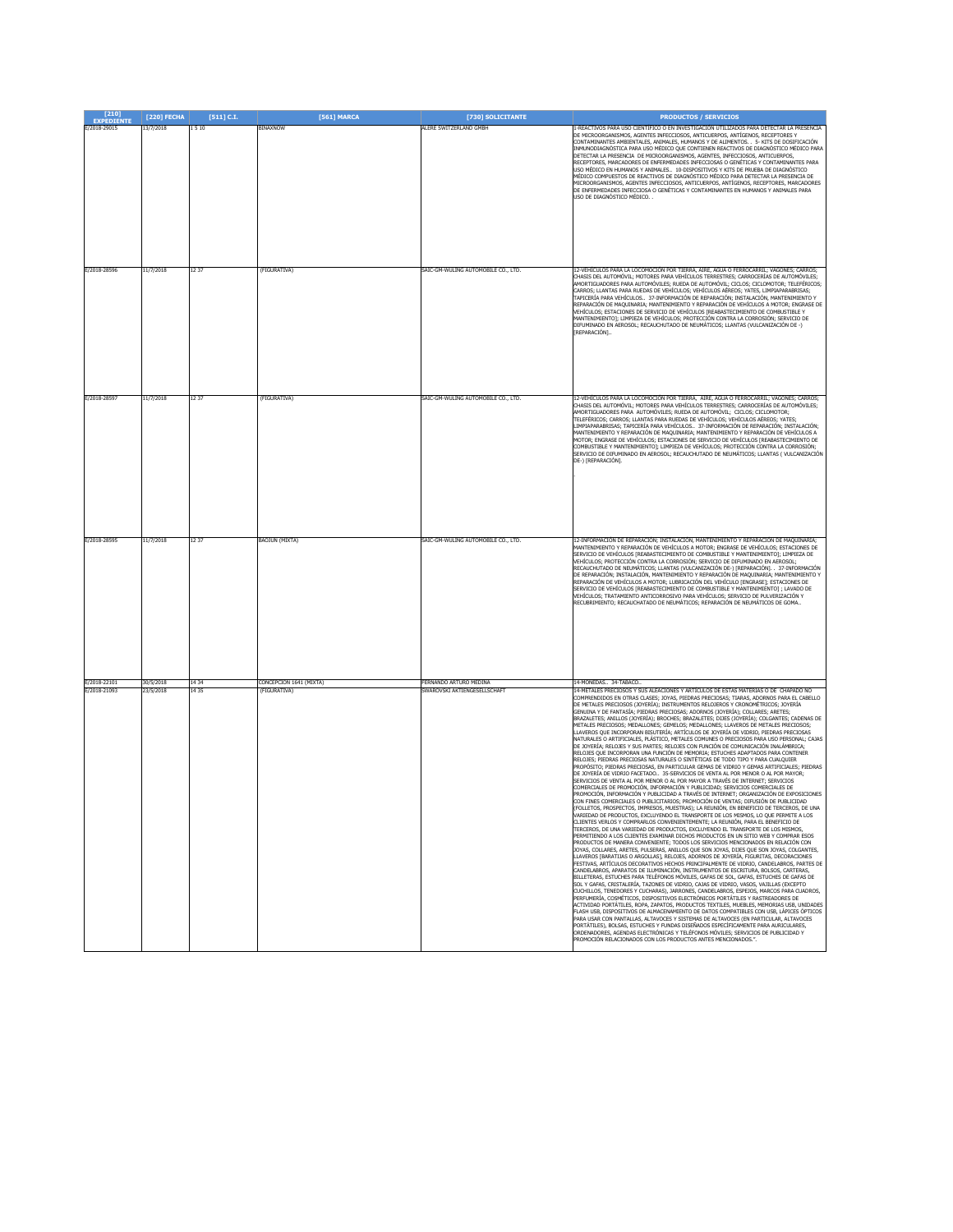| [210]<br><b>EXPEDIENTE</b>   | [220] FECHA            | $[511]$ C.I.   | [561] MARCA                                | [730] SOLICITANTE                                 | <b>PRODUCTOS / SERVICIOS</b>                                                                                                                                                                                                                                                                                                                                                                                                                                                                                                                                                                                                                                                                                                                                                                                                                                                                                                                                                                                                                                                                                                                                                                                                                                                                                                                                                                                                                                                                                                                                                                                                                                                                                                                                                                                                                                                                                                                                                                                                                                                                                                                                                                                                                                                                                                                                                                                                                                                                                                                                                                                                                                                                                                                                                                                                                                                                                                                                                                                                                                         |
|------------------------------|------------------------|----------------|--------------------------------------------|---------------------------------------------------|----------------------------------------------------------------------------------------------------------------------------------------------------------------------------------------------------------------------------------------------------------------------------------------------------------------------------------------------------------------------------------------------------------------------------------------------------------------------------------------------------------------------------------------------------------------------------------------------------------------------------------------------------------------------------------------------------------------------------------------------------------------------------------------------------------------------------------------------------------------------------------------------------------------------------------------------------------------------------------------------------------------------------------------------------------------------------------------------------------------------------------------------------------------------------------------------------------------------------------------------------------------------------------------------------------------------------------------------------------------------------------------------------------------------------------------------------------------------------------------------------------------------------------------------------------------------------------------------------------------------------------------------------------------------------------------------------------------------------------------------------------------------------------------------------------------------------------------------------------------------------------------------------------------------------------------------------------------------------------------------------------------------------------------------------------------------------------------------------------------------------------------------------------------------------------------------------------------------------------------------------------------------------------------------------------------------------------------------------------------------------------------------------------------------------------------------------------------------------------------------------------------------------------------------------------------------------------------------------------------------------------------------------------------------------------------------------------------------------------------------------------------------------------------------------------------------------------------------------------------------------------------------------------------------------------------------------------------------------------------------------------------------------------------------------------------------|
| E/2018-25746                 | 21/6/2018              | 16 18 25 28 41 | MEMPHIS GRIZZLIES (MIXTA)                  | <b>NBA PROPERTIES, INC.</b>                       | 6-PUBLICACIONES Y MATERIAL IMPRESO, A SABER TARJETAS DE COLECCIÓN DE BALONCESTO,<br>ARJETAS DE COLECCIÓN, PEGATINAS, CALCOMANÍAS, TATUAJES TEMPORALES, SELLOS<br>CONMEMORATIVOS DE BALONCESTO, DISCOS COLECCIONABLES DE CARTÓN DE INTERCAMBIO,<br>TABLERO DE NOTAS Y TABLEROS DE BORRADO EN SECO, TABLEROS DE MEMORÁNDUM, PORTAPAPELES,<br>PORTAVASOS DE PAPEL, TARJETAS POSTALES, MANTELES INDIVIDUALES DE PAPEL, PAÑUELOS<br>FACIALES, TARJETAS DE NOTAS, BLOCS DE NOTAS, BOLÍGRAFOS, LÁPICES DE COLORES, ROTULADORES<br>DE FIELTRO, GOMAS ELÁSTICAS, BOLÍGRAFOS Y LÁPICES, ESTUCHES DE BOLÍGRAFOS Y LÁPICES,<br>BOLÍGRAEOS Y PORTAPAPELES, SOPORTES PARA DOCUMENTOS DE ESCRITORIO, ÁLBUMES DE<br>RECORTES, SELLOS DE GOMA, REGLAS DE DIBUJO, BANDERINES Y BANDERAS DE PAPEL<br>ARCHIVADORES DE TRES ANILLOS, CARPETAS DE PAPELERÍA, CUADERNOS DE CONEXIÓN POR CABLE<br>CUADERNOS DE CARTERA, DESMONTADOS Y FOTOGRAFÍAS MONTADAS, LITOGRAFÍAS, IMPRESIONES<br>ARTÍSTICAS, CARTELES, CALENDARIOS, CALCOMANÍAS PARA PARACHOQUES, PORTADAS DE LIBROS<br>MARCADORES, PAPEL DE REGALO, LIBROS DE ACTIVIDADES PARA NIÑOS, LIBROS DE COLOREAR PARA<br>NIÑOS; LIBROS ESTADÍSTICOS, GUÍAS Y LIBROS DE REFERENCIA, TODOS EN EL CAMPO DEL<br>BALONCESTO; REVISTAS EN EL CAMPO DEL BALONCESTO, CATÁLOGOS EN EL CAMPO DEL BALONCESTO,<br>ILIEGOS CONMEMORATIVOS RELACIONADOS CON EL BALONCESTO, BANDERINES DE PAPEL, ARTÍCULOS<br>DE PAPELERÍA, CARTERAS TIPO PAPELERÍA, TARJETAS DE INVITACIÓN, CERTIFICADOS IMPRESOS,<br>ARJETAS DE FELICITACIÓN, TARJETAS DE NAVIDAD, TARJETAS NAVIDEÑAS, HOJAS ESTADÍSTICAS<br>INFORMATIVAS PARA TEMAS DE BALONCESTO; BOLETINES INFORMATIVOS, FOLLETOS, PANFLETOS Y<br>CRONOGRAMAS DE JUEGOS EN EL CAMPO DEL BALONCESTO; CHEQUES BANCARIOS, PORTADAS DE<br>CHEQUES, PORTAMONEDAS, PORTADORES DE PASAPORTES, CÓMICS; TARJETAS DE CRÉDITO NO<br>CODIFICADAS MAGNÉTICAMENTE, TARJETAS DE REGALO Y TARJETAS DE LLAMADAS TELEFÓNICAS;<br>CLIPS DE DINERO; BOLETOS IMPRESOS PARA EVENTOS DEPORTIVOS Y DE ENTRETENIMIENTO;<br>TTULARES DE TARJETAS COLECCIONABLES Y TITULARES DE RECUERDOS EN FORMA DE TITULARES DE<br>BOLETOS, ESTUCHES O SOPORTES DE TARJETAS DE INTERCAMBIO 18-BOLSAS DE DEPORTE, BOLSOS<br>DE VIAJE PARA CALZADO, BOLSOS DE VIAJE, PARAGUAS, MOCHILAS, MOCHILAS DE BEBÉ, MOCHILAS<br>SNAPSACKS). BOLSAS DE LONA, BOLSOS, CARTERAS DE PLAYA, BOLSOS DE PLAYA, BOLSAS DE<br>.<br>CORDÓN, EQUIPAJE, ETIQUETAS PARA EQUIPAJE, SOMBRILLAS DE PATIO, SOMBRILLAS DE PLAYA,<br>VALIJA, MALETINES, BILLETERAS, CARTERAS, PORTAFOLIO, BASTONES, PORTA TARJETAS DE NEGOCIOS,<br>BOLSAS DE LIBROS, BOLSAS PARA TODO TIPO DE DEPORTES, PARAGUAS DE GOLF, BOLSOS DE<br>GIMNASIO, BOLSOS, MONEDEROS, RIÑONERAS, BOLSO PARA LA CINTURA, ESTUCHES PARA<br>OSMÉTICOS VENDIDOS VACÍOS, PORTA TRAJES PARA VIAJES, BOLSO DE MANO, ESTUCHE PARA<br>LAVES, LLAVEROS DE CUERO, MALETAS, ESTUCHES DE TOCADOR VENDIDOS VACÍOS, BAÚLES Y<br>BULTOS PARA VIAJAR, BAÚLES PARA CALZADO ROPA PARA MASCOTAS, CORREAS PARA MASCOTAS Y<br>COLLARES PARA MASCOTAS |
| E/2018-29914<br>E/2018-25744 | 20/7/2018<br>21/6/2018 | 18 25<br>18 25 | anging creatures (MIXTA)<br>ROCKSTUD SPIKE | <b>AROLINA LOPEZ PENDONES</b><br>VALENTINO S.P.A. | 18-CUERO Y CUERO DE IMITACIÓN, PRODUCTOS DE ESTAS MATERIAS NO COMPRENDIDOS EN OTRAS<br>CLASES: PIELES DE ANIMALES: BAÚLES Y MALETAS: PARAGUAS, SOMBRILLAS Y BASTONES: FUSTAS Y<br>ARTÍCULOS DE GUARNICIONERÍA: BOLSAS DE MONTAÑISMO. DE CAMPAMENTO Y DE PLAYA:<br>ARMAZONES DE BOLSOS; ARMAZONES DE PARAGUAS O SOMBRILLAS (PARASOLES); BOLSAS DE<br>DEPORTE; BOLSAS DE RED PARA LA COMPRA; BOLSAS DE VIAJE; BOLSAS DE CUERO PARA EMBALAR;<br>BOLSOS; ESTUCHES DE VIAJE Y PARA LLAVES (MARROQUINERÍA); MALETINES PARA DOCUMENTOS;<br>JONEDEROS OUE NO SEAN DE METALES PRECIOSOS: CA1AS DE CUERO PARA SOMBREROS: BOLSAS DE<br>RUEDAS PARA LA COMPRA; BOTES Y CAJAS DE CUERO O DE CARTÓN CUERO; CAJAS DE FIBRA<br>VULCANIZADA; TARJETEROS (CARTERA); CARTERAS DE BOLSILLO; CARTERAS (BOLSOS DE MANO);<br>.<br>CARTERAS ESCOLARES; ESTUCHES PARA ARTÍCULOS DE TOCADOR; COLLARES PARA ANIMALES;<br>CORREAS DE PERROS; CORDONES DE CUERO; MOCHILAS; HILOS DE CUERO; EMPUÑADURAS (ASAS) DE<br>MALETAS; EMPUÑADURAS (PUÑOS) DE BASTONES Y DE PARAGUAS; ANTEOJERAS (ARREOS); BOLSAS DE<br>CUERO VACÍAS PARA HERRAMIENTAS; COFRES (BAÚLES) DE VIAJE; CORREAJE; CORREAS DE ARNÉS;<br>CORREAS DE CUERO (GUARNICIONARÍA); CORREA DE PATINES; GUARNICIONES DE CUERO PARA<br>IUEBLES; TIRAS DE CUERO; CUEROS GRUESOS; PIELES CURTIDAS; COBERTORES DE PIEL; ESTRIBERAS;<br>MALETINES; MOLESQUÍN O MOLESKIN (IMITACIÓN DE CUERO); PELETERÍA (PIELES DE ANIMALES);<br>PIELES AGAMUZADAS QUE NO SEAN PARA LA LIMPIEZA 25-PRENDAS DE VESTIR, CALZADOS<br><b>IRTÍCULOS SOMBRERERÍA, ARTÍCULOS DE MODA</b><br>18-CUERO E IMITACIONES DE CUERO: CARTERAS: BOLSOS ESCOLARES: MALETINES ESCOLARES: PORTA                                                                                                                                                                                                                                                                                                                                                                                                                                                                                                                                                                                                                                                                                                                                                                                                                                                                                                                                                                                                                                                                                                                                                                                                                                                                                                                                                                                      |
|                              |                        |                |                                            |                                                   | TARJETAS; BAÚLES DE VIAJE; BOLSAS DE LONA PARA VIAJAR; MOCHILAS; BILLETERAS; BOLAS PARA<br>OMPRA; MALETINES; BOLSAS DE PLAYA; BOLSAS; BOLSOS DE MANO; BOLSAS DE VIAJE; ASAS PARA<br>BOLSOS (MANGO); BOLSAS; MALETINES; ESTUCHÉS DE CUERO; ESTUCHES PARA ARTÍCULOS DE<br>TOCADOR NO EQUIPADOS; LLAVEROS DE CUERO; MALETAS; CAJAS DE SOMBREROS DE CUERO; BOLSAS<br>PORTATRAJES PARA VIAJES; CORREAS DE HOMBRO; CORREAS DE CUERO; PELAJE; PIELES SIN<br>PROCESAR; COLLARES DE PERRO; ROPA PARA MASCOTAS; SOMBRILLAS; PALOS PARA SOMBRILLAS;<br>BASTONES: LÁTIGOS, ARNESES Y SILLAS., 25-VESTIMENTA: OVEROL: ROPA INTERIOR: SUÉTERES:<br>CAMISAS; ENTERIZOS; TRAJES; ROPA CONFECCIONADA; PANTALONES; PRENDAS DE VESTIR PARA EL<br>EXTERIOR; PRENDAS DE PUNTO (TEJIDOS); ABRIGOS; FALDAS; CRINOLINA; SUÉTERES (PULLOVERS);<br>ABRIGOS; CHAQUETAS; CHAQUETAS DE INVIERNO; CHAQUETAS DE ESQUÍ; PANTALONES DE ESQUÍ,<br>MORAK: ROPA DE CUERO: CAMISETAS: BLUSAS: PANTALONES: TRA1E DE VESTIR: VESTIDOS<br>FORMALES; CHALECOS; JERSEYS; PIJAMA; BATAS DE BAÑO; SOSTENES; CAMISOLAS; CORSÉS; BATAS<br>DE ROPA INTERIOR PARA DORMIR; ROPA DE NIÑOS; CANASTILLAS; GORROS DE BAÑO; TRAJES DE<br>BAÑO; ROPA PARA GIMNASIA; ROPA IMPERMEABLE; CAPA DE LLUVIA; DISFRACES; CALZADO;<br>ZAPATILLAS: ZAPATILLAS DE BAÑO: BOTAS: BOTAS DE DEPORTE: BOTAS DE MONTAR A CABALLO:<br>CHANCLOS; ZAPATOS; ZAPATOS DE PLAYA; SANDALIAS; ZAPATILLAS DE DEPORTE; CALZADO<br>SIMNÁSTICO; COVERTORES DE ZAPATOS; ARTÍCULOS DE SOMBRERERÍA; SOMBREROS; TAPAS; PICOS<br>DE TAPAS PARA GORRAS; CALCETINES; TIRANTES DE CALCETINES; MEDIAS; LIGAS; GUANTES;<br>VITONES: OREJERAS: CHALES; CORBATAS; CORBATINES; BUFANDAS; VELOS; BANDANAS; PIELES<br>VESTIMENTA); ESTOLAS DE PIEL; CINTURONES, VESTIDOS DE NOVIA.                                                                                                                                                                                                                                                                                                                                                                                                                                                                                                                                                                                                                                                                                                                                                                                                                                                                                                                                                                                                                                                                                                                                                                                                                                                                                       |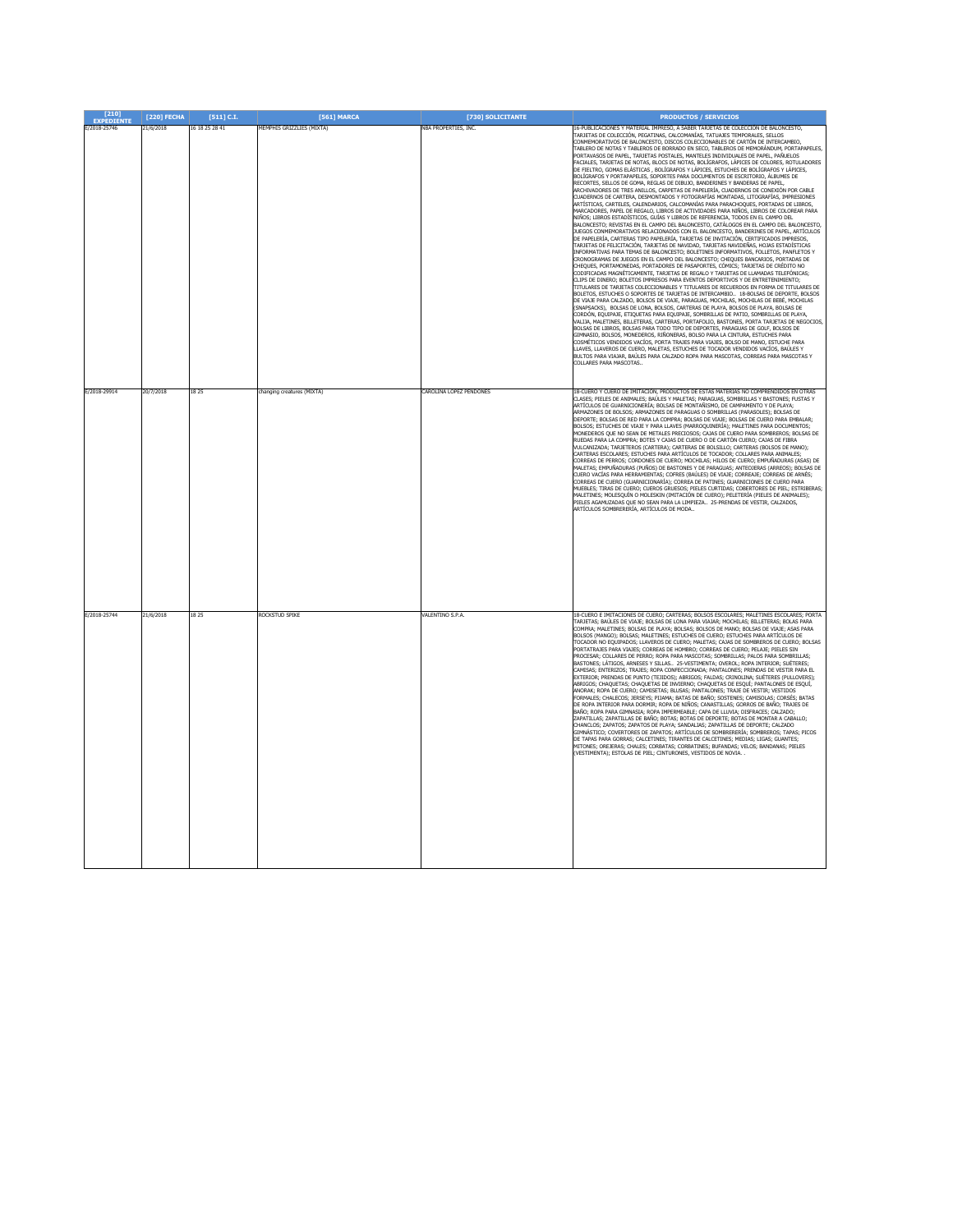| $[210]$<br><b>EXPEDIENTE</b> | $[220]$ FECHA | $[511]$ C.I. | [561] MARCA                                | [730] SOLICITANTE                  | <b>PRODUCTOS / SERVICIOS</b>                                                                                                                                                                                                                                                                                                                                                                                                                                                                                                                                                                                                                                                                                                                                                                                                                                                                                                                                                                                                                                                                                                                                                                                                                                                                                                                                                                                                                                                                                                                                                                                                                                                                                                                                                                                                                                                   |
|------------------------------|---------------|--------------|--------------------------------------------|------------------------------------|--------------------------------------------------------------------------------------------------------------------------------------------------------------------------------------------------------------------------------------------------------------------------------------------------------------------------------------------------------------------------------------------------------------------------------------------------------------------------------------------------------------------------------------------------------------------------------------------------------------------------------------------------------------------------------------------------------------------------------------------------------------------------------------------------------------------------------------------------------------------------------------------------------------------------------------------------------------------------------------------------------------------------------------------------------------------------------------------------------------------------------------------------------------------------------------------------------------------------------------------------------------------------------------------------------------------------------------------------------------------------------------------------------------------------------------------------------------------------------------------------------------------------------------------------------------------------------------------------------------------------------------------------------------------------------------------------------------------------------------------------------------------------------------------------------------------------------------------------------------------------------|
| E/2018-25745                 | 21/6/2018     | 18 25        | VLTN                                       | VALENTINO S.P.A.                   | 18-CUERO E IMITACIONES DE CUERO; CARTERAS; BOLSOS ESCOLARES; MALETINES ESCOLARES; PORTA<br>TARJETAS; BAÚLES DE VIAJE; BOLSAS DE LONA PARA VIAJAR; MOCHILAS; BILLETERAS; BOLSAS PARA<br>COMPRA; MALETINES; BOLSAS DE PLAYA; BOLSAS; BOLSOS DE MANO; BOLSAS DE VIAJE; ASAS PARA<br>BOLSOS (MANGO); BOLSAS; MALETINES; ESTUCHES DE CUERO; ESTUCHES PARA ARTÍCULOS DE<br>TOCADOR NO EQUIPADOS; LLAVEROS DE CUERO; MALETAS; CAJAS DE SOMBREROS DE CUERO; BOLSAS<br>PORTATRAJES PARA VIAJES; CORREAS DE HOMBRO; CORREAS DE CUERO; PELAJE; PIELES SIN<br>PROCESAR; COLLARES DE PERRO; ROPA PARA MASCOTAS; SOMBRILLAS; PALOS PARA SOMBRILLAS;<br>BASTONES; LÁTIGOS, ARNESES Y SILLAS. .  25-VESTIMENTA; OVEROL; ROPA INTERIOR; SUÉTERES;<br>'AMISAS; ENTERIZOS; TRAJES; ROPA CONFECCIONADA; PANTALONES; PRENDAS DE VESTIR PARA EL<br>EXTERIOR; PRENDAS DE PUNTO (TEJIDOS); ABRIGOS; FALDAS; CRINOLINA; SUÉTERES (PULLOVERS);<br>ABRIGOS; CHAQUETAS; CHAQUETAS DE INVIERNO; CHAQUETAS DE ESQUÍ; PANTALONES DE ESQUÍ;<br>ANORAK; ROPA DE CUERO; CAMISETAS; BLUSAS; PANTALONES; TRAJE DE VESTIR; VESTIDOS<br>FORMALES; CHALECOS; JERSEYS; PIJAMA; BATAS DE BAÑO; SOSTENES; CAMISOLAS; CORSÉS; BATAS<br>DE ROPA INTERIOR PARA DORMIR; ROPA DE NIÑOS; CANASTILLAS; GORROS DE BAÑO; TRAJES DE<br>BAÑO; ROPA PARA GIMNASIA; ROPA IMPERMEABLE; CAPA DE LLUVIA; DISFRACES; CALZADO;<br>ZAPATILLAS; ZAPATILLAS DE BAÑO; BOTAS; BOTAS DE DEPORTE; BOTAS DE MONTAR A CABALLO;<br>CHANCLOS; ZAPATOS; ZAPATOS DE PLAYA; SANDALIAS; ZAPATILLAS DE DEPORTE; CALZADO<br>GIMNÁSTICO; COVERTORES DE ZAPATOS; ARTÍCULOS DE SOMBRERERÍA; SOMBREROS; TAPAS; PICOS<br>DE TAPAS PARA GORRAS; CALCETINES; TIRANTES DE CALCETINES; MEDIAS; LIGAS; GUANTES;<br>MITONES; OREJERAS; CHALES; CORBATAS; CORBATINES; BUFANDAS; VELOS; BANDANAS; PIELES<br>VESTIMENTA); ESTOLAS DE PIEL; CINTURONES, VESTIDOS DE NOVIA. |
| E/2018-32037                 | 3/8/2018      | 24 25        | Tavex (MIXTA)                              | CAPACIDADE DE MÉXICO, S.A. DE C.V. | 4-TEJIDOS Y SUSTITUTIVOS DE TEJIDOS; ROPA DE CAMA; ROPA DE MESA 25-PRENDAS PARA VESTIR,<br>ALZADOS, ARTÍCULOS DE SOMBRERERÍA.                                                                                                                                                                                                                                                                                                                                                                                                                                                                                                                                                                                                                                                                                                                                                                                                                                                                                                                                                                                                                                                                                                                                                                                                                                                                                                                                                                                                                                                                                                                                                                                                                                                                                                                                                  |
| E/2018-25965                 | 25/7/2018     | 28 41        | eke's ZONE (MIXTA)                         | AURA GABRIELA CANTERO SANCHEZ      | 28-JUEGOS Y JUGUETES; APARATOS DE VIDEOJUEGOS; ARTÍCULOS DE GIMNASIA Y DEPORTE; ADORNOS<br>PARA ÁRBOLES DE NAVIDAD  41-EDUCACIÓN; FORMACIÓN; SERVICIOS DE ENTRETENIMIENTO;<br><b>ACTIVIDADES DEPORTIVAS Y CULTURALES</b>                                                                                                                                                                                                                                                                                                                                                                                                                                                                                                                                                                                                                                                                                                                                                                                                                                                                                                                                                                                                                                                                                                                                                                                                                                                                                                                                                                                                                                                                                                                                                                                                                                                       |
| E/2018-32033                 | 3/8/2018      | 29 30        | BARISTIKA by THE COCA-COLA COMPANY (MIXTA) | THE COCA-COLA COMPANY              | 29-CARNE, PESCADO, CARNE DE AVE, Y CARNE DE CAZA; EXTRACTOS DE CARNE; FRUTAS Y VERDURAS,<br>HORTALIZAS Y LEGUMBRES EN CONSERVA, CONGELADAS, SECAS Y COCIDAS; JALEAS, CONFITURAS,                                                                                                                                                                                                                                                                                                                                                                                                                                                                                                                                                                                                                                                                                                                                                                                                                                                                                                                                                                                                                                                                                                                                                                                                                                                                                                                                                                                                                                                                                                                                                                                                                                                                                               |
|                              |               |              |                                            |                                    | COMPOTAS; HUEVOS; LECHE Y PRODUCTOS LÁCTEOS; ACEITES Y GRASAS COMESTIBLES 30-CAFÉ, TÉ,<br>ACAO Y SUCEDÁNEOS DEL CAFÉ; ARROZ; TAPIOCA Y SAGÚ; HARINAS Y PREPARACIONES A BASE DE<br>CEREALES; PAN, PRODUCTOS DE PASTELERÍA Y CONFITERÍA; HELADOS; AZÚCAR, MIEL, JARABE DE<br>MELAZA; LEVADURA, POLVOS DE HORNEAR; SAL; MOSTAZA; VINAGRE; SALSAS (CONDIMENTOS);<br>SPECIAS; HIELO.                                                                                                                                                                                                                                                                                                                                                                                                                                                                                                                                                                                                                                                                                                                                                                                                                                                                                                                                                                                                                                                                                                                                                                                                                                                                                                                                                                                                                                                                                                |
| E/2018-26352                 | 26/6/2018     | 29 30        | CRISOL FAMILIA                             | MERCASID, S.A.                     | 29-CARNE, PESCADO, CARNE DE AVE Y CARNE DE CAZA; EXTRACTOS DE CARNE; FRUTAS Y VERDURAS,<br>HORTALIZAS Y LEGUMBRES EN CONSERVA, CONGELADAS, SECAS Y COCIDAS; JALEAS, CONFITURAS,<br>COMPOTAS; HUEVOS; LECHE, QUESO Y PRODUCTOS LÁCTEOS; ACEITES, MANTECAS Y GRASAS PARA<br>JSO ALIMENTICIO 30-CAFÉ, TÉ, CACAO Y SUCEDÁNEOS DEL CAFÉ; ARROZ; TAPIOCA Y SAGÚ; HARINAS<br>PREPARACIONES A BASE DE CEREALES; PAN, PRODUCTOS DE PASTELERÍA Y CONFITERÍA; HELADOS;<br>VZÚCAR, MIEL, JARABE DE MELAZA; LEVADURA, POLVOS DE HORNEAR; SAL; MOSTAZA; VINAGRE,<br>SALSAS (CONDIMENTOS); ESPECIAS; HIELO                                                                                                                                                                                                                                                                                                                                                                                                                                                                                                                                                                                                                                                                                                                                                                                                                                                                                                                                                                                                                                                                                                                                                                                                                                                                                    |
| E/2018-29995                 | 20/7/2018     | 29 30 31     | CHEF (MIXTA)                               | Société des Produits Nestlé S.A.   | 29-EXTRACTOS DE CARNE; FRUTAS Y VERDURAS, HORTALIZAS Y LEGUMBRES EN CONSERVA,<br>CONGELADAS, SECAS Y COCIDAS; JALEAS, CONFITURAS, COMPOTAS; LECHE Y PRODUCTOS LÁCTEOS;<br>CEITES Y GRASAS PARA USO ALIMENTICIO; CARNES, PESCADOS, AVES, HUEVOS Y ANIMALES DE CAZA<br>EN ESTADO FRESCO; FRUTAS SECAS 30-CAFÉ, TÉ, CACAO Y SUCEDÁNEAS DEL CAFÉ; ARROZ; TAPIOCA<br>Y SAGÚ; HARINAS Y PREPARACIONES A BASE DE CEREALES; PAN, PRODUCTOS DE PASTELERÍA Y<br>CONFITERÍA; HELADOS; AZÚCAR, MIELES, DULCES, CHOCOLATE, JARABE DE MELAZA; LEVADURA;<br>EVADURA, POLVOS DE HORNEAR; SAL; MOSTAZA; VINAGRE, SALSAS (CONDIMENTOS); ESPECIAS;<br>HIELO. PASTAS ALIMENTICIAS 31-PRODUCTOS AGRÍCOLAS, ACUÍCOLAS, HORTÍCOLAS Y FORESTALES<br>EN BRUTO Y SIN PROCESAR; GRANOS Y SEMILLAS EN BRUTO O SIN PROCESAR; FRUTAS Y VERDURAS,<br>HORTALIZAS Y LEGUMBRES FRESCAS, HIERBAS AROMÁTICAS FRESCAS; PLANTAS Y FLORES NATURALES;<br>BULBOS, PLANTONES Y SEMILLAS PARA PLANTAR; ANIMALES VIVOS; PRODUCTOS ALIMENTICIOS Y<br>BEBIDAS PARA ANIMALES; MALTA. LEGUMBRES, FRUTAS FRESCAS                                                                                                                                                                                                                                                                                                                                                                                                                                                                                                                                                                                                                                                                                                                                                                                                                |
| E/2018-13832                 | 18/7/2018     | 29 30 31     | PRODUCTOS P Y Z                            | FRANCISCO ANTONIO PERÉZ ARIAS      | 29-FRUTAS Y VERDURAS, COMPOTAS, LECHE Y PRODUCTOS LÁCTEOS 30-AZÚCAR, CONDIMENTOS,<br>ARROZ, CAFÉ 31-GRANOS Y SEMILLAS EN BRUTO O SIN PROCESAR                                                                                                                                                                                                                                                                                                                                                                                                                                                                                                                                                                                                                                                                                                                                                                                                                                                                                                                                                                                                                                                                                                                                                                                                                                                                                                                                                                                                                                                                                                                                                                                                                                                                                                                                  |
| E/2018-17159                 | 27/4/2018     | 29 30 32     | NUTRIAVENA                                 | <b>IERCASID, S.A.</b>              | 29-PRODUCTOS LÁCTEOS, LECHE, LECHE SABORIZADA, BEBIDAS LÁCTEAS A BASE DE AVENA 30-<br>CEREALES, AVENAS, AVENAS SABORIZADAS Y PRODUCTOS A BASE DE AVENA 32-BEBIDAS A BASE DE<br>AVENA NO LÁCTEAS, BEBIDAS DE SOYA, BEBIDAS DE ALMENDRA, BEBIDAS DE ARROZ, BEBIDAS DE<br>MAÍZ, BEBIDAS DE FRUTAS Y / O CON FRUTAS                                                                                                                                                                                                                                                                                                                                                                                                                                                                                                                                                                                                                                                                                                                                                                                                                                                                                                                                                                                                                                                                                                                                                                                                                                                                                                                                                                                                                                                                                                                                                                |
| E/2018-29808                 | 19/7/2018     | 29 30 43     | BEAVERTAILS                                | BEAVERTAILS BRANDS INC.            | 29-ALIMENTOS PREPARADOS, TALES COMO, PLATOS LISTAS PARA CONSUMIR QUE CONSISTEN<br>PRINCIPALMENTE EN PATATAS, SALCHICHAS PARA PERROS CALIENTES; PAPAS FRITAS; BOCADILLOS A<br>BASE DE PATATAS; PLATO DE PATATA FRITAS FRANCÉS QUE CONSISTEN PRINCIPALMENTE DE PAPAS<br>FRITAS Y SALSA, REQUESÓN DE QUESO U OTROS ADEREZOS O TOPPINGS (POUTINE) 30-PASTELES;<br>MASA FRITA; CAFÉ, TÉ ,CACAO Y CAFÉ ARTIFICIAL; PREPARACIONES HECHAS DE CEREALES, TALES<br>COMO, MASA DE PAN FRITA EN ACEITE; PAN; PASTELERÍA; SALSA; BEBIDAS A BASE DE CHOCOLATE,<br>ACAO Y CAFÉ; APERITIVOS A BASE DE GRANOS; SÁNDWICHES DE PERRO CALIENTE 43-SERVICIOS<br>PARA PROPORCIONAR COMIDA Y BEBIDA; ALOJAMIENTO TEMPORAL; SERVICIOS DE RESTAURANTE;<br>COMIDA PARA LLEVAR Y SERVICIOS DE COMIDA.                                                                                                                                                                                                                                                                                                                                                                                                                                                                                                                                                                                                                                                                                                                                                                                                                                                                                                                                                                                                                                                                                                      |
| E/2018-15603                 | 18/4/2018     | 29 30 43     | COMPROMISE ELSEWHERE                       | FRANK BRUNCKHORST CO., L.L.C.      | 29-CARNES PROCESADAS Y OUESOS: HAMBURGUESAS, SALCHICHAS FRANKFURTERS, SALCHICHAS<br>SAUSAGES, TOCINO, CORTES DE CARNES Y QUESOS VENDIDOS EN TIENDAS DELICATESSENS; EMPAQUE<br>DE COL FERMENTADO; PEPINILLOS; PROCESADO DE CEBOLLA; ADEREZOS PARA UNTAR, TALES COMO,<br>ADEREZOS PARA UNTAR A BASE DE LÁCTEOS PARA CARNES Y SÁNDWICHES; ADEREZOS PARA UNTAR,<br>TALES COMO, ADEREZOS PARA UNTAR A BASE DE HUEVOS PARA CARNES Y SÁNDWICHES; SOPAS; Y<br>ENSALADAS. . 30-CONDIMENTOS; RÁBANO PICANTE; MOSTAZA; SALSA DE BARBACOA, SALSA PICANTE,<br>JAMÓN GLASEADO, SALSA PARA BISTEC; CONDIMENTO A BASE DE VERDURAS; ADEREZOS A BASE DE<br>ACEITE PARA SÁNDWICHES Y ENSALADAS; SALSA TÁRTARA; Y CONDIMENTOS. . 43-DELICATESSEN,<br>SERVICIO DE COMIDA Y SERVICIOS DE COMIDA PARA LLEVAR. .                                                                                                                                                                                                                                                                                                                                                                                                                                                                                                                                                                                                                                                                                                                                                                                                                                                                                                                                                                                                                                                                                       |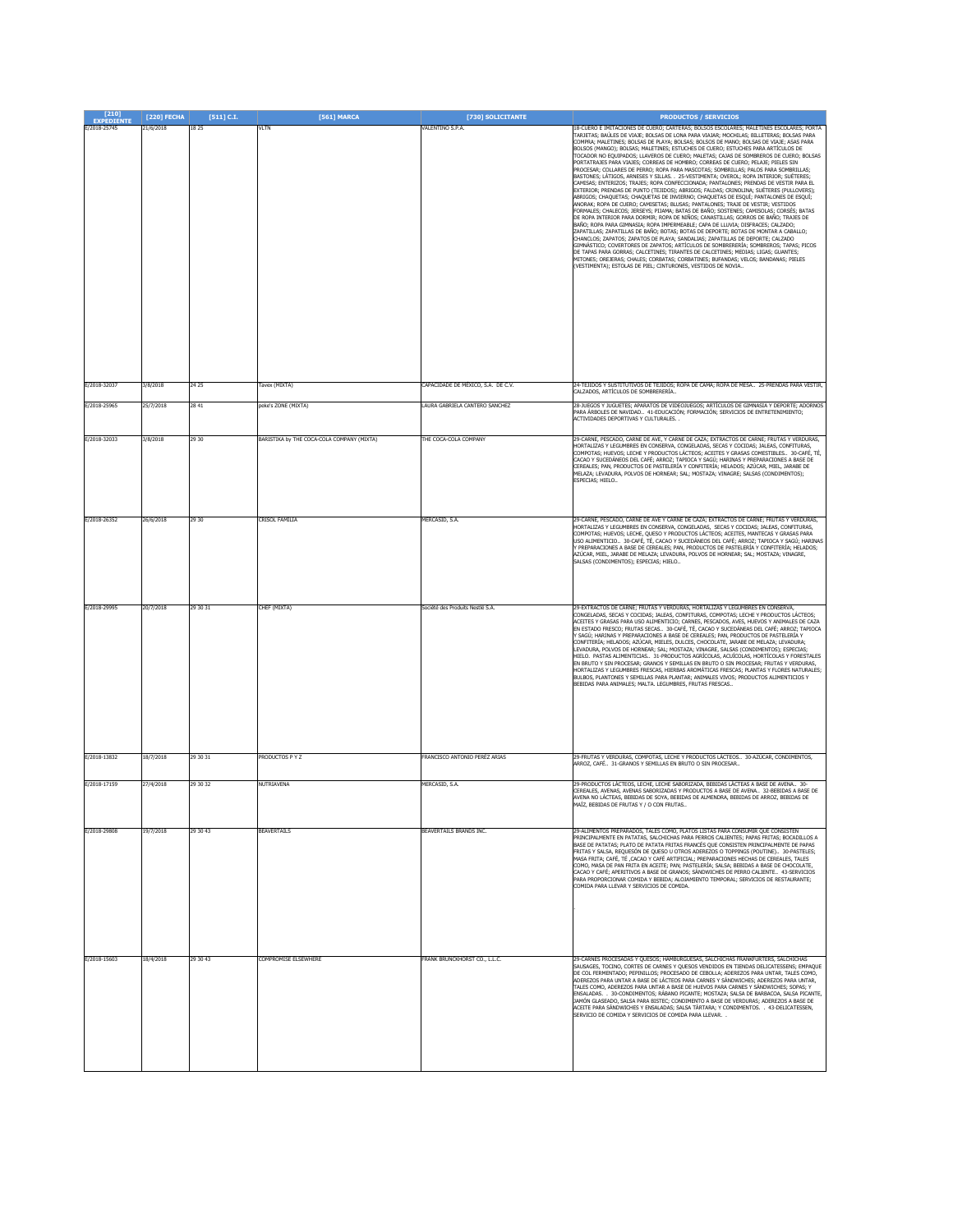| $[210]$      | [220] FECHA | $[511]$ C.I. | [561] MARCA                                            | [730] SOLICITANTE               | <b>PRODUCTOS / SERVICIOS</b>                                                                                                                                                                                                                                                                                                                                                                                                                                                                                                                                                                                                                                                                                                                                                                                                                                                                                                                                                                                                                                                                                                                                                                                                                                                                                                                                                                                                                                                                                                                                                                                                                                                                                                                                                                                                                                                                                                                                                                                                                                                                                                                                                                                                                                                                                                                                                                                                                                                                                                                                                                                                                                                                                                                                                                                                                                                                                                                                                                       |
|--------------|-------------|--------------|--------------------------------------------------------|---------------------------------|----------------------------------------------------------------------------------------------------------------------------------------------------------------------------------------------------------------------------------------------------------------------------------------------------------------------------------------------------------------------------------------------------------------------------------------------------------------------------------------------------------------------------------------------------------------------------------------------------------------------------------------------------------------------------------------------------------------------------------------------------------------------------------------------------------------------------------------------------------------------------------------------------------------------------------------------------------------------------------------------------------------------------------------------------------------------------------------------------------------------------------------------------------------------------------------------------------------------------------------------------------------------------------------------------------------------------------------------------------------------------------------------------------------------------------------------------------------------------------------------------------------------------------------------------------------------------------------------------------------------------------------------------------------------------------------------------------------------------------------------------------------------------------------------------------------------------------------------------------------------------------------------------------------------------------------------------------------------------------------------------------------------------------------------------------------------------------------------------------------------------------------------------------------------------------------------------------------------------------------------------------------------------------------------------------------------------------------------------------------------------------------------------------------------------------------------------------------------------------------------------------------------------------------------------------------------------------------------------------------------------------------------------------------------------------------------------------------------------------------------------------------------------------------------------------------------------------------------------------------------------------------------------------------------------------------------------------------------------------------------------|
| E/2018-29807 | 19/7/2018   | 29 30 43     | QUEUES DE CASTOR                                       | BEAVERTAILS BRANDS INC.         | 29-ALIMENTOS PREPARADOS, TALES COMO, PLATOS LISTAS PARA CONSUMIR QUE CONSISTEN<br>PRINCIPALMENTE EN PATATAS. SALCHICHAS PARA PERROS CALIENTES: PAPAS ERITAS: BOCADILLOS A<br>BASE DE PATATAS: PLATO DE PATATAS FRITAS FRANCÉS OUE CONSISTEN PRINCIPALMENTE DE PAPAS<br>FRITAS Y SALSA, REQUESÓN DE QUESO U OTROS ADEREZOS O TOPPINGS (POUTINE).                                                                                                                                                                                                                                                                                                                                                                                                                                                                                                                                                                                                                                                                                                                                                                                                                                                                                                                                                                                                                                                                                                                                                                                                                                                                                                                                                                                                                                                                                                                                                                                                                                                                                                                                                                                                                                                                                                                                                                                                                                                                                                                                                                                                                                                                                                                                                                                                                                                                                                                                                                                                                                                    |
|              |             |              |                                                        |                                 | .<br>190-PASTELES; MASA FRITA; CAFÉ, TÉ ,CACAO Y CAFÉ ARTIFICIAL; PREPARACIONES HECHAS DE .<br>CEREALES, TALES COMO, MASA DE PAN FRITA EN ACEITE; PAN; PASTELERÍA; SALSA; BEBIDAS A BASE<br>DE CHOCOLATE, CACAO Y CAFÉ; APERITIVOS A BASE DE GRANOS; SÁNDWICHES DE PERRO CALIENTE<br>43-SERVICIOS PARA PROPORCIONAR COMIDA Y BEBIDA; ALOJAMIENTO TEMPORAL; SERVICIOS DE<br>RESTAURANTE; COMIDA PARA LLEVAR Y SERVICIOS DE COMIDA.                                                                                                                                                                                                                                                                                                                                                                                                                                                                                                                                                                                                                                                                                                                                                                                                                                                                                                                                                                                                                                                                                                                                                                                                                                                                                                                                                                                                                                                                                                                                                                                                                                                                                                                                                                                                                                                                                                                                                                                                                                                                                                                                                                                                                                                                                                                                                                                                                                                                                                                                                                  |
|              |             |              |                                                        |                                 |                                                                                                                                                                                                                                                                                                                                                                                                                                                                                                                                                                                                                                                                                                                                                                                                                                                                                                                                                                                                                                                                                                                                                                                                                                                                                                                                                                                                                                                                                                                                                                                                                                                                                                                                                                                                                                                                                                                                                                                                                                                                                                                                                                                                                                                                                                                                                                                                                                                                                                                                                                                                                                                                                                                                                                                                                                                                                                                                                                                                    |
| E/2018-26808 | 28/6/2018   | 3 21 42      | <b>BLONDME</b>                                         | HENKEL AG & CO. KGaA            | 3-JABONES, PERFUMERÍA, ACEITES ESENCIALES, COSMÉTICOS, PREPARACIONES PARA CUIDAR, LIMPIAR,<br>TEÑIR, PIGMENTAR, BLANQUEAR, FIJAR Y PERMEAR EL CABELLO 21-APARATOS COSMÉTICOS<br>MECÁNICOS (INCLUIDOS EN LA CLASE 21), ESPONJAS, CEPILLOS (EXCEPTO PINCELES), APARATOS Y<br>ESTUCHES (NO METALES PRECIOSOS) PARA RECUBRIR LOS TINTES PARA EL CABELLO 42-<br>INVESTIGACIONES CIENTÍFICAS EN EL CAMPO DEL CUIDADO DEL CABELLO                                                                                                                                                                                                                                                                                                                                                                                                                                                                                                                                                                                                                                                                                                                                                                                                                                                                                                                                                                                                                                                                                                                                                                                                                                                                                                                                                                                                                                                                                                                                                                                                                                                                                                                                                                                                                                                                                                                                                                                                                                                                                                                                                                                                                                                                                                                                                                                                                                                                                                                                                                         |
| E/2018-28359 | 10/7/2018   | 3 28 31      | PEST LIKE, BECAUSE THEY ARE PART OF OUR FAMILY (MIXTA) | <b>Ballester Hermanns Inc.</b>  | 3-PALOS MASTICABLES PARA MASCOTAS QUE SON PRINCIPALMENTE PARA REFRESCAR EL ALIENTO;<br>PRODUCTOS PARA EL CUIDADO DE MASCOTAS, A SABER, DESODORANTES, ELIMINADORES DE OLORES<br>FRAGANCIAS, JABÓN, CHAMPÚ Y ACONDICIONADOR, QUITAMANCHAS, ACONDICIONADORES PARA LA<br>PIEL , DESECHABLES, TOALLITAS LIMPIADORAS, DESENREDANTE; ELIMINADORES DE OLORES PARA<br>MASCOTAS: COSMÉTICOS PARA ANIMALES: PRODUCTOS PARA EL CUIDADO DENTAL EN EL HOGAR PARA<br>MASCOTAS, A SABER, UN GEL PARA LIMPIAR LA LENGUA, LA PASTA DE DIENTES Y EL ENJUAGUE BUCAL<br>DE UNA MASCOTA. 28-JUGUETES PARA MASCOTAS EN FORMA DE GOLOSINAS  31-ALIMENTOS PARA<br>MASCOTAS; GOLOSINAS PARA MASCOTAS                                                                                                                                                                                                                                                                                                                                                                                                                                                                                                                                                                                                                                                                                                                                                                                                                                                                                                                                                                                                                                                                                                                                                                                                                                                                                                                                                                                                                                                                                                                                                                                                                                                                                                                                                                                                                                                                                                                                                                                                                                                                                                                                                                                                                                                                                                                         |
| E/2018-26891 | 5/8/2018    | 3 3 0        | CHOKAMIL                                               | <b>UAN CARLOS GENAO BAEZ</b>    | 3-PRODUCTOS DE BELLEZA 30-CACAO TOSTADO, CASCARA DE CACAO, CHOCOLATE MOLIDO, PASTA DE                                                                                                                                                                                                                                                                                                                                                                                                                                                                                                                                                                                                                                                                                                                                                                                                                                                                                                                                                                                                                                                                                                                                                                                                                                                                                                                                                                                                                                                                                                                                                                                                                                                                                                                                                                                                                                                                                                                                                                                                                                                                                                                                                                                                                                                                                                                                                                                                                                                                                                                                                                                                                                                                                                                                                                                                                                                                                                              |
|              |             |              |                                                        |                                 | CACAO.                                                                                                                                                                                                                                                                                                                                                                                                                                                                                                                                                                                                                                                                                                                                                                                                                                                                                                                                                                                                                                                                                                                                                                                                                                                                                                                                                                                                                                                                                                                                                                                                                                                                                                                                                                                                                                                                                                                                                                                                                                                                                                                                                                                                                                                                                                                                                                                                                                                                                                                                                                                                                                                                                                                                                                                                                                                                                                                                                                                             |
| E/2018-26374 | 26/6/2018   | 3 3 5        | <b>GILLY HICKS</b>                                     | ABERCROMBIE & FITCH EUROPE SAGL | 3-PREPARACIONES BLANQUEADORES Y OTRAS SUSTANCIAS PARA EL USO EN LAVANDERÍA<br>PREPARACIONES PARA LIMPIAR, PULIR, BRILLAR Y ABRASIVAS; JABONES NO MEDICADOS; PERFUMERÍA,<br>ACEITES ESENCIALES, COSMÉTICOS NO MEDICADOS, LOCIONES PARA EL CABELLO NO MEDICADAS;<br>DENTÍFRICOS NO MEDICADOS. . 35-PUBLICIDAD; ADMINISTRACIÓN DE EMPRESAS; ADMINISTRACIÓN<br>DE NEGOCIOS; FUNCIONES DE OFICINA; SERVICIOS DE COMERCIO MINORISTA RELACIONADOS CON<br>PRENDAS DE VESTIR, CALZADO, SOMBRERERÍA, JABONES, PERFUMES, ACEITES ESENCIALES,<br>COSMÉTICOS, LOCIONES PARA EL CABELLO, VELAS, ANTEOJOS, GAFAS DE SOL, ACCESORIOS PARA<br>TELÉFONOS, COMPUTADORAS Y DISPOSITIVOS ELECTRÓNICOS, JOYAS, ARTÍCULOS DE PAPELERÍA,<br>BOLSOS, PRODUCTOS TEXTILES Y ACCESORIOS PARA EL CABELLO; SERVICIOS DE VENTA MINORISTA EN<br>LÍNEA RELACIONADOS CON ROPA, CALZADO, SOMBRERERÍA, JABONES, PERFUMES, ACEITES<br>ESENCIALES, COSMÉTICOS, LOCIONES PARA EL CABELLO, VELAS, ANTEOJOS, GAFAS DE SOL,<br>ACCESORIOS PARA TELÉFONOS, COMPUTADORAS Y DISPOSITIVOS ELECTRÓNICOS, JOYAS, ARTÍCULOS<br>DE PAPELERÍA, BOLSOS, PRODUCTOS TEXTILES Y CABELLO ACCESORIOS; ORGANIZACIÓN, OPERACIÓN Y<br>SUPERVISIÓN DE ESQUEMAS DE LEALTAD DEL CLIENTE                                                                                                                                                                                                                                                                                                                                                                                                                                                                                                                                                                                                                                                                                                                                                                                                                                                                                                                                                                                                                                                                                                                                                                                                                                                                                                                                                                                                                                                                                                                                                                                                                                                                                                                                                                           |
| E/2018-28103 | 9/7/2018    | 3 3 5        | PINEDA (MIXTA)                                         | DAVID FRANCISCO LOSADA MANOTAS  | 3-PRODUCTOS COSMÉTICOS Y PREPARACIONES DE TOCADOR NO MEDICINALES; PRODUCTOS DE<br>ERFUMERÍA, ACEITES ESENCIALES; PREPARACIONES PARA BLANQUEAR 35-PUBLICIDAD;.                                                                                                                                                                                                                                                                                                                                                                                                                                                                                                                                                                                                                                                                                                                                                                                                                                                                                                                                                                                                                                                                                                                                                                                                                                                                                                                                                                                                                                                                                                                                                                                                                                                                                                                                                                                                                                                                                                                                                                                                                                                                                                                                                                                                                                                                                                                                                                                                                                                                                                                                                                                                                                                                                                                                                                                                                                      |
| E/2018-22030 | 1/8/2018    |              | PICHULY                                                | MAIRA JOSEFINA SANTANA ESPINAL  | 3-PRODUCTOS COSMÉTICOS Y PREPARACIONES DE TOCADOR NO MEDICINALES; DENTÍFRICOS NO<br>AEDICINALES; PRODUCTOS DE PERFUMERÍA, ACEITES ESENCIALES; PREPARACIONES PARA BLANQUEAR<br>Y OTRAS SUSTANCIAS PARA LAVAR LA ROPA; PREPARACIONES PARA LIMPIAR, PULIR, DESENGRASAR Y<br>ASPAR 5-PRODUCTOS FARMACÉUTICOS, PREPARACIONES PARA USO MÉDICO Y VETERINARIO;<br>PRODUCTOS HIGIÉNICOS Y SANITARIOS PARA USO MÉDICO; ALIMENTOS Y SUSTANCIAS DIETÉTICAS<br>ARA USO MÉDICO O VETERINARIO, ALIMENTOS PARA BEBÉS; SUPLEMENTOS ALIMENTICIOS PARA<br>PERSONAS O ANIMALES: EMPLASTOS, MATERIAL PARA APÓSITOS: MATERIAL PARA EMPASTES E<br>MPRONTAS DENTALES; DESINFECTANTES; PRODUCTOS PARA ELIMINAR ANIMALES DAÑINOS;<br>UNGICIDAS, HERBICIDAS                                                                                                                                                                                                                                                                                                                                                                                                                                                                                                                                                                                                                                                                                                                                                                                                                                                                                                                                                                                                                                                                                                                                                                                                                                                                                                                                                                                                                                                                                                                                                                                                                                                                                                                                                                                                                                                                                                                                                                                                                                                                                                                                                                                                                                                                   |
| E/2018-28642 | 7/8/2018    | 35           | VIVISCAL                                               | Viviscal Limited                | 3-PRODUCTOS DE BELLEZA Y CUIDADO PERSONAL, A SABER, COSMÉTICOS, LOCIONES PARA EL PELO,<br>CHAMPÚS PARA EL PELO Y ACONDICIONADORES 5-VITAMINAS, SUPLEMENTOS DIETÉTICOS Y<br><b>ILITRICIONALES</b>                                                                                                                                                                                                                                                                                                                                                                                                                                                                                                                                                                                                                                                                                                                                                                                                                                                                                                                                                                                                                                                                                                                                                                                                                                                                                                                                                                                                                                                                                                                                                                                                                                                                                                                                                                                                                                                                                                                                                                                                                                                                                                                                                                                                                                                                                                                                                                                                                                                                                                                                                                                                                                                                                                                                                                                                   |
| E/2018-7072  | 19/2/2018   | 3510         | RELIFE MENARINI group (MIXTA)                          | RELIFE S.R.L.                   | 3-JABONES PARA SERES HUMANOS; JABONES NO APTOS PARA SERES HUMANOS; PERFUMERÍA; ACEITES<br>ESENCIALES; COSMÉTICOS; PRODUCTOS COSMÉTICOS DERMATOLÓGICOS PARA EL TRATAMIENTO DE<br>SIGNOS Y SÍNTOMAS ASOCIADOS CON EL ACNÉ; FORMULAS COSMÉTICAS CALMANTES; PROTECTOR<br>SOLAR; CREMAS SOLARES; CREMAS PROTECTORAS PARA EL SOL (COSMÉTICOS); PREPARACIONES PARA<br>EL CUIDADO DEL SOL (COSMÉTICOS); PREPARACIONES NO MEDICADAS PARA EL ALIVIO DE LAS<br>OUEMADURAS SOLARES: COSMÉTICOS PARA USO DERMATOLÓGICO: LIMPIADORES DE LA PIEL:<br>.<br>HUMECTANTES PARA LA PIEL; LOCIONES LIMPIADORAS DE LA PIEL; MASCARILLAS PARA LA PIEL<br>(COSMÉTICOS); PREPARACIONES PARA BLANQUEAR LA PIEL; CREMAS PARA BLANQUEAR LA PIEL;<br>ACLARADORES DE LA PIEL; EXFOLIANTES CUTÁNEOS; SUEROS DE PIEL NO MEDICADOS;<br>PREPARACIONES COSMÉTICAS PARA LA RENOVACIÓN DE LA PIEL; LOCIONES COSMÉTICAS PARA EL<br>CUIDADO DE LA PIEL; ARRUGAS QUE ELIMINAN LAS PREPARACIONES PARA EL CUIDADO DE LA PIEL;<br>COSMÉTICOS PARA PROTEGER LA PIEL DE LAS QUEMADURAS SOLARES; EXFOLIANTES; EXFOLIANTES<br>PARA USO COSMÉTICO; CREMA ANTI-ARRUGAS; COMPOSICIONES PARA ACLARAR LA PIEL<br>(COSMÉTICAS); LOCIONES ACLARANTES DE LA PIEL NO MEDICADAS; HUMECTANTES; HUMECTANTES<br>COSMÉTICOS; HUMECTANTES ANTIENVEJECIMIENTO PARA USO COSMÉTICO; EMOLIENTES DE LA PIEL;<br>PREPARACIONES COSMÉTICAS MINIMIZADORAS DE ARRUGAS PARA USO FACIAL TÓPICO; AEROSOLES<br>TÓPICOS PARA LA PIEL CON FINES COSMÉTICOS; CREMAS PARA BÁLSAMO; CORRECTORES PARA<br>MANCHAS Y DEFECTOS; COSMÉTICOS PARA EL USO EN EL CABELLO; SUERO CAPILAR; LOCIONES PARA<br>LA PROTECCIÓN DEL CABELLO; LOCIONES PARA EL CABELLO; PREPARACIONES Y TRATAMIENTOS PARA<br>EL CABELLO; LOCIONES PARA FORTALECIMIENTO DEL CABELLO; SUERO PARA EL CUIDADO DEL<br>CABELLO; GEL ANTIENVEJECIMIENTO; LOCIÓN ANTIENVEJECIMIENTO; CREMAS LIMPIADORAS;<br>LOCIONES COSMÉTICAS PARA REDUCIR LA APARIENCIA DE MANCHAS DE LA EDAD Y PECAS, LOCIONES<br>ESTIMULANTES NO MEDICADAS PARA LA PIEL: PREPARACIONES DE PROTECCIÓN SOLAR:<br>PREPARACIONES PARA BLANQUEAR LA PIEL; EXFOLIANTES NO MEDICADOS PARA LA CARA Y EL CUERPO;<br>ESPUMAS COSMÉTICAS QUE CONTIENEN FILTROS SOLARES. 10-APARATOS E INSTRUMENTOS<br>OUIRÚRGICOS: HILOS OUIRÚRGICOS: HILOS PARA CIRUGÍA ESTÉTICA UTILIZADOS EN CIRUGÍA<br>PLÁSTICA: AGUJAS PARA USO MÉDICO: JERINGAS E INYECTORES PARA USO MÉDICO: INSTRUMENTOS<br>AUTOMATIZADOS DE SEPARACIÓN DE SANGRE: APARATO AUTÓLOGO DE RECUPERACIÓN DE SANGRE:<br>APARATO DE PROCESAMIENTO DE SANGRE AUTÓLOGO; FILTROS PARA SANGRE Y COMPONENTES<br>SANGUÍNEOS; APARATOS MÉDICOS PARA LA PREPARACIÓN DE PRP (PLASMA RICO EN PLAQUETAS);<br>AGUJAS HIPODÉRMICAS; AGUJAS QUIRÚRGICAS; JERINGAS DE AGUJA MULTI-SHOT; INSTRUMENTOS DE<br>INYECCIÓN SIN AGUJAS: INYECTORES HIPODÉRMICOS: INYECTORES DE MEDICAMENTOS: INYECTORES<br>A PRESIÓN PARA USO MÉDICO; APARATOS PARA EL TRATAMIENTO DEL ACNÉ; MATERIALES Y<br>RODUCTOS DE SUTURA Y CIERRE DE HERIDAS. . |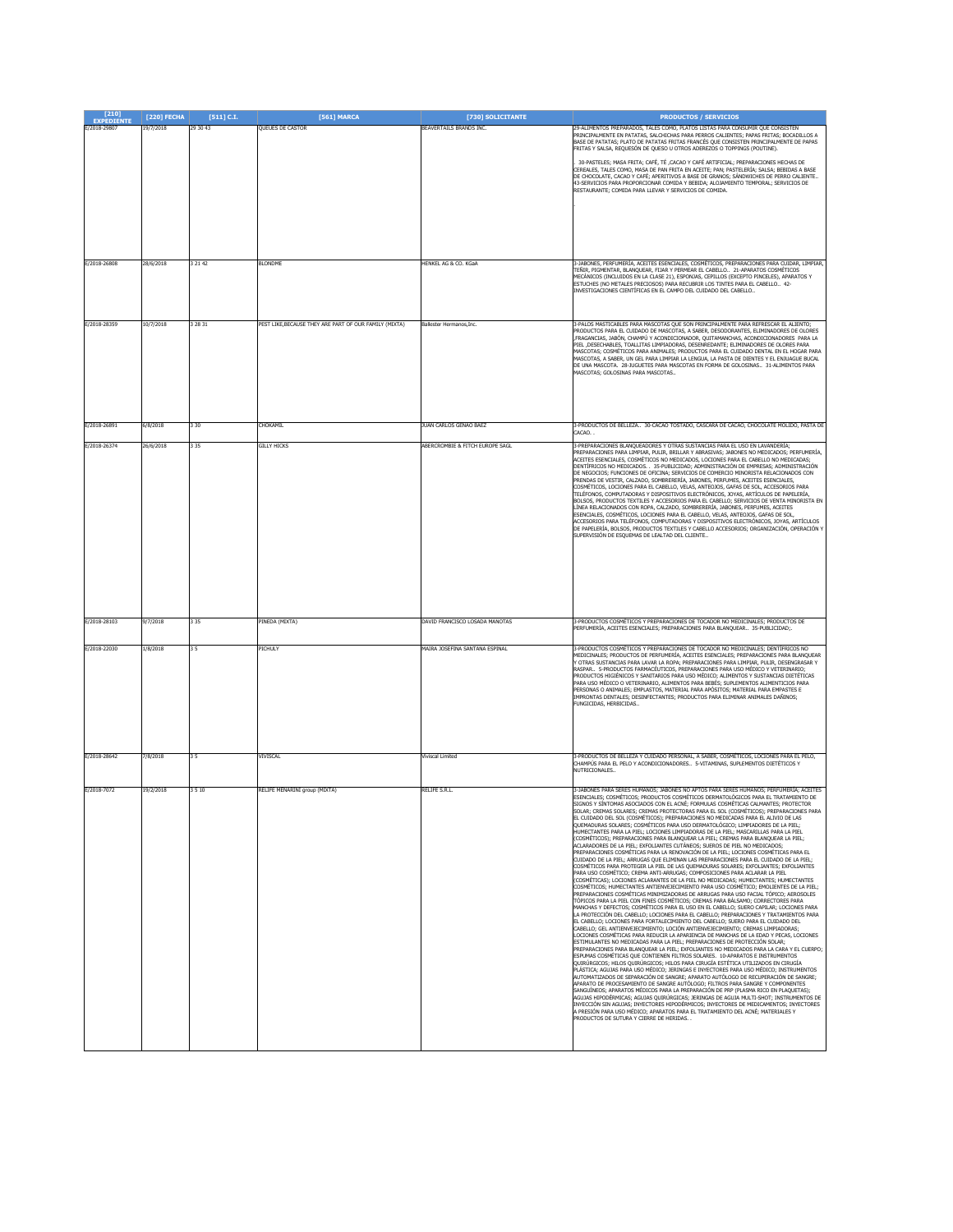| [210]<br><b>EXPEDIENTE</b> | [220] FECHA | $[511]$ C.I.   | [561] MARCA                 | [730] SOLICITANTE                               | <b>PRODUCTOS / SERVICIOS</b>                                                                                                                                                                                                                                                                                                                                                                                                                                                                                                                                                                                                                                                                                                                                                                                                                                                                                                                                                                                                                                                                                                                                                                                                                                                                                                                                                                                                                                                                                                                                                                                                                                                                                             |
|----------------------------|-------------|----------------|-----------------------------|-------------------------------------------------|--------------------------------------------------------------------------------------------------------------------------------------------------------------------------------------------------------------------------------------------------------------------------------------------------------------------------------------------------------------------------------------------------------------------------------------------------------------------------------------------------------------------------------------------------------------------------------------------------------------------------------------------------------------------------------------------------------------------------------------------------------------------------------------------------------------------------------------------------------------------------------------------------------------------------------------------------------------------------------------------------------------------------------------------------------------------------------------------------------------------------------------------------------------------------------------------------------------------------------------------------------------------------------------------------------------------------------------------------------------------------------------------------------------------------------------------------------------------------------------------------------------------------------------------------------------------------------------------------------------------------------------------------------------------------------------------------------------------------|
| E/2017-30873               | 11/8/2017   | 39111618212528 | MINISO (MIXTA)              | GUANGDONG SAIMAN INVESTMENT CO., LTD.           | 3-CHAMPÚ; LECHE DE LIMPIEZA PARA USO SANITARIO; PREPARACIONES PARA LAVANDERÍA;<br>REMOVEDOR DE MANCHAS; BETÚN PARA CALZADO; ACEITES ESENCIALES; COSMÉTICOS; DENTÍFRICOS;<br>INCIENSO; PREPARACIONES AROMÁTICAS 9-COBERTOR PARA COMPUTADORA PORTÁTIL;<br>AURICULARES; TELÉFONOS INALÁMBRICOS; CAJAS PARA ALTAVOCES; CÁMARAS (FOTOGRAFÍA);<br>APARATOS DE ENSEÑANZA AUDIOVISUAL; LUPAS (ÓPTICAS); GAFAS ANTIDESLUMBRANTES; ANTEOJOS;<br>BATERÍAS ELÉCTRICAS 11-LÁMPARAS; HORNOS DE PANADERÍA; OLLAS DE COCCIÓN A PRESIÓN,<br>ELÉCTRICA; HERVIDOR ELÉCTRICO; FRIGORÍFICO; VENTILADOR (AIRE ACONDICIONADO); APARATOS DE<br>AIRE ACONDICIONADO; APARATO DE CALEFACCIÓN ELÉCTRICO; RADIADOR ELÉCTRICO; CALCETINES<br>ELÉCTRICOS TÉRMICOS 16-PAPEL; PORTAVASOS DE PAPEL; MATERIAL IMPRESO; GRAPADORA<br>(ARTÍCULOS DE OFICINA); MATERIAL DE PAPELERÍA; TINTA; BOLÍGRAFOS DE ACERO; CINTA ADHESIVA<br>(ARTÍCULOS DE PAPELERÍA); REGLAS CUADRADAS; MATERIALES DE DIBUJO  18-PARAGUAS; IMITACIÓN<br>.<br>DE CUERO; PORTALLAVES; CARTERAS DE BOLSILLO; BOLSAS DE COMPRA; BASTONES; MORRALES;<br>PORTABEBÉS; CORDONES DE CUERO; TARJETERO  21-UTENSILIOS COSMÉTICOS; SETS DE LICORES;<br>CAJAS DISPENSADORAS DE TOALLAS DE PAPEL; PEINES; CEPILLOS DE DIENTES; PALILLOS DE DIENTES;<br>CUBIERTA PARA TETERA; GUANTES PARA USO DOMÉSTICO; CRISTAL (CRISTALERÍA); MATAMOSCAS 25-<br>PRENDAS DE VESTIR; CALZADO; SOMBREROS; CALCETERÍA; GUANTES (ROPA); BUFANDAS; FAJAS;<br>SORRO DE DUCHA; MÁSCARA DE DORMIR; ROPA INTERIOR 28-APARATOS PARA JUEGOS; TÍTERE;<br>JUGUETE; PELOTAS PARA JUEGOS; APARATOS DE CULTURISMO; MONOPATÍN; GUANTES PARA JUEGOS;<br>PATINES EN LÍNEA; JUEGOS DE MESA; ÁRBOLES DE NAVIDAD DE MATERIAL SINTÉTICO. . |
| E/2018-30161               | 23/7/2018   | 31 32          | SHINOFIBRA                  | LEONARDO ARTURO DE LEON MIRANDA                 | 31-PRODUCTOS AGRÍCOLAS, ACUÍCOLAS, HORTÍCOLAS Y FORESTALES EN BRUTO Y SIN PROCESAR;<br>GRANOS Y SEMILLAS EN BRUTO O SIN PROCESAR; FRUTAS Y VERDURAS, HORTALIZAS Y LEGUMBRES<br>FRESCAS, HIERBAS AROMÁTICAS FRESCAS; PLANTAS Y FLORES NATURALES; BULBOS, PLANTONES Y<br>SEMILLAS PARA PLANTAR; ANIMALES VIVOS; PRODUCTOS ALIMENTICIOS Y BEBIDAS PARA ANIMALES;<br>MALTA 32-CERVEZAS, AGUA MINERALES Y OTRAS BEBIDAS SIN ALCOHOL, BEBIDAS A BASE DE FRUTAS<br>ZUMOS DE FRUTAS, SIROPE                                                                                                                                                                                                                                                                                                                                                                                                                                                                                                                                                                                                                                                                                                                                                                                                                                                                                                                                                                                                                                                                                                                                                                                                                                      |
| F/2018-29559               | 18/7/2018   | 31 32          | SHINOLIA                    | LEONARDO ARTURO DE LEON MIRANDA                 | 31-PRODUCTOS AGRÍCOLAS, ACUÍCOLAS, HORTÍCOLAS Y FORESTALES EN BRUTO Y SIN PROCESAR:<br>GRANOS Y SEMILLAS EN BRUTO O SIN PROCESAR; FRUTAS Y VERDURAS, HORTALIZAS Y LEGUMBRES<br>FRESCAS, HIERBAS AROMÁTICAS FRESCAS; PLANTAS Y FLORES NATURALES; BULBOS, PLANTONES Y<br>SEMILLAS PARA PLANTAR; ANIMALES VIVOS; PRODUCTOS ALIMENTICIOS Y BEBIDAS PARA ANIMALES;<br>MALTA 32-JUGOS                                                                                                                                                                                                                                                                                                                                                                                                                                                                                                                                                                                                                                                                                                                                                                                                                                                                                                                                                                                                                                                                                                                                                                                                                                                                                                                                          |
| E/2018-17171               | 27/4/2018   | 35 36          | ARROWMETALS                 | ArrowMetals AG                                  | 35-ESTUDIOS DE MERCADO Y ESTUDIOS PARA LA INDUSTRIA MINERA: COMPILACIÓN DE<br>INVESTIGACIONES Y DATOS ESTADÍSTICOS: SERVICIOS MAYORISTAS Y MINORISTAS ( O DE<br>PROMOCIÓN DE VENTAS PARA TERCEROS) EN RELACIÓN A LOS METALES, MINERALES, MINERALES<br>CONCENTRADOS; SERVICIOS DE PUBLICIDAD, MARKETING Y NEGOCIOS, EN RELACIÓN CON LA<br>INDUSTRIA MINERA; SERVICIOS Y GESTIÓN DE INFRAESTRUCTURA, ES DECIR, PRESTACIÓN DE<br>SERVICIOS DE NEGOCIOS/GESTIÓN PARA LA OPERACIÓN Y ADMINISTRACIÓN DE LOS SITIOS MINEROS;<br>ASESORAMIENTO EMPRESARIAL, ASISTENCIA, CONSULTORÍA, ANÁLISIS, INFORMACIÓN, GESTIÓN,<br>INVESTIGACIÓN Y ADMINISTRACIÓN; COMPILACIÓN Y ANÁLISIS DE INFORMACIÓN ESTADÍSTICA;<br>ASISTENCIA DE GESTIÓN COMERCIAL O INDUSTRIAL; AGENCIAS DE IMPORTACIÓN Y EXPORTACIÓN;<br>SERVICIOS DE ADQUISICIÓN PARA TERCEROS (COMPRA DE BIENES Y SERVICIOS PARA OTRAS<br>EMPRESAS); SERVICIOS DE PLANIFICACIÓN COMERCIAL Y ADMINISTRACIÓN COMERCIAL<br>RELACIONADOS CON LA EXPLORACIÓN, EVALUACIÓN, DESARROLLO, EXTRACCIÓN, PROCESAMIENTO Y<br>COMERCIALIZACIÓN DE METALES PRECIOSOS Y BÁSICOS, MINERALES CONCENTRADOS, MINERALES;<br>SUMINISTRO DE INFORMACIÓN SOBRE VENTAS DE PRODUCTOS BÁSICOS; SERVICIOS DE INFORMACIÓN,<br>ASESORAMIENTO Y CONSULTORÍA RELACIONADOS CON TODO LO ANTES MENCIONADO 36-SERVICIOS<br>FINANCIEROS; CONSULTORÍA FINANCIERA, ASESORAMIENTO E INFORMACIÓN; ANÁLISIS FINANCIERO;<br>GESTIÓN FINANCIERA; INVERSIÓN DE CAPITAL; EVALUACIÓN FISCAL; RECAUDACIÓN DE FONDOS<br>CARITATIVOS; NEGOCIO DE MERCANCÍA; NEGOCIACIÓN DE DERIVADOS; SERVICIOS DE INFORMACIÓN,<br>SESORAMIENTO Y CONSULTORÍA RELACIONADOS CON TODO LO ANTES MENCIONADO.                                            |
| E/2018-30425               | 24/7/2018   | 35 36          | ATENCION PREFERENTE POPULAR | BANCO POPULAR DOMINICANO, S.A.- BANCO MULTIPLE  | 35-PUBLICIDAD; GESTIÓN DE NEGOCIOS COMERCIALES; ADMINISTRACIÓN COMERCIAL; TRABAJOS DE<br>OFICINA 36-LOS SERVICIOS RELACIONADOS CON OPERACIONES FINANCIERAS O MONETARIAS, A<br>SABER: LOS SERVICIOS DE INSTITUCIONES BANCARIAS O INSTITUCIONES AFINES, TALES COMO LAS<br>OPERACIONES DE CAMBIO O DE COMPENSACIÓN: LOS SERVICIOS DE INSTITUCIONES DE CRÉDITO QUE<br>NO SEAN BANCOS, TALES COMO LAS COOPERATIVAS DE CRÉDITOS, LAS COMPAÑÍAS FINANCIERAS<br>INDIVIDUALES. LOS PRESTAMISTAS: LOS SERVICIOS DE SOCIEDAD DE INVERSIÓN Y DE SOCIEDADES DE<br>CARTERA: LOS SERVICIOS DE CORREDORES BIENES Y VALORES: LOS SERVICIOS RELACIONADOS CON<br>VEGOCIOS OPERACIONES MONETARIAS CON GARANTÍA DE AGENTES FIDUCIARIOS; LOS SERVICIOS<br>ELACTONADOS CON LA EMISIÓN DE CHEQUES DE VIATE Y DE ARRENDAMIENTO CON OPCIÓN DE<br>COMPRA (LEASING); LOS SERVICIOS DE ADMINISTRADORES DE PROPIEDADES, A SABER SERVICIOS DE<br>ALOUILER. TASACIÓN DE BIENES INMUEBLES O FINANCIACIÓN: LOS SERVICIOS RELACIONADOS CON<br>SEGUROS, TALES COMO LOS SERVICIOS PRESTADOS POR AGENTES O CORREDORES DE SEGUROS. LOS<br>SERVICIOS PRESTADOS A LOS ASEGURADOS Y LOS SERVICIOS DE SUSCRIPCIÓN DE SEGUROS                                                                                                                                                                                                                                                                                                                                                                                                                                                                                                                                        |
| E/2018-30428               | 24/7/2018   | 35 36          | CUENTA PREFERENTE POPULAR   | BANCO POPULAR DOMINICANO, S.A - BANCO MULTIPLE. | 35-PUBLICIDAD; GESTIÓN DE NEGOCIOS COMERCIALES; ADMINISTRACIÓN COMERCIAL; TRABAJOS DE<br>OFICINA 36-LOS SERVICIOS RELACIONADOS CON OPERACIONES FINANCIERAS O MONETARIAS, A<br>SABER: LOS SERVICIOS DE INSTITUCIONES BANCARIAS O INSTITUCIONES AFINES, TALES COMO LAS<br>OPERACIONES DE CAMBIO O DE COMPENSACIÓN; LOS SERVICIOS DE INSTITUCIONES DE CRÉDITO QUE<br>NO SEAN BANCOS, TALES COMO LAS COOPERATIVAS DE CRÉDITO, LAS COMPAÑÍAS FINANCIERAS<br>INDIVIDUALES, LOS PRESTAMISTAS; LOS SERVICIOS DE SOCIEDADES DE INVERSIÓN Y DE SOCIEDADES<br>DE CARTERA; LOS SERVICIOS DE CORREDORES DE BIENES Y VALORES; LOS SERVICIOS RELACIONADOS<br>CON NEGOCIOS OPERACIONES MONETARIAS CON GARANTÍA DE AGENTES FIDUCIARIOS; LOS SERVICIOS<br>RELACIONADOS CON LA EMISIÓN DE CHEQUES DE VIAJE Y DE CARTAS DE CRÉDITO; LOS SERVICIOS DE<br>ARRENDAMIENTO CON OPCIÓN DE COMPRA (LEASING); LOS SERVICIOS DE ADMINISTRADORES DE<br>PROPIEDADES, A SABER, SERVICIOS DE ALQUILER, TASACIÓN DE BIENES INMUEBLES O FINANCIACIÓN;<br>LOS SERVICIOS RELACIONADOS CON SEGUROS, TALES COMO LOS SERVICIOS PRESTADOS POR AGENTES<br>O CORREDORES DE SEGUROS, LOS SERVICIOS PRESTADOS A LOS ASEGURADOS Y LOS SERVICIOS DE<br>SUSCRIPCIÓN DE SEGUROS                                                                                                                                                                                                                                                                                                                                                                                                                                                                                           |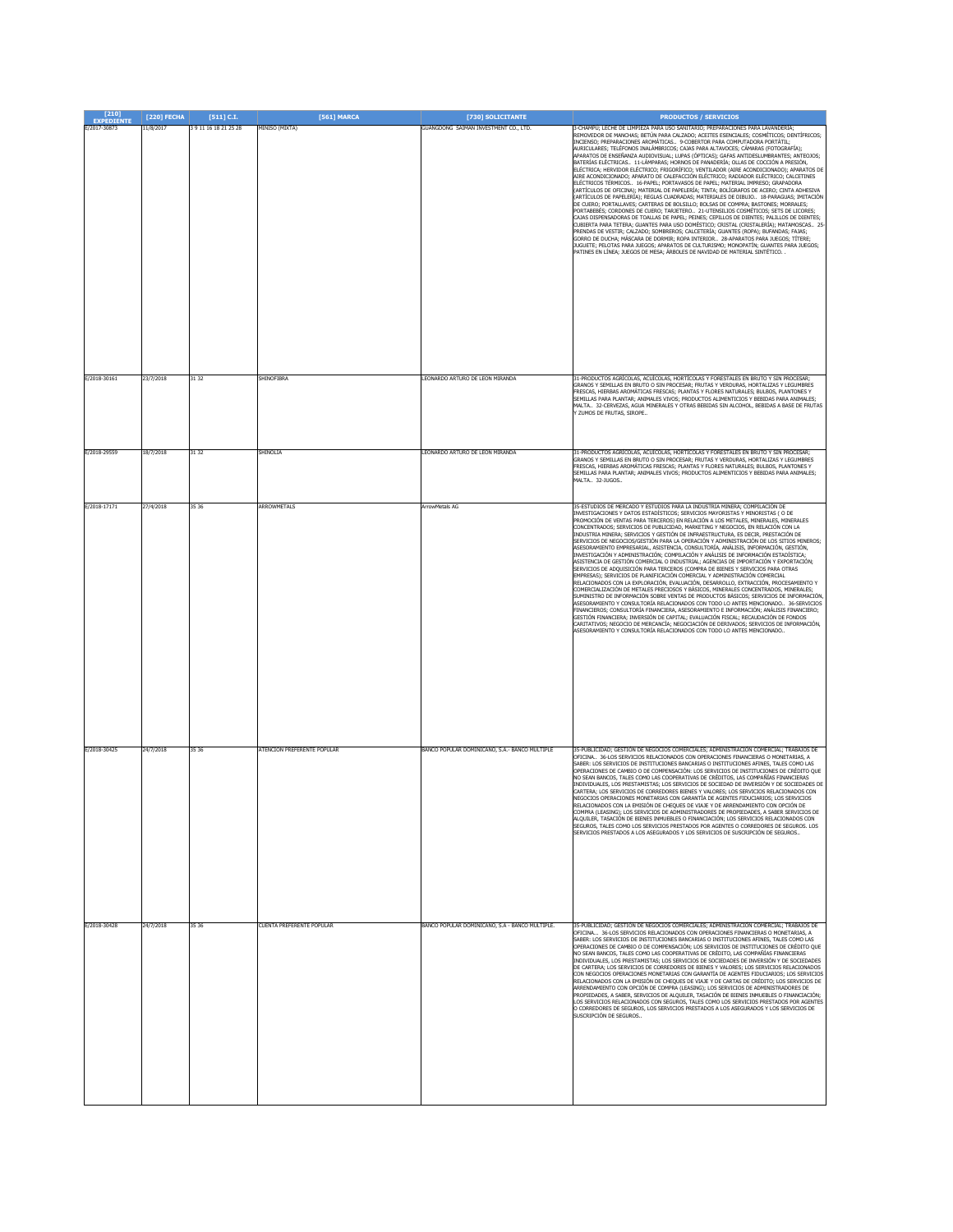| $[210]$<br><b>EXPEDIENTE</b> | [220] FECHA | $[511]$ C.I. | [561] MARCA                           | [730] SOLICITANTE                               | <b>PRODUCTOS / SERVICIOS</b>                                                                                                                                                                                                                                                                                                                                                                                                                                                                                                                                                                                                                                                                                                                                                                                                                                                                                                                                                                                                                                                                                                                                                                                                          |
|------------------------------|-------------|--------------|---------------------------------------|-------------------------------------------------|---------------------------------------------------------------------------------------------------------------------------------------------------------------------------------------------------------------------------------------------------------------------------------------------------------------------------------------------------------------------------------------------------------------------------------------------------------------------------------------------------------------------------------------------------------------------------------------------------------------------------------------------------------------------------------------------------------------------------------------------------------------------------------------------------------------------------------------------------------------------------------------------------------------------------------------------------------------------------------------------------------------------------------------------------------------------------------------------------------------------------------------------------------------------------------------------------------------------------------------|
| E/2018-30036                 | 20/7/2018   | 35 36        | EXTRA CREDITO PREFERENTE POPULAR      | BANCO POPULAR DOMICANO, S.A. - BANCO MULTIPLE   | 35- PUBLICIDAD; GESTIÓN DE NEGOCIOS COMERCIALES; ADMINISTRACIÓN COMERCIAL; TRABAJOS DE<br>PECINA 36-LOS SERVICIOS RELACIONADOS CON OPERACIONES FINANCIERAS O MONETARIAS, A<br>SABER: LOS SERVICIOS DE INSTITUCIONES BANCARIAS O INSTITUCIONES AFINES, TALES COMO LAS<br>OPERACIONES DE CAMBIO O DE COMPENSACIÓN; LOS SERVICIOS DE INSTITUCIONES DE CRÉDITO QUE<br>NO SEAN BANCOS, TALES COMO LAS COOPERATIVAS DE CRÉDITO, LAS COMPAÑÍAS FINANCIERAS<br>INDIVIDUALES, LOS PRESTAMISTAS, ETC.; LOS SERVICIOS DE SOCIEDADES DE INVERSIÓN Y DE<br>SOCIEDADES DE CARTERA; LOS SERVICIOS DE CORREDORES DE BIENES Y VALORES; LOS SERVICIOS<br>RELACIONADOS CON NEGOCIOS OPERACIONES MONETARIAS CON GARANTÍA DE AGENTES<br>FIDUCIARIOS; LOS SERVICIOS RELACIONADOS CON LA EMISIÓN DE CHEQUES DE VIAJE Y DE CARTAS DE<br>CRÉDITO; LOS SERVICIOS DE ARRENDAMIENTO CON OPCIÓN DE COMPRA (LEASING); LOS SERVICIOS<br>DE ADMINISTRADORES DE PROPIEDADES, A SABER, SERVICIOS DE ALQUILER, TASACIÓN DE BIENES<br>INMUEBLES O FINANCIACIÓN; LOS SERVICIOS RELACIONADOS CON SEGUROS, TALES COMO LOS<br>SERVICIOS PRESTADOS POR AGENTES O CORREDORES DE SEGUROS, LOS SERVICIOS PRESTADOS A LOS<br>ASEGURADOS Y LOS SERVICIOS DE SUSCRIPCIÓN DE SEGUROS  |
| E/2018-30432                 | 24/7/2018   | 35 36        | MASTERCLASS PREFERENTE POPULAR        | BANCO POPULAR DOMINICANO, S.A - BANCO MULTIPLE  | 35-PUBLICIDAD; GESTIÓN DE NEGOCIOS COMERCIALES; ADMINISTRACIÓN COMERCIAL; TRABAJOS DE<br>DFICINA 36-LOS SERVICIOS RELACIONADOS CON OPERACIONES FINANCIERAS O MONETARIA, A<br>SABER: LOS SERVICIOS DE INSTITUCIONES BANCARIAS O INSTITUCIONES AFINES; TALES COMO LAS<br>OPERACIONES DE CAMBIO O DE COMPENSACIÓN; LOS SERVICIOS DE INSTITUCIONES DE CRÉDITO QUE<br>NO SEAN BANCOS, TALES COMO LAS COOPERATIVAS DE CRÉDITO, LAS COMPAÑÍAS FINANCIERAS<br>INDIVIDUALES, LOS PRESTAMISTAS, ETC.; LOS SERVICIOS DE SOCIEDADES DE INVERSIÓN Y DE<br>SOCIEDADES DE CARTERA; LOS SERVICIOS DE CORREDORES DE BIENES Y VALORES; LOS SERVICIOS<br>RELACIONADOS CON NEGOCIOS OPERACIONES MONETARIAS CON GARANTÍA DE AGENTES<br>FIDUCIARIOS; LOS SERVICIOS RELACIONADOS CON LA EMISIÓN DE CHEQUES DE VIAJE Y DE CARTAS DE<br>CRÉDITO; LOS SERVICIOS DE ARRENDAMIENTOS CON OPCIÓN DE COMPRA (LEASING); LOS SERVICIOS<br>DE ADMINISTRADORES DE PROPIEDADES, A SABER, SERVICIOS DE ALQUILER ,TASACIÓN DE BIENES<br>INMUEBLES O FINANCIACIÓN; LOS SERVICIOS RELACIONADOS CON SEGUROS, TALES COMO LOS<br>SERVICIOS PRESTADOS POR AGENTES O CORREDORES DE SEGUROS, LOS SERVICIOS PRESTADOS A LOS<br>ASEGURADOS Y LOS SERVICIOS DE SUSCRIPCIÓN DE SEGUROS. |
| E/2018-30037                 | 20/7/2018   | 35 36        | MODELO DE GESTIÓN PREFERENTE POPULAR  | BANCO POPULAR DOMINICANO, S.A.- BANCO MULTIPLE  | 35-PUBLICIDAD: GESTION DE NEGOCIOS COMERCIALES: ADMINISTRACION COMERCIAL TRABAJOS DE<br>OFICINA 36-LOS SERVICIOS RELACIONADOS OPERACIONES FINANCIERAS O MONETARIAS, A SABER<br>LOS SERVICIOS DE INSTITUCIONES BANCARIAS O INSTITUCIONES AFINES. TALES COMO LAS<br>OPERACIONES DE CAMBIO O DE COMPENSACIÓN: LOS SERVICIOS DE INSTITUCIONES DE CRÉDITOS<br>QUE NO SEAN BANCOS , TALES COMO LAS COOPERATIVAS DE CRÉDITO, LAS COMPAÑÍAS FINANCIERA<br>INDIVIDUALES, LOS PRESTAMISTAS, ETC.; LOS SERVICIOS DE CORREDORES DE CARTERA ;LOS<br>SERVICIOS DE CORREDORES DE BIENES Y VALORES; LOS SERVICIOS RELACIONADOS CON NEGOCIOS<br>OPERACIONES MONETARIAS CON GARANTÍA DE AGENTES FIDUCIARIOS; LOS SERVICIOS RELACIONADOS<br>CON LA EMISIÓN DE CHEQUES DE VIAJES Y DE CARTAS DE CRÉDITOS; LOS SERVICIOS DE<br>ARRENDAMIENTO CON OPCIÓN DE COMPRA (LEASING); LOS SERVICIOS DE ADMINISTRADORES DE<br>PROPIEDADES, A SABER SERVICIOS DE ALQUILER, TASACIÓN DE BIENES INMUEBLES O FINANCIACIÓN ;<br>LOS SERVICIOS RELACIONADOS CON SEGUROS, TALES COMO LOS SERVICIOS PRESTADOS POR AGENTES<br>O CORREDORES DE SEGUROS, LOS SERVICIOS PRESTADOS A LOS ASEGURADOS Y LOS SERVICIOS DE<br>SUSCRIPCIÓN DE SEGUROS                                  |
| E/2018-30040                 | 20/7/2018   | 35 36        | PLAN DE BENEFICIOS PREFERENTE POPULAR | BANCO POPULAR DOMINICANO, S.A - BANCO MULTIPLE. | 35-PUBLICIDAD; GESTIÓN DE NEGOCIOS COMERCIALES; ADMINISTRACIÓN COMERCIAL; TRABAJOS DE<br>OFICINA 36-LOS SERVICIOS RELACIONADOS CON OPERACIONES FINANCIERAS O MONETARIAS, A<br>SABER: LOS SERVICIOS DE INSTITUCIONES BANCARIAS O INSTITUCIONES AFINES, TALES COMO LAS<br>OPERACIONES DE CAMBIO O DE COMPENSACIÓN; LOS SERVICIOS DE INSTITUCIONES DE CRÉDITO QUE<br>NO SEAN BANCOS, TALES COMO LAS COOPERATIVAS DE CRÉDITO, LAS COMPAÑÍAS FINANCIERAS<br>INDIVIDUALES, LOS PRESTAMISTAS, ETC.; LOS SERVICIOS DE SOCIEDADES DE INVERSIÓN Y DE<br>SOCIEDADES DE CARTERA; LOS SERVICIOS DE CORREDORES DE BIENES Y VALORES; LOS SERVICIOS<br>RELACIONADOS CON NEGÓCIOS OPERACIONES MONETARIAS CON GARANTÍA DE AGENTES<br>FIDUCIARIOS; LOS SERVICIOS RELACIONADOS CON LA EMISIÓN DE CHEQUES DE VIAJE Y DE CARTAS DE<br>CRÉDITO; LOS SERVICIOS DE ARRENDAMIENTO CON OPCIÓN DE COMPRA (LEASING); LOS SERVICIOS<br>DE ADMINISTRADORES DE PROPIEDADES, A SABER, SERVICIOS DE ALQUILER, TASACIÓN DE BIENES<br>INMUEBLES O FINANCIACIÓN; LOS SERVICIOS RELACIONADOS CON SEGUROS, TALES COMO LOS<br>SERVICIOS PRESTADOS POR AGENTES O CORREDORES DE SEGUROS, LOS SERVICIOS PRESTADOS A LOS<br>ASEGURADOS Y LOS SERVICIOS DE SUSCRIPCIÓN DE SEGUROS. |
| E/2018-30410                 | 24/7/2018   | 35 36        | POPULAR CENTRO DIGITAL                | BANCO POPULAR DOMINICANO, S.A - BANCO MULTIPLE. | 35-PUBLICIDAD: GESTIÓN DE NEGOCIOS COMERCIALES: ADMINISTRACIÓN COMERCIAL: TRABAJOS DE<br>OFICINA 36-LOS SERVICIOS RELACIONADOS CON OPERACIONES FINANCIERAS O MONETARIAS, A<br>SABER: LOS SERVICIOS DE INSTITUCIONES BANCARIAS O INSTITUCIONES AFINES, TALES COMO LAS<br>OPERACIONES DE CAMBIO O DE COMPENSACIÓN; LOS SERVICIOS DE INSTITUCIONES DE CRÉDITO QUE<br>NO SEAN BANCOS, TALES COMO LAS COOPERATIVAS DE CRÉDITO, LAS COMPAÑÍAS FINANCIERAS<br>INDIVIDUALES, LOS PRESTAMISTAS, ETC.; LOS SERVICIOS DE SOCIEDADES DE INVERSIÓN Y DE<br>SOCIEDADES DE CARTERA; LOS SERVICIOS DE CORREDORES DE BIENES Y VALORES; LOS SERVICIOS<br>RELACIONADOS CON NEGOCIOS OPERACIONES MONETARIAS CON GARANTÍA DE AGENTES<br>FIDUCIARIOS; LOS SERVICIOS RELACIONADOS CON LA EMISIÓN DE CHEQUES DE VIAJE Y DE CARTAS DE<br>CRÉDITO: LOS SERVICIOS DE ARRENDAMIENTO CON OPCIÓN DE COMPRA (LEASING): LOS SERVICIOS<br>DE ADMINISTRADORES DE PROPIEDADES, A SABER, SERVICIOS DE ALQUILER, TASACIÓN DE BIENES<br>INMUEBLES O FINANCIACIÓN: LOS SERVICIOS RELACIONADOS CON SEGUROS. TALES COMO LOS<br>SERVICIOS PRESTADOS POR AGENTES O CORREDORES DE SEGUROS, LOS SERVICIOS PRESTADOS A LOS<br>ASEGURADOS Y LOS SERVICIOS DE SUSCRIPCIÓN DE SEGUROS. |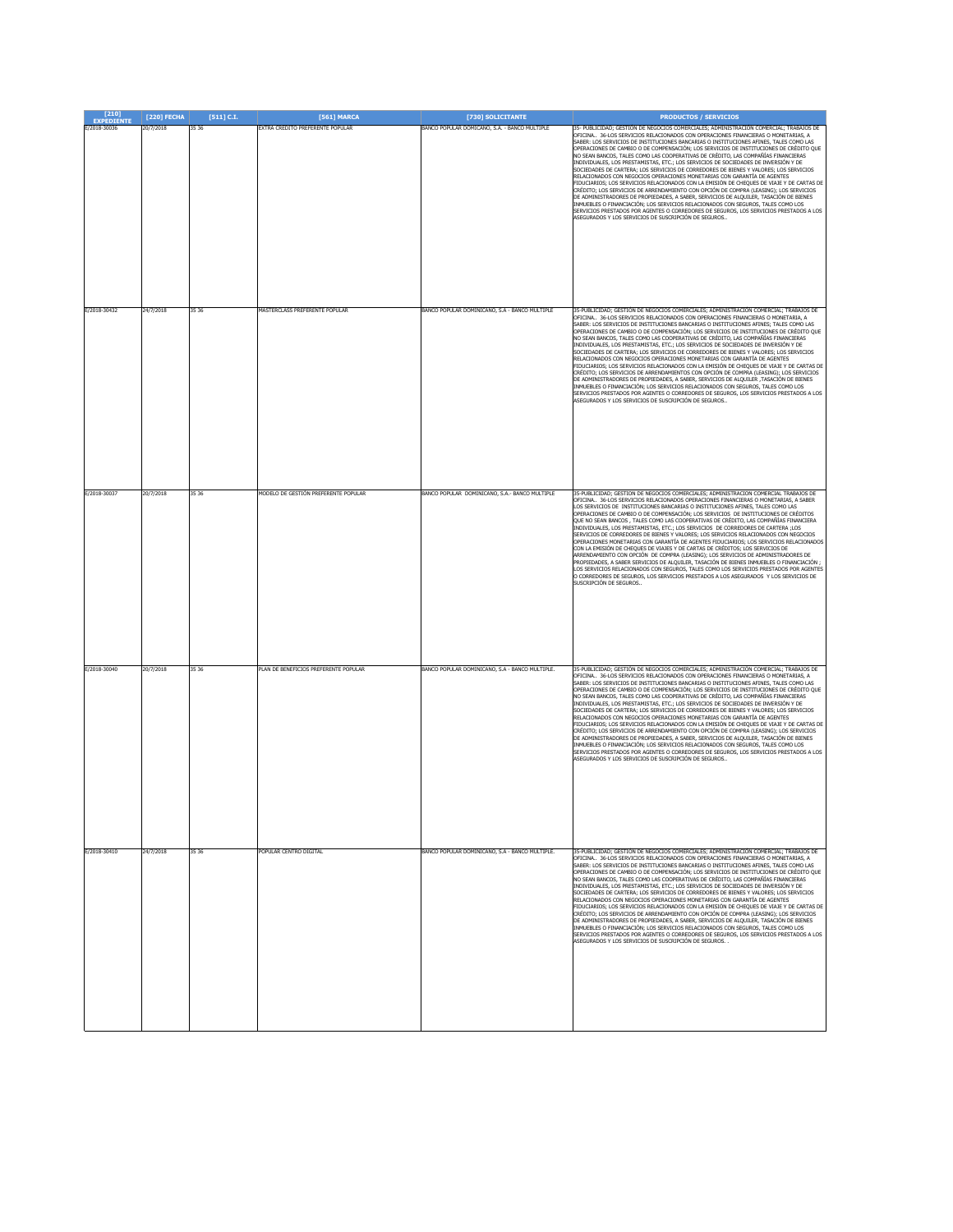| [210]<br><b>EXPEDIENTE</b> | [220] FECHA | $[511]$ C.I. | [561] MARCA                  | [730] SOLICITANTE                               | <b>PRODUCTOS / SERVICIOS</b>                                                                                                                                                                                                                                                                                                                                                                                                                                                                                                                                                                                                                                                                                                                                                                                                                                                                                                                                                                                                                                                                                                                                                                                                                                                                                                                                                                                                                                                                                                                                                                                                                                                                                                                                                                                                                                                                                                                                                                                                                                                                                                                                                                                                                                                                                                                                                                                                                                                                                                                                                                                                                                                                                                                                                                                                                                                                                                                                                                                                                                                                                                                                                                                                                                                                                                                                                |
|----------------------------|-------------|--------------|------------------------------|-------------------------------------------------|-----------------------------------------------------------------------------------------------------------------------------------------------------------------------------------------------------------------------------------------------------------------------------------------------------------------------------------------------------------------------------------------------------------------------------------------------------------------------------------------------------------------------------------------------------------------------------------------------------------------------------------------------------------------------------------------------------------------------------------------------------------------------------------------------------------------------------------------------------------------------------------------------------------------------------------------------------------------------------------------------------------------------------------------------------------------------------------------------------------------------------------------------------------------------------------------------------------------------------------------------------------------------------------------------------------------------------------------------------------------------------------------------------------------------------------------------------------------------------------------------------------------------------------------------------------------------------------------------------------------------------------------------------------------------------------------------------------------------------------------------------------------------------------------------------------------------------------------------------------------------------------------------------------------------------------------------------------------------------------------------------------------------------------------------------------------------------------------------------------------------------------------------------------------------------------------------------------------------------------------------------------------------------------------------------------------------------------------------------------------------------------------------------------------------------------------------------------------------------------------------------------------------------------------------------------------------------------------------------------------------------------------------------------------------------------------------------------------------------------------------------------------------------------------------------------------------------------------------------------------------------------------------------------------------------------------------------------------------------------------------------------------------------------------------------------------------------------------------------------------------------------------------------------------------------------------------------------------------------------------------------------------------------------------------------------------------------------------------------------------------------|
| E/2018-30437               | 24/7/2018   | 35 36        | OPULAR EXPERIENCE            | BANCO POPULAR DOMINICANO, S.A - BANCO MULTIPLE. | 35-PUBLICIDAD; GESTIÓN DE NEGOCIOS COMERCIALES; ADMINISTRACIÓN COMERCIAL; TRABAJOS DE<br>OFICINA 36-LOS SERVICIOS RELACIONADOS CON OPERACIONES FINANCIERAS O MONETARIAS, A<br>ABER: LOS SERVICIOS DE INSTITUCIONES BANCARIAS O INSTITUCIONES AFINES, TALES COMO LAS<br>OPERACIONES DE CAMBIO O DE COMPENSACIÓN; LOS SERVICIOS DE INSTITUCIONES DE CRÉDITO QUE<br>NO SEAN BANCOS, TALES COMO LAS COOPERATIVAS DE CRÉDITO, LAS COMPAÑÍAS FINANCIERAS<br>INDIVIDUALES, LOS PRESTAMISTAS, ETC.: LOS SERVICIOS DE SOCIEDADES DE INVERSIÓN Y DE<br>SOCIEDADES DE CARTERA; LOS SERVICIOS DE CORREDORES DE BIENES Y VALORES; LOS SERVICIOS<br>RELACIONADOS CON NEGOCIOS OPERACIONES MONETARIAS CON GARANTÍA DE AGENTES<br>FIDUCIARIOS; LOS SERVICIOS RELACIONADOS CON LA EMISIÓN DE CHEQUES DE VIAJE Y DE CARTAS DE<br>CRÉDITO; LOS SERVICIOS DE ARRENDAMIENTO CON OPCIÓN DE COMPRA (LEASING); LOS SERVICIOS<br>DE ADMINISTRADORES DE PROPIEDADES, A SABER, SERVICIOS DE ALQUILER, TASACIÓN DE BIENES<br>INMUEBLES O FINANCIACIÓN; LOS SERVICIOS RELACIONADOS CON SEGUROS, TALES COMO LOS<br>SERVICIOS PRESTADOS POR AGENTES O CORREDORES DE SEGUROS, LOS SERVICIOS PRESTADOS A LOS<br>ASEGURADOS Y LOS SERVICIOS DE SUSCRIPCIÓN DE SEGUROS.                                                                                                                                                                                                                                                                                                                                                                                                                                                                                                                                                                                                                                                                                                                                                                                                                                                                                                                                                                                                                                                                                                                                                                                                                                                                                                                                                                                                                                                                                                                                                                                                                                                                                                                                                                                                                                                                                                                                                                                                                                                                                                                                        |
| E/2018-30412               | 24/7/2018   | 35 36        | POPULAR EXPERIENCIA DIGITAL  | BANCO POPULAR DOMINICANO, S.A-BANCO MULTIPLE    | 35-PUBLICIDAD: GESTIÓN DE NEGOCIOS COMERCIALES: ADMINISTRACIÓN COMERCIAL: TRABAJOS DE<br>OFICINA. . 36-LOS SERVICIOS RELACIONADOS CON OPERACIONES FINANCIERAS O MONETARIAS. A<br>SABER: LOS SERVICIOS DE INSTITUCIONES BANCARIAS O INSTITUCIONES AFINES. TALES COMO LAS<br>OPERACIONES DE CAMBIO O DE COMPENSACIÓN; LOS SERVICIOS DE INSTITUCIONES DE CRÉDITO QUE<br>VO SEAN BANCOS, TALES COMO LAS COOPERATIVAS DE CRÉDITO, LAS COMPAÑÍAS FINANCIERAS<br>INDIVIDUALES, LOS PRESTAMISTAS; LOS SERVICIOS DE SOCIEDADES DE INVERSIÓN Y DE SOCIEDADES<br>DE CARTERA; LOS SERVICIOS DE CORREDORES DE BIENES Y VALORES; LOS SERVICIOS RELACIONADOS<br>CON NEGOCIOS OPERACIONES MONETARIAS CON GARANTÍA DE AGENTES FIDUCIARIOS; LOS SERVICIOS<br>RELACIONADOS CON LA EMISIÓN DE CHEQUES DE VIAJE Y DE CARTAS DE CRÉDITO; LOS SERVICIOS DE<br>ARRENDAMIENTO CON OPCIÓN DE COMPRA (LEASING); LOS SERVICIOS DE ADMINISTRADORES DE<br>PROPIEDADES, A SABER, SERVICIOS DE ALQUILER, TASACIÓN DE BIENES INMUEBLES O FINANCIACIÓN;<br>LOS SERVICIOS RELACIONADOS CON SEGUROS, TALES COMO LOS SERVICIOS PRESTADOS POR AGENTES<br>CORREDORES DE SEGUROS, LOS SERVICIOS PRESTADOS A LOS ASEGURADOS Y LOS SERVICIOS DE<br>SUSCRIPCIÓN DE SEGUROS.                                                                                                                                                                                                                                                                                                                                                                                                                                                                                                                                                                                                                                                                                                                                                                                                                                                                                                                                                                                                                                                                                                                                                                                                                                                                                                                                                                                                                                                                                                                                                                                                                                                                                                                                                                                                                                                                                                                                                                                                                                                                                                                                            |
| E/2018-30422               | 24/7/2018   | 35 36        | OPULAR ZONA DIGITAL          | BANCO POPULAR DOMINICANO, S.A.- BANCO MULTIPLE  | 85-PUBLICIDAD; GESTIÓN DE NEGOCIOS COMERCIALES; ADMINISTRACIÓN COMERCIAL; TRABAJOS DE<br>OFICINA 36-LOS SERVICIOS RELACIONADOS CON OPERACIONES FINANCIERAS O MONETARIAS, A<br>ABER: LOS SERVICIOS DE INSTITUCIONES BANCARIAS O INSTITUCIONES AFINES, TALES COMO LAS<br>OPERACIONES DE CAMBIO O DE COMPENSACIÓN: LOS SERVICIOS DE INSTITUCIONES DE CRÉDITO QUE<br>VO SEAN BANCOS, TALES COMO LAS COOPERATIVAS DE CRÉDITOS, LAS COMPAÑÍAS FINANCIERAS<br>INDIVIDUALES, LOS PRESTAMISTAS; LOS SERVICIOS DE SOCIEDAD DE INVERSIÓN Y DE SOCIEDADES DE<br>CARTERA: LOS SERVÍCIOS DE CORREDORES BIENES Y VALORES: LOS SERVÍCIOS RELACTONADOS CON<br>NEGOCIOS OPERACIONES MONETARIAS CON GARANTÍA DE AGENTES FIDUCIARIOS: LOS SERVICIOS<br>RELACIONADOS CON LA EMISIÓN DE CHEQUES DE VIAJE Y DE ARRENDAMIENTO CON OPCIÓN DE<br>COMPRA (LEASING); LOS SERVICIOS DE ADMINISTRADORES DE PROPIEDADES, A SABER SERVICIOS DE<br>ALQUILER, TASACIÓN DE BIENES INMUEBLES O FINANCIACIÓN; LOS SERVICIOS RELACIONADOS CON<br>SEGUROS. TALES COMO LOS SERVICIOS PRESTADOS POR AGENTES O CORREDORES DE SEGUROS. LOS<br>SERVICIOS PRESTADOS A LOS ASEGURADOS Y LOS SERVICIOS DE SUSCRIPCIÓN DE SEGUROS.                                                                                                                                                                                                                                                                                                                                                                                                                                                                                                                                                                                                                                                                                                                                                                                                                                                                                                                                                                                                                                                                                                                                                                                                                                                                                                                                                                                                                                                                                                                                                                                                                                                                                                                                                                                                                                                                                                                                                                                                                                                                                                                                                                                          |
| E/2014-22673               | 7/8/2014    | 35 36 39     | SICMAFARMASPA (DENOMINATIVA) | INVERSIONES ZENTENO LTDA.                       | 35-SERVICIOS DE IMPORTACIÓN, EXPORTACIÓN DE TODO TIPO DE PRODUCTOS; SERVICIOS DE<br>PUBLICIDAD, MARKETING Y OFERTA CON FINES DE VENTA DE PRODUCTOS. SERVICIOS DE<br>REPRESENTACIONES PARA LA VENTA Y COMERCIALIZACIÓN. 36-SERVICIOS DE INVERSIONES Y<br>INANCIEROS DE TODO TIPO, SERVICIOS DE FINANCIAMIENTO DE OPERACIONES DE VENTA,<br>MPORTACIONES Y EXPORTACIONES: SERVICIOS DE ADMINISTRACIÓN DE INVERSIONES<br>SERVICIOS DE ADMINISTRACIÓN DE INMUEBLES Y VALORES: SERVICIOS INMOBILIARIOS, 39-<br>SERVICIOS DE TRANSPORTE, ALMACENAJE, EMBALAJE, DISTRIBUCION Y ENTREGA DE<br><b>RODUCTOS.</b>                                                                                                                                                                                                                                                                                                                                                                                                                                                                                                                                                                                                                                                                                                                                                                                                                                                                                                                                                                                                                                                                                                                                                                                                                                                                                                                                                                                                                                                                                                                                                                                                                                                                                                                                                                                                                                                                                                                                                                                                                                                                                                                                                                                                                                                                                                                                                                                                                                                                                                                                                                                                                                                                                                                                                                       |
| F/2018-31245               | 30/7/2018   | 35 36 41 42  | (FIGURATIVA)                 | <b>ECOVIS Europe AG</b>                         | 35-PUBLICIDAD; GESTIÓN DE NEGOCIOS COMERCIALES; ADMINISTRACIÓN COMERCIAL; TRABAJOS DE<br>DFICINA: CONTABILIDAD: TENEDURÍA DE LIBROS. VERIFICACIÓN DE CUENTAS: AUDITORÍA Y<br>CONTABILIDAD INTERNAS Y EXTERNAS, INVESTIGACIÓN DE NEGOCIOS, SUMINISTRO DE INFORMACIÓN<br>EMPRESARIAL Y COMERCIAL, ANÁLISIS DE COSTES Y ASESORAMIENTO RELACIONADOS; ASESORÍA Y<br>ASISTENCIA EN LA DIRECCIÓN DE NEGOCIOS; SERVICIOS DE CONSULTORÍA EN SECRETARIADO,<br>SERVICIOS SOBRE BENEFICIOS DE EMPRESAS Y ADMINISTRACIÓN DE PERSONAL ENCARGADO DE<br>COMERCIALIZACIÓN, EVALUACIÓN Y ASESORAMIENTO SOBRE CONTRATACIÓN DE PERSONAL,<br>ASISTENCIA EN EDICIÓN DE CARTAS DE DESPIDO DE PERSONAL EJECUTIVO (SERVICIOS DE<br>RECOLOCACIÓN LABORAL); ASESORAMIENTO SOBRE FUSIONES, ADQUISICIONES Y FRANQUICIAS;<br>ELABORACIÓN DE DECLARACIONES FISCALES; ASESORAMIENTO EN MATERIA DE GESTIÓN, INCLUIDO<br>GESTIÓN DE EMPRESAS, DESARROLLO Y PLANIFICACIÓN DE EMPRESAS, CONSULTORÍA EN PROYECTOS<br>COMERCIALES, GESTIÓN DE RIESGOS DE EMPRESAS, GESTIÓN DE PROCESOS, CONSULTORÍA<br>EMPRESARIAL SOBRE VENTA Y ADQUISICIONES DE EMPRESAS, ADQUISICIÓN DEL CAPITAL DE<br>EMPRESAS E INVESTIGACIÓN DE EMPRESAS; CONTABILIDAD PARA FACILITAR INFORMES INCLUIDOS<br>ESTABLECIMIENTO E INVESTIGACIÓN DE FRAUDES; ORGANIZACIÓN DE TRABAJOS DE OFICINA;<br>ENCUESTAS Y ESTUDIOS DE MERCADO; TODOS LOS SERVICIOS ANTES MENCIONADOS SIEMPRE QUE<br>ESTÉN COMPRENDIDOS EN ESTA CLASE 36-ASESORAMIENTO SOBRE LIQUIDACIONES DE EMPRESAS;<br>INVESTIGACIÓN TRIBUTARIA; FINANCIACIÓN CORPORATIVA; CONSULTORÍA EN CASOS DE INSOLVENCIA<br>COMERCIAL; INFORMACIÓN EN GESTIÓN DE RIESGOS FINANCIEROS; GESTIÓN DE INSOLVENCIAS;<br>SEGUROS; SERVICIOS FINANCIEROS; ACTIVIDADES BANCARIAS; NEGOCIOS INMOBILIARIOS;<br>CONSULTORÍA SOBRE CONTROL DE AVISOS DE CRÉDITO Y DÉBITO, INVERSIONES, SUBVENCIONES Y<br>FINANCIACIÓN DE CRÉDITOS; SERVICIOS DE PENSIONES; CONSULTORÍA EN MATERIA DE IMPUESTOS;<br>GESTIÓN Y ADMINISTRACIÓN DE PROPIEDADES Y BIENES INMUEBLES; FINANCIACIÓN DE BIENES<br>INMUEBLES Y DE PROYECTOS INMOBILIARIOS; DESPACHO ADUANERO; SERVICIOS DE SEGUROS;<br>SERVICIOS FINANCIEROS; CONSULTORÍA SOBRE CUESTIONES FINANCIERAS Y FISCALIDAD;<br>FINANCIACIÓN CORPORATIVA. INCLUIDA CONSULTORÍA SOBRE CUESTIONES FINANCIERAS.<br>EVALUACIONES FINANCIERAS Y CONSULTAS FINANCIERAS; SERVICIOS DE UN ACTUARIO; GESTIÓN DE<br>RIESGOS FINANCIEROS; OFICINAS DE COBRO DE DEUDAS; VALORACIONES Y ESTIMACIONES FISCALES;<br>SERVICIOS DE NEGOCIOS MONETARIOS; TODOS LOS SERVICIOS ANTES MENCIONADOS SIEMPRE QUE<br>ESTÉN COMPRENDIDOS EN ESTA CLASE 41-EDUCACIÓN; FORMACIÓN; SERVICIOS DE<br>ENTRETENIMIENTO; ACTIVIDADES DEPORTIVAS Y CULTURALES; FORMACIÓN Y CAPACITACIÓN EN<br>MATERIA DE CONTABILIDAD TRIBUTARIA, PREPARACIÓN DE BALANCES, CONSULTORÍA EN MATERIA DE<br>IMPUESTOS, ASPECTOS INDIVIDUALES DE ACTIVIDADES DE ABOGADOS Y CONSULTAS JURÍDICAS, ASÍ<br>COMO DE GESTIÓN COMERCIAL, FINANCIERA Y ASUNTOS DE ADMINISTRACIÓN: PUBLICACIÓN DE<br>TEXTOS SOBRE CONTABILIDAD TRIBUTARIA, BALANCES, CONSULTORÍA FISCAL, ASPECTOS<br>INDIVIDUALES DE ACTIVIDADES DE ABOGADOS Y CONSULTORÍA JURÍDICA, ASÍ COMO RESPECTO DE<br>ASUNTOS COMERCIALES, FINANCIEROS Y DE ADMINISTRACIÓN; ORGANIZACIÓN DE CONFERENCIAS,<br>EMINARIOS, SIMPOSIOS Y REUNIONES SOBRE ASUNTOS COMERCIALES, FINANCIEROS Y DE |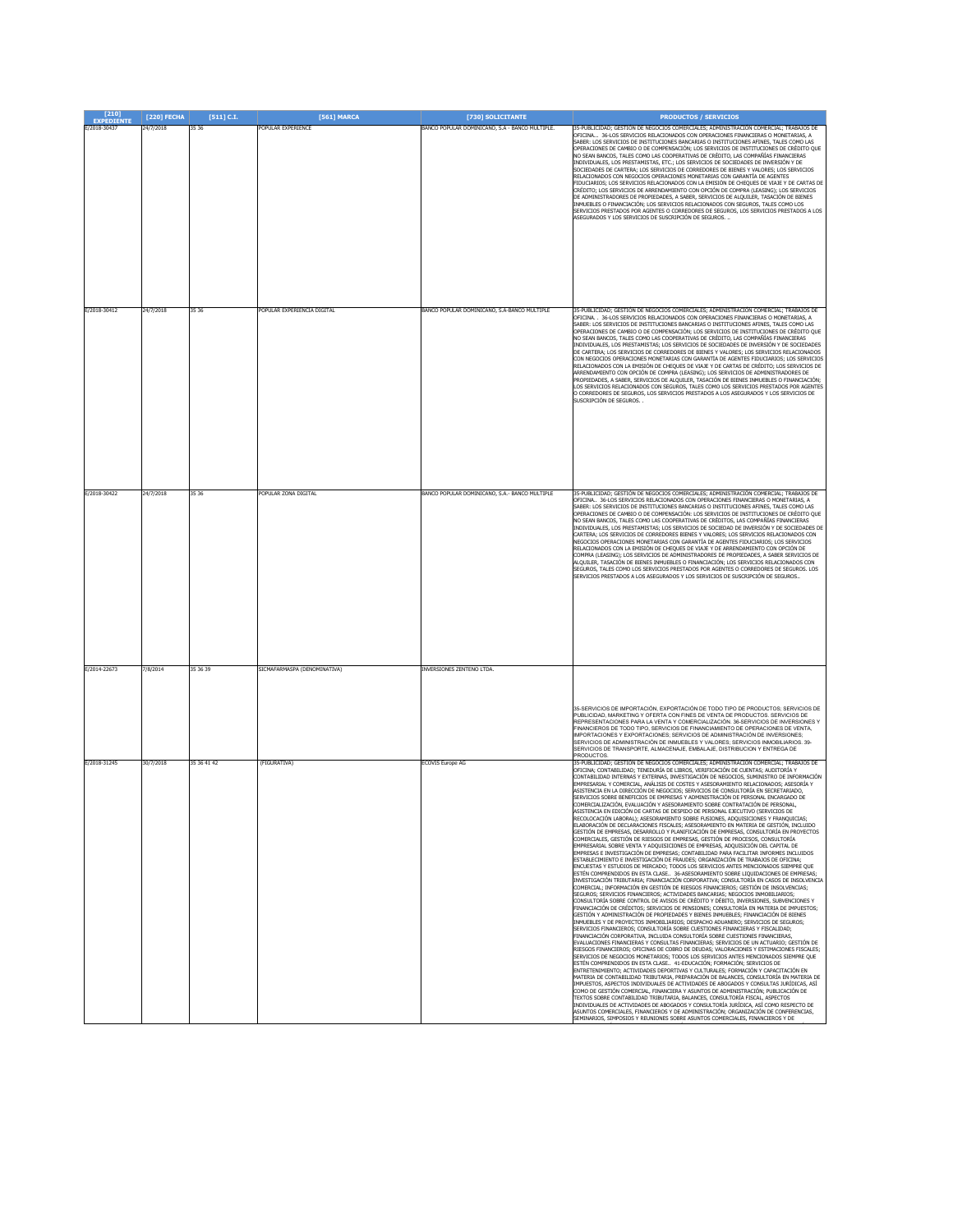| [210]<br><b>EXPEDIENTE</b>   | [220] FECHA            | [511] C.I.                    | [561] MARCA                            | [730] SOLICITANTE                                                  | <b>PRODUCTOS / SERVICIOS</b>                                                                                                                                                                                                                                                                                                                                                                                                                                                                                                                                                                                                                                                                                                                                                                                                                                                                                                                                                                                                                                                                                                                                                                                                                                                                                                                                                                                                                                                                                                                                                                                                                                                                                                                                                                                                                                                                                                                                                                                                                                                                                                                                                                                                                                                                                                                                                                                                                                                                                                                                                                                                                                                                                                                                                                                                                                                                                                                                                                                                                                                                                                                                                                                                                                                                                                                                                                                                                                             |
|------------------------------|------------------------|-------------------------------|----------------------------------------|--------------------------------------------------------------------|--------------------------------------------------------------------------------------------------------------------------------------------------------------------------------------------------------------------------------------------------------------------------------------------------------------------------------------------------------------------------------------------------------------------------------------------------------------------------------------------------------------------------------------------------------------------------------------------------------------------------------------------------------------------------------------------------------------------------------------------------------------------------------------------------------------------------------------------------------------------------------------------------------------------------------------------------------------------------------------------------------------------------------------------------------------------------------------------------------------------------------------------------------------------------------------------------------------------------------------------------------------------------------------------------------------------------------------------------------------------------------------------------------------------------------------------------------------------------------------------------------------------------------------------------------------------------------------------------------------------------------------------------------------------------------------------------------------------------------------------------------------------------------------------------------------------------------------------------------------------------------------------------------------------------------------------------------------------------------------------------------------------------------------------------------------------------------------------------------------------------------------------------------------------------------------------------------------------------------------------------------------------------------------------------------------------------------------------------------------------------------------------------------------------------------------------------------------------------------------------------------------------------------------------------------------------------------------------------------------------------------------------------------------------------------------------------------------------------------------------------------------------------------------------------------------------------------------------------------------------------------------------------------------------------------------------------------------------------------------------------------------------------------------------------------------------------------------------------------------------------------------------------------------------------------------------------------------------------------------------------------------------------------------------------------------------------------------------------------------------------------------------------------------------------------------------------------------------------|
| E/2018-31244<br>E/2018-24502 | 30/7/2018<br>14/6/2018 | 35 36 41 42<br>35 37 40 42 44 | ECOVIS<br>LAMEX (MIXTA)                | <b>ECOVIS Europe AG</b><br>PROMOCION MEDICA, SA                    | 35-PUBLICIDAD: GESTIÓN DE NEGOCIOS COMERCIALES: ADMINISTRACIÓN COMERCIAL: TRABAJOS DE<br>OFICINA; CONTABILIDAD; TENEDURÍA DE LIBROS, VERIFICACIÓN DE CUENTAS; AUDITORÍA Y<br>CONTABILIDAD INTERNAS Y EXTERNAS, INVESTIGACIÓN DE NEGOCIOS, SUMINISTRO DE INFORMACIÓN<br>EMPRESARIAL Y COMERCIAL, ANÁLISIS DE COSTES Y ASESORAMIENTO RELACIONADOS; ASESORÍA Y<br>ASISTENCIA EN LA DIRECCIÓN DE NEGOCIOS; SERVICIOS DE CONSULTORÍA EN SECRETARIADO,<br>SERVICIOS SOBRE BENEFICIOS DE EMPRESAS Y ADMINISTRACIÓN DE PERSONAL ENCARGADO DE<br>COMERCIALIZACIÓN, EVALUACIÓN Y ASESORAMIENTO SOBRE CONTRATACIÓN DE PERSONAL,<br>ASISTENCIA EN EDICIÓN DE CARTAS DE DESPIDO DE PERSONAL EJECUTIVO (SERVICIOS DE<br>RECOLOCACIÓN LABORAL); ASESORAMIENTO SOBRE FUSIONES, ADQUISICIONES Y FRANQUICIAS;<br>ELABORACIÓN DE DECLARACIONES FISCALES; ASESORAMIENTO EN MATERIA DE GESTIÓN, INCLUIDO<br>GESTIÓN DE EMPRESAS, DESARROLLO Y PLANIFICACIÓN DE EMPRESAS, CONSULTORÍA EN PROYECTOS<br>COMERCIALES, GESTIÓN DE RIESGOS DE EMPRESAS, GESTIÓN DE PROCESOS, CONSULTORÍA<br>EMPRESARIAL SOBRE VENTA Y ADQUISICIONES DE EMPRESAS, ADQUISICIÓN DEL CAPITAL DE<br>EMPRESAS E INVESTIGACIÓN DE EMPRESAS; CONTABILIDAD PARA FACILITAR INFORMES INCLUIDOS<br>ESTABLECIMIENTO E INVESTIGACIÓN DE FRAUDES; ORGANIZACIÓN DE TRABAJOS DE OFICINA;<br>ENCUESTAS Y ESTUDIOS DE MERCADO; TODOS LOS SERVICIOS ANTES MENCIONADOS SIEMPRE QUE<br>ESTÉN COMPRENDIDOS EN ESTA CLASE 36-ASESORAMIENTO SOBRE LIQUIDACIONES DE EMPRESAS;<br>INVESTIGACIÓN TRIBUTARIA; FINANCIACIÓN CORPORATIVA; CONSULTORÍA EN CASOS DE INSOLVENCIA<br>COMERCIAL; INFORMACIÓN EN GESTIÓN DE RIESGOS FINANCIEROS; GESTIÓN DE INSOLVENCIAS;<br>SEGUROS; SERVICIOS FINANCIEROS; ACTIVIDADES BANCARIAS; NEGOCIOS INMOBILIARIOS;<br>CONSULTORÍA SOBRE CONTROL DE AVISOS DE CRÉDITO Y DÉBITO, INVERSIONES, SUBVENCIONES Y<br>FINANCIACIÓN DE CRÉDITOS; SERVICIOS DE PENSIONES; CONSULTORÍA EN MATERIA DE IMPUESTOS;<br>GESTIÓN Y ADMINISTRACIÓN DE PROPIEDADES Y BIENES INMUEBLES; FINANCIACIÓN DE BIENES<br>INMUEBLES Y DE PROYECTOS INMOBILIARIOS; DESPACHO ADUANERO; SERVICIOS DE SEGUROS;<br>SERVICIOS FINANCIEROS; CONSULTORÍA SOBRE CUESTIONES FINANCIERAS Y FISCALIDAD;<br>.<br>FINANCIACIÓN CORPORATIVA, INCLUIDA CONSULTORÍA SOBRE CUESTIONES FINANCIERAS,<br>EVALUACIONES FINANCIERAS Y CONSULTAS FINANCIERAS; SERVICIOS DE UN ACTUARIO; GESTIÓN DE<br>RIESGOS FINANCIEROS; OFICINAS DE COBRO DE DEUDAS; VALORACIONES Y ESTIMACIONES FISCALES;<br>SERVICIOS DE NEGOCIOS MONETARIOS; TODOS LOS SERVICIOS ANTES MENCIONADOS SIEMPRE QUE<br>ESTÉN COMPRENDIDOS EN ESTA CLASE 41-EDUCACIÓN; FORMACIÓN; SERVICIOS DE<br>ENTRETENIMIENTO; ACTIVIDADES DEPORTIVAS Y CULTURALES; FORMACIÓN Y CAPACITACIÓN EN<br>MATERIA DE CONTABILIDAD TRIBUTARIA, PREPARACIÓN DE BALANCES, CONSULTORÍA EN MATERIA DE<br>IMPUESTOS, ASPECTOS INDIVIDUALES DE ACTIVIDADES DE ABOGADOS Y CONSULTAS JURÍDICAS, ASÍ<br>COMO DE GESTIÓN COMERCIAL, FINANCIERA Y ASUNTOS DE ADMINISTRACIÓN; PUBLICACIÓN DE<br>TEXTOS SOBRE CONTABILIDAD TRIBUTARIA, BALANCES, CONSULTORÍA FISCAL, ASPECTOS<br>INDIVIDUALES DE ACTIVIDADES DE ABOGADOS Y CONSULTORÍA JURÍDICA, ASÍ COMO RESPECTO DE<br>ASUNTOS COMERCIALES, FINANCIEROS Y DE ADMINISTRACIÓN; ORGANIZACIÓN DE CONFERENCIAS,<br>SEMINARIOS, SIMPOSIOS Y REUNIONES SOBRE ASUNTOS COMERCIALES, FINANCIEROS Y DE<br>35-GESTIÓN DE NEGOCIOS COMERCIALES N DISTRIBUCIÓN, VENTA E IMPORTACIÓN DE PRODUCTOS |
|                              |                        |                               |                                        |                                                                    | SA MATERIAL DE RESOLUTO DE MEDICOS 37-SERVICIOS DE INSTALACIÓN, MANTENIMIENTO Y<br>FARMACÉUTICOS Y EQUIPOS MÉDICOS 37-SERVICIOS DE INSTALACIÓN, MANTENIMIENTO Y<br>REPARACIÓN DE EQUIPOS MÉDICOS 40-FABRICACIÓN DE PRODUCTOS<br>PEDIDO Y LAS ESPECIFICACIONES DE TERCEROS 42-SERVICIOS DE INVESTIGACIÓN CIENTÍFICA CON<br>FINES MÉDICOS 44-SERVICIOS DE ANÁLISIS MÉDICOS RELACIONADOS CON EL TRATAMIENTO DE<br>PERSONAS, DIAGNÓSTICO POR IMÁGENES.                                                                                                                                                                                                                                                                                                                                                                                                                                                                                                                                                                                                                                                                                                                                                                                                                                                                                                                                                                                                                                                                                                                                                                                                                                                                                                                                                                                                                                                                                                                                                                                                                                                                                                                                                                                                                                                                                                                                                                                                                                                                                                                                                                                                                                                                                                                                                                                                                                                                                                                                                                                                                                                                                                                                                                                                                                                                                                                                                                                                                       |
| E/2018-21285                 | 24/5/2018              | 35 41                         | TITAN GYM BÁVARO (MIXTA)               | Lopesan Hotel Management, S.L.                                     | 35-SERVICIOS DE VENTA AL POR MENOR EN COMERCIOS Y A TRAVÉS DE REDES MUNDIALES<br>NFORMÁTICAS DE ARTÍCULOS DEPORTIVOS, PRENDAS DE VESTIR, CALZADO, EQUIPOS DEPORTIVOS,<br>SUPLEMENTOS VITAMÍNICOS Y MINERALES, SUPLEMENTO Y PREPARACIÓN DIETÉTICA, ASÍ COMO DE<br>ARTÍCULOS PARA LA HIGIENE Y BELLEZA PERSONAL 41-SERVICIO DE FORMACIÓN; EDUCACIÓN;<br>ESPARCIMIENTO, ACTIVIDADES DEPORTIVAS Y CULTURALES; SERVICIOS DE GIMNASIO; PROVISIÓN DE<br>NSTALACIONES DE GIMNASIO.                                                                                                                                                                                                                                                                                                                                                                                                                                                                                                                                                                                                                                                                                                                                                                                                                                                                                                                                                                                                                                                                                                                                                                                                                                                                                                                                                                                                                                                                                                                                                                                                                                                                                                                                                                                                                                                                                                                                                                                                                                                                                                                                                                                                                                                                                                                                                                                                                                                                                                                                                                                                                                                                                                                                                                                                                                                                                                                                                                                               |
| E/2018-24660                 | 15/6/2018              | 35 41 42                      | <b>10BIL SERV</b>                      | EXXON MOBIL CORPORATION                                            | 35-PUBLICIDAD; ADMINISTRACIÓN DE EMPRESAS; ADMINISTRACIÓN DE NEGOCIOS; FUNCIONES DE<br>OFICINA; SUMINISTRO DE INFORMACIÓN DE PRODUCTOS DE CONSUMO POR MEDIO DE UNA<br>HERRAMIENTA DE SELECCIÓN EN LÍNEA CON EL PROPÓSITO DE SELECCIONAR LUBRICANTES PARA<br>CUMPLIR CON LAS ESPECIFICACIONES DEL CONSUMIDOR 41-EDUCACIÓN; SUMINISTRO DE<br>CAPACITACIÓN; ENTRETENIMIENTO; ACTIVIDADES DEPORTIVAS Y CULTURALES; SERVICIOS DE<br>ORMACIÓN EN EL CAMPO DE LOS LUBRICANTES 42-SERVICIOS CIENTÍFICOS Y TECNOLÓGICOS, E<br>INVESTIGACIÓN Y DISEÑO RELACIONADOS CON LOS MISMOS; SERVICIOS DE ANÁLISIS E<br>INVESTIGACIÓN INDUSTRIALES; DISEÑO Y DESARROLLO DE HARDWARE Y SOFTWARE; INSPECCIONES<br>DE EQUIPOS; SERVICIOS DE ANÁLISIS DE FALLAS DE PRODUCTOS; PRUEBAS, ANÁLISIS Y EVALUACIÓN E<br>INFORMES SOBRE LOS RESULTADOS DE LOS MISMOS, EN RELACIÓN CON LUBRICANTES INDUSTRIALES,<br>COMERCIALES Y MARINOS; SERVICIOS DE TOPOGRAFÍA Y CARTOGRAFÍA DE PLANTAS; CONSULTA DE<br>TECNOLOGÍA EN EL CAMPO DE LUBRICANTES, INCLUYENDO ALMACENAMIENTO, MANEJO Y USO DE<br>LUBRICANTES, ESTUDIOS DE EFICIENCIA DE PLANTA RELACIONADOS CON EL USO DE LUBRICANTES,<br>SOPORTE DE INGENIERÍA RELACIONADO CON EL USO Y SELECCIÓN DE LUBRICANTES. Y PREPARACIÓN Y<br>MANTENIMIENTO DE EQUIPOS EN RELACIÓN CON LOS LUBRICANTES                                                                                                                                                                                                                                                                                                                                                                                                                                                                                                                                                                                                                                                                                                                                                                                                                                                                                                                                                                                                                                                                                                                                                                                                                                                                                                                                                                                                                                                                                                                                                                                                                                                                                                                                                                                                                                                                                                                                                                                                                                                                                                                                                           |
| E/2018-22431                 | 1/6/2018               | 4635                          | (FIGURATIVA)                           | PROPANO Y DERIVADOS, S. A.                                         | 4-GLP. 6-CILINDRO PARA GLP. . 35-CAMPAÑA PUBLICITARIA                                                                                                                                                                                                                                                                                                                                                                                                                                                                                                                                                                                                                                                                                                                                                                                                                                                                                                                                                                                                                                                                                                                                                                                                                                                                                                                                                                                                                                                                                                                                                                                                                                                                                                                                                                                                                                                                                                                                                                                                                                                                                                                                                                                                                                                                                                                                                                                                                                                                                                                                                                                                                                                                                                                                                                                                                                                                                                                                                                                                                                                                                                                                                                                                                                                                                                                                                                                                                    |
| E/2018-26376<br>E/2018-26371 | 26/6/2018<br>26/6/2018 | 49<br>4914                    | <b>BERCROMBIE &amp; FITCH</b><br>1 & I | ABERCROMBIE & FITCH EUROPE SAGL<br>ABERCROMBIE & FITCH EUROPE SAGL | 4-ACEITES Y GRASAS INDUSTRIALES; LUBRICANTES; COMPOSICIONES PARA ABSORBER, HUMECTAR Y<br>CONCENTRAR PARTÍCULAS; COMBUSTIBLES (INCLUYENDO GASOLINAS PARA MOTORES) E<br>ILUMINANTES; VELAS Y MECHAS PARA ILUMINAR 9-LENTES ÓPTICOS; GAFAS DE SOL; GAFAS PARA<br>DEPORTES; MONTURAS PARA LENTES; CRISTALES PARA LENTES; ESCUCHES PARA LENTES Y GAFAS DE<br>SOL; TAPONES PARA LOS OÍDOS; AURICULARES; ESTUCHES PARA TELÉFONOS CELULARES; ESTUCHES<br>DE PROTECCIÓN Y ESTUCHES PARA TABLETAS ELECTRÓNICAS Y REPRODUCTORES MULTIMEDIA<br>PORTÁTILES.<br>4-ACEITES Y GRASAS INDUSTRIALES; LUBRICANTES; COMPOSICIONES PARA ABSORBER, HUMECTAR Y                                                                                                                                                                                                                                                                                                                                                                                                                                                                                                                                                                                                                                                                                                                                                                                                                                                                                                                                                                                                                                                                                                                                                                                                                                                                                                                                                                                                                                                                                                                                                                                                                                                                                                                                                                                                                                                                                                                                                                                                                                                                                                                                                                                                                                                                                                                                                                                                                                                                                                                                                                                                                                                                                                                                                                                                                                  |
|                              |                        |                               |                                        |                                                                    | CONCENTRAR PARTÍCULAS; COMBUSTIBLES (INCLUYENDO GASOLINAS PARA MOTORES) E<br>ILUMINANTES; VELAS Y MECHAS PARA ILUMINAR 9-LENTES ÓPTICOS, GAFAS DE SOL; GAFAS PARA<br>DEPORTES; MONTURAS PARA LENTES; CRISTALES PARA LENTES; ESTUCHES PARA LENTES Y GAFAS DE<br>SOL: TAPONES PARA LOS OÍDOS: AURICULARES: ESTUCHES PARA TELÉFONOS CELULARES: ESTUCHES<br>DE PROTECCIÓN Y ESTUCHES PARA TABLETAS ELECTRÓNICAS Y REPRODUCTORES MULTIMEDIA<br>PORTÁTILES 14-METALES PRECIOSOS Y SUS ALEACIONES Y PRODUCTOS HECHOS DE METALES<br>PRECIOSOS O CHAPADOS EN ELLOS, NO COMPRENDIDOS EN OTRAS CLASES; JOYAS, PIEDRAS<br>PRECIOSAS; INSTRUMENTOS RELOJERÍA Y CRONOMÉTRICOS, A SABER, JOYAS; RELOJES DE PULSERA;<br>LLAVEROS Y RELOJES                                                                                                                                                                                                                                                                                                                                                                                                                                                                                                                                                                                                                                                                                                                                                                                                                                                                                                                                                                                                                                                                                                                                                                                                                                                                                                                                                                                                                                                                                                                                                                                                                                                                                                                                                                                                                                                                                                                                                                                                                                                                                                                                                                                                                                                                                                                                                                                                                                                                                                                                                                                                                                                                                                                                               |
| E/2018-29430                 | 17/7/2018              | 41 44                         | <b>ISS (MIXTA)</b>                     | Hospital for Special Surgery                                       | 41-SERVICIOS DE EDUCACIÓN, A SABER, CONDUCCIÓN DE CLASES, SEMINARIOS, CONFERENCIAS Y<br>TALLERES EN LOS CAMPOS DE ASISTENCIA MÉDICA, ORTOPEDIA, REUMATOLOGÍA Y MEDICINA<br>MUSCULOESQUELETAL; DISEMINACIÓN DE MATERIALES EDUCATIVOS EN CONEXIÓN A ESTO; SERVICIOS<br>DE EDUCACIÓN EN LÍNEA EN LOS CAMPOS DEL CUIDADO DE LA SALUD, ORTOPEDIA, REUMATOLOGÍA Y<br>MEDICINA MUSCULOESQUELETAL; SUMINISTRO DE BOLETINES EN LÍNEA EN LOS CAMPOS DEL CUIDADO<br>DE LA SALUD, ORTOPEDIA, REUMATOLOGÍA Y MEDICINA MUSCULOESQUELETAL 44-SERVICIOS<br>MÉDICOS Y HOSPITALARIOS                                                                                                                                                                                                                                                                                                                                                                                                                                                                                                                                                                                                                                                                                                                                                                                                                                                                                                                                                                                                                                                                                                                                                                                                                                                                                                                                                                                                                                                                                                                                                                                                                                                                                                                                                                                                                                                                                                                                                                                                                                                                                                                                                                                                                                                                                                                                                                                                                                                                                                                                                                                                                                                                                                                                                                                                                                                                                                       |
| E/2018-29429                 | 17/7/2018              | 41 44                         | HSS (MIXTA)                            | Hospital for Special Surgery                                       | 41-SERVICIOS DE EDUCACIÓN, A SABER, CONDUCCIÓN DE CLASES, SEMINARIOS, CONFERENCIAS Y<br>TALLERES EN LOS CAMPOS DE ASISTENCIA MÉDICA, ORTOPEDIA, REUMATOLOGÍA Y MEDICINA<br>MUSCULOESOUELETAL: DISEMINACIÓN DE MATERIALES EDUCATIVOS EN CONEXIÓN A ESTO: SERVICIOS<br>DE EDUCACIÓN EN LÍNEA EN LOS CAMPOS DEL CUIDADO DE LA SALUD, ORTOPEDIA, REUMATOLOGÍA Y<br>MEDICINA MUSCULOESOUELETAL: SUMINISTRO DE BOLETINES EN LÍNEA EN LOS CAMPOS DEL CUIDADO<br>DE LA SALUD, ORTOPEDIA, REUMATOLOGÍA Y MEDICINA MUSCULOESQUELETAL 44-SERVICIOS<br>MÉDICOS Y HOSPITALARIOS                                                                                                                                                                                                                                                                                                                                                                                                                                                                                                                                                                                                                                                                                                                                                                                                                                                                                                                                                                                                                                                                                                                                                                                                                                                                                                                                                                                                                                                                                                                                                                                                                                                                                                                                                                                                                                                                                                                                                                                                                                                                                                                                                                                                                                                                                                                                                                                                                                                                                                                                                                                                                                                                                                                                                                                                                                                                                                       |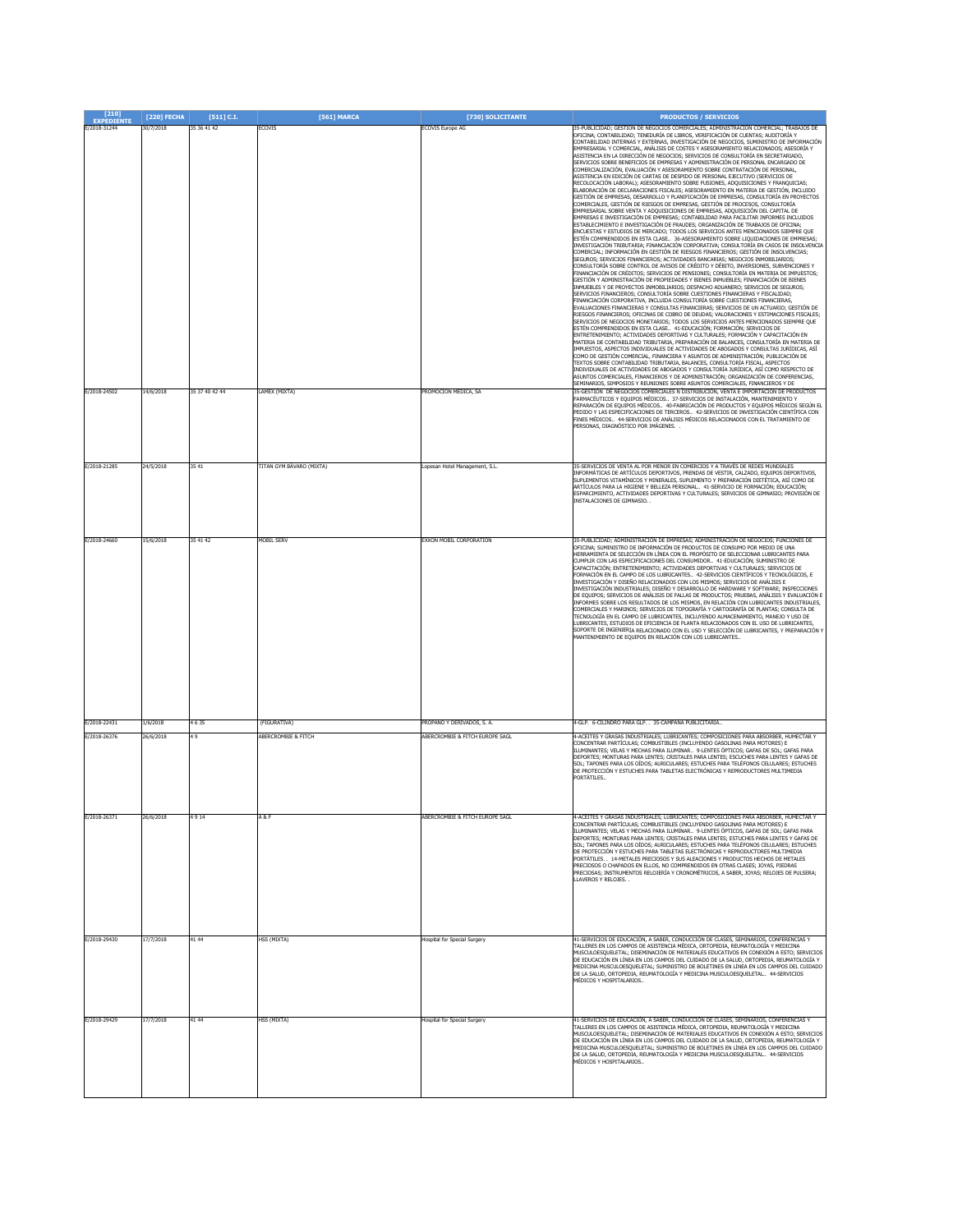| [210]<br><b>EXPEDIENTE</b>   | [220] FECHA           | $[511]$ C.I.     | [561] MARCA                     | [730] SOLICITANTE                                           | <b>PRODUCTOS / SERVICIOS</b>                                                                                                                                                                                                                                                                                                                                                                                                                                                                                                                                                                                                                                                                                                                                                                                                                                                                                                                                                                                                                                                                                                                                                                                                                                                                                                                                                                                                                                                                                                                                                                                                                                                                                                                                                                                                                                                                                                                                                                                                                                                                                                                                                                                                                                                                                                                                          |
|------------------------------|-----------------------|------------------|---------------------------------|-------------------------------------------------------------|-----------------------------------------------------------------------------------------------------------------------------------------------------------------------------------------------------------------------------------------------------------------------------------------------------------------------------------------------------------------------------------------------------------------------------------------------------------------------------------------------------------------------------------------------------------------------------------------------------------------------------------------------------------------------------------------------------------------------------------------------------------------------------------------------------------------------------------------------------------------------------------------------------------------------------------------------------------------------------------------------------------------------------------------------------------------------------------------------------------------------------------------------------------------------------------------------------------------------------------------------------------------------------------------------------------------------------------------------------------------------------------------------------------------------------------------------------------------------------------------------------------------------------------------------------------------------------------------------------------------------------------------------------------------------------------------------------------------------------------------------------------------------------------------------------------------------------------------------------------------------------------------------------------------------------------------------------------------------------------------------------------------------------------------------------------------------------------------------------------------------------------------------------------------------------------------------------------------------------------------------------------------------------------------------------------------------------------------------------------------------|
| E/2018-20851                 | 29/6/2018             | 41 45            | <b>D&amp;D PARALEGAL</b>        | DE LA CRUZ DEL ROSARIO & ASOCIADOS, S.R.L.                  | 41-CURSOS; DIPLOMADOS, SEMINARIOS, CONFERENCIAS, ASAMBLEAS, CEREMONIAS, ORIENTACIÓN,<br>PROYECCIONES, Y CHARLAS LEGAL 45-SERVICIOS LEGALES EN GENERAL, INVESTIGACIÓN,<br>CONCLUSIÓN, SERVICIOS DE ASESORÍA LEGAL EXTERNA E INTERNA, GESTIONES, MANEJO DE<br>CONFLICTOS, ORIENTACIÓN, SERVICIOS CORPORATIVOS Y PERSONALES, MENSAJERÍA LEGAL,<br>REPRESENTACIÓN LEGAL, LÍNEA DE UTENSILIOS LEGALES, ASISTENCIA LEGAL, ABOGADOS INTERNOS Y<br>EXTERNOS, ASISTENTES LEGAL, SECRETARIAS, PERSONAL LEGAL, JURICONSULTORES, ALGUACILES,<br>BOGADOS NOTARIOS, TRADUCTORES LEGALES, AUDITORES LEGALES, ARBITRAJE.                                                                                                                                                                                                                                                                                                                                                                                                                                                                                                                                                                                                                                                                                                                                                                                                                                                                                                                                                                                                                                                                                                                                                                                                                                                                                                                                                                                                                                                                                                                                                                                                                                                                                                                                                              |
|                              |                       | 42 44            | HEALTH FRIEND                   | VLADIMIR JOSE RODRIGUEZ GOMEZ                               | 42-SERVICIOS CIENTÍFICOS Y TECNOLÓGICOS, ASÍ COMO SERVICIOS DE INVESTIGACIÓN Y DISEÑO                                                                                                                                                                                                                                                                                                                                                                                                                                                                                                                                                                                                                                                                                                                                                                                                                                                                                                                                                                                                                                                                                                                                                                                                                                                                                                                                                                                                                                                                                                                                                                                                                                                                                                                                                                                                                                                                                                                                                                                                                                                                                                                                                                                                                                                                                 |
| E/2018-29881                 | 20/7/2018             |                  |                                 |                                                             | CONEXOS; SERVICIOS DE ANÁLISIS E INVESTIGACIÓN INDUSTRIAL: DISEÑO Y DESARROLLO DE<br>EQUIPOS INFORMÁTICOS Y SOFTWARE 44-SERVICIOS MÉDICOS; SERVICIOS VETERINARIOS;<br>TRATAMIENTOS DE HIGIENE Y BELLEZA PARA PERSONAS O ANIMALES; SERVICIOS DE AGRICULTURA,<br>HORTICULTURA Y SILVICULTURA                                                                                                                                                                                                                                                                                                                                                                                                                                                                                                                                                                                                                                                                                                                                                                                                                                                                                                                                                                                                                                                                                                                                                                                                                                                                                                                                                                                                                                                                                                                                                                                                                                                                                                                                                                                                                                                                                                                                                                                                                                                                            |
| E/2018-29003                 | 13/7/2018             | 510              | AFINION                         | <b>LERE TECHNOLOGIES AS</b>                                 | 5-CARTUCHOS DE PRUEBA QUE CONTIENEN REACTIVOS QUÍMICOS PARA PRUEBAS MÉDICAS DE<br>DIAGNÓSTICOS IN VITRO 10-INSTRUMENTOS MÉDICOS, A SABER, INSTRUMENTOS DE<br>AOUTOPROCESAMIENTO DE DIAGNÓSTICOS PARA EL PROCESAMIENTO DE CARTUCHOS DE PRUEBA QUE<br>CONTIENE REACTIVOS QUÍMICOS PARA PRUEBAS MÉDICAS DE DIAGNÓSTICO IN VITRO; CON UN<br>RINCIPIO DE DETECCIÓN BASADO EN TECNOLOGÍA DE CÁMARA DIGITAL.                                                                                                                                                                                                                                                                                                                                                                                                                                                                                                                                                                                                                                                                                                                                                                                                                                                                                                                                                                                                                                                                                                                                                                                                                                                                                                                                                                                                                                                                                                                                                                                                                                                                                                                                                                                                                                                                                                                                                                 |
| E/2018-29940                 | 20/7/2018             | 5 2 9            | BELLA                           | FRANSAGRICOLA, S.R.L.                                       | -SALIMENTOS PARA BEBÉS 29-JALEAS, CONFITURAS, COMPOTAS                                                                                                                                                                                                                                                                                                                                                                                                                                                                                                                                                                                                                                                                                                                                                                                                                                                                                                                                                                                                                                                                                                                                                                                                                                                                                                                                                                                                                                                                                                                                                                                                                                                                                                                                                                                                                                                                                                                                                                                                                                                                                                                                                                                                                                                                                                                |
| E/2018-21297                 | 24/5/2018             | 5 2 9            | EVOLUTION FRESH                 | Evolution Fresh, Inc.                                       | 5-TÉ DE HIERBAS CON FINES MEDICINALES; BEBIDAS DE VITAMINAS 29-LECHE, LECHE CON SABOR<br>BATIDOS, BEBIDAS ALIMENTICIAS A BASE DE LECHE, EXCLUYENDO BATIDAS, BEBIDAS A BASE DE<br>LECHE QUE CONTIENEN CAFÉ, BEBIDAS A BASE DE LECHE QUE CONTIENEN JUGO DE FRUTA, BEBIDAS A<br>BASE DE LECHE QUE CONTIENEN FRUTA, BEBIDAS A BASE DE LECHE QUE CONTIENEN CHOCOLATE,<br>BEBIDAS A BASE DE LECHE QUE CONTIENEN TÉ, BEBIDAS ALIMENTICIAS A BASE DE SOJA UTILIZADA<br>COMO SUSTITUTO DE LA LECHE, BEBIDAS ENERGÉTICAS A BASE DE LECHE, LECHE DE SOJA, BEBIDAS A<br>BASE DE YOGURT                                                                                                                                                                                                                                                                                                                                                                                                                                                                                                                                                                                                                                                                                                                                                                                                                                                                                                                                                                                                                                                                                                                                                                                                                                                                                                                                                                                                                                                                                                                                                                                                                                                                                                                                                                                            |
| E/2018-29939                 | 20/7/2018             | 5 2 9            | <b>INDA</b>                     | FRANSAGRICOLA, S.R.L.                                       | 5-ALIMENTOS PARA BEBES 29-JALEAS, CONFITURAS, COMPOTAS.                                                                                                                                                                                                                                                                                                                                                                                                                                                                                                                                                                                                                                                                                                                                                                                                                                                                                                                                                                                                                                                                                                                                                                                                                                                                                                                                                                                                                                                                                                                                                                                                                                                                                                                                                                                                                                                                                                                                                                                                                                                                                                                                                                                                                                                                                                               |
| E/2018-32430                 | 7/8/2018              | 67               | DIGITAL ISOLATION               | FISHER CONTROLS INTERNATIONAL LLC                           | 6-VÁLVULAS METÁLICAS QUE NO SEAN PARTES DE MÁQUINAS 7-VÁLVULAS QUE SON PARTES DE<br>4ÁOUINAS.                                                                                                                                                                                                                                                                                                                                                                                                                                                                                                                                                                                                                                                                                                                                                                                                                                                                                                                                                                                                                                                                                                                                                                                                                                                                                                                                                                                                                                                                                                                                                                                                                                                                                                                                                                                                                                                                                                                                                                                                                                                                                                                                                                                                                                                                         |
| E/2018-24167                 | 13/6/2018             | 67243742         | SHUTTERS EUROPEOS               | SHUTTERS EUROPEOS, S.R.L.                                   | -<br>METALES COMUNES Y SUS ALEACIONES, MINERALES METALÍFEROS; MATERIALES DE CONSTRUCCIÓN<br>EDIFICACIÓN METÁLICOS; CONSTRUCCIONES TRANSPORTABLES METÁLICAS; CABLES E HILOS<br>METÁLICOS NO ELÉCTRICOS; PEQUEÑOS ARTÍCULOS DE FERRETERÍA METÁLICOS; RECIPIENTES<br>METÁLICOS DE ALMACENAMIENTO Y TRANSPORTE; CAJAS DE CAUDALES 7-MÁQUINAS HERRAMIENTAS<br>Y HERRAMIENTAS MECÁNICAS, MOTORES, EXCEPTO MOTORES PARA VEHÍCULOS TERRESTRES;<br>COPLAMIENTOS Y ELEMENTOS DE TRANSMISIÓN, EXCEPTO PARA VEHÍCULOS TERRESTRES;<br>INSTRUMENTOS AGRÍCOLAS QUE NO SEAN HERRAMIENTAS DE MANO QUE FUNCIONAN MANUALMENTE;<br>INCUBADORAS DE HUEVOS; DISTRIBUIDORES AUTOMÁTICOS 24-TEJIDOS Y SUS SUCEDÁNEOS; ROPA<br>DE HOGAR; CORTINAS DE MATERIAS TEXTILES O DE MATERIAS PLÁSTICAS 37-SERVICIOS DE<br>CONSTRUCCIÓN, SERVICIOS DE REPARACIÓN, SERVICIOS DE INSTALACIÓN 42-SERVICIOS<br>CIENTÍFICOS Y TECNOLÓGICOS, ASÍ COMO SERVICIOS DE INVESTIGACIÓN Y DISEÑO CONEXOS;<br>SERVICIOS DE ANÁLISIS E INVESTIGACIÓN INDUSTRIAL; DISEÑO Y DESARROLLO DE EQUIPOS<br>INFORMÁTICOS Y SOFTWARE                                                                                                                                                                                                                                                                                                                                                                                                                                                                                                                                                                                                                                                                                                                                                                                                                                                                                                                                                                                                                                                                                                                                                                                                                                                                                             |
| E/2018-32290                 | 7/8/2018              | 712              | BENLIN                          | RAMON ALBERTO POLANCO ARIAS                                 | -MÁQUINAS HERRAMIENTAS MECÁNICAS; MOTORES Y PARTES ELÉCTRICAS 12-VEHÍCULOS;<br>PARATOS DE LOCOMOCIÓN TERRESTRE, AÉREA O ACUÁTICA Y EQUIPOS PARA MOVILIDAD<br>ELÉCTRICOS.                                                                                                                                                                                                                                                                                                                                                                                                                                                                                                                                                                                                                                                                                                                                                                                                                                                                                                                                                                                                                                                                                                                                                                                                                                                                                                                                                                                                                                                                                                                                                                                                                                                                                                                                                                                                                                                                                                                                                                                                                                                                                                                                                                                              |
| E/2018-30035                 | 20/7/2018             | 78               | HOTECHE (MIXTA)                 | Ningbo Genin Industrial Co., Ltd.                           | 7-CABEZALES DE PERFORACIÓN [PARTES DE MÁQUINAS]; TALADRADORAS; SIERRAS [MAQUINAS];<br>MÁQUINAS Y APARATOS PARA PULIR [ELÉCTRICOS]; CORTADORAS; SIERRAS DE CADENA;<br>HERRAMIENTAS DE MANO; QUE NO SEAN MANUALES; MARTILLOS ELÉCTRICOS; GENERADORES DE<br>ELECTRICIDAD; SOLDADORAS ELÉCTRICAS; CORTADORAS DE CÉSPED [MAQUINAS]; MÁQUINAS DE<br>PULVERIZACIÓN; ARANDELAS DE ALTA PRESIÓN; BOMBAS [MAQUINAS]; MÁQUINAS DE AIRE<br>COMPRIMIDO 8-HERRAMIENTAS DE MANO, MANUALES; ARCHIVOS; CORTATUBOS [HERRAMIENTAS DE<br>MANO]; MARTILLOS [HERRAMIENTAS DE MANO]; LLAVES [HERRAMIENTAS DE MANO]; EJES;<br>PELACABLES [HERRAMIENTAS DE MANO]; ALICATES; SIERRAS [HERRAMIENTAS DE MANO];<br>DESTORNILLADORES, NO ELÉCTRICOS; TIJERAS DE PODAR; HERRAMIENTAS DE JARDÍN, OPERADAS A<br>MANO; HOBBY CUCHILLOS [ESCALPELOS]; GATOS DE ELEVACIÓN, ACCIONADOS MANUALMENTE; LLAVES<br>AJUSTABLES [HERRAMIENTAS DE MANO].                                                                                                                                                                                                                                                                                                                                                                                                                                                                                                                                                                                                                                                                                                                                                                                                                                                                                                                                                                                                                                                                                                                                                                                                                                                                                                                                                                                                                                                           |
| F/2018-22481                 | 20/7/2018             | 78911            | (FIGURATIVA)                    | RADIOCENTRO, S.A.S.                                         | 7-MÁQUINAS HERRAMIENTAS Y HERRAMIENTAS MECÁNICAS; MOTORES, EXCEPTO MOTORES PARA<br>VEHÍCULOS TERRESTRES: ACOPLAMIENTOS Y ELEMENTOS DE TRANSMISIÓN, EXCEPTO PARA VEHÍCULOS<br>TERRESTRES; ABRIDOR DE LATAS (ELECT.), BATIDORAS DE PUDÍN (ELECT.), BATIDORAS DE MANO<br>ELECT.), EXTRACTORES DE JUGO, (PRENSADORAS DE FRUTAS), JUGUERAS, LICUADORAS / BATIDORAS,<br>PICA TODO, (CUCHILLAS ELECT.), PROCESADOR DE ALIMENTO, (APARATO ELECT. P/PREPARACIÓN<br>ALIMENTOS), LAVADORAS (MÁQUINAS DE LAVAR), LAVADORA DIGITAL (MÁQUINAS DE LAVAR),<br>LAVADORA COMERCIAL (MÁQUINAS DE LAVAR PUESTAS EN MARCHA CON MONEDAS), LAVADORAS<br>SECADORAS (P/ROPA), LAVADORA DE PLATOS, MÁQUINAS DE COSER (P/ROPA), LAVADORA DE PLATOS,<br>MÁQUINAS DE COSER (P/ROPA), MÁQUINAS P/MOLER CARNE, AREPERA 8-ABRELATAS NO ELÉCTRICOS,<br>AFEITAR 9-APARATOS E INSTRUMENTOS DE PESAJE, DE MÉDICIÓN, DE SEÑALIZACIÓN, DE CONTROL<br>(INSPECCIÓN); APARATOS E INSTRUMENTOS DE CONDUCCIÓN, DISTRIBUCIÓN, TRANSFORMACIÓN,<br>ACUMULACIÓN, REGULACIÓN O CONTROL DE LA ELECTRICIDAD; APARATOS DE GRABACIÓN,<br>TRANSMISIÓN O REPRODUCCIÓN DE SONIDO O IMÁGENES; SOPORTES DE REGISTRO MAGNÉTICOS,<br>DISCOS ACÚSTICOS; DISCOS COMPACTOS, DVD Y OTROS SOPORTES DE GRABACIÓN DIGITALES;<br>MECANISMOS PARA APARATOS DE PREVIO PAGO; AMPLIFICADOR, CONTROL REMOTO, EQUIPOS DE<br>MÚSICA, GRABADOR, MONITOR, TELEVISORES, VIDEO CASSETTES, VIDEO DIGITAL, PLANCHAS<br>(P/PLANCHAR ROPA, ELECT.)  11-APARATOS DE ALUMBRADO, CALEFACCIÓN, PRODUCCIÓN DE VAPOR,<br>COCCIÓN, REFRIGERACIÓN, SECADO, VENTILACIÓN Y DISTRIBUCIÓN DE AGUA, ASÍ COMO<br>INSTALACIONES SANITARIAS. AIRE ACONDICIONADOS, ASADORES, AREPERAS, BARBEQUE, BEBEDEROS,<br>CAFETERAS ELÉCTRICAS, CUCHILLOS ELÉCTRICOS, DESHUMIDIFICADOR, ESTUFAS, ESTUFAS<br>ELÉCTRICAS, ESTUFAS DE MESA, FÁBRICAS DE HIELO (APARATOS Y MÁQUINAS DE HIELO), FREEZER,<br>HERVIDOR DE AGUA (ELECT.), HORNOS ELÉCTRICOS, HORNOS MICROONDAS, HORNOS GAS, NEVERAS,<br>OLLAS ARROCERAS (ELECT.), OLLA VAPORERA (ELECT.), PLANCHA DE FREÎR (UTENSILIOS DE COCCIÓN<br>ELÉCTRICAS), SARTÉN ELÉCTRICO (UTENSILIOS DE COCCIÓN ELÉCTRICAS),SECADORES DE PELO,<br>SECADORAS DE GAS (APARATOS DE SECAR ROPA), SECADORA ROPA ELECT., SECADORA COMERCIAL<br>(PUESTA EN MARCHA CON MONEDAS), TETERA ELÉCTRICA, TOSTADORA, VENTILADORES PARA USO<br>PERSONAL, WAFLERAS |
| E/2018-26770<br>E/2018-31993 | 28/6/2018<br>3/8/2018 | 79111220<br>8911 | <b>REALES</b><br>KONTRY (MIXTA) | IMPORTACIONES REALES, S.R.L.<br>BOMCASA IMPORTADORA, S.R.L. | 7-LAVADORAS Y LICUADORAS 9-TELEVISORES, BOCINAS, CAJAS REGISTRADORAS Y CALCULADORAS<br>11-ESTUFA, HERVIDORES ELÉCTRICOS, AIRE ACONDICIONADO, MICROONDAS, OLLA ARROCERA,<br>BEBEDEROS Y PLANCHA 12-BICICLETAS 20-ABANICOS<br>3-HERRAMIENTAS E INSTRUMENTOS DE MANO QUE FUNCIONAN MANUALMENTE; ARTÍCULOS DE                                                                                                                                                                                                                                                                                                                                                                                                                                                                                                                                                                                                                                                                                                                                                                                                                                                                                                                                                                                                                                                                                                                                                                                                                                                                                                                                                                                                                                                                                                                                                                                                                                                                                                                                                                                                                                                                                                                                                                                                                                                             |
|                              |                       |                  |                                 |                                                             | CUCHILLERÍA, TENEDORES Y CUCHARAS; ARMAS BLANCAS; MAQUINILLAS DE AFEITAR  9-APARATOS E<br>INSTRUMENTOS CIENTÍFICOS, NÁUTICOS, GEODÉSICOS, FOTOGRÁFICOS, CINEMATOGRÁFICOS,                                                                                                                                                                                                                                                                                                                                                                                                                                                                                                                                                                                                                                                                                                                                                                                                                                                                                                                                                                                                                                                                                                                                                                                                                                                                                                                                                                                                                                                                                                                                                                                                                                                                                                                                                                                                                                                                                                                                                                                                                                                                                                                                                                                             |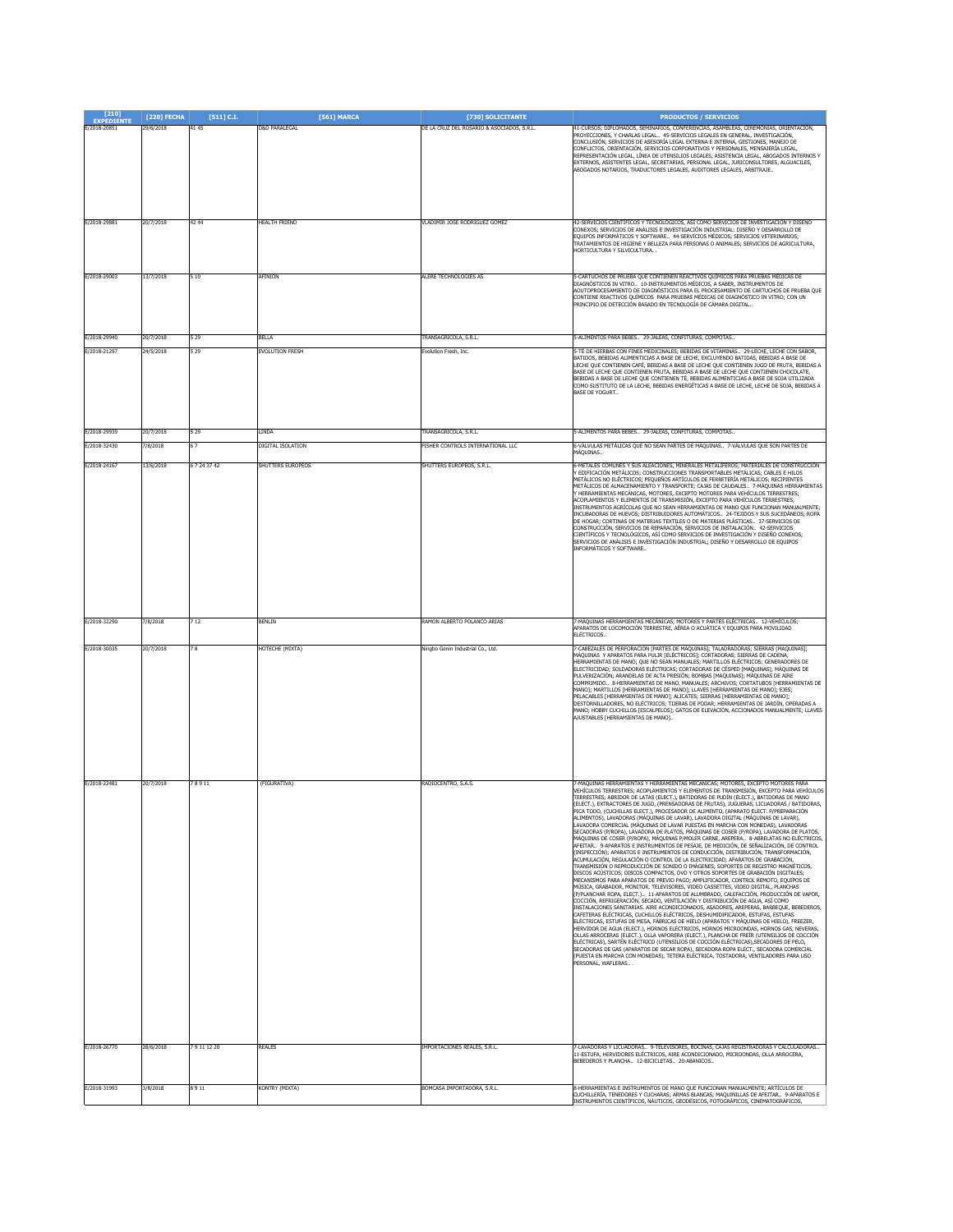| $[210]$<br><b>EXPEDIENTE</b> | [220] FECHA | $[511]$ C.I. | <b>[561] MARCA</b> | [730] SOLICITANTE                    | <b>PRODUCTOS / SERVICIOS</b>                                                                                                                                                                                                                                                                                                                                                                                                                                                                                                                                                                                                                                                                                                                                                                                                                                                                                                                                                                                                                                                                                                                                                                                                                                                                                                                                                                                                                                                                                                                                                                                                                                                                                                                                                                                                                                                                                                                                                                                                                                                                                                                                                                                                                                                                                                                                                                                                                                                                                                                                                                                      |
|------------------------------|-------------|--------------|--------------------|--------------------------------------|-------------------------------------------------------------------------------------------------------------------------------------------------------------------------------------------------------------------------------------------------------------------------------------------------------------------------------------------------------------------------------------------------------------------------------------------------------------------------------------------------------------------------------------------------------------------------------------------------------------------------------------------------------------------------------------------------------------------------------------------------------------------------------------------------------------------------------------------------------------------------------------------------------------------------------------------------------------------------------------------------------------------------------------------------------------------------------------------------------------------------------------------------------------------------------------------------------------------------------------------------------------------------------------------------------------------------------------------------------------------------------------------------------------------------------------------------------------------------------------------------------------------------------------------------------------------------------------------------------------------------------------------------------------------------------------------------------------------------------------------------------------------------------------------------------------------------------------------------------------------------------------------------------------------------------------------------------------------------------------------------------------------------------------------------------------------------------------------------------------------------------------------------------------------------------------------------------------------------------------------------------------------------------------------------------------------------------------------------------------------------------------------------------------------------------------------------------------------------------------------------------------------------------------------------------------------------------------------------------------------|
| E/2018-29693                 | 19/7/2018   | 9 11 34      | NASTY              | RIMALDA MELISA ESTRELLA ALBA DE DIAZ | -BATERÍAS PARA CIGARRILLOS ELECTRÓNICOS; BATERÍAS PARA APARATOS ELECTRÓNICOS QUE SON<br>JSADOS PARA CALENTAR TABACO, CARGADORES DE BATERÍAS PARA CIGARRILLOS ELECTRÓNICOS,<br>CARGADORES DE BATERÍAS PARA APARATOS ELECTRÓNICOS QUE SON USADOS PARA CALENTAR<br>TABACO; CARGADORES USB PARA CIGARRILLOS ELECTRÓNICOS; CARGADORES USB PARA APARATOS<br>ELECTRÓNICOS QUE SON USADOS PARA CALENTAR TABACO; CARGADORES DE CARROS PARA<br>CIGARRILLOS ELECTRÓNICOS; CARGADORES DE CARROS PARA APARATOS QUE SON USADOS PARA<br>CALENTAR TABACO; ESTUCHES RECARGABLES PARA CIGARRILLOS ELECTRÓNICOS, CARGADORES,<br>EXTINTORES Y ACCESORIOS, PARTES Y PIEZAS PARA SU USO EN RELACIÓN CON CIGARRILLOS<br>ELECTRÓNICOS O APARATOS PARA CALENTAR TABACO 11-VAPORIZADORES ELECTRÓNICOS:<br>VAPORIZADORES PARA CIGARRILLOS ELECTRÓNICOS; APARATOS PARA CALENTAR TABACO Y<br>PRODUCTOS DE TABACO; APARATOS PARA CALENTAR LÍQUIDOS; APARATOS PARA GENERAR VAPOR,<br>VAPORIZADORES CON CABLE 34-TABACO, EN BRUTO O MANUFACTURADO; PRODUCTOS DE TABACO,<br>INCLUYENDO CIGARROS PUROS, CIGARRILLOS, PURITOS, TABACO DE LIAR, TABACO DE PIPA, TABACO<br>DE MASCAR, RAPÉ (TABACO EN POLVO), KRETEK (CIGARRILLOS INDONESIOS); SNUS; SUCEDÁNEOS DEL<br>TABACO (SALVO PARA USO MÉDICO); ARTÍCULOS PARA FUMADORES, INCLUYENDO PAPEL PARA<br>CIGARRILLOS Y TUBOS, FILTROS, LATAS, PITILLERAS Y CENICEROS, PIPAS, APARATOS DE BOLSILLO<br>PARA LIAR CIGARRILLOS, ENCENDEDORES; CERILLAS; PALOS DE TABACO, PRODUCTOS DE TABACO<br>CALENTADO, APARATOS ELECTRÓNICOS PARA CALENTAR CIGARRILLOS: APARATOS ELECTRÓNICOS<br>PARA FUMAR; CIGARRILLOS ELECTRÓNICOS; CIGARRILLOS ELECTRÓNICOS PARA SU USO COMO<br>ALTERNATIVA A CIGARRILLOS TRADICIONALES; APARATOS ELECTRÓNICOS DE INHALACIÓN DE<br>NICOTINA; APARATOS EVAPORADORES PARA TABACO, PRODUCTOS DE TABACO Y SUCEDÁNEOS DEL<br>TABACO; ARTÍCULOS PARA FUMADORES DE CIGARRILLOS ELECTRÓNICOS; CARGADORES, EXTINTORES Y<br>ACCESORIOS, PARTES Y PIEZAS PARA EL USO EN RELACIÓN CON CIGARRILLOS ELECTRÓNICOS O<br>APARATOS PARA CALENTAR TABACO. SOLUCIONES LÍOUIDAS PARA CIGARRILLOS ELECTRÓNICOS.<br>LÍQUIDOS USADOS PARA FUMAR EN LOS CIGARRILLOS ELECTRÓNICOS, LÍQUIDOS USADOS PARA FUMAR<br>EN LOS APARATOS VAPORIZADORES, AROMATIZANTES, QUE NO SEAN ACEITES ESENCIALES, PARA<br>TABACO / SABORIZANTES, QUE NO SEAN ACEITES ESENCIALES, PARA TABACO / SABORIZANTES, QUE<br>NO SEAN ACEITES ESENCIALES, PARA TABACO, AROMATIZANTES, QUE NO SEAN ACEITES ESENCIALES,<br>PARA CIGARRILLOS ELECTRÓNICOS / SABORIZANTES, QUE NO SEAN ACEITES ESENCIALES, PARA<br>CIGARRILLOS ELECTRÓNICOS. |
| E/2018-2251                  | 17/1/2018   | 938          | ADA                | ADA HEALTH GMBH                      | 9-PUBLICACIONES ELECTRÓNICAS DESCARGABLES: AUDIOVISUALES, AUDIO, VIDEO Y MATERIALES<br>MULTIMEDIA; TODOS LOS PRODUCTOS ANTES MENCIONADOS EXCLUSIVAMENTE RELACIONADOS CON<br>EL ÁREA DE CUIDADO DE SALUD 38-PROPORCIONAR PORTALES Y SALAS DE CHAT PARA LA<br>COMUNICACIÓN Y EL INTERCAMBIO DE DATOS E INFORMACIÓN EN MEDIOS ELECTRÓNICOS;<br>TRANSMISIÓN DE INFORMACIÓN E IMÁGENES RELACIONADAS CON PRODUCTOS FARMACÉUTICOS Y<br>MEDICINALES; VIDEOCONFERENCIA; VIDEO TELECONFERENCIA; SERVICIOS DE MENSAJES DE VIDEO;<br>SERVICIOS DE TELEFONÍA DE VÍDEO; SERVICIOS INTERACTIVOS DE TEXTO Y VIDEO; TRANSMISIÓN DE<br>MATERIAL DE AUDIO Y VIDEO EN INTERNET; TODOS LOS SERVICIOS MENCIONADOS EXCLUSIVAMENTE<br>RELACIONADOS CON EL ÁREA DEL CUIDADO DE LA SALUD                                                                                                                                                                                                                                                                                                                                                                                                                                                                                                                                                                                                                                                                                                                                                                                                                                                                                                                                                                                                                                                                                                                                                                                                                                                                                                                                                                                                                                                                                                                                                                                                                                                                                                                                                                                                                                                    |
| E/2018-32021                 | 3/8/2018    | 9 3 9 4 2    | Clancar (MIXTA)    | MARGARITA HERNANDEZ DE LLUBERES      | 9-PROGRAMA DE ORDENADOR; SOFTWARE DE APLICACIÓN MÓVIL PARA RESERVAR VEHÍCULOS DE<br>MOTOR ENTRE TERCEROS (PARTICULARES); SOFTWARE INFORMÁTICO PARA LISTAR VEHÍCULOS,<br>BUSCAR, DESPACHAR Y PAGAR POR EL USO DE VEHÍCULOS DE TERCEROS; SOFTWARE INFORMÁTICO<br>PARA PONER EN CONTACTO A PROPIETARIOS DE VEHÍCULOS MOTORIZADOS CON TERCEROS<br>INTERESADOS EN RESERVARLOS; SOFTWARE INFORMÁTICO PARA PROVEER SERVICIOS DE<br>TRANSPORTE, COORDINAR Y PROGRAMAR SERVICIOS DE TRANSPORTE; SOFTWARE PARA LA<br>PROGRAMACIÓN Y COORDINACIÓN DE LOS SERVICIOS DE ENTREGA DE VEHÍCULOS ENTRE TERCEROS<br>(PROPIETARIOS DE VEHÍCULOS DE MOTOR Y PARTICULARES); PROGRAMAS INFORMÁTICOS PARA EL<br>.<br>ENVÍO DE MENSAJERÍA; HARDWARE INFORMÁTICO, APARATOS E INSTRUMENTOS CIENTÍFICOS,<br>GEODÉSICOS, FOTOGRÁFICOS, DE MEDICIÓN, DE CONTROL (INSPECCIÓN); SOPORTES DE REGISTROS<br>MAGNÉTICOS, DISCOS ACÚSTICOS; DISCOS COMPACTOS, DVD, Y OTROS SOPORTES DE GRABACIÓN<br>DIGITALES; MECANISMOS PARA APARATO DE PREVIO PAGO; MÁQUINAS DE CALCULAR; EQUIPOS DE<br>PROCESAMIENTO DE DATOS, SOFTWARES. . 39-SITIO WEB/MÓVIL QUE OFRECE INFORMACIÓN SOBRE<br>A DISPONIBILIDAD DE USO TEMPORAL DE VEHÍCULOS DE MOTOR DE TERCEROS, PROVISIÓN DE UN<br>SOFTWARE PARA LA ADMINISTRACIÓN Y ORGANIZACIÓN DE SERVICIOS DE TRANSPORTE, DÍGASE<br>LISTAR, PLANIFICAR, ORGANIZAR, RESERVAR, EVALUAR Y PAGAR POR SERVICIOS DE VEHÍCULOS<br>COMPARTIDOS ENTRE TERCEROS PROPORCIONANDO INFORMACIÓN SOBRE LA DISPONIBILIDAD DE<br>ENTREGA DEL SERVICIO: PROVEER EL USO TEMPORAL DE VEHÍCULOS MOTORIZADOS, PROVEER UNA<br>BASE DE DATOS EN LÍNEA SOBRE LA DISPONIBILIDAD DE VEHÍCULOS DE MOTOR DE OTROS Y SU<br>DISPONIBILIDAD PARA COMPARTIRLOS 42-PROVISIÓN DE USO TEMPORAL DE SOFTWARE EN LÍNEA NO<br>DESCARGABLE PARA LISTAR Y BUSCAR SERVICIOS DE TRANSPORTE, RESERVAR Y DESPACHAR<br>VEHÍCULOS; SERVICIOS DE UTILIZACIÓN TEMPORAL DE SOFTWARE EN LÍNEA NO DESCARGABLE PARA<br>USAR EN LA PLANEACIÓN, ADMINISTRACIÓN, ORGANIZACIÓN DE SERVICIOS DE TRANSPORTE:<br>SOFTWARE NO DESCARGABLE PARA ESTABLECER COMUNICACIÓN ENTRE PROPIETARIOS DE VEHÍCULOS<br>PARTICULARES INTERESADOS EN SU USO; DISEÑO Y DESARROLLO DE PROGRAMAS INFORMÁTICOS;<br>PROVEER UNA COMUNIDAD ONLINE PARA PARTICIPAR EN EL USO COMPARTIDO DE VEHÍCULOS DE<br><b>MOTOR</b>                                                                                                                                                                                                                                                                                         |